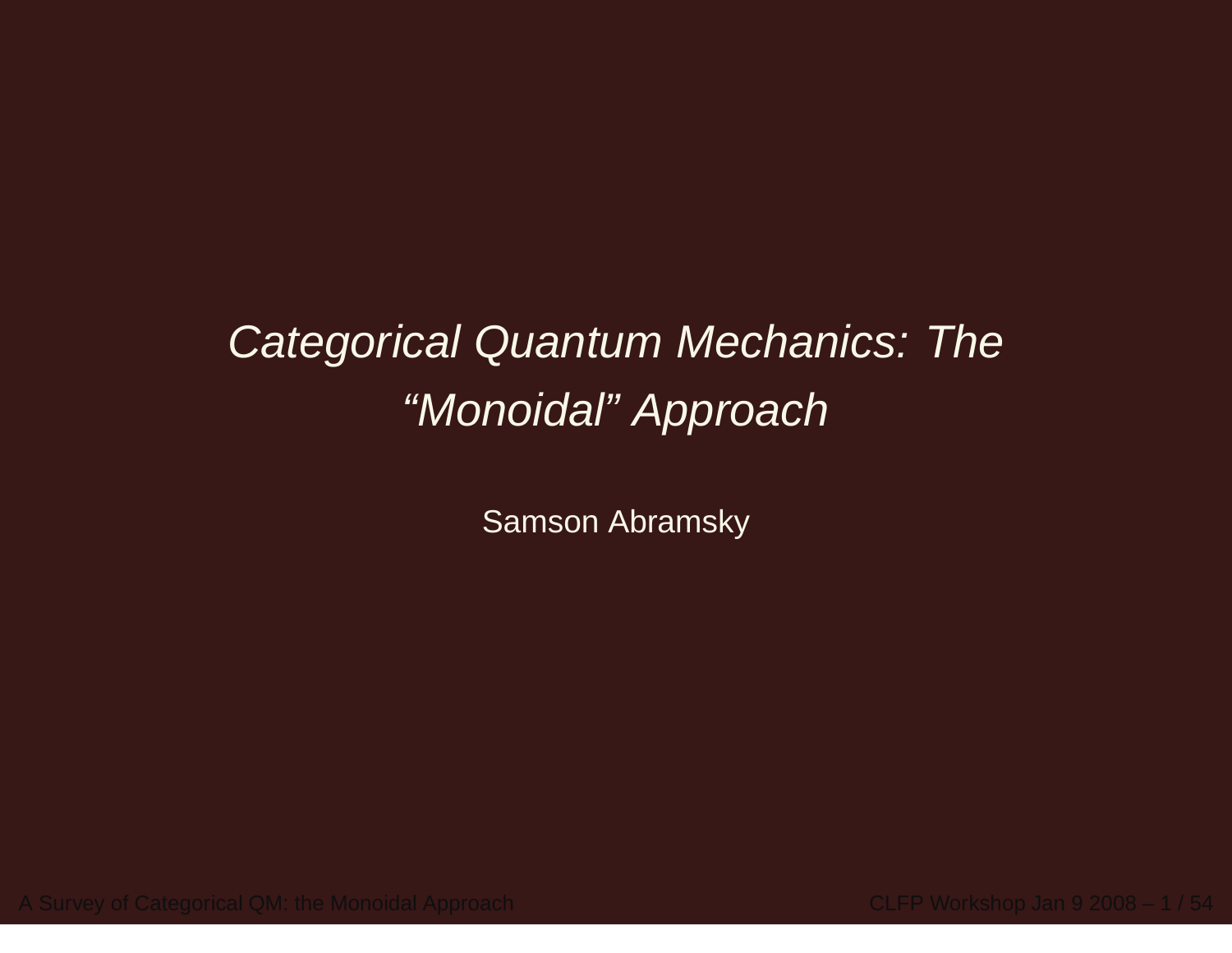<span id="page-1-0"></span>

| Introduction |
|--------------|
|              |
|              |

 • Categorical [Approaches](#page-2-0) to Physics

• Some [distinctive](#page-7-0) features

Quantum [Operations/Quantum](#page-11-0)Processes

Basic Setting: Symmetric Monoidal **[Categories](#page-30-0)** 

[Interlude:](#page-44-0) The Miracleof Scalars

Dagger Monoidal **[Categories](#page-48-0)** 

[Entanglement,](#page-54-0) Bell States and Compact **Categories** 

[Categorical](#page-62-0) Axiomatics

A Little Taste of **[Diagrammatic](#page-75-0)** Reasoning

[Illuminating](#page-81-0) Quantum Information Flow inEntangled Systems

[Measurements](#page-88-0) andClassical Information

# **Introduction**

A Survey of Categorical QM: the Monoidal Approach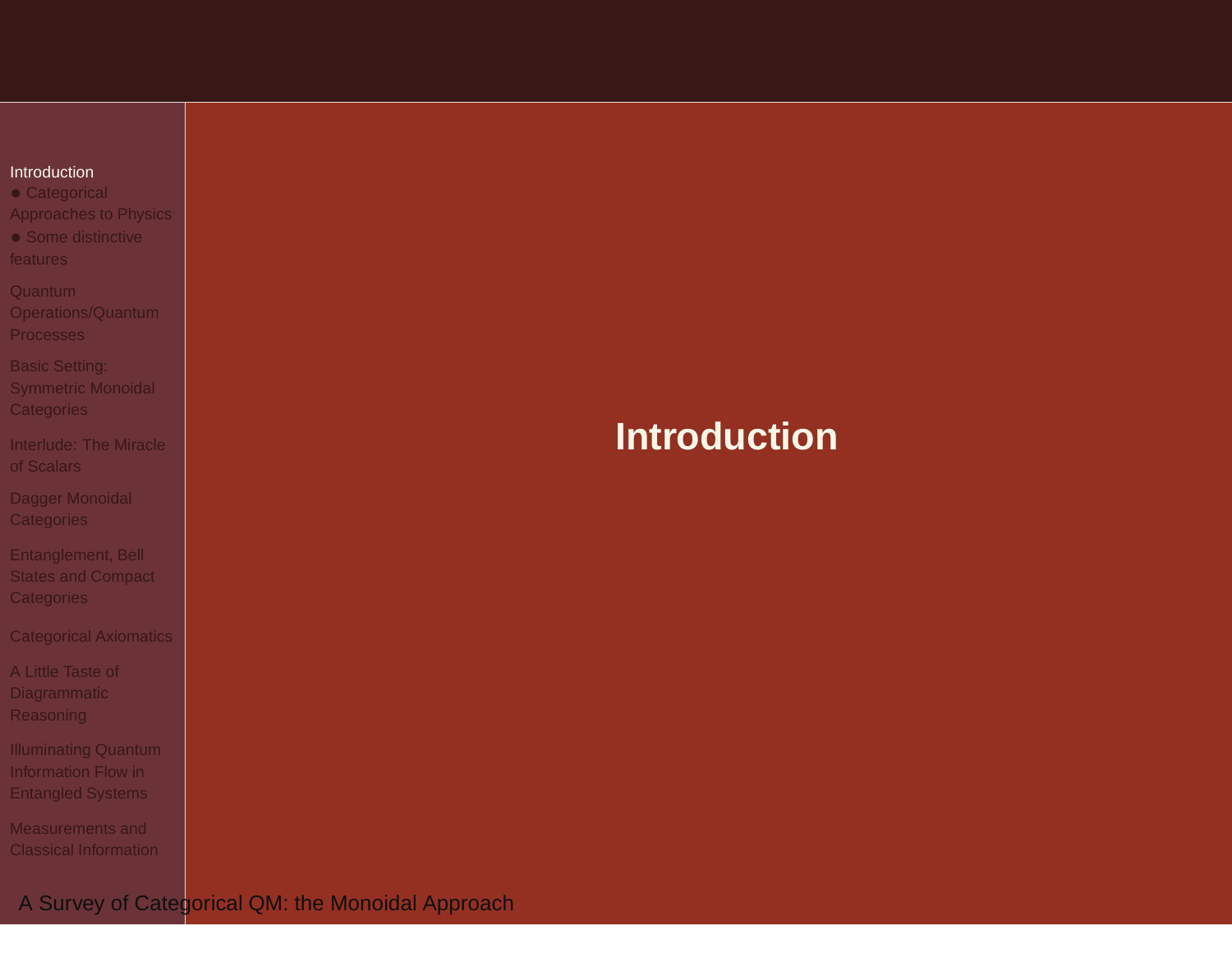## <span id="page-2-0"></span>**Categorical Approaches to Physics**

### [Introduction](#page-1-0)

- Categorical [Approaches](#page-2-0) to Physics
- Some [distinctive](#page-7-0) **features**
- **Quantum**  [Operations/Quantum](#page-11-0)Processes
- Basic Setting: Symmetric Monoidal **[Categories](#page-30-0)**
- [Interlude:](#page-44-0) The Miracleof Scalars
- Dagger Monoidal **[Categories](#page-48-0)**
- [Entanglement,](#page-54-0) Bell **States and Compact Categories**
- [Categorical](#page-62-0) Axiomatics
- A Little Taste of **[Diagrammatic](#page-75-0)** Reasoning
- [Illuminating](#page-81-0) Quantum Information Flow inEntangled Systems
- [Measurements](#page-88-0) andClassical Information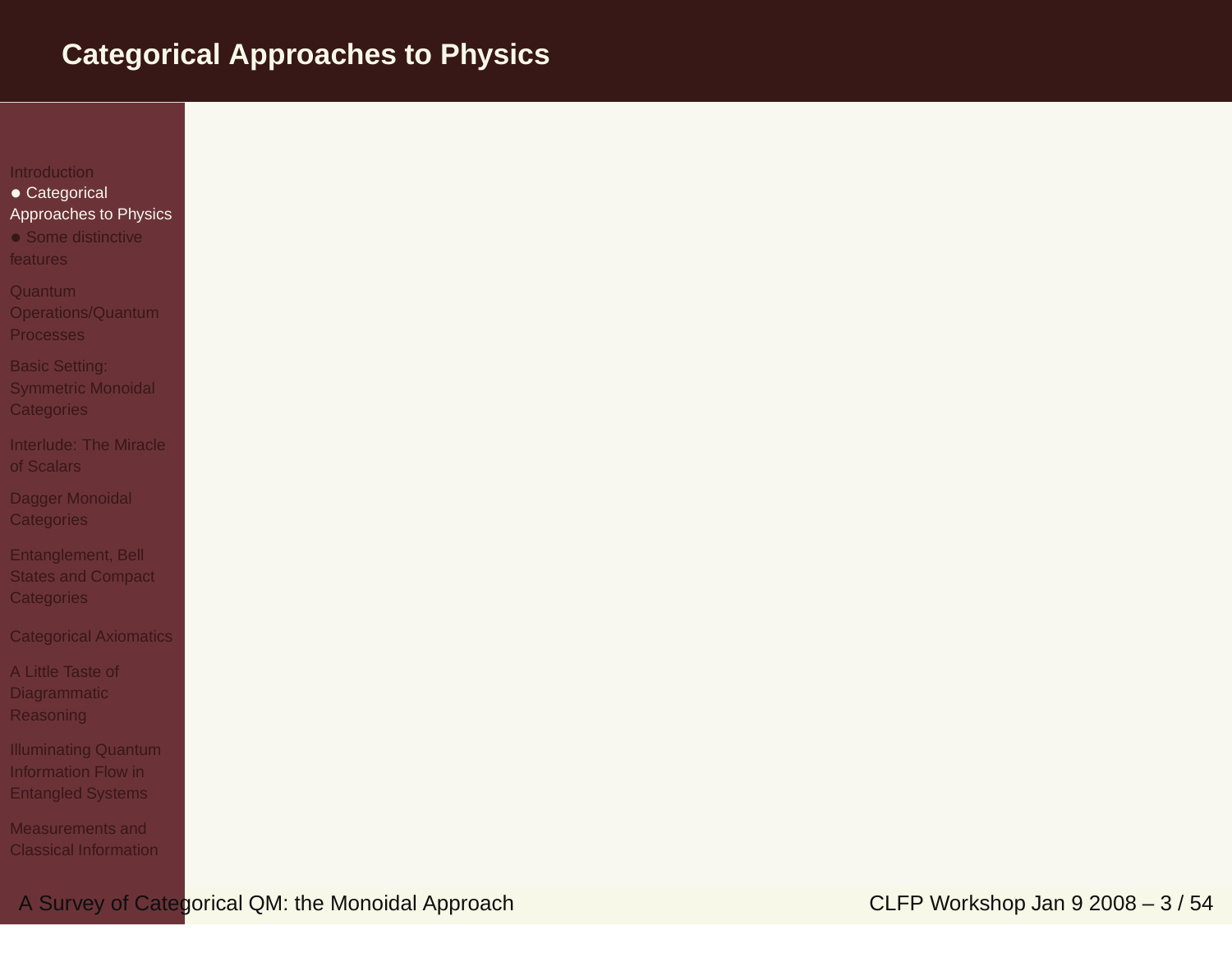• Categorical [Approaches](#page-2-0) to Physics

• Some [distinctive](#page-7-0) features

Quantum [Operations/Quantum](#page-11-0)**Processes** 

Basic Setting: Symmetric Monoidal **[Categories](#page-30-0)** 

[Interlude:](#page-44-0) The Miracleof Scalars

Dagger Monoidal **[Categories](#page-48-0)** 

[Entanglement,](#page-54-0) Bell States and Compact **Categories** 

[Categorical](#page-62-0) Axiomatics

A Little Taste of **[Diagrammatic](#page-75-0)** Reasoning

[Illuminating](#page-81-0) Quantum Information Flow inEntangled Systems

[Measurements](#page-88-0) andClassical Information • Crane, Baez, Dolan et al. Higher-dimensional categories, TQFT's, categorification, etc.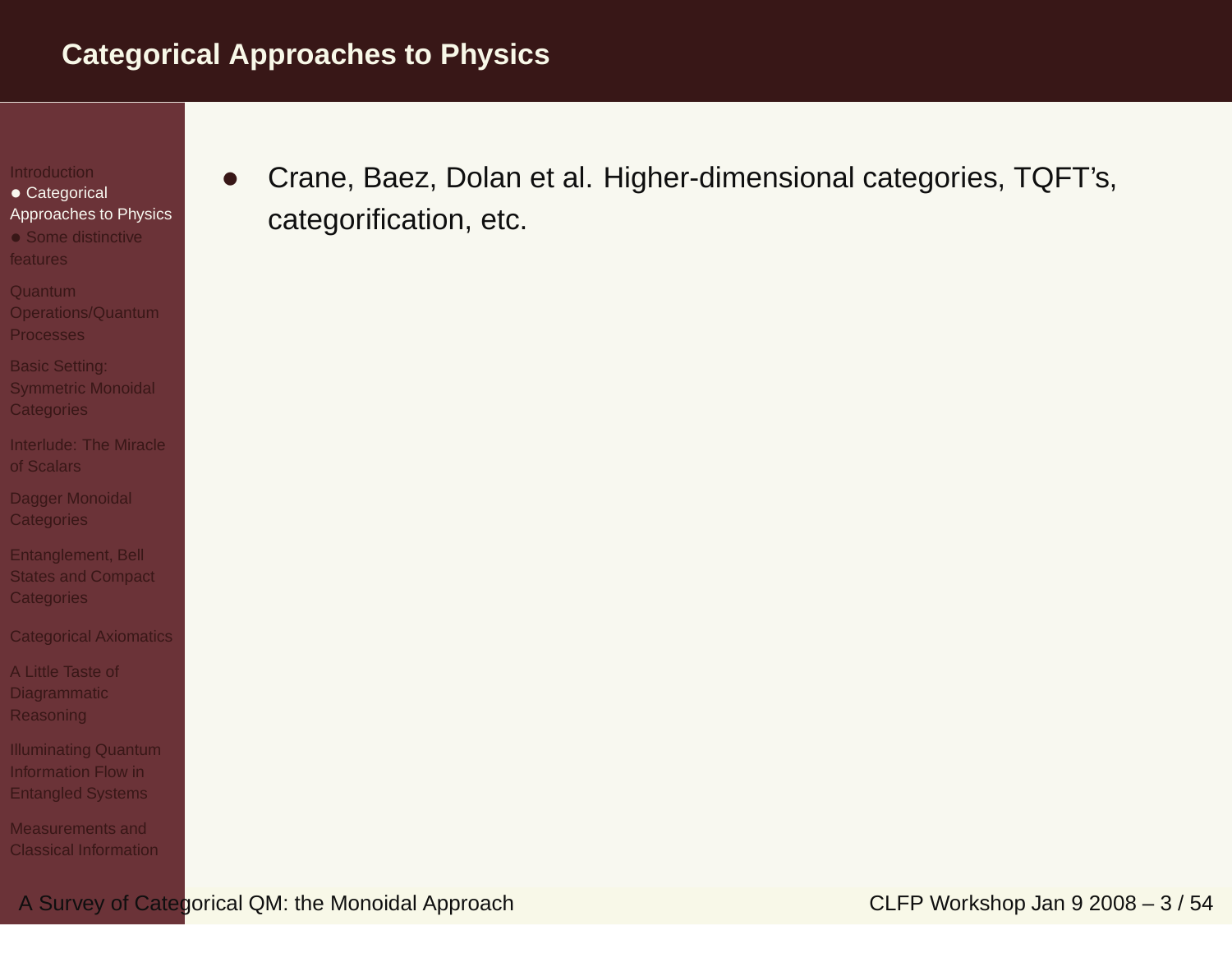- Categorical [Approaches](#page-2-0) to Physics
- Some [distinctive](#page-7-0) features
- Quantum [Operations/Quantum](#page-11-0)**Processes**
- Basic Setting: Symmetric Monoidal **[Categories](#page-30-0)**
- [Interlude:](#page-44-0) The Miracleof Scalars
- Dagger Monoidal **[Categories](#page-48-0)**
- [Entanglement,](#page-54-0) Bell States and Compact **Categories**
- [Categorical](#page-62-0) Axiomatics
- A Little Taste of **[Diagrammatic](#page-75-0)** Reasoning
- [Illuminating](#page-81-0) Quantum Information Flow inEntangled Systems
- [Measurements](#page-88-0) andClassical Information
- • Crane, Baez, Dolan et al. Higher-dimensional categories, TQFT's, categorification, etc.
- •Abramsky, Coecke et al. Dagger compact monoidal categories etc.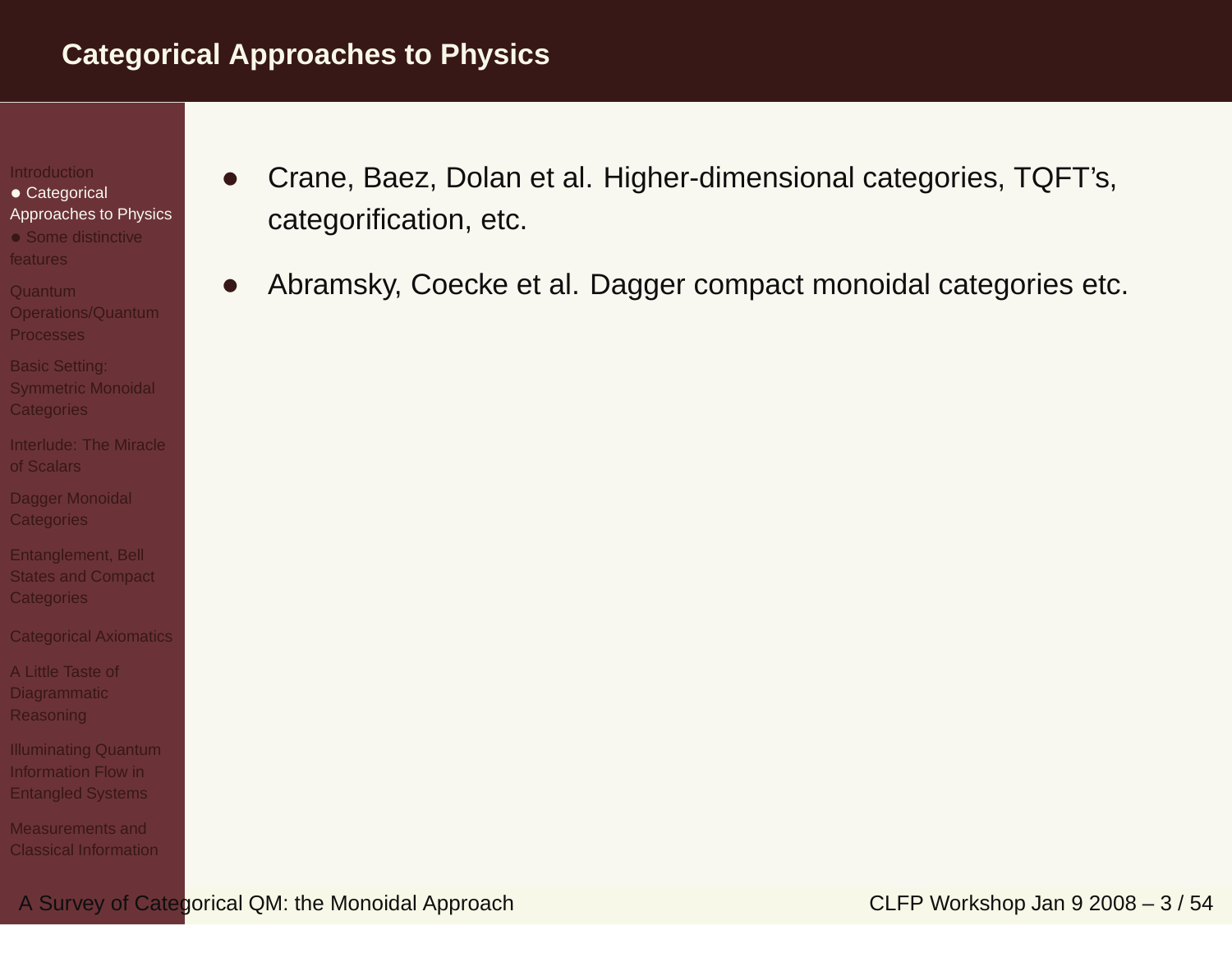- Categorical [Approaches](#page-2-0) to Physics
- Some [distinctive](#page-7-0) features
- Quantum [Operations/Quantum](#page-11-0)Processes
- Basic Setting: Symmetric Monoidal [Categories](#page-30-0)
- [Interlude:](#page-44-0) The Miracleof Scalars
- Dagger Monoidal **[Categories](#page-48-0)**
- [Entanglement,](#page-54-0) Bell States and Compact **Categories**
- [Categorical](#page-62-0) Axiomatics
- A Little Taste of **[Diagrammatic](#page-75-0)** Reasoning
- [Illuminating](#page-81-0) Quantum Information Flow inEntangled Systems
- [Measurements](#page-88-0) andClassical Information
- • Crane, Baez, Dolan et al. Higher-dimensional categories, TQFT's, categorification, etc.
- •Abramsky, Coecke et al. Dagger compact monoidal categories etc.
- •Isham, Döring, Butterfield et al. The topos-theoretic approach.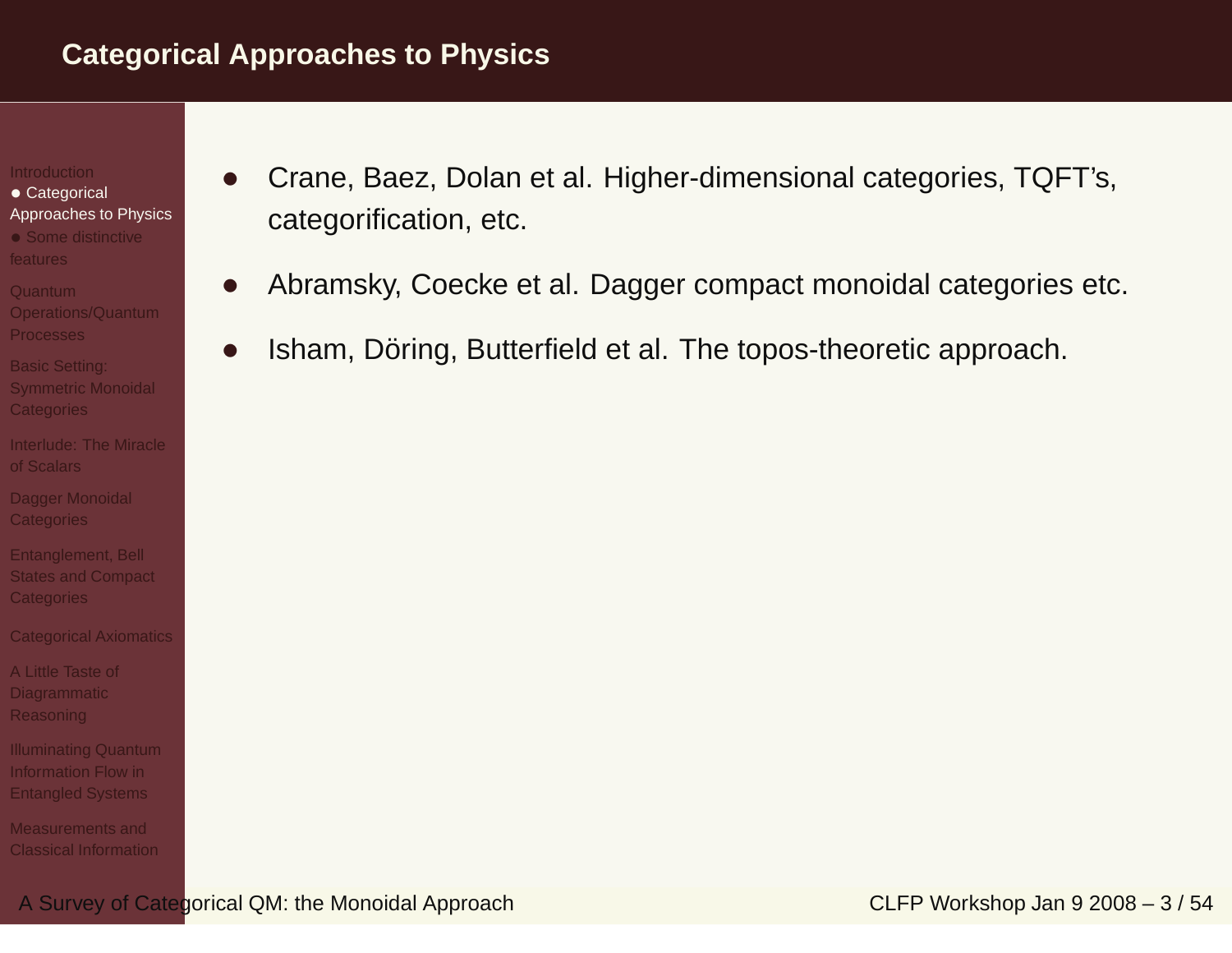- Categorical [Approaches](#page-2-0) to Physics
- Some [distinctive](#page-7-0) features
- Quantum [Operations/Quantum](#page-11-0)**Processes**
- Basic Setting: Symmetric Monoidal [Categories](#page-30-0)
- [Interlude:](#page-44-0) The Miracleof Scalars
- Dagger Monoidal **[Categories](#page-48-0)**
- [Entanglement,](#page-54-0) Bell States and Compact **Categories**
- [Categorical](#page-62-0) Axiomatics
- A Little Taste of **[Diagrammatic](#page-75-0)** Reasoning
- [Illuminating](#page-81-0) Quantum Information Flow inEntangled Systems
- [Measurements](#page-88-0) andClassical Information
- • Crane, Baez, Dolan et al. Higher-dimensional categories, TQFT's, categorification, etc.
- •Abramsky, Coecke et al. Dagger compact monoidal categories etc.
- •Isham, Döring, Butterfield et al. The topos-theoretic approach.

We aim to give an introduction to the "monoidal" approach, which couldas well be called "linear".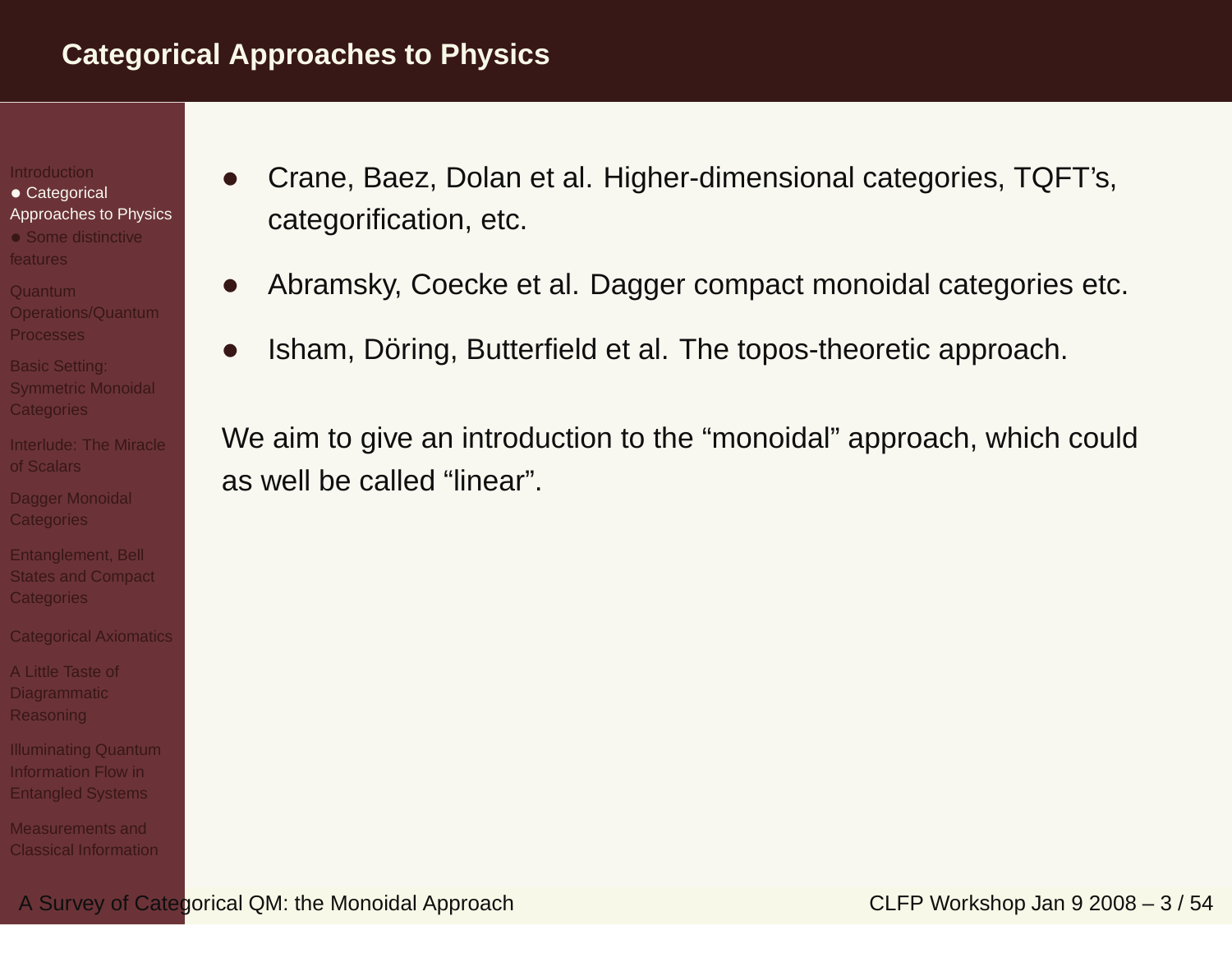<span id="page-7-0"></span>

| Introduction |             |
|--------------|-------------|
|              | Categorical |

 Categorical [Approaches](#page-2-0) to Physics

• Some [distinctive](#page-7-0) features

Quantum [Operations/Quantum](#page-11-0)Processes

Basic Setting: Symmetric Monoidal **[Categories](#page-30-0)** 

[Interlude:](#page-44-0) The Miracleof Scalars

Dagger Monoidal **[Categories](#page-48-0)** 

[Entanglement,](#page-54-0) Bell States and Compact **Categories** 

[Categorical](#page-62-0) Axiomatics

A Little Taste of **[Diagrammatic](#page-75-0)** Reasoning

[Illuminating](#page-81-0) Quantum Information Flow inEntangled Systems

[Measurements](#page-88-0) andClassical Information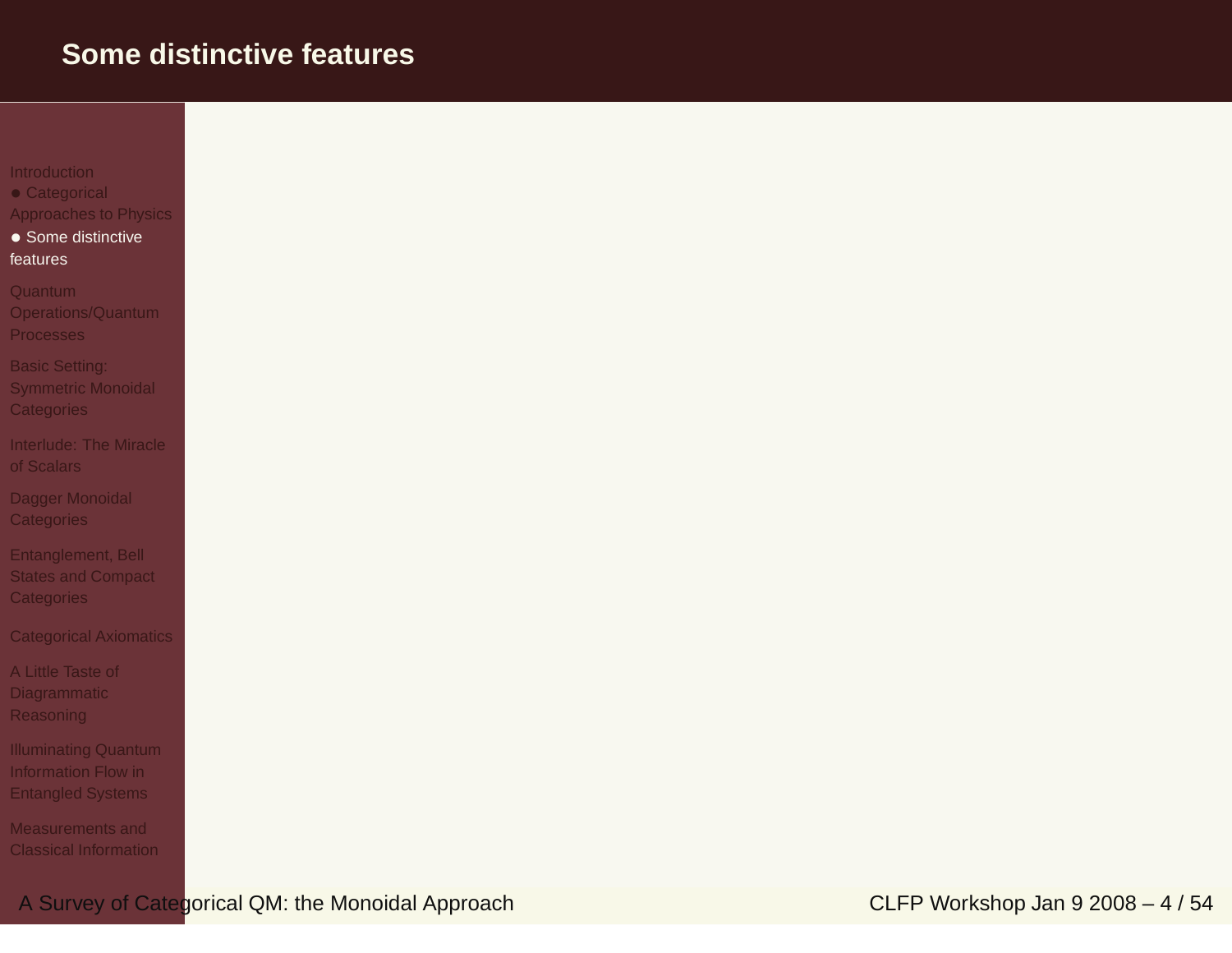**[Introduction](#page-1-0)** 

 • Categorical [Approaches](#page-2-0) to Physics

• Some [distinctive](#page-7-0) features

Quantum

 [Operations/Quantum](#page-11-0)**Processes** 

Basic Setting: Symmetric Monoidal **[Categories](#page-30-0)** 

[Interlude:](#page-44-0) The Miracleof Scalars

Dagger Monoidal **[Categories](#page-48-0)** 

[Entanglement,](#page-54-0) Bell States and Compact **Categories** 

[Categorical](#page-62-0) Axiomatics

A Little Taste of **[Diagrammatic](#page-75-0)** Reasoning

[Illuminating](#page-81-0) Quantum Information Flow inEntangled Systems

[Measurements](#page-88-0) andClassical Information Comparison with topos approach:

monoidallinearprocessesgeometry of proofs

- vs.cartesian
- vs. intuitionistic
- vs. propositions
- vs. geometric logic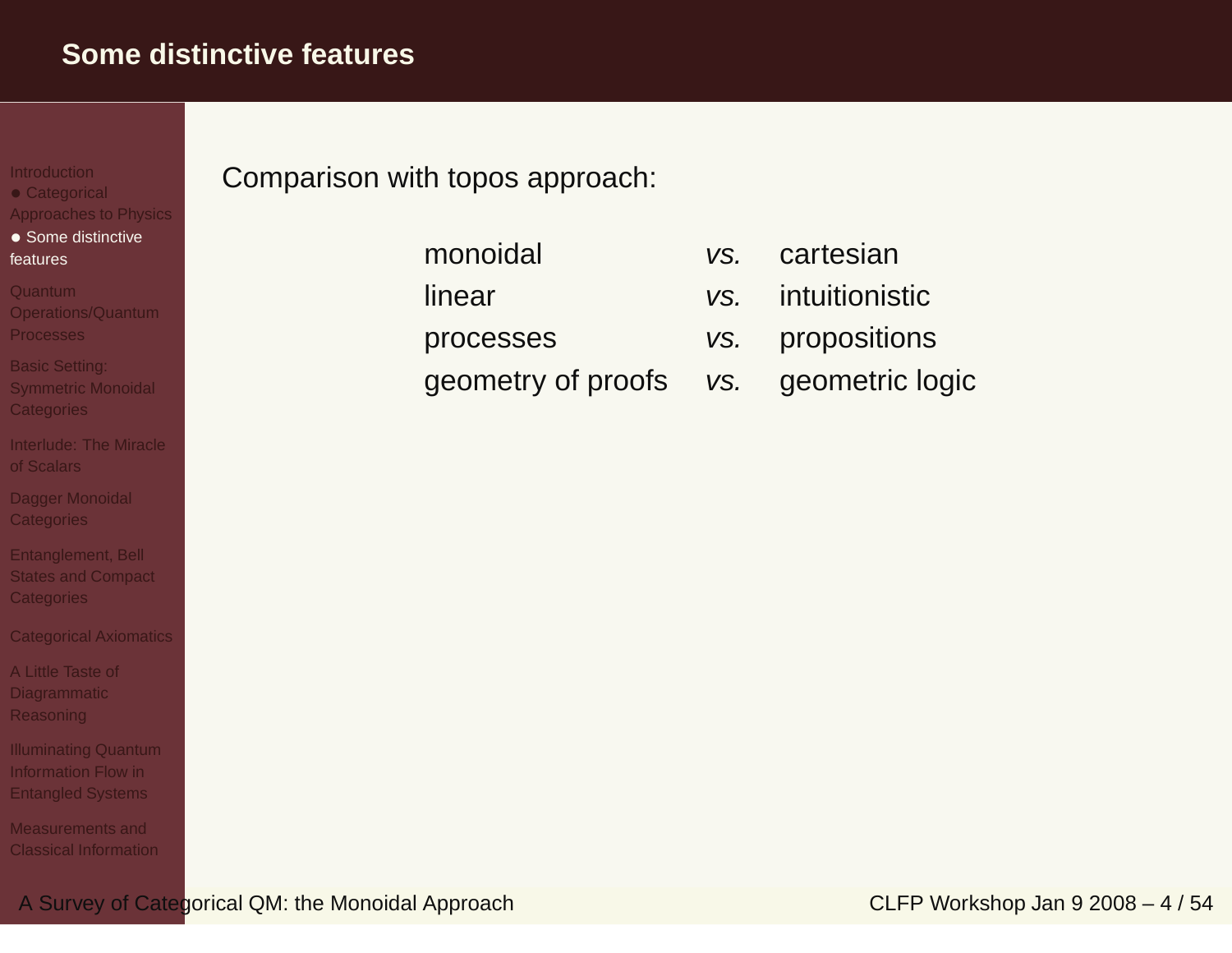# **[Introduction](#page-1-0)**

- Categorical [Approaches](#page-2-0) to Physics
- Some [distinctive](#page-7-0) features

### Quantum

- [Operations/Quantum](#page-11-0)**Processes**
- Basic Setting: Symmetric Monoidal [Categories](#page-30-0)
- [Interlude:](#page-44-0) The Miracleof Scalars
- Dagger Monoidal **[Categories](#page-48-0)**
- [Entanglement,](#page-54-0) Bell States and Compact **Categories**
- [Categorical](#page-62-0) Axiomatics
- A Little Taste of **[Diagrammatic](#page-75-0)** Reasoning
- [Illuminating](#page-81-0) Quantum Information Flow inEntangled Systems
- [Measurements](#page-88-0) andClassical Information

# Comparison with topos approach:

monoidallinearprocesses

- geometry of proofs
- vs. cartesian
	- vs. intuitionistic
	- vs. propositions
	- vs. geometric logic

Comparison with  $n\text{-categories}$  approach. We emphasize:

- •operational aspects
- •interplay of quantum and classical
- •compositionality
- •open vs. closed systems.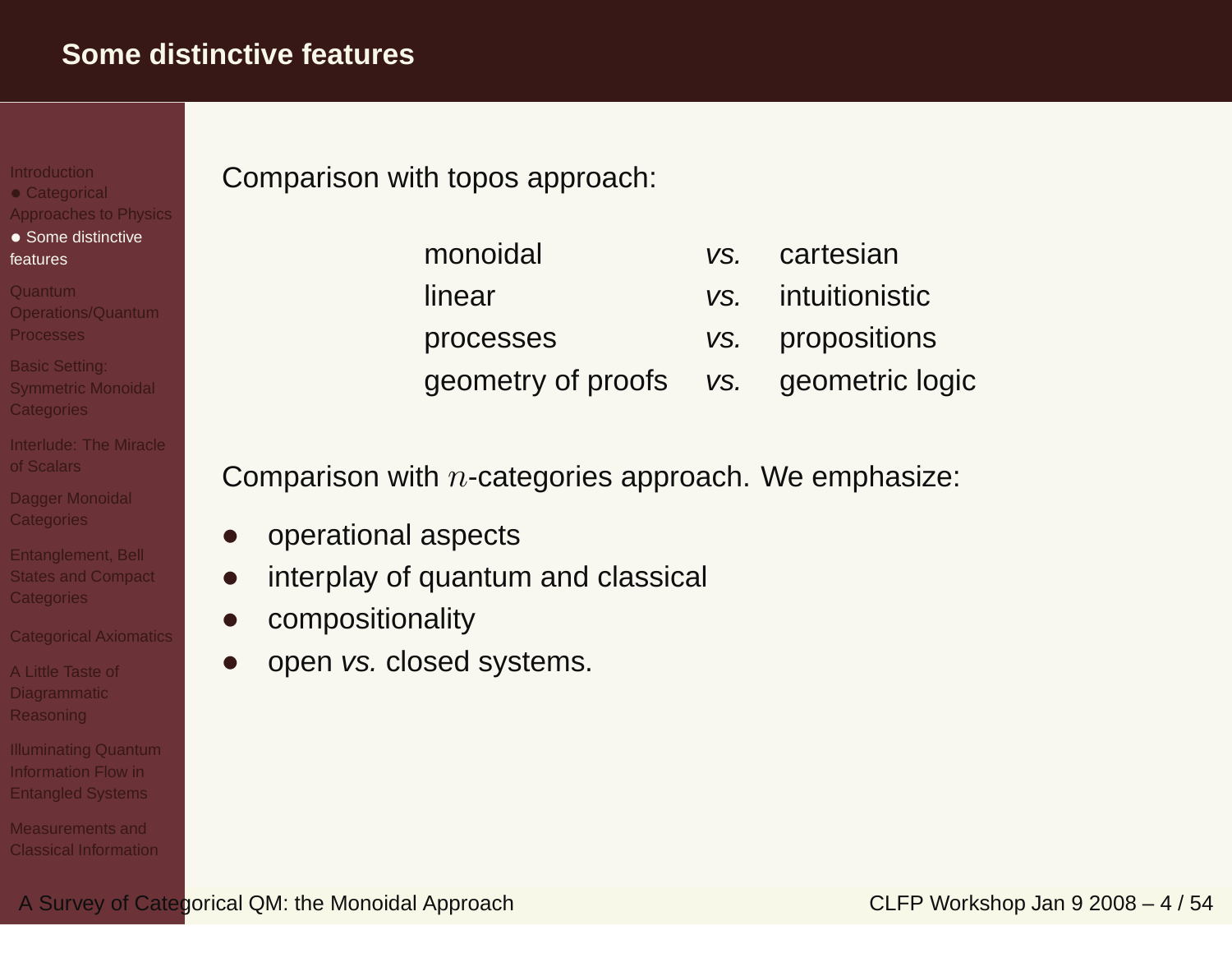**[Introduction](#page-1-0)** 

 • Categorical [Approaches](#page-2-0) to Physics

• Some [distinctive](#page-7-0) features

Quantum

 [Operations/Quantum](#page-11-0)**Processes** 

Basic Setting: Symmetric Monoidal [Categories](#page-30-0)

[Interlude:](#page-44-0) The Miracleof Scalars

Dagger Monoidal **[Categories](#page-48-0)** 

[Entanglement,](#page-54-0) Bell States and Compact **Categories** 

[Categorical](#page-62-0) Axiomatics

A Little Taste of **[Diagrammatic](#page-75-0)** Reasoning

[Illuminating](#page-81-0) Quantum Information Flow inEntangled Systems

[Measurements](#page-88-0) andClassical Information Comparison with topos approach:

monoidallinearprocesses

geometry of proofs

- vs. cartesian
	- vs. intuitionistic
	- vs. propositions
	- vs. geometric logic

Comparison with  $n\text{-categories}$  approach. We emphasize:

- •operational aspects
- •interplay of quantum and classical
- •compositionality
- •open vs. closed systems.

These are important for applications to quantum informatics, but also of foundational significance.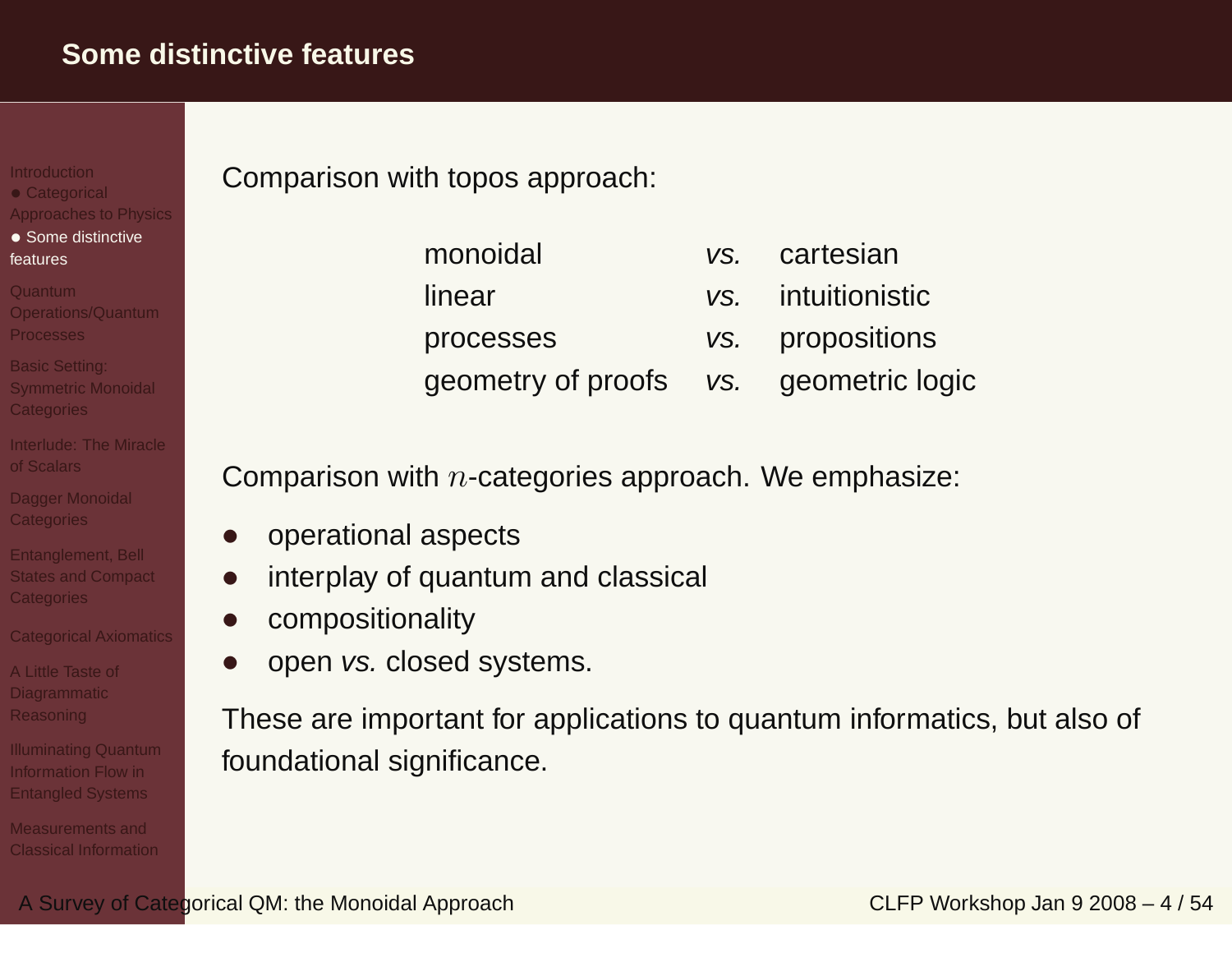### <span id="page-11-0"></span>Quantum[Operations/Quantum](#page-11-0)

#### Processes

- Bits and Qubits: Classical vs. Quantum**[Operations](#page-12-0)**
- 'Truth makes an angle with [reality'](#page-20-0)
- Quantum
- [Entanglement](#page-21-0)
- Towards <sup>a</sup> general formalism for
- [describing](#page-23-0) physical processes
- Basic Setting: Symmetric Monoidal **[Categories](#page-30-0)**
- [Interlude:](#page-44-0) The Miracleof Scalars
- Dagger Monoidal **[Categories](#page-48-0)**
- [Entanglement,](#page-54-0) Bell **States and Compact Categories**
- [Categorical](#page-62-0) Axiomatics
- A Little Taste of **[Diagrammatic](#page-75-0)** Reasoning

### ॥Aଲକିାଧ୍ୟାାନ୍ତୁ <u>ରହୀ</u>୍ତି ଦିଶ୍ Categ<mark>orical QM: the Monoidal Approach</mark>

Information Flow inEntangled Systems

# **Quantum Operations/QuantumProcesses**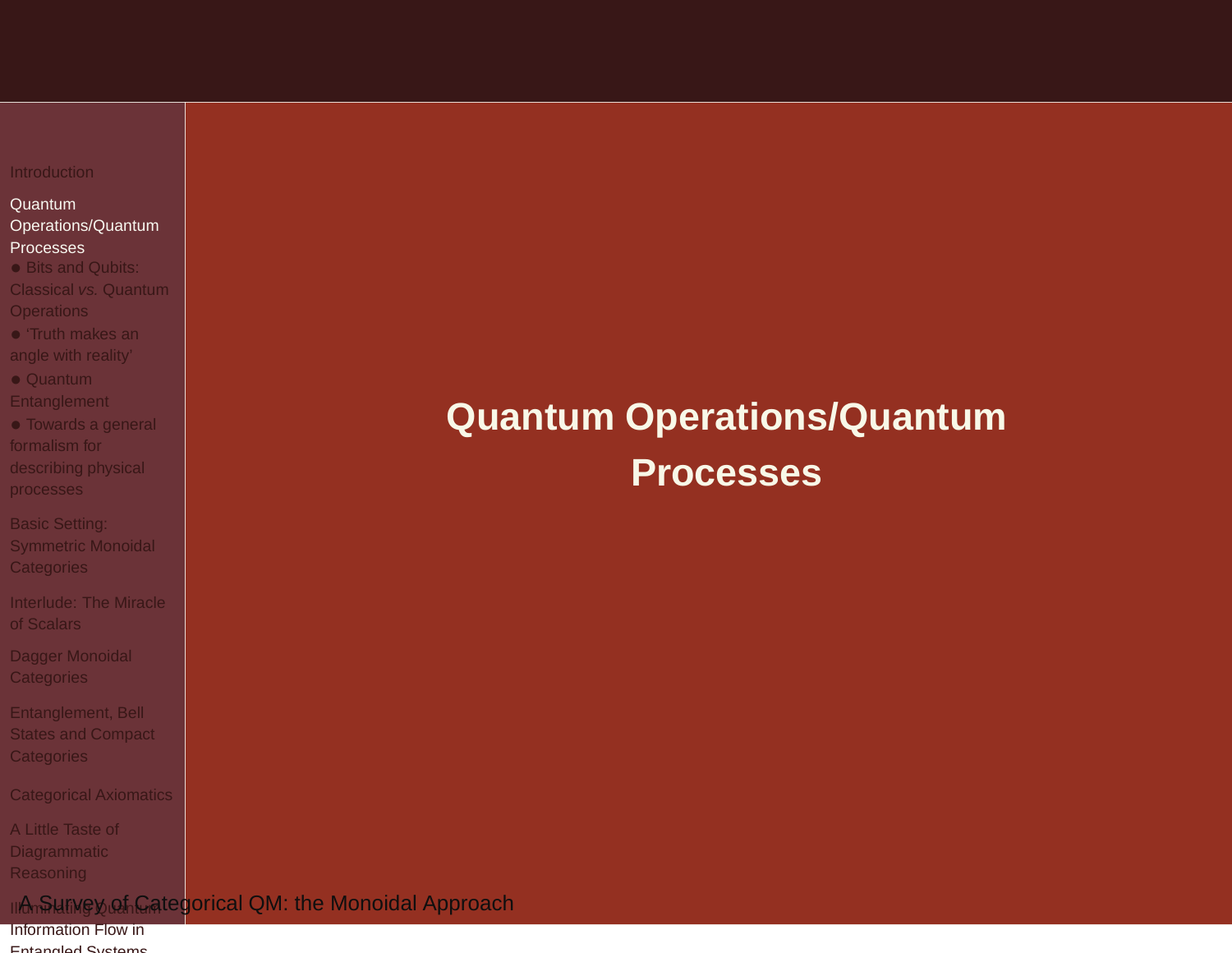<span id="page-12-0"></span>A Survey of Categorical QM: the Monoidal Approach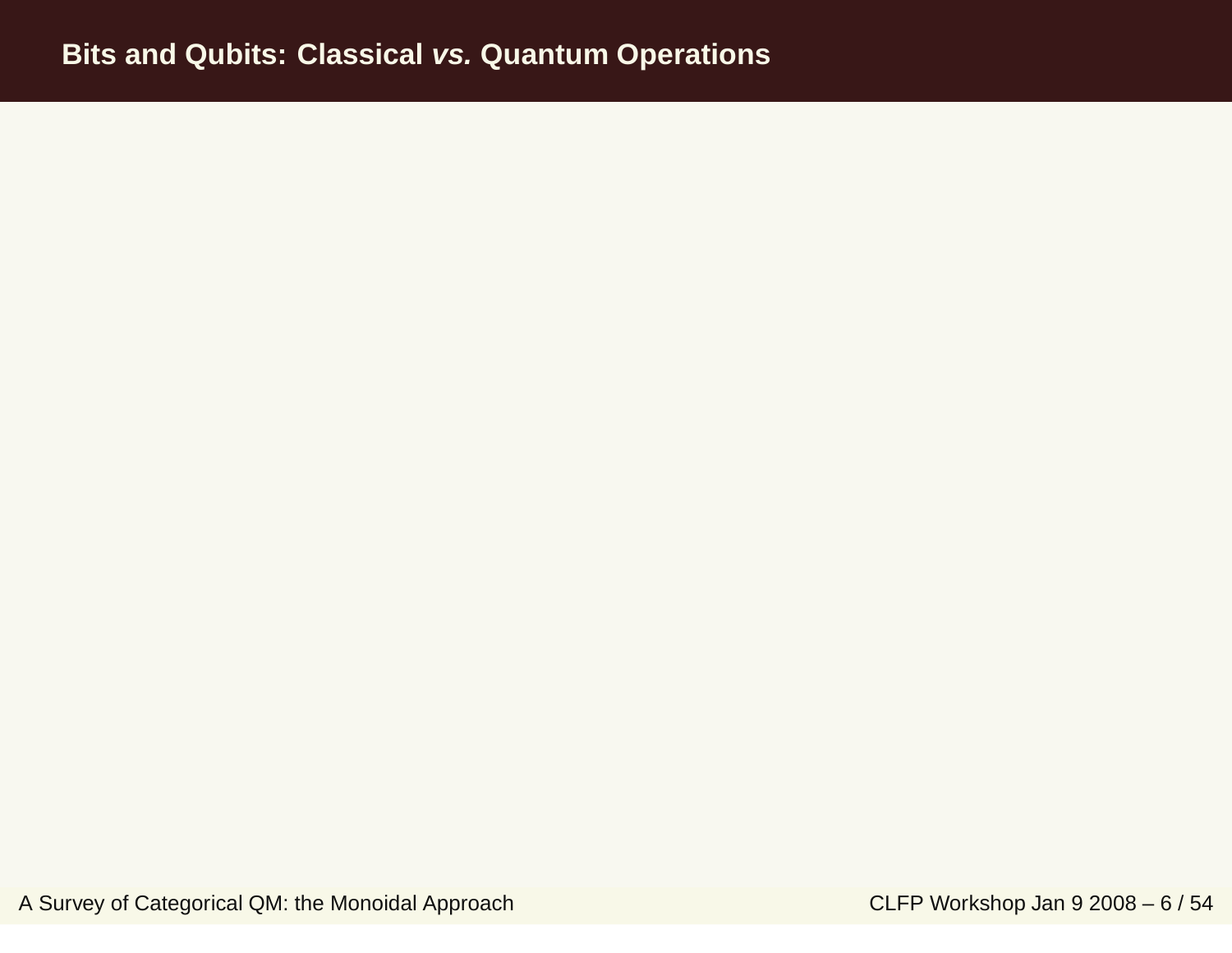$\bullet$ have two values  $0, 1$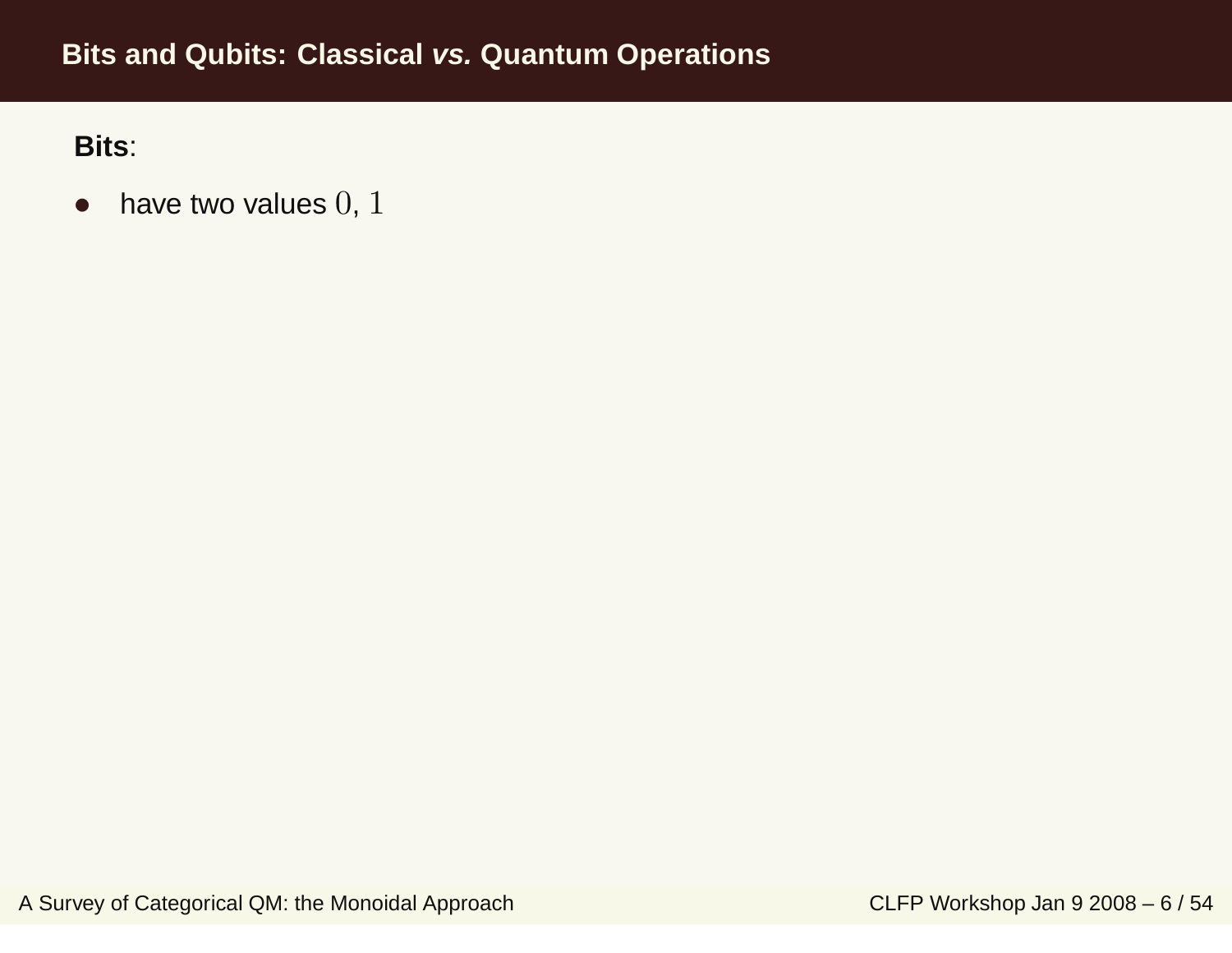- $\bullet$ have two values  $0, 1$
- $\bullet$ are freely readable and duplicable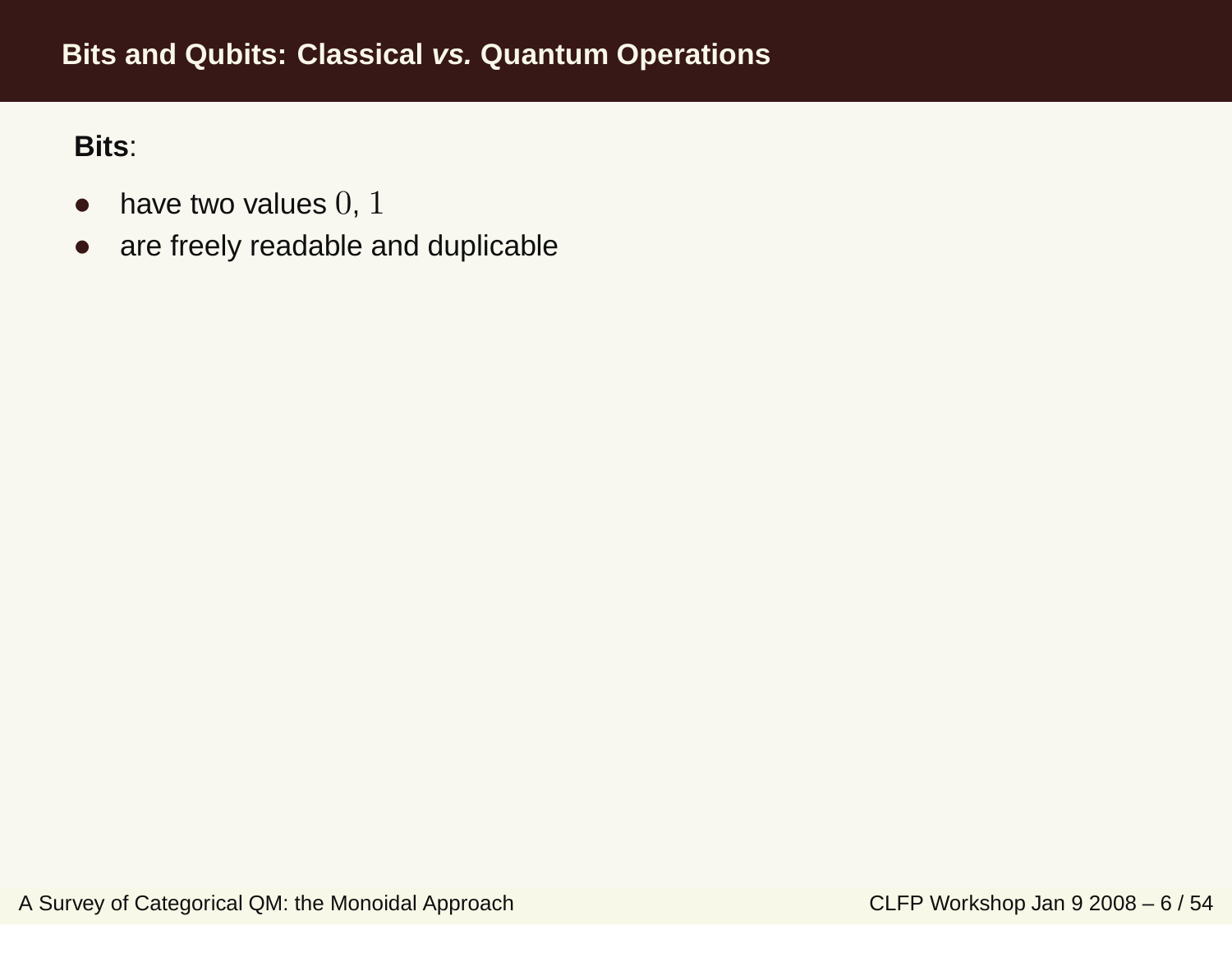- $\bullet$ have two values  $0, 1$
- $\bullet$ are freely readable and duplicable
- $\bullet$ admit arbitrary data transformations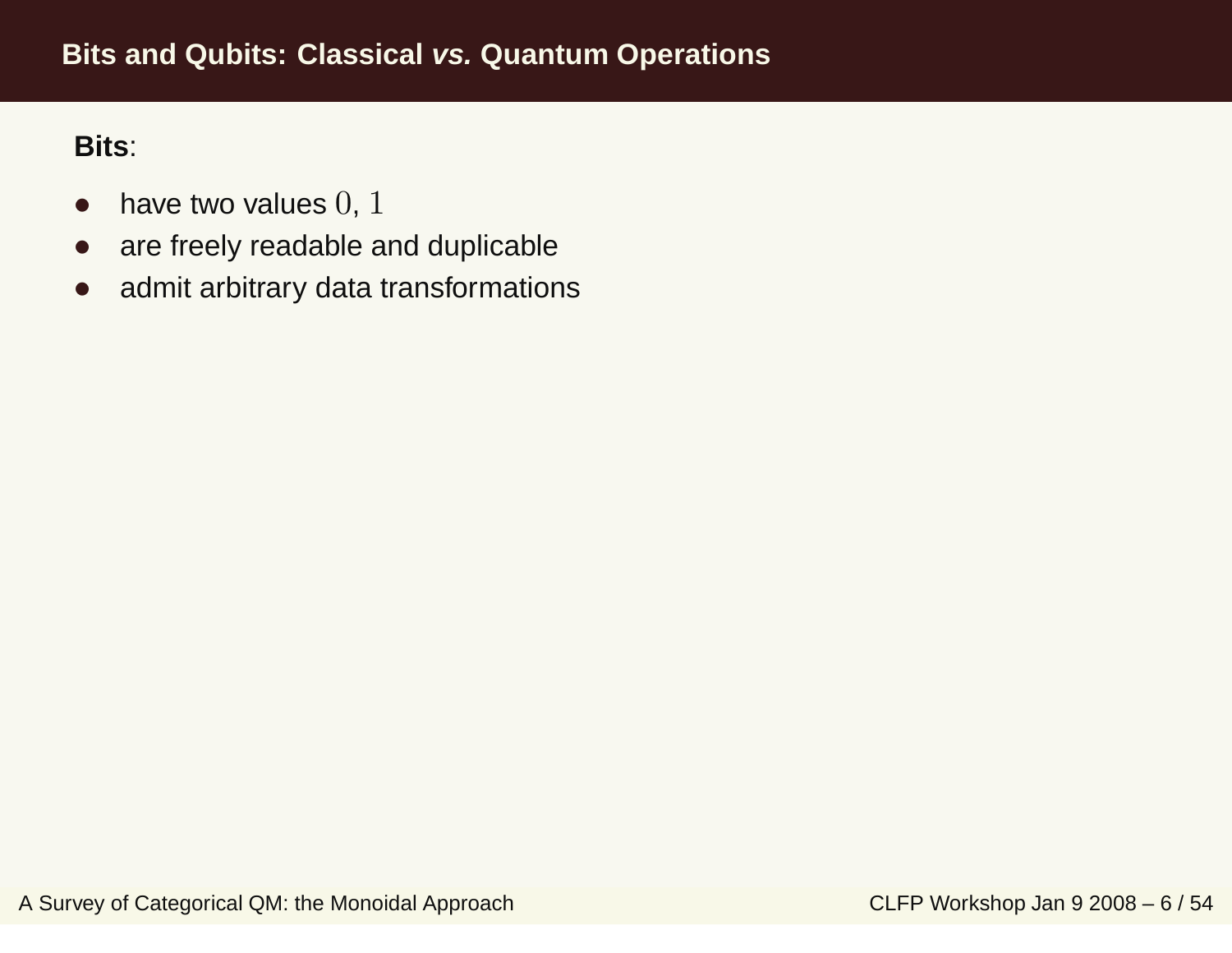- $\bullet$ have two values  $0, 1$
- $\bullet$ are freely readable and duplicable
- $\bullet$ admit arbitrary data transformations

# **Qubits**:

 $\bullet$ have a 'sphere' of values spanned by  $|0\rangle, |1\rangle$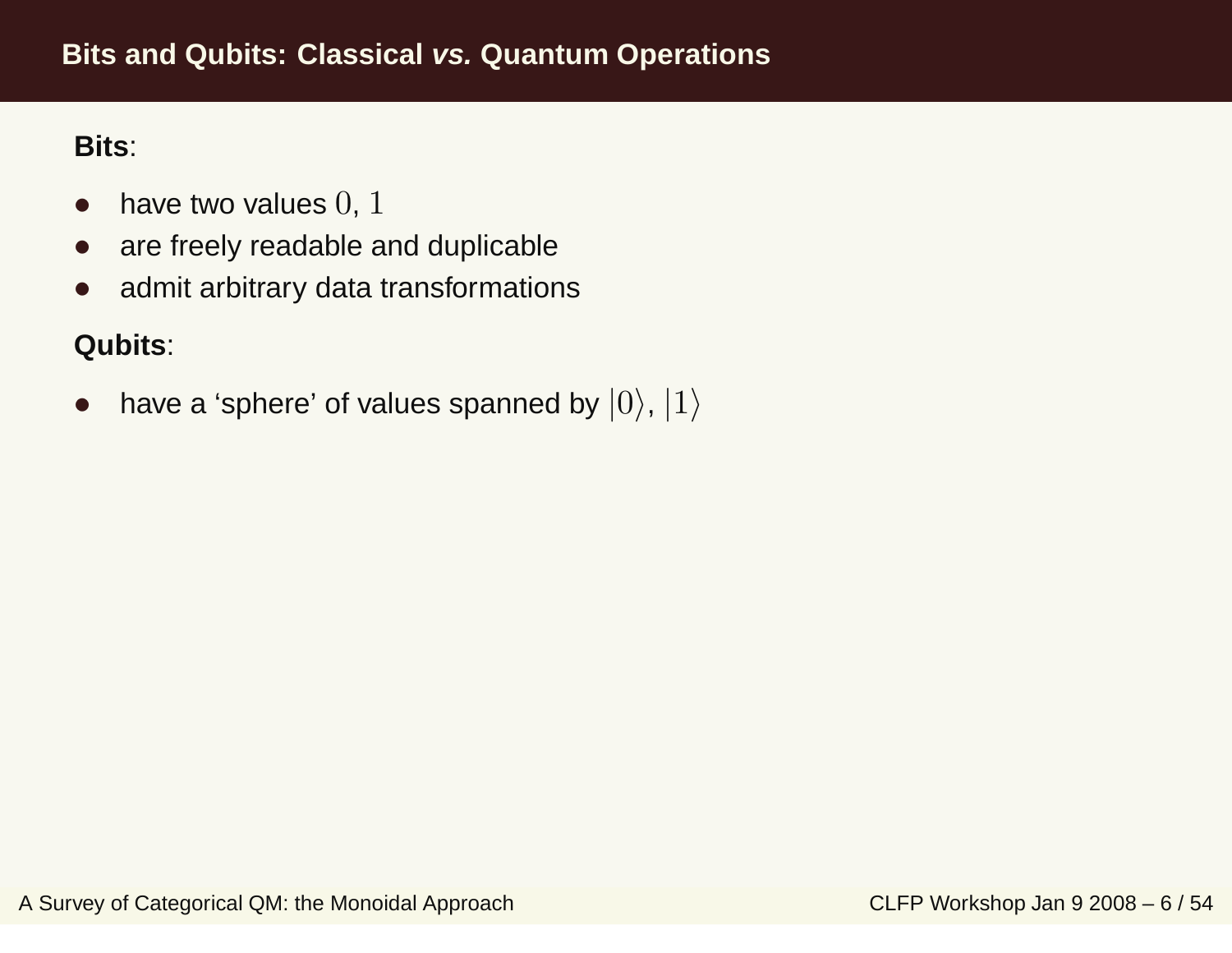- $\bullet$ have two values  $0, 1$
- $\bullet$ are freely readable and duplicable
- $\bullet$ admit arbitrary data transformations

# **Qubits**:

 $\bullet$ have a 'sphere' of values spanned by  $|0\rangle, |1\rangle$ 

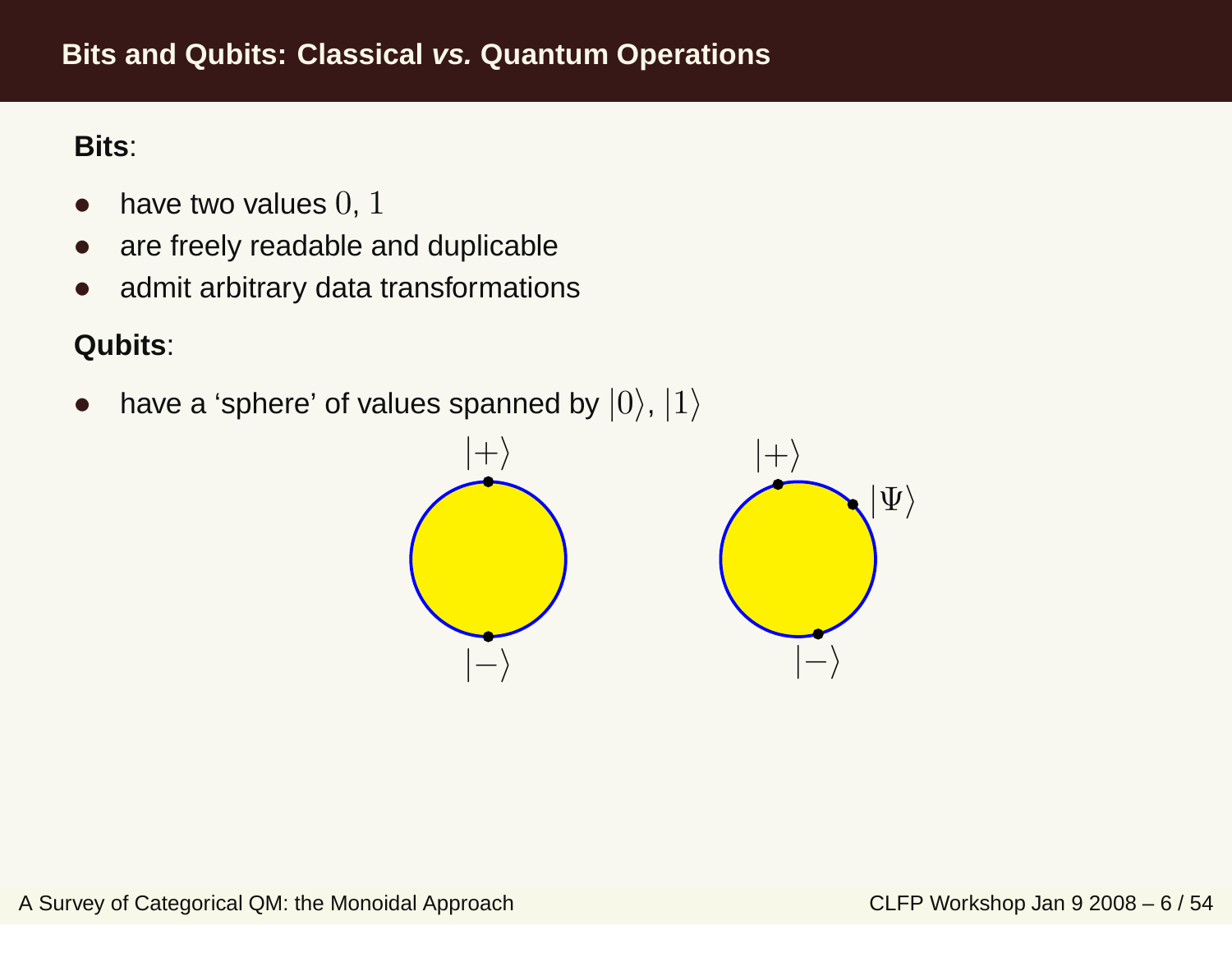- $\bullet$ have two values  $0, 1$
- $\bullet$ are freely readable and duplicable
- $\bullet$ admit arbitrary data transformations

# **Qubits**:

 $\bullet$ 

•

 $\bullet$ have a 'sphere' of values spanned by  $|0\rangle$ ,  $|1\rangle$ 



•change the value  $|\psi\rangle$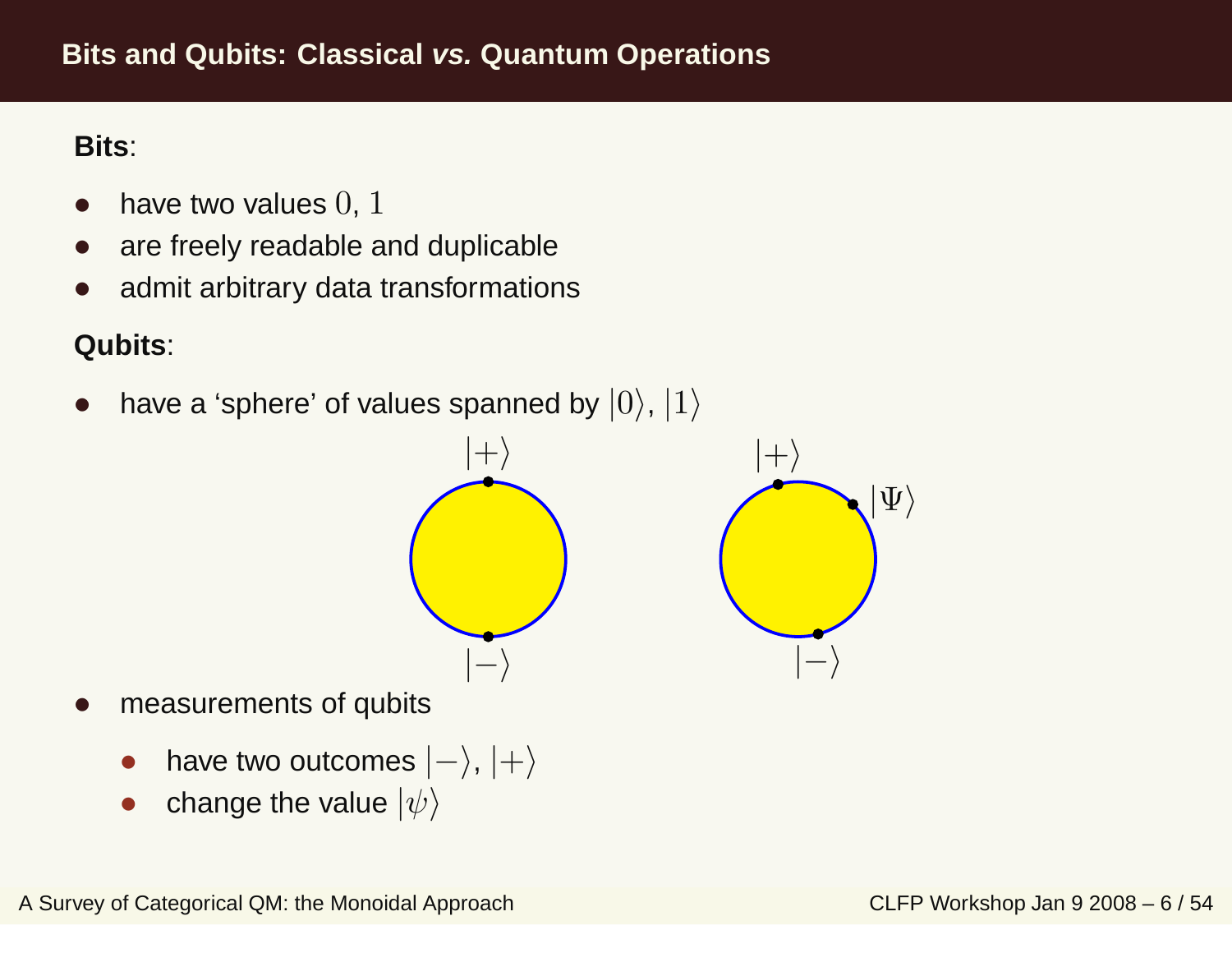- $\bullet$ have two values  $0, 1$
- $\bullet$ are freely readable and duplicable
- $\bullet$ admit arbitrary data transformations

# **Qubits**:

 $\bullet$ have a 'sphere' of values spanned by  $|0\rangle$ ,  $|1\rangle$ 



- $\bullet$  measurements of qubits
	- •have two outcomes  $|-\rangle, |+\rangle$
	- •change the value  $|\psi\rangle$
- $\bullet$ admit **unitary transformations**, i.e. antipodes and angles are preserved.

A Survey of Categorical QM: the Monoidal Approach

CLFP Workshop Jan <sup>9</sup> <sup>2008</sup> – <sup>6</sup> / <sup>54</sup>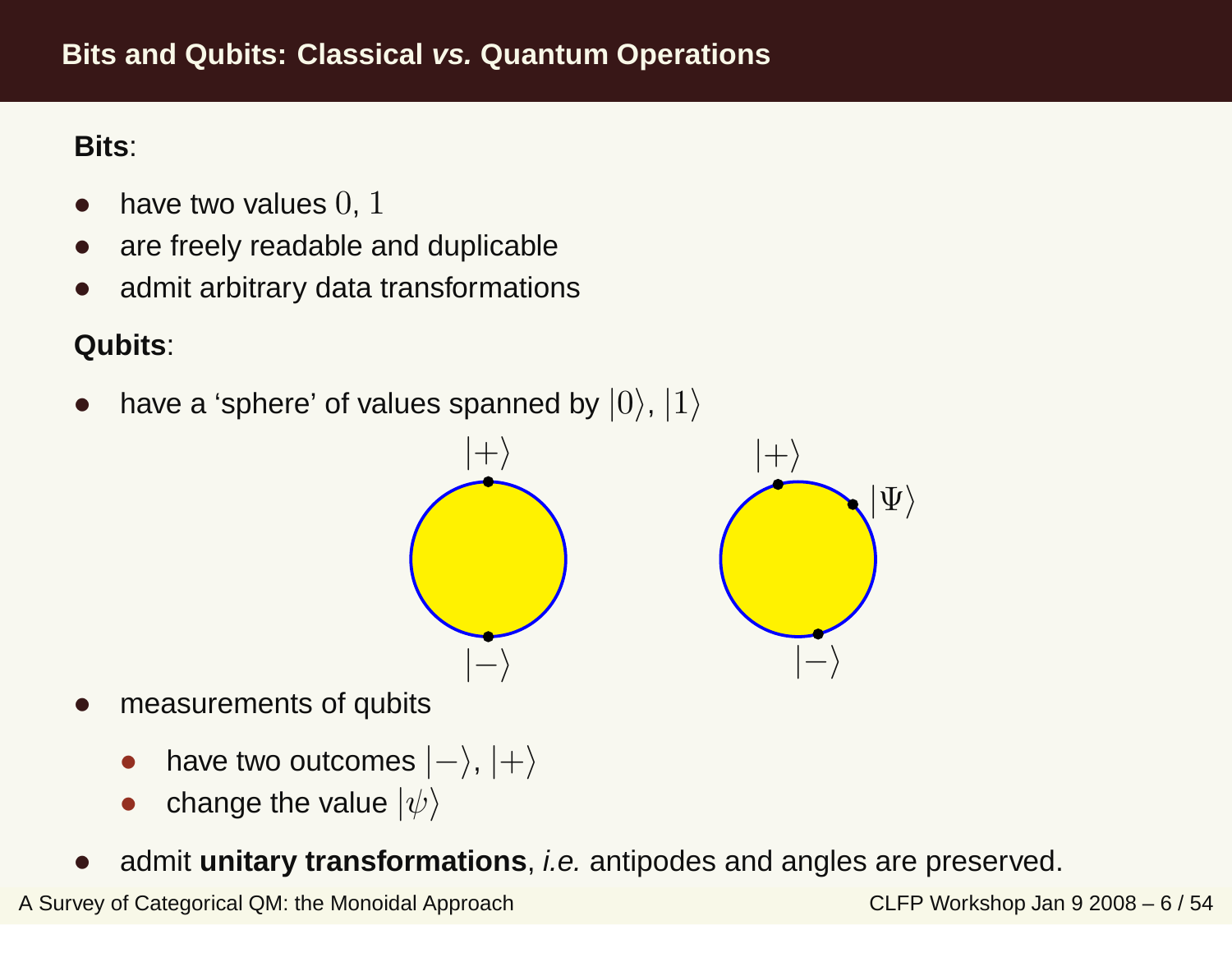## <span id="page-20-0"></span>**'Truth makes an angle with reality'**



 $\begin{bmatrix} - & \end{bmatrix}$  We have **partial constant maps**  $Q \rightarrow Q$  on the sphere  $Q$ 

$$
\mathcal{P}_{+}: |\psi\rangle \mapsto |+\rangle \qquad \mathcal{P}_{-}: |\psi\rangle \mapsto |-\rangle
$$

which have chance  $\mathsf{prob}(\theta^\sharp)$  for  $\sharp \in \{+,-\}.$ We know the value **after** the measurement, but not what the qubit was **before** the measurement!

So measurements change the state, and apparently lose information. This seemslike bad news! However ...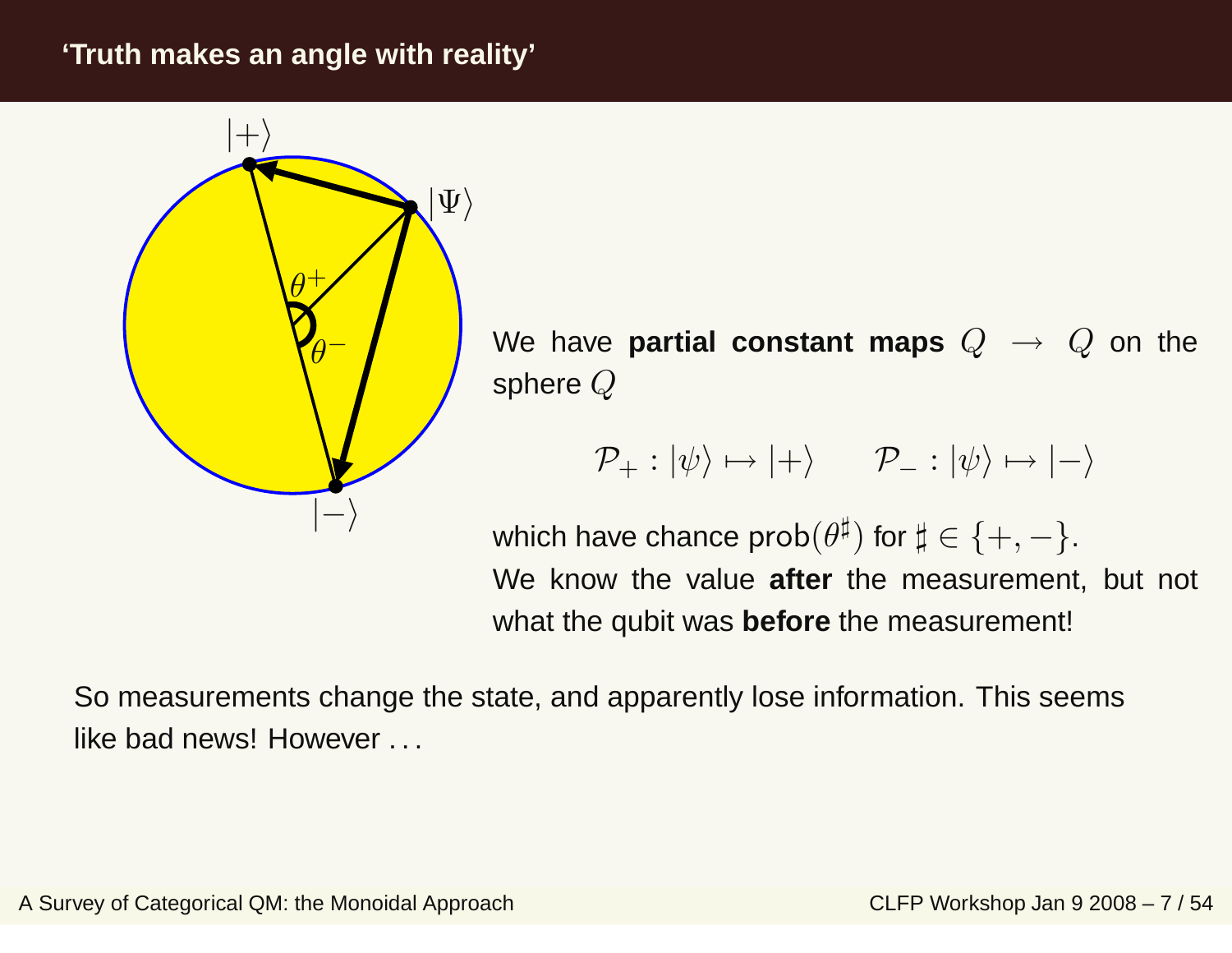# <span id="page-21-0"></span>**Quantum Entanglement**

#### **[Introduction](#page-1-0)**

#### Quantum

- [Operations/Quantum](#page-11-0)
- **Processes**
- Bits and Qubits: Classical vs. Quantum**[Operations](#page-12-0)**
- 'Truth makes an
- angle with [reality'](#page-20-0)

### • Quantum [Entanglement](#page-21-0)

- Towards <sup>a</sup> general formalism for[describing](#page-23-0) physical processes
- Basic Setting: Symmetric Monoidal **[Categories](#page-30-0)**
- [Interlude:](#page-44-0) The Miracleof Scalars
- Dagger Monoidal **[Categories](#page-48-0)**
- [Entanglement,](#page-54-0) Bell States and Compact **Categories**

### [Categorical](#page-62-0) Axiomatics

A Little Taste of **[Diagrammatic](#page-75-0) Reasoning** 

### ॥Aଲକିାଧାଲେ ବୁଇଇ Survey of Categorical QM: the Monoidal Approach

Information Flow inEntangled Systems

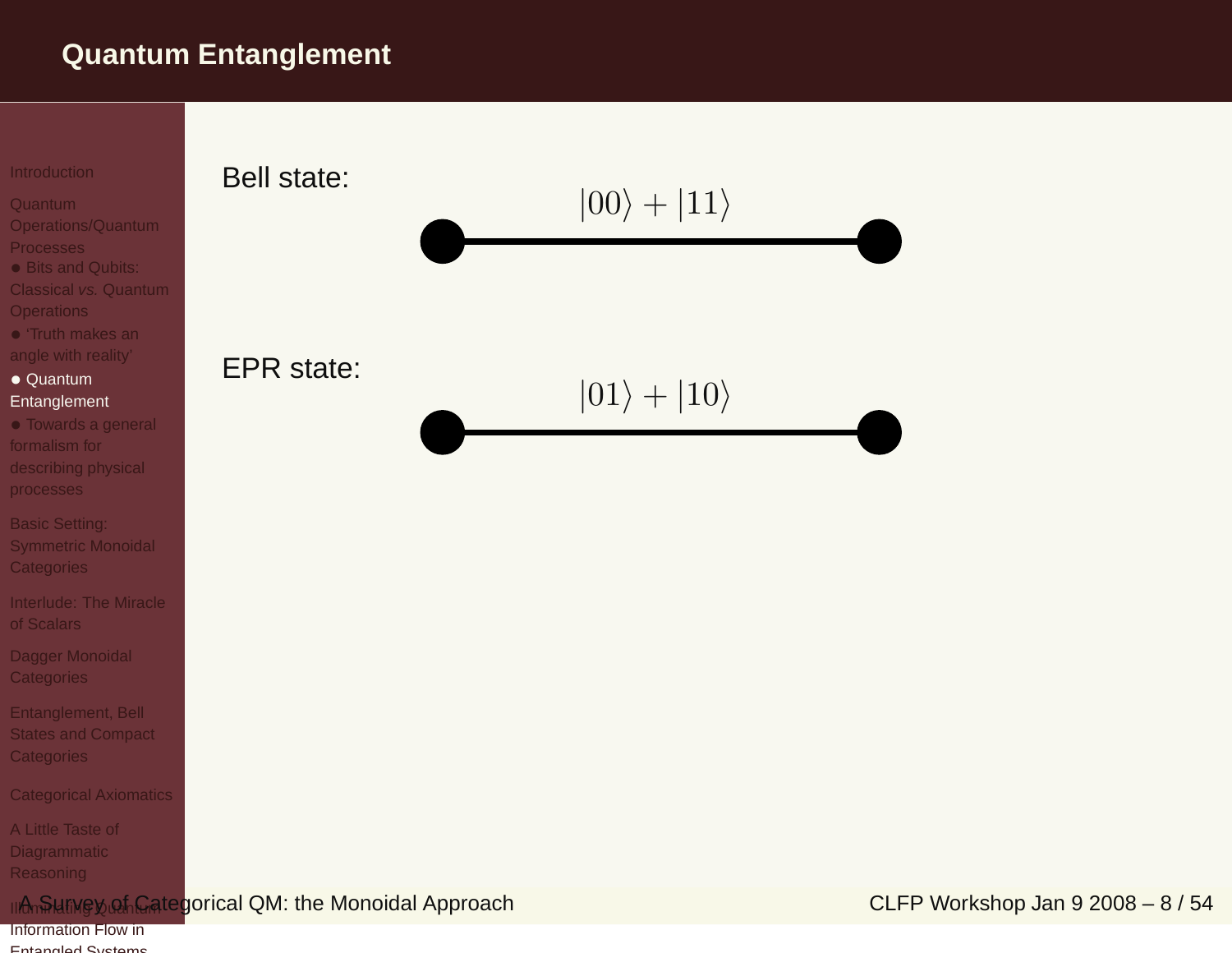# **Quantum Entanglement**



#### Quantum

- [Operations/Quantum](#page-11-0)
- **Processes**
- Bits and Qubits: Classical vs. Quantum**[Operations](#page-12-0)**
- 'Truth makes an angle with [reality'](#page-20-0)
- Quantum [Entanglement](#page-21-0)
- Towards <sup>a</sup> general formalism for[describing](#page-23-0) physical processes
- Basic Setting: Symmetric Monoidal **[Categories](#page-30-0)**
- [Interlude:](#page-44-0) The Miracleof Scalars
- Dagger Monoidal **[Categories](#page-48-0)**
- [Entanglement,](#page-54-0) Bell States and Compact Categories

### [Categorical](#page-62-0) Axiomatics

A Little Taste of [Diagrammatic](#page-75-0)Reasoning



Compound systems are represented by **tensor product**:  $\mathcal{H}_1 \otimes \mathcal{H}_2.$ Typical element:

> $\sum_i$  $\lambda_i \cdot \phi_i \otimes \psi_i$

**Superposition** encodes **correlation**. Einstein's 'spooky action at <sup>a</sup> distance'. Even if the particles are spatially separated, measuring onehas an effect on the state of the other.

Bell's theorem: QM is **essentially non-local**.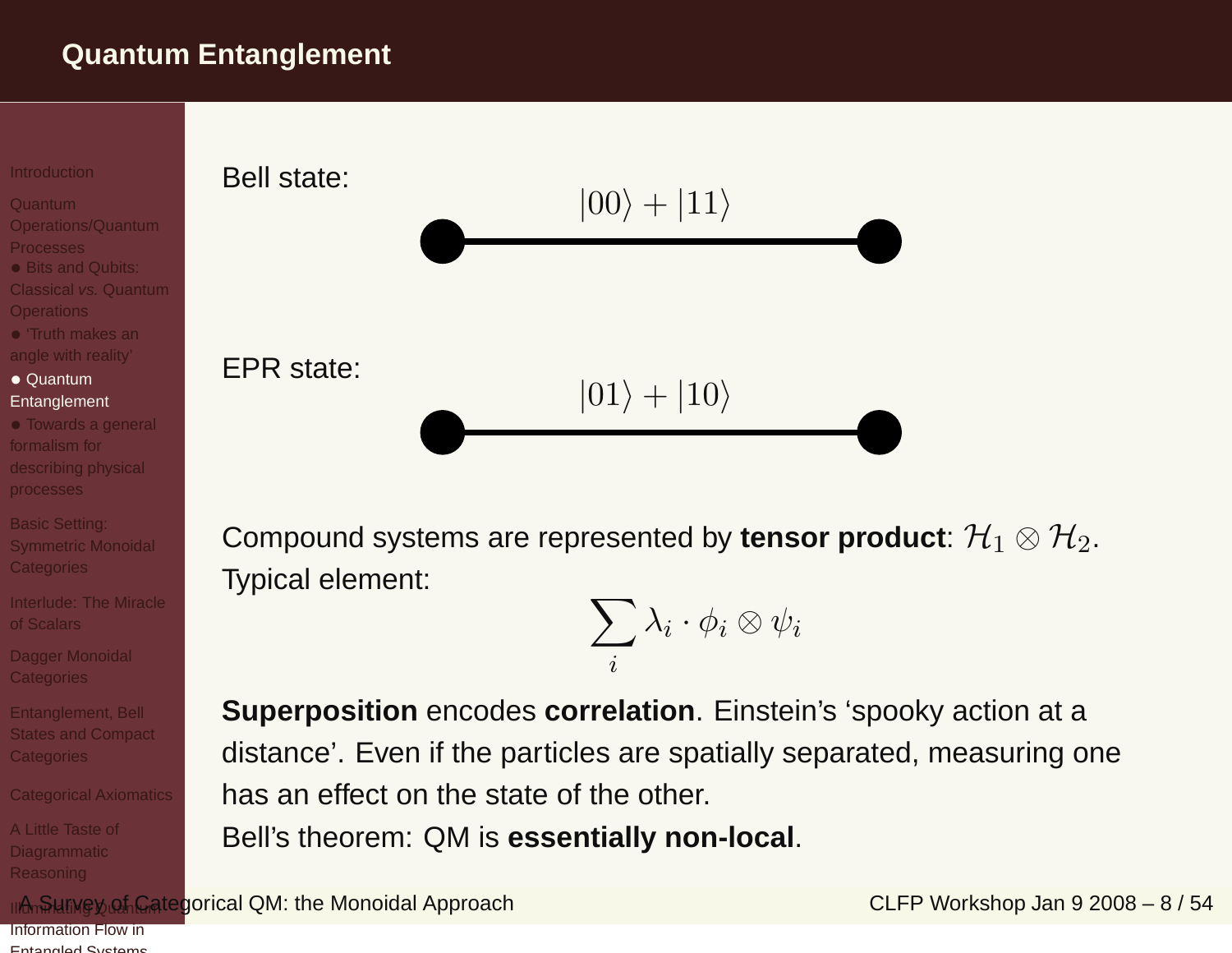# <span id="page-23-0"></span>**Towards <sup>a</sup> general formalism for describing physical processes**

#### **[Introduction](#page-1-0)**

#### Quantum

- [Operations/Quantum](#page-11-0)
- **Processes**
- Bits and Qubits:
- Classical vs. Quantum**[Operations](#page-12-0)**
- 'Truth makes an angle with [reality'](#page-20-0)
- Quantum[Entanglement](#page-21-0)
- Towards <sup>a</sup> general formalism for[describing](#page-23-0) physical processes
- Basic Setting: Symmetric Monoidal **[Categories](#page-30-0)**
- [Interlude:](#page-44-0) The Miracleof Scalars
- Dagger Monoidal **[Categories](#page-48-0)**
- [Entanglement,](#page-54-0) Bell States and Compact **Categories**
- [Categorical](#page-62-0) Axiomatics
- A Little Taste of **[Diagrammatic](#page-75-0) Reasoning**

### ॥Aଲକିାଧାଲେ ବୁଇଇ Survey of Categorical QM: the Monoidal Approach

### Information Flow inEntangled Systems

CLFP Workshop Jan <sup>9</sup> <sup>2008</sup> – <sup>9</sup> / <sup>54</sup>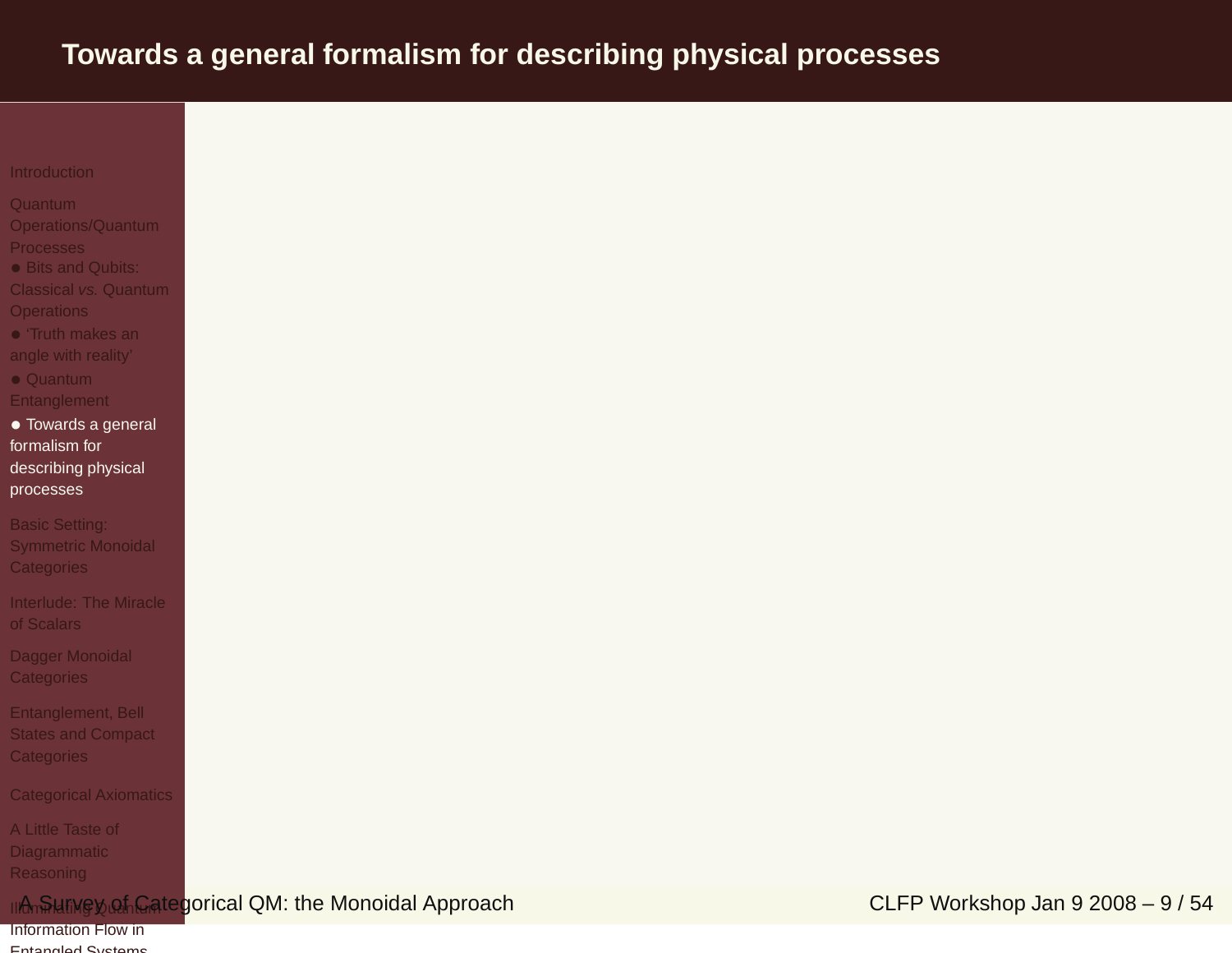# **Towards <sup>a</sup> general formalism for describing physical processes**

**[Introduction](#page-1-0)** 

#### Quantum

[Operations/Quantum](#page-11-0)

**Processes** 

• Bits and Qubits: Classical vs. Quantum

**[Operations](#page-12-0)** 

 • 'Truth makes an angle with [reality'](#page-20-0)

• Quantum[Entanglement](#page-21-0)

• Towards <sup>a</sup> general formalism for[describing](#page-23-0) physical processes

Basic Setting: Symmetric Monoidal **[Categories](#page-30-0)** 

[Interlude:](#page-44-0) The Miracleof Scalars

Dagger Monoidal **[Categories](#page-48-0)** 

[Entanglement,](#page-54-0) Bell States and Compact **Categories** 

[Categorical](#page-62-0) Axiomatics

A Little Taste of **[Diagrammatic](#page-75-0) Reasoning** 

### ॥Aଲକିାଧାଲେ ବୁଇଇ Survey of Categorical QM: the Monoidal Approach

Desiderata:

Information Flow inEntangled Systems

CLFP Workshop Jan <sup>9</sup> <sup>2008</sup> – <sup>9</sup> / <sup>54</sup>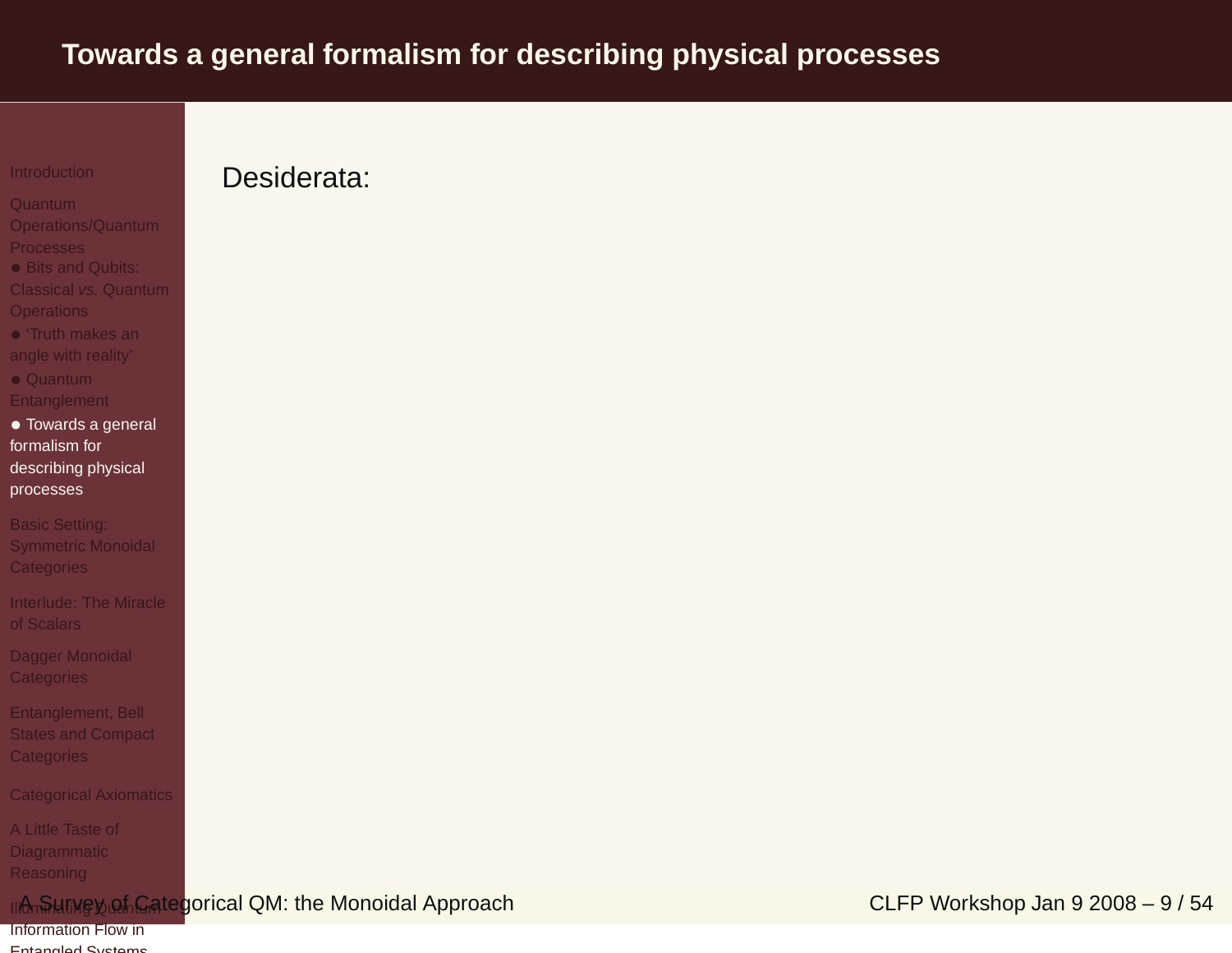#### Quantum

- [Operations/Quantum](#page-11-0)
- **Processes**
- Bits and Qubits:
- Classical vs. Quantum**[Operations](#page-12-0)**
- 'Truth makes an angle with [reality'](#page-20-0)
- Quantum[Entanglement](#page-21-0)
- Towards <sup>a</sup> general formalism for[describing](#page-23-0) physical processes
- Basic Setting: Symmetric Monoidal **[Categories](#page-30-0)**
- [Interlude:](#page-44-0) The Miracleof Scalars
- Dagger Monoidal **[Categories](#page-48-0)**
- [Entanglement,](#page-54-0) Bell States and Compact **Categories**
- [Categorical](#page-62-0) Axiomatics

A Little Taste of [Diagrammatic](#page-75-0)Reasoning

### ॥Aଲକିାଧାଲେ ବୁଇଇ Survey of Categorical QM: the Monoidal Approach

Information Flow inEntangled Systems

## Desiderata:

• Following operational/process philosophy, the structure should be in the operations/actions, not in the "elements".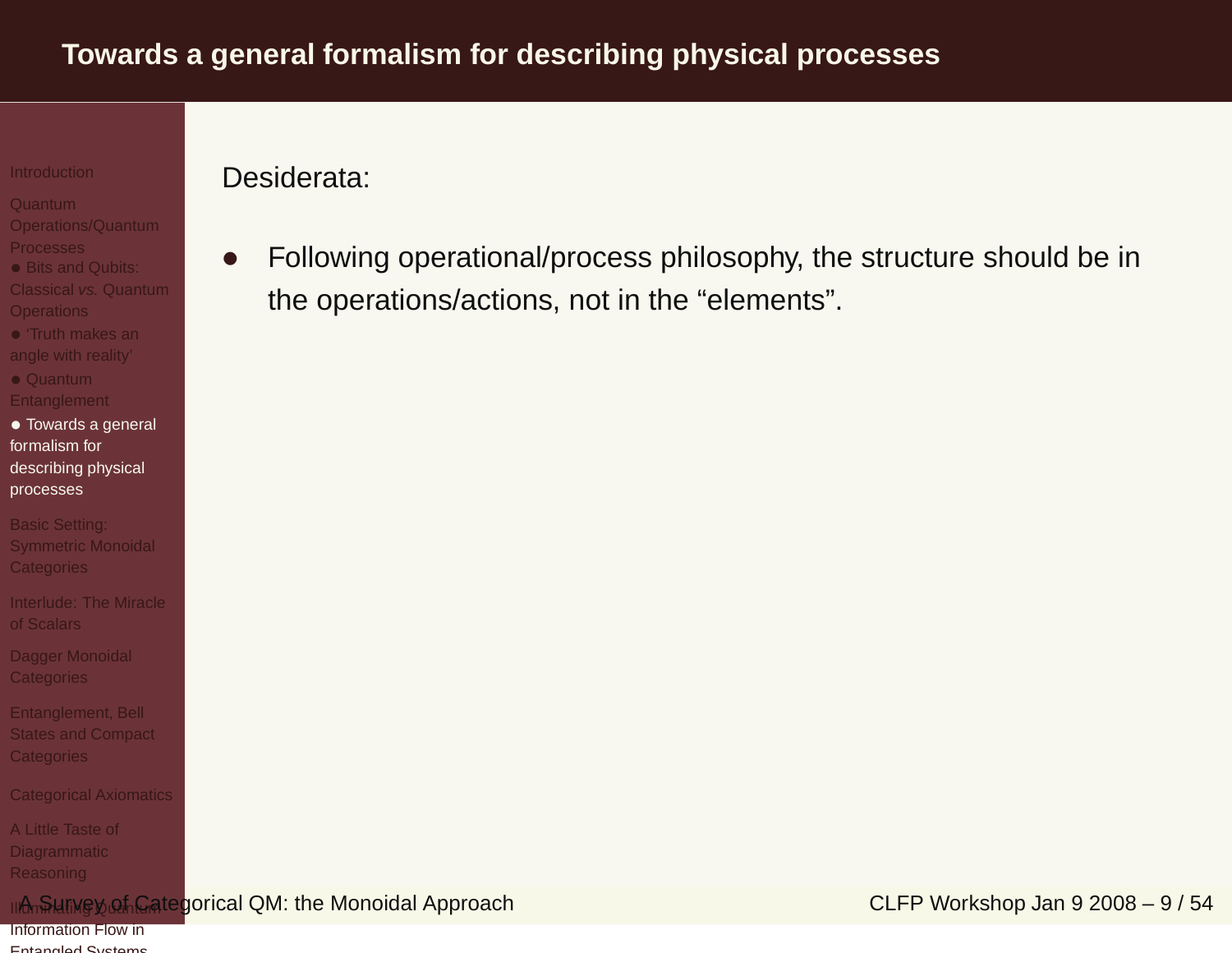#### Quantum

- [Operations/Quantum](#page-11-0)
- **Processes**
- Bits and Qubits:
- Classical vs. Quantum**[Operations](#page-12-0)**
- 'Truth makes an angle with [reality'](#page-20-0)
- Quantum
- [Entanglement](#page-21-0)
- Towards <sup>a</sup> general formalism for[describing](#page-23-0) physical processes
- Basic Setting: Symmetric Monoidal **[Categories](#page-30-0)**
- [Interlude:](#page-44-0) The Miracleof Scalars
- Dagger Monoidal **[Categories](#page-48-0)**
- [Entanglement,](#page-54-0) Bell States and Compact **Categories**
- [Categorical](#page-62-0) Axiomatics
- A Little Taste of [Diagrammatic](#page-75-0)Reasoning

### ॥Aଲକିାଧାଲେ ବୁଇଇ Survey of Categorical QM: the Monoidal Approach

Information Flow inEntangled Systems

# Desiderata:

- • Following operational/process philosophy, the structure should be in the operations/actions, not in the "elements".
- •Operations should be **typed**.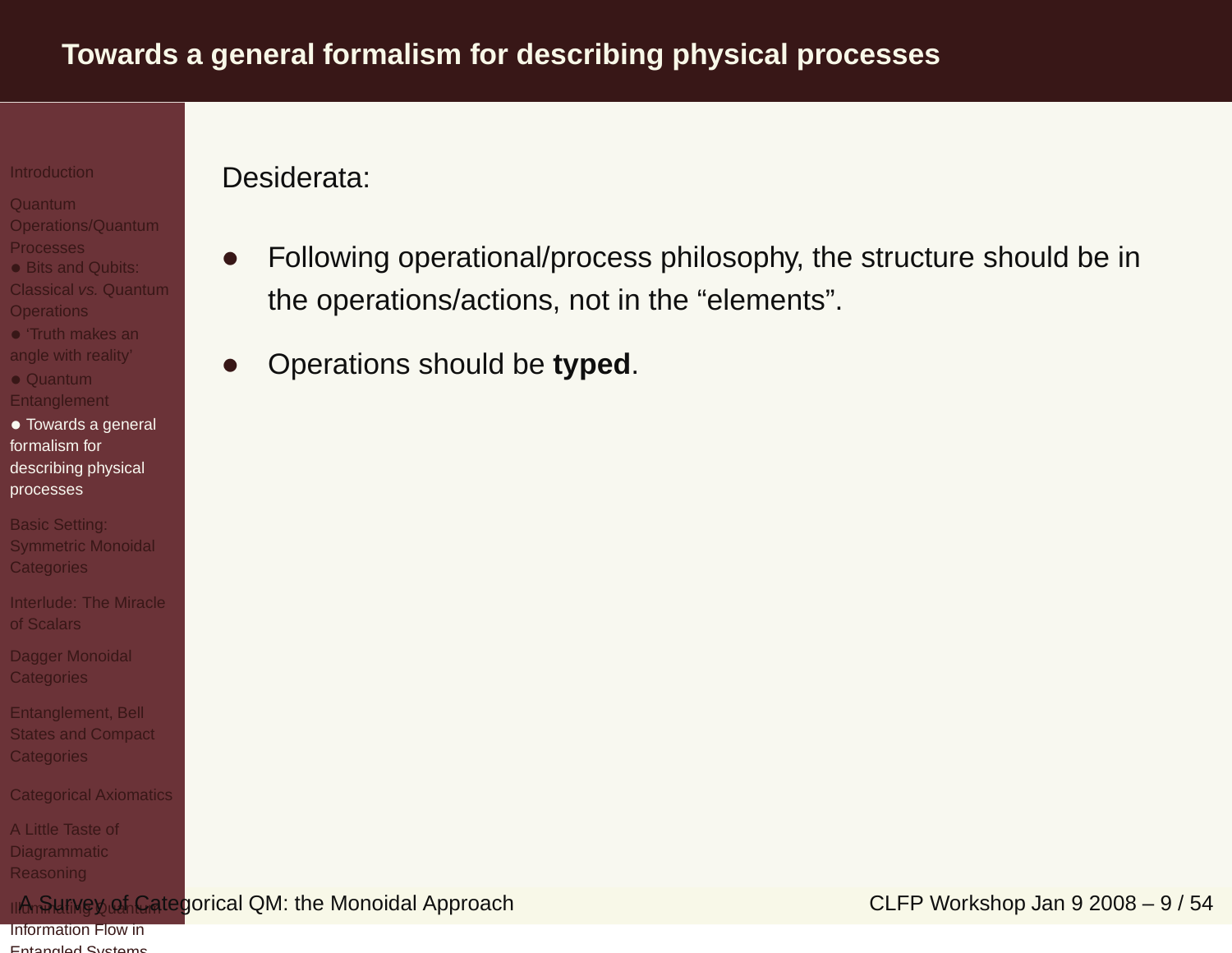#### Quantum

- [Operations/Quantum](#page-11-0)
- **Processes**
- Bits and Qubits:
- Classical vs. Quantum**[Operations](#page-12-0)**
- 'Truth makes an angle with [reality'](#page-20-0)
- Quantum
- [Entanglement](#page-21-0)

• Towards <sup>a</sup> general formalism for[describing](#page-23-0) physical processes

Basic Setting: Symmetric Monoidal **[Categories](#page-30-0)** 

[Interlude:](#page-44-0) The Miracleof Scalars

Dagger Monoidal **[Categories](#page-48-0)** 

[Entanglement,](#page-54-0) Bell States and Compact Categories

[Categorical](#page-62-0) Axiomatics

A Little Taste of [Diagrammatic](#page-75-0)Reasoning

### ॥Aଲକିାଧାଲେ ବୁଇଇ Survey of Categorical QM: the Monoidal Approach

Information Flow inEntangled Systems

# Desiderata:

- • Following operational/process philosophy, the structure should be in the operations/actions, not in the "elements".
- •Operations should be **typed**.
- • Basic reflection of time: must have **sequential composition** of operations.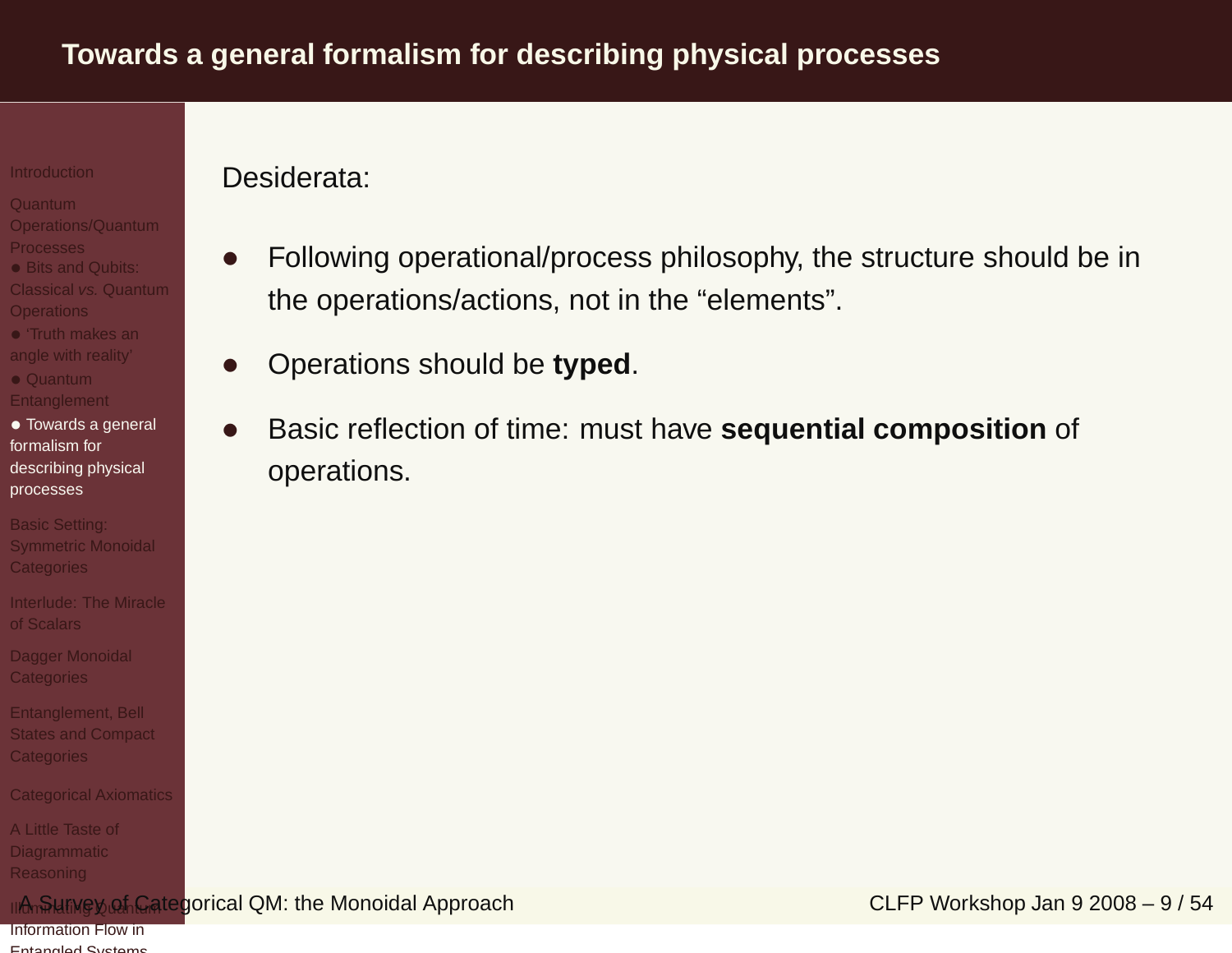#### Quantum

- [Operations/Quantum](#page-11-0)
- 
- Bits and Qubits:
- Classical vs. Quantum**[Operations](#page-12-0)**
- 'Truth makes an angle with [reality'](#page-20-0)
- Quantum
- [Entanglement](#page-21-0)

• Towards <sup>a</sup> general formalism for[describing](#page-23-0) physical processes

Basic Setting: Symmetric Monoidal **[Categories](#page-30-0)** 

- [Interlude:](#page-44-0) The Miracleof Scalars
- Dagger Monoidal **[Categories](#page-48-0)**

[Entanglement,](#page-54-0) Bell States and Compact Categories

[Categorical](#page-62-0) Axiomatics

A Little Taste of [Diagrammatic](#page-75-0)Reasoning

Information Flow inEntangled Systems

## Desiderata:

- • Following operational/process philosophy, the structure should be in the operations/actions, not in the "elements".
- •Operations should be **typed**.
- • Basic reflection of time: must have **sequential composition** of operations.
- • Basic reflection of space: must be able to describe **compound systems**, operations **localized** to part of <sup>a</sup> compound system, and operations performed independently on different parts of <sup>a</sup> compound system — **parallel composition**.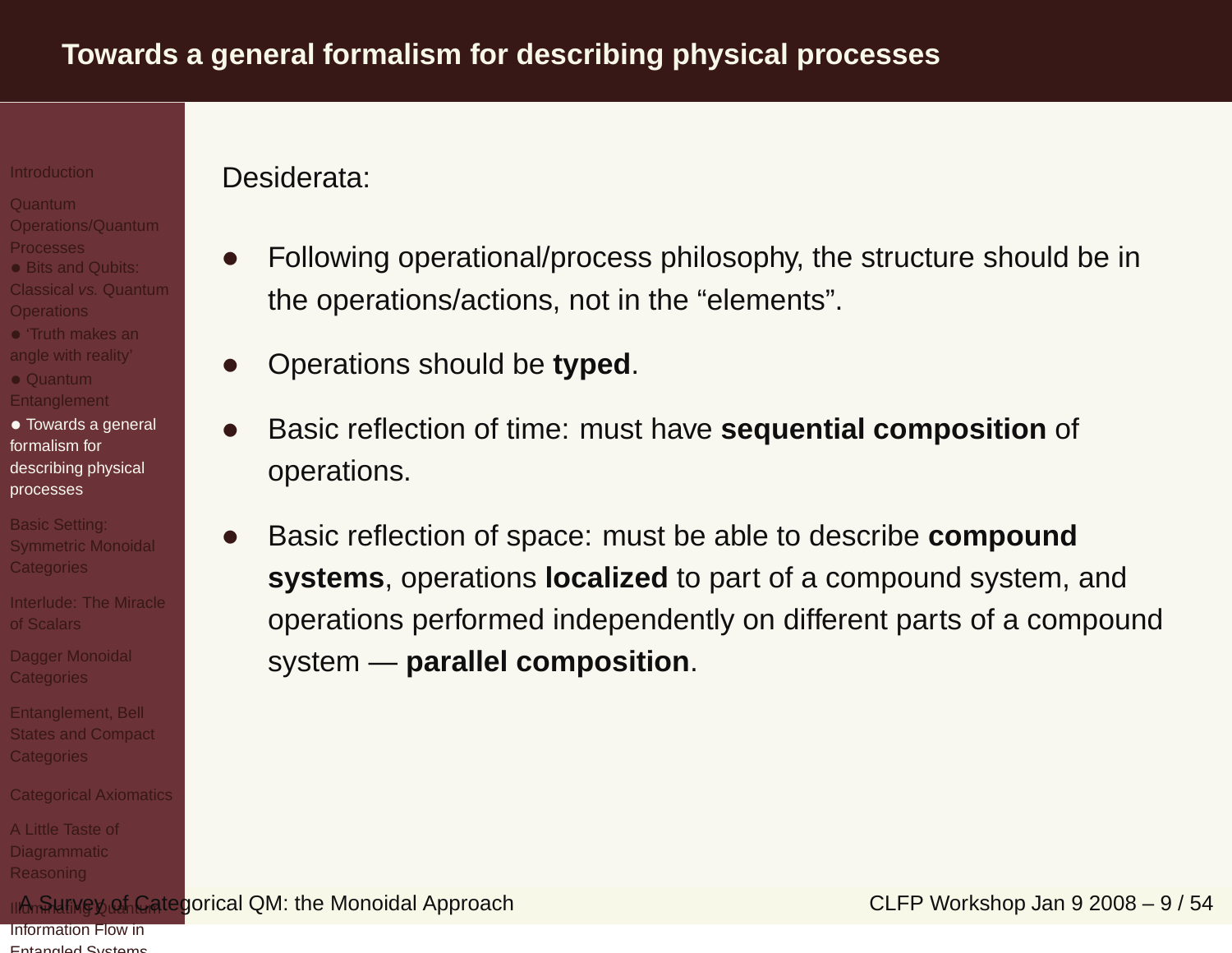### Quantum

- [Operations/Quantum](#page-11-0)
- 
- Bits and Qubits:
- Classical vs. Quantum**[Operations](#page-12-0)**
- 'Truth makes an angle with [reality'](#page-20-0)
- Quantum[Entanglement](#page-21-0)
- Towards <sup>a</sup> general formalism for[describing](#page-23-0) physical
- processes
- Basic Setting: Symmetric Monoidal **[Categories](#page-30-0)**
- [Interlude:](#page-44-0) The Miracleof Scalars
- Dagger Monoidal **[Categories](#page-48-0)**
- [Entanglement,](#page-54-0) Bell States and Compact **Categories**
- [Categorical](#page-62-0) Axiomatics
- A Little Taste of [Diagrammatic](#page-75-0)Reasoning

### Desiderata:

- • Following operational/process philosophy, the structure should be in the operations/actions, not in the "elements".
- •Operations should be **typed**.
- • Basic reflection of time: must have **sequential composition** of operations.
- • Basic reflection of space: must be able to describe **compound systems**, operations **localized** to part of <sup>a</sup> compound system, and operations performed independently on different parts of <sup>a</sup> compound system — **parallel composition**.

So we want <sup>a</sup> general setting in which we can describe processes (of whatever kind) closed under sequential and parallel composition.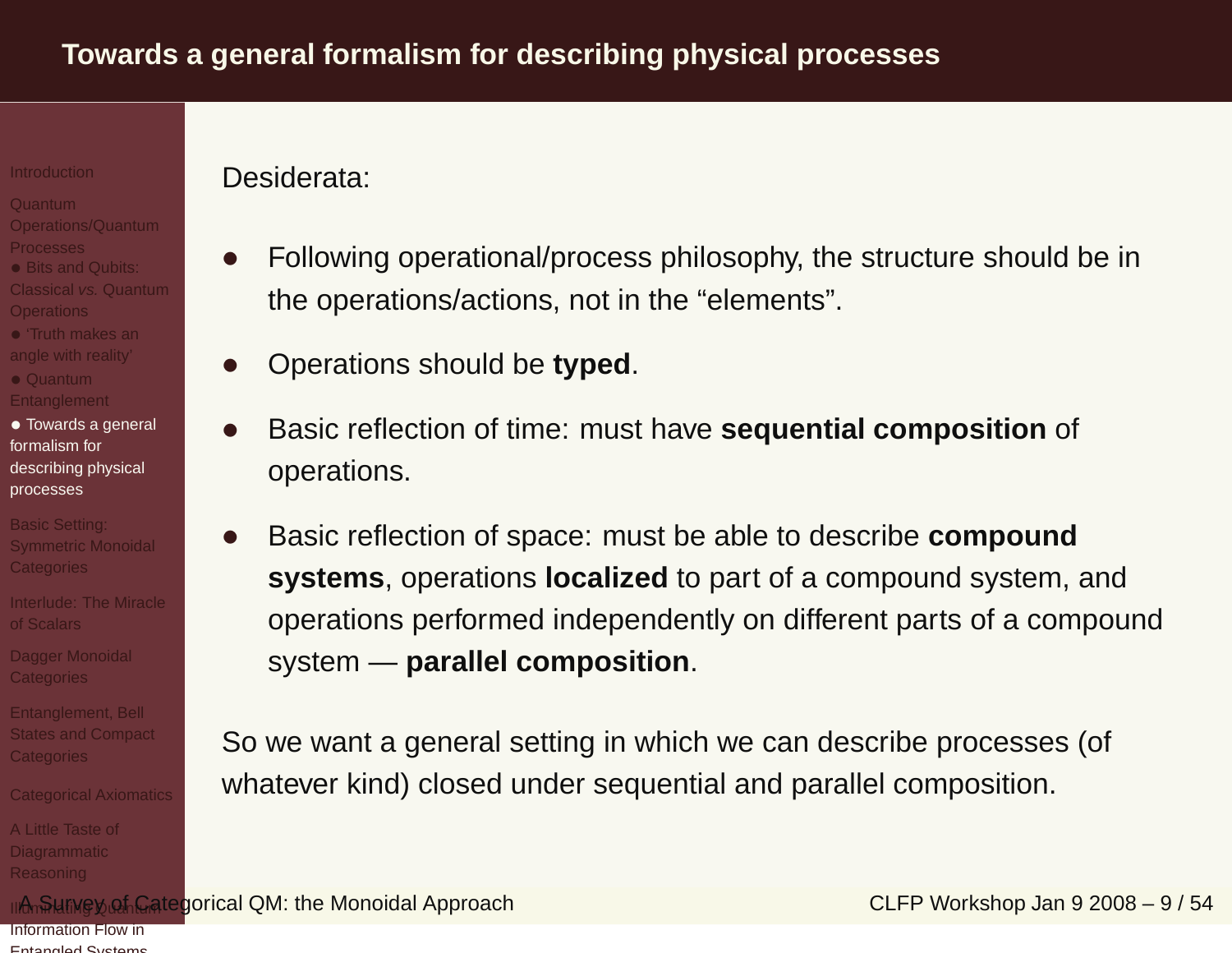<span id="page-30-0"></span>

| Introduction |  |  |  |  |
|--------------|--|--|--|--|
|              |  |  |  |  |
|              |  |  |  |  |

Quantum [Operations/Quantum](#page-11-0)Processes

### Basic Setting: Symmetric Monoidal **[Categories](#page-30-0)**

- [Categories](#page-31-0)
- Symmetric Monoidal **[Categories](#page-32-0)**
- The Logic of Tensor **[Product](#page-33-0)**
- Towards
- **[Diagrammatics](#page-35-0)**
- Boxes and Wires:
- Typed [Operations](#page-39-0)
- Series and Parallel **[Composition](#page-40-0)**
- Geometry absorbs [Functoriality,](#page-41-0) Naturality
- Bras, Kets and **[Scalars](#page-42-0)**
- [Interlude:](#page-44-0) The Miracleof Scalars
- Dagger Monoidal **[Categories](#page-48-0)**
- [Entanglement,](#page-54-0) Bell States and Compact **Categories**

[Categorical](#page-62-0) AxiomaticsA Su<u>r</u>vey of Categorical QM: the Monoidal Approach A Little Taste of

### [Diagrammatic](#page-75-0)

# **Basic Setting: SymmetricMonoidal Categories**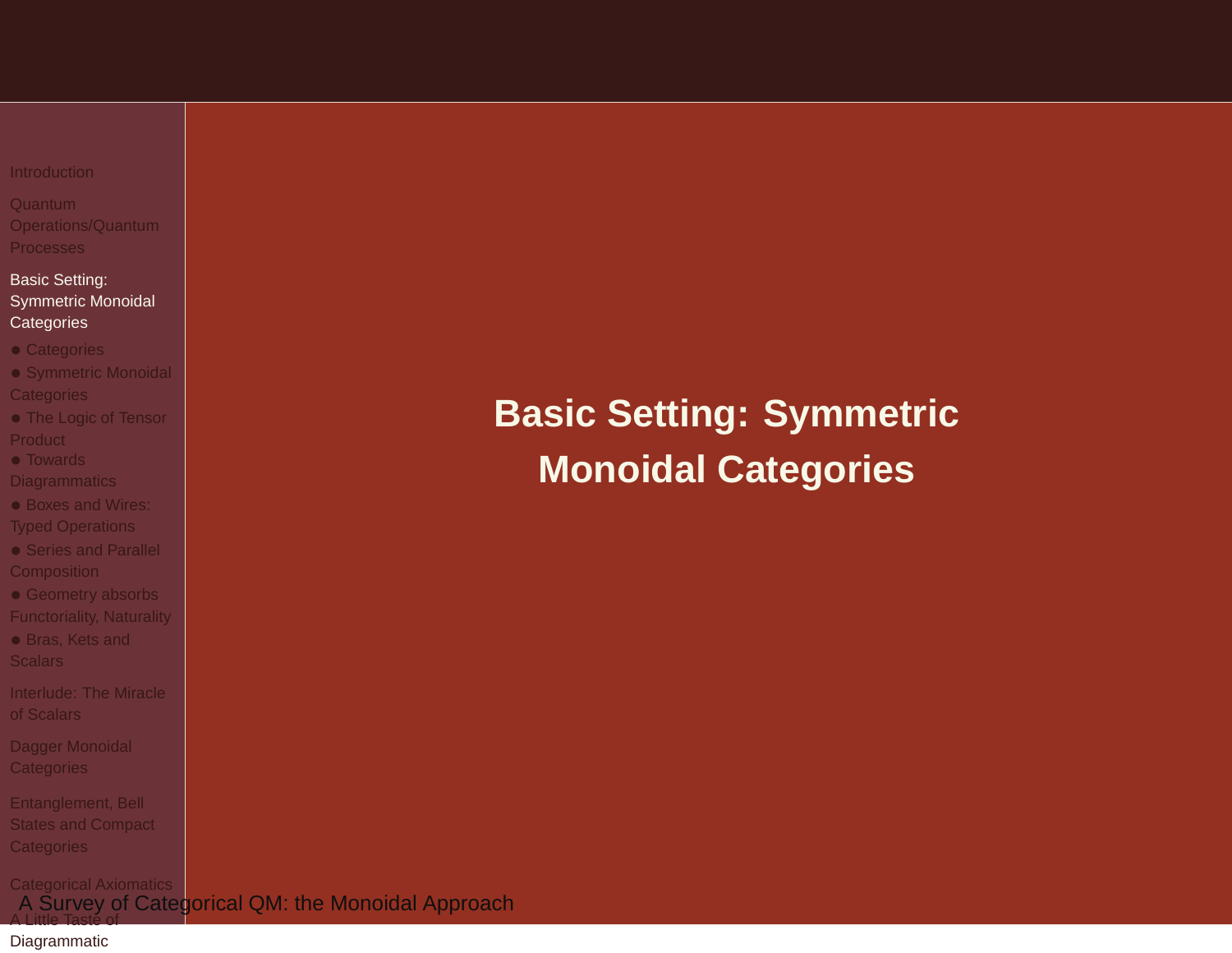## <span id="page-31-0"></span>**Categories**

#### **[Introduction](#page-1-0)**

Quantum [Operations/Quantum](#page-11-0)**Processes** 

Basic Setting: Symmetric Monoidal **[Categories](#page-30-0)** 

### • [Categories](#page-31-0)

- Symmetric Monoidal **[Categories](#page-32-0)**
- The Logic of Tensor **[Product](#page-33-0)**
- Towards
- [Diagrammatics](#page-35-0)
- Boxes and Wires: Typed [Operations](#page-39-0)
- Series and Parallel **[Composition](#page-40-0)**
- Geometry absorbs [Functoriality,](#page-41-0) Naturality
- Bras, Kets and

[Interlude:](#page-44-0) The Miracleof Scalars

Dagger Monoidal [Categories](#page-48-0)

[Entanglement,](#page-54-0) Bell States and Compact Categories

[Categorical](#page-62-0) Axiomatics

A category  $\mathcal C$  has  $\mathop{\sf objects}$  (types)  $A,\,B,\,C,\,\ldots$  , and for each pair of objects  $A, B$  a set of **morphisms**  $C(A, B)$ . (Notation:  $f : A \rightarrow B$ ). It<br>also has identities id  $f : A \rightarrow A$  and composition  $a \circ f$  when types also has identities  $\mathsf{id}_A : A \to A,$  and composition  $g \circ f$  when types<br>match: match:

$$
A \xrightarrow{f} B \xrightarrow{g} C
$$

Categories allow us to deal explictly with **typed processes**, e.g.

| Logic               | <b>Programming</b> | <b>Computation</b> |
|---------------------|--------------------|--------------------|
| <b>Propositions</b> | Data Types         | <b>States</b>      |
| <b>Proofs</b>       | Programs           | <b>Transitions</b> |

### For QM:

Types of system (e.g. qubits  $Q$ )  $\rightsquigarrow$  objects Processes/Operations (e.g. measurements)  $\rightsquigarrow$  morphisms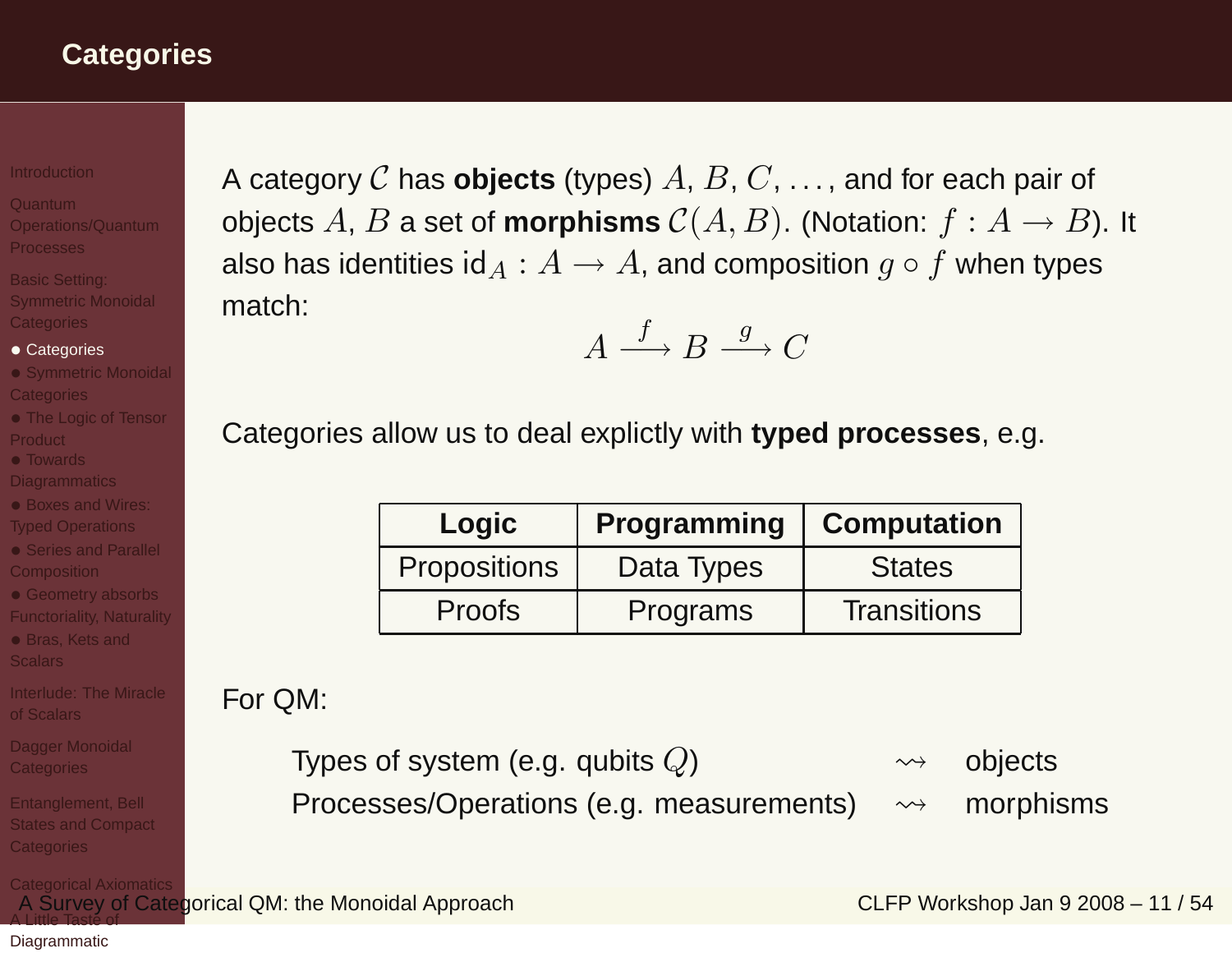<span id="page-32-0"></span>A **symmetric monoidal category** comes equipped with an associative operation which acts on **both** objects **and** morphisms — <sup>a</sup> **bifunctor**:

$$
A \otimes B \qquad f_1 \otimes f_2 : A_1 \otimes A_2 \longrightarrow B_1 \otimes B_2
$$

There is also <sup>a</sup> symmetry operation

$$
\sigma_{A,B}:A\otimes B\longrightarrow B\otimes A
$$

which satisfies some 'obvious' rules, e.g. naturality:

$$
A_1 \otimes A_2 \xrightarrow{f_1 \otimes f_2} B_1 \otimes B_2
$$
  

$$
\sigma_{A_1, A_2}
$$
  

$$
A_2 \otimes A_1 \xrightarrow{f_1 \otimes f_2} B_2 \otimes B_1
$$

A Survey of Categorical QM: the Monoidal Approach CLFP Workshop Jan 9 2008 – <sup>12</sup> / 54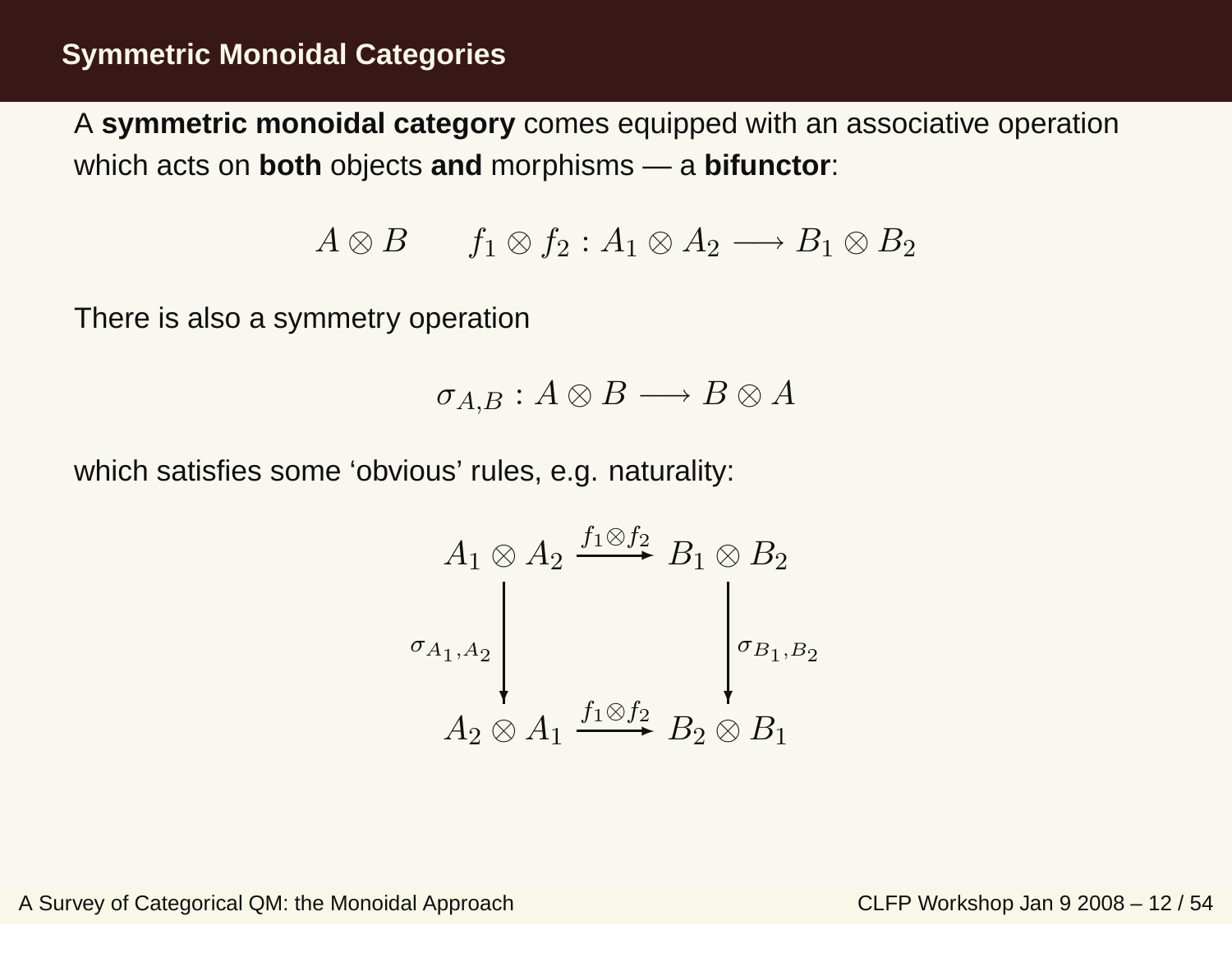<span id="page-33-0"></span>Tensor can express **independent** or **concurrent** actions (mathematically: bifunctoriality):



But tensor is **not** <sup>a</sup> cartesian product, in the sense that **we cannot reconstruct an'element' of the tensor from its components**.

This turns out to comprise the **absence** of

$$
A \xrightarrow{\Delta} A \otimes A \quad A_1 \otimes A_2 \xrightarrow{\pi_i} A_i
$$
  
cf. 
$$
A \vdash A \wedge A \qquad A_1 \wedge A_2 \vdash A_i
$$

Hence monoidal categories provide <sup>a</sup> setting for **resource-sensitive** logics such as Linear Logic.

A Survey of Categorical QM: the Monoidal Approach CLFP Workshop Jan 9 2008 – 13 / 54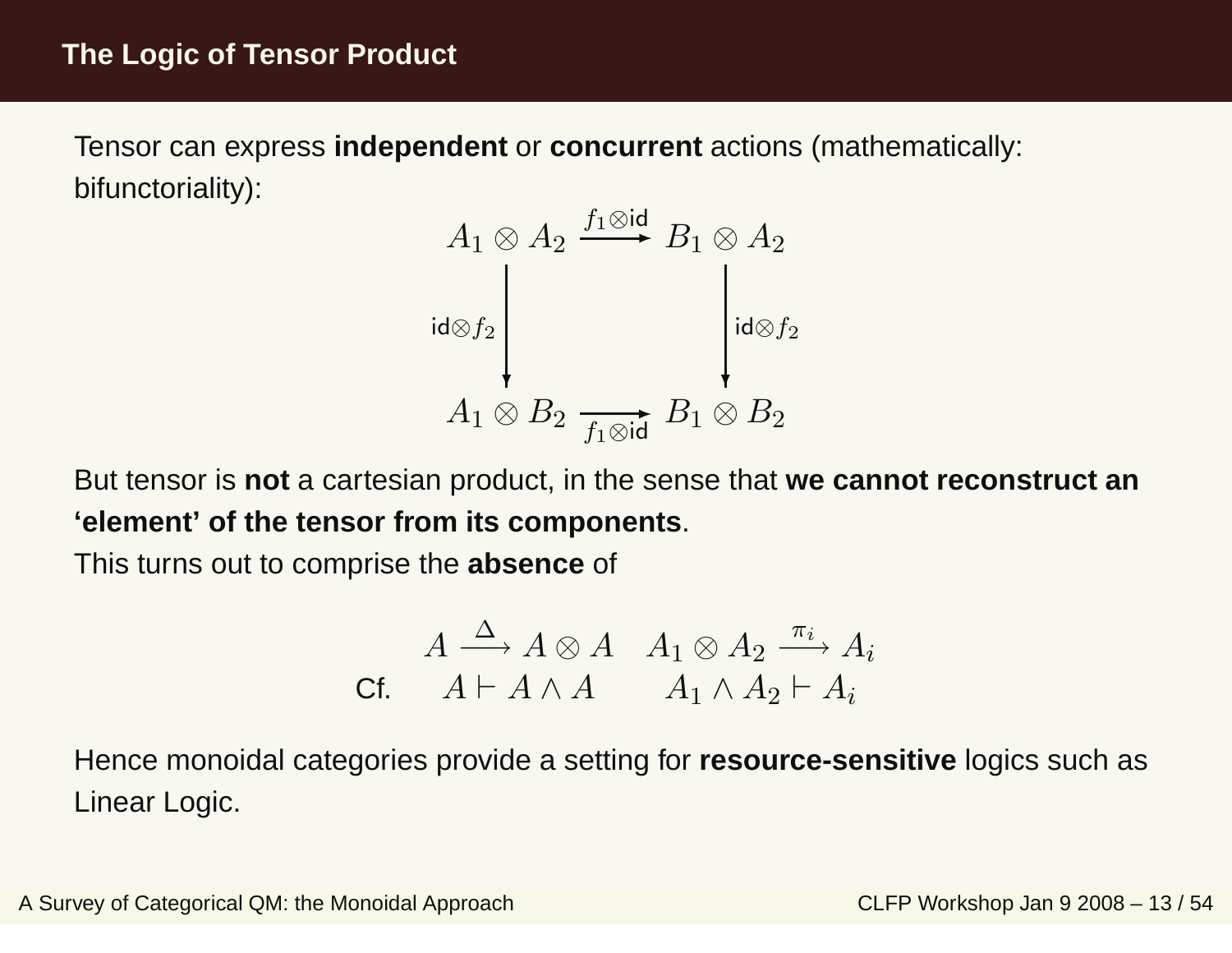Tensor can express **independent** or **concurrent** actions (mathematically: bifunctoriality):



But tensor is **not** <sup>a</sup> cartesian product, in the sense that **we cannot reconstruct an'element' of the tensor from its components**.

This turns out to comprise the **absence** of

$$
A \xrightarrow{\Delta} A \otimes A \quad A_1 \otimes A_2 \xrightarrow{\pi_i} A_i
$$
  
cf. 
$$
A \vdash A \wedge A \qquad A_1 \wedge A_2 \vdash A_i
$$

Hence monoidal categories provide <sup>a</sup> setting for **resource-sensitive** logics such as Linear Logic.

No-Cloning and No-Deleting are built in!

A Survey of Categorical QM: the Monoidal Approach CLFP Workshop Jan 9 2008 – 13 / 54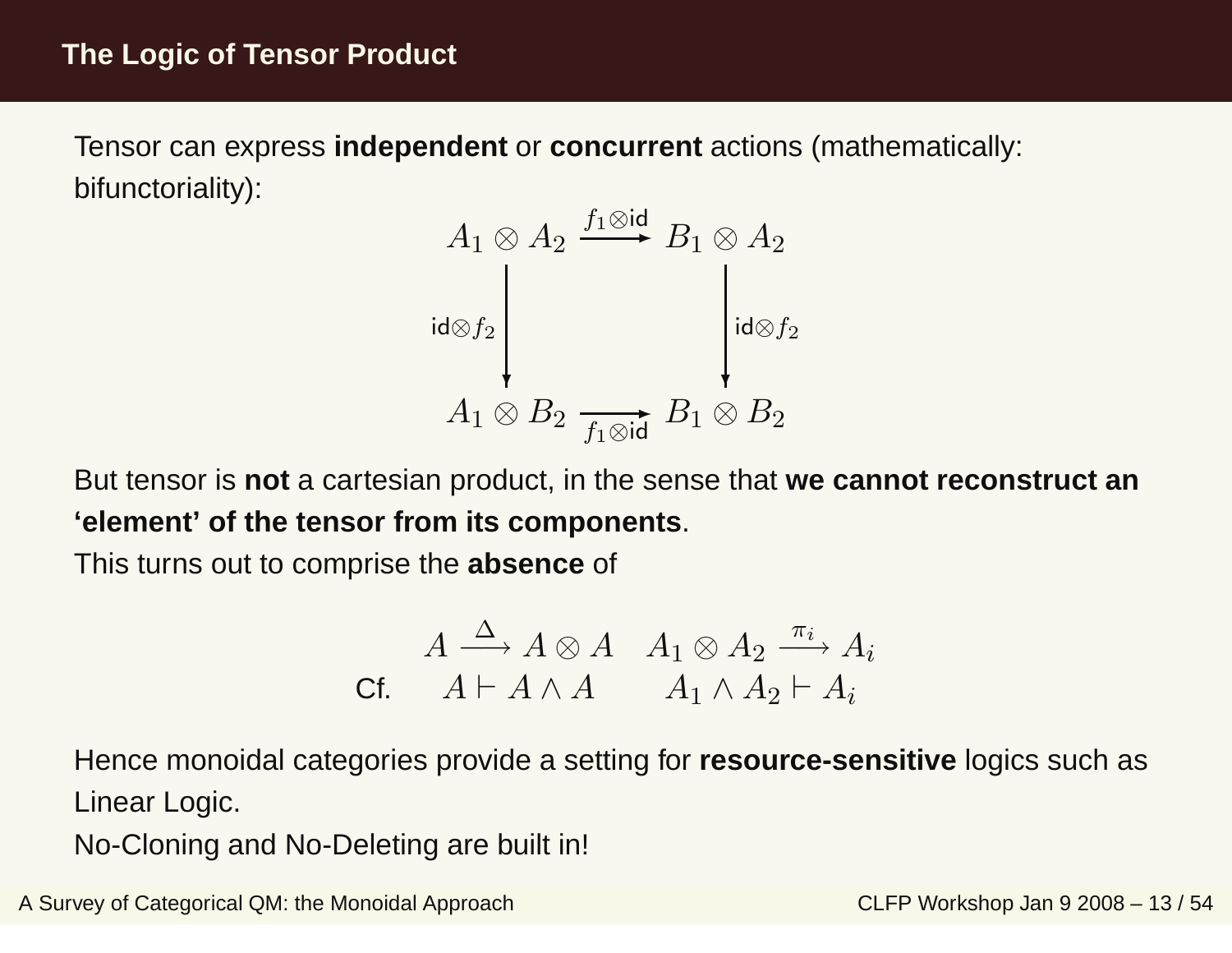# <span id="page-35-0"></span>**Towards Diagrammatics**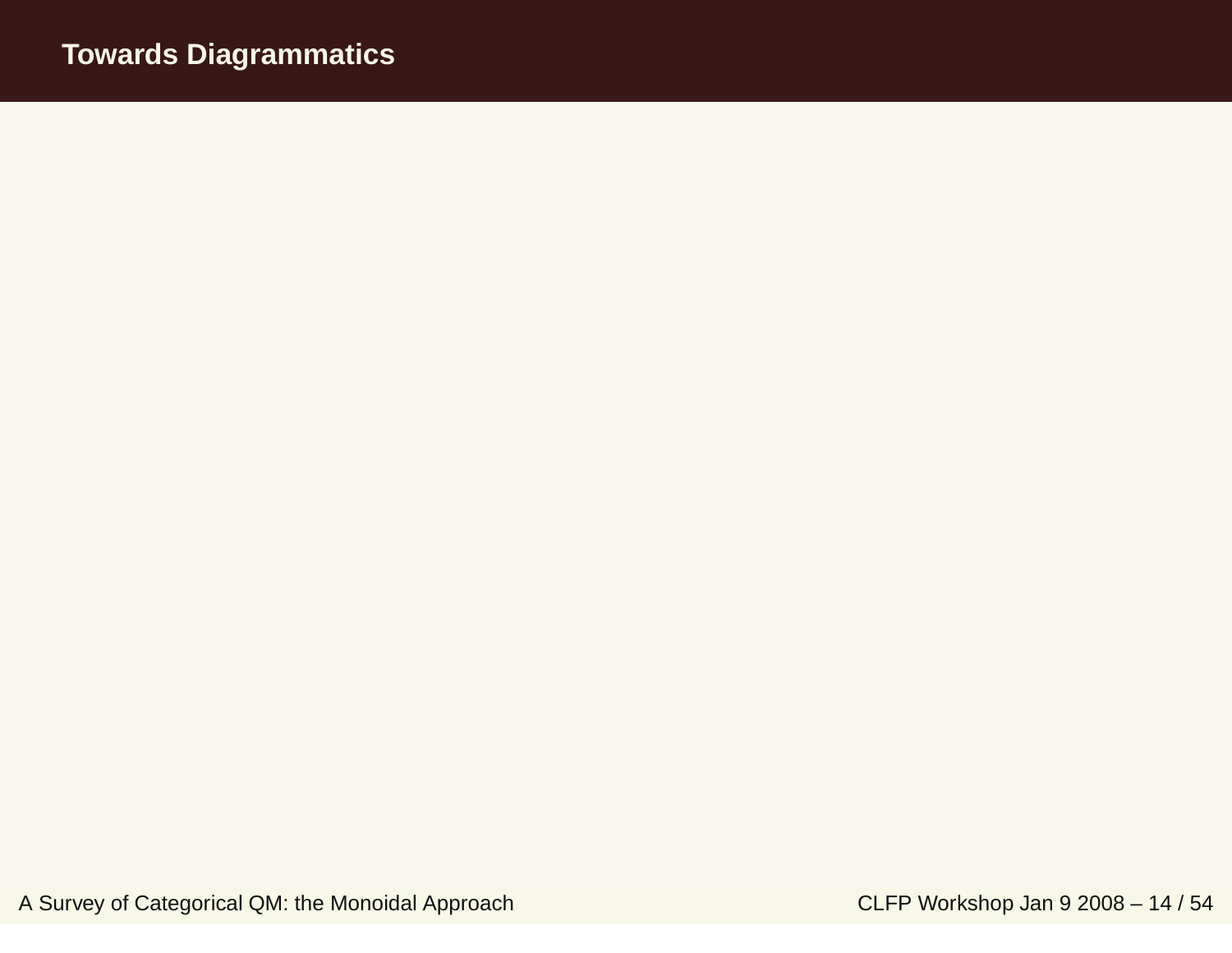We have seen that **any** symmetric monoidal category can be viewed as **<sup>a</sup> setting for describing processes in <sup>a</sup> resource sensitive way, closed under sequential and parallel composition**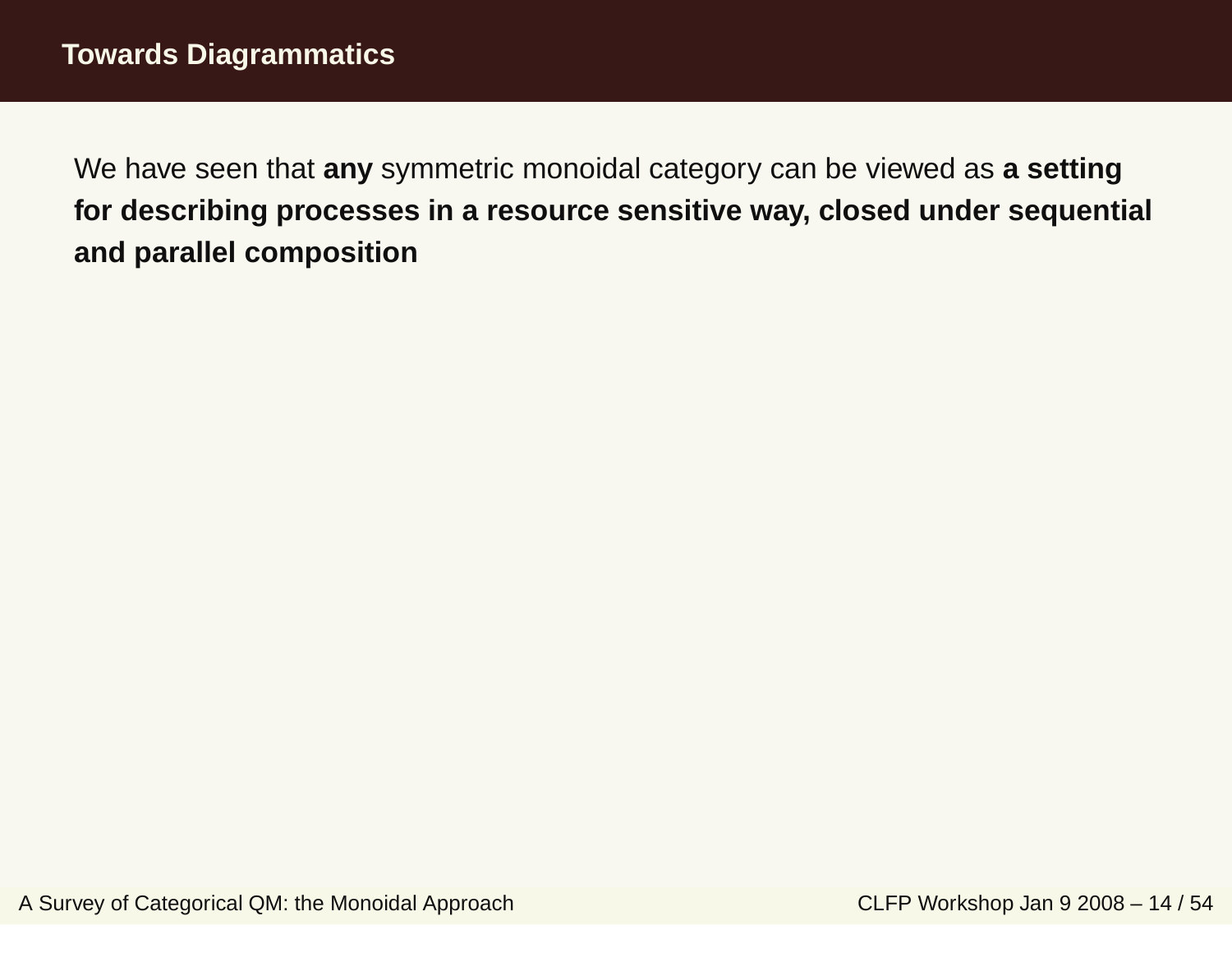We have seen that **any** symmetric monoidal category can be viewed as **<sup>a</sup> setting for describing processes in <sup>a</sup> resource sensitive way, closed under sequential and parallel composition**

There is <sup>a</sup> natural objection to this, that this is too abstract, and we lose all grip of what is going on.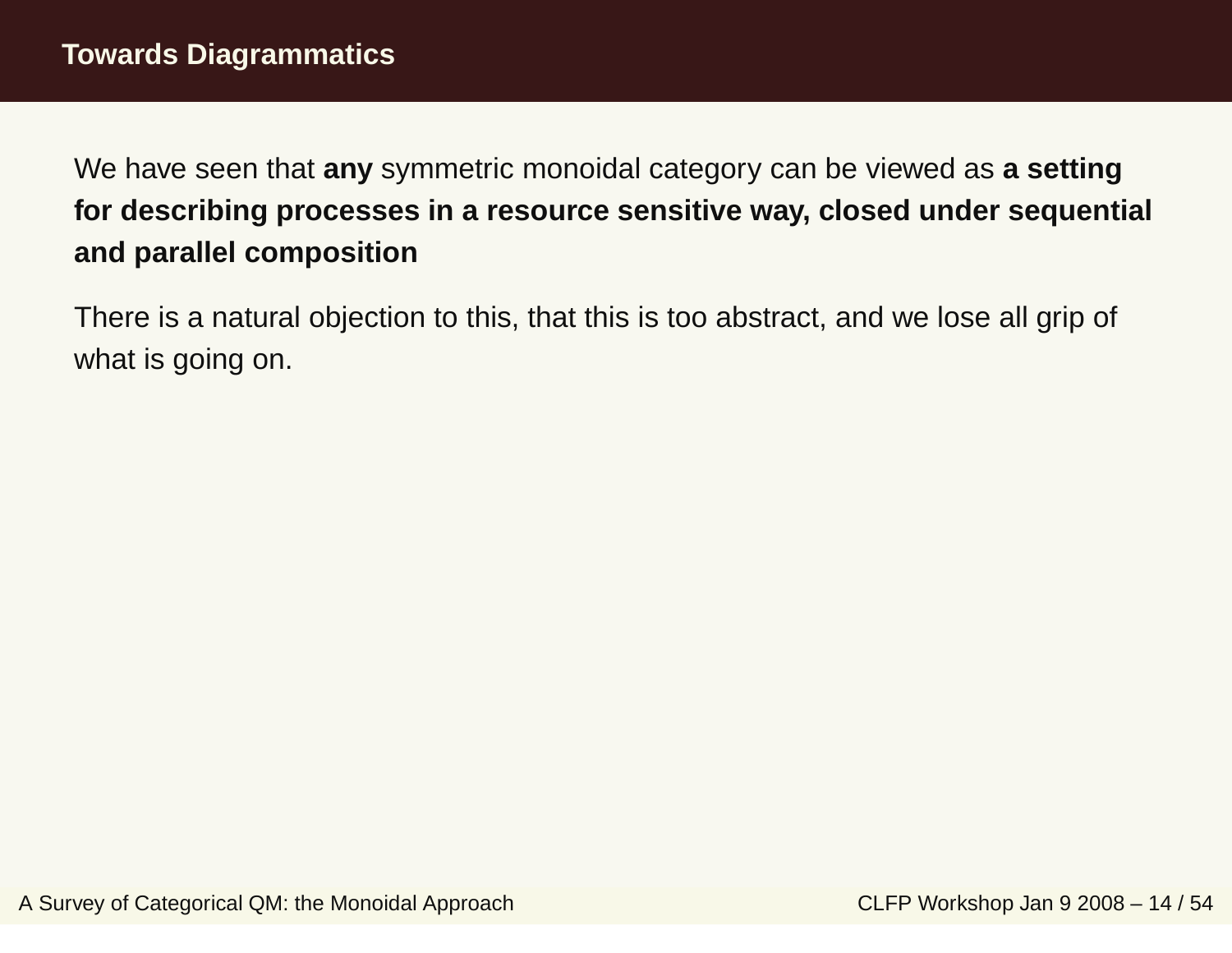We have seen that **any** symmetric monoidal category can be viewed as **<sup>a</sup> setting for describing processes in <sup>a</sup> resource sensitive way, closed under sequential and parallel composition**

There is <sup>a</sup> natural objection to this, that this is too abstract, and we lose all grip of what is going on.

But this objection does not really hold water! Monoidal categories, quite generally, admit <sup>a</sup> beautiful graphical or diagrammatic calculus (Joyal, Street et al.) whichmakes equational proofs perspicuous, and is sound and complete for equational reasoning in monoidal categories. It also supports links with Logic (e.g. Proof Nets)and with Geometry (Knots, Braids, Temperley-Lieb algebra etc.)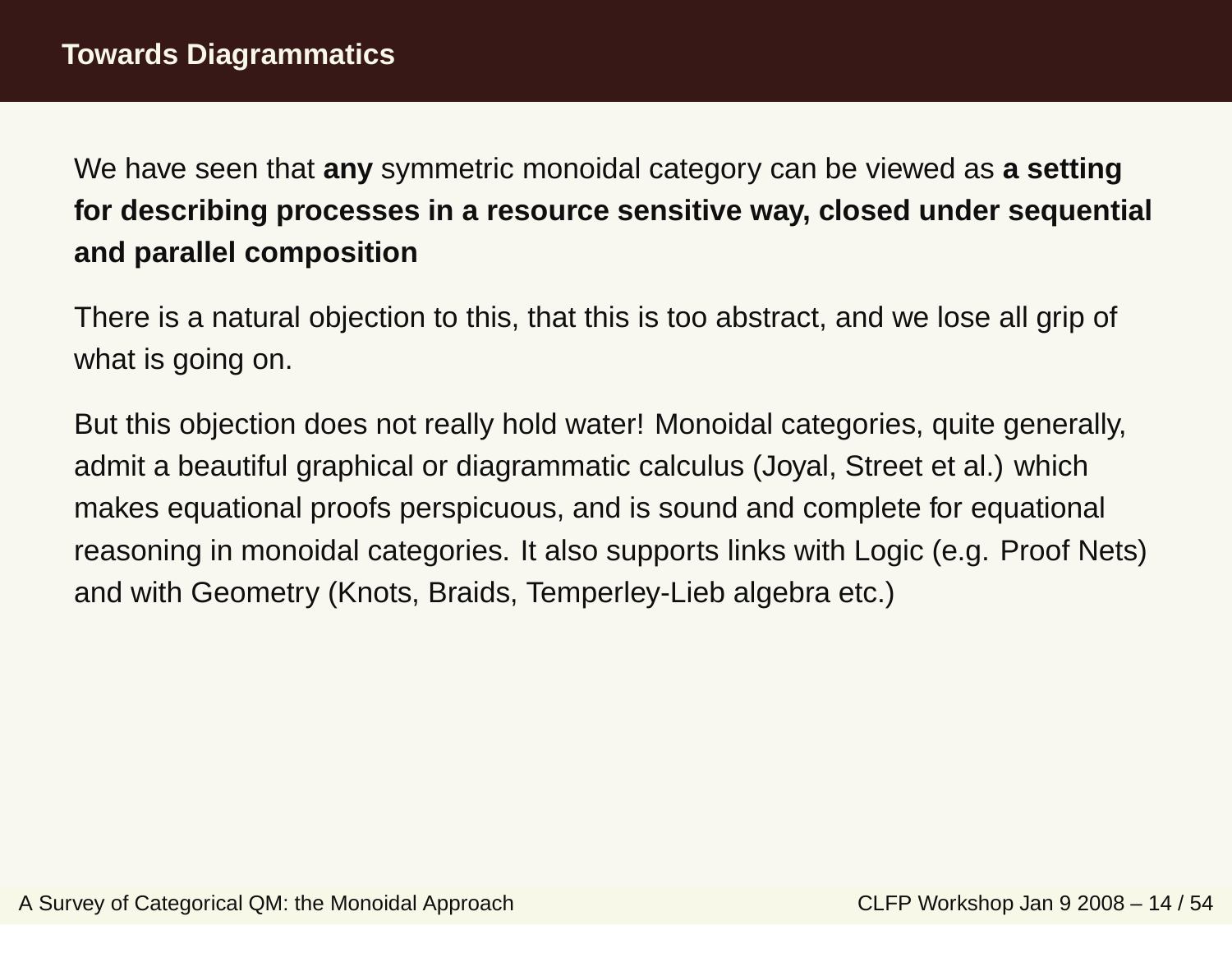### <span id="page-39-0"></span>**Boxes and Wires: Typed Operations**



Dagger Monoidal **[Categories](#page-48-0)** 

[Entanglement,](#page-54-0) Bell States and Compact **Categories** 

[Categorical](#page-62-0) Axiomatics

 A Survey of Categorical QM: the Monoidal Approach CLFP Workshop Jan 9 2008 – 15 / 54A Little Taste of

#### [Diagrammatic](#page-75-0)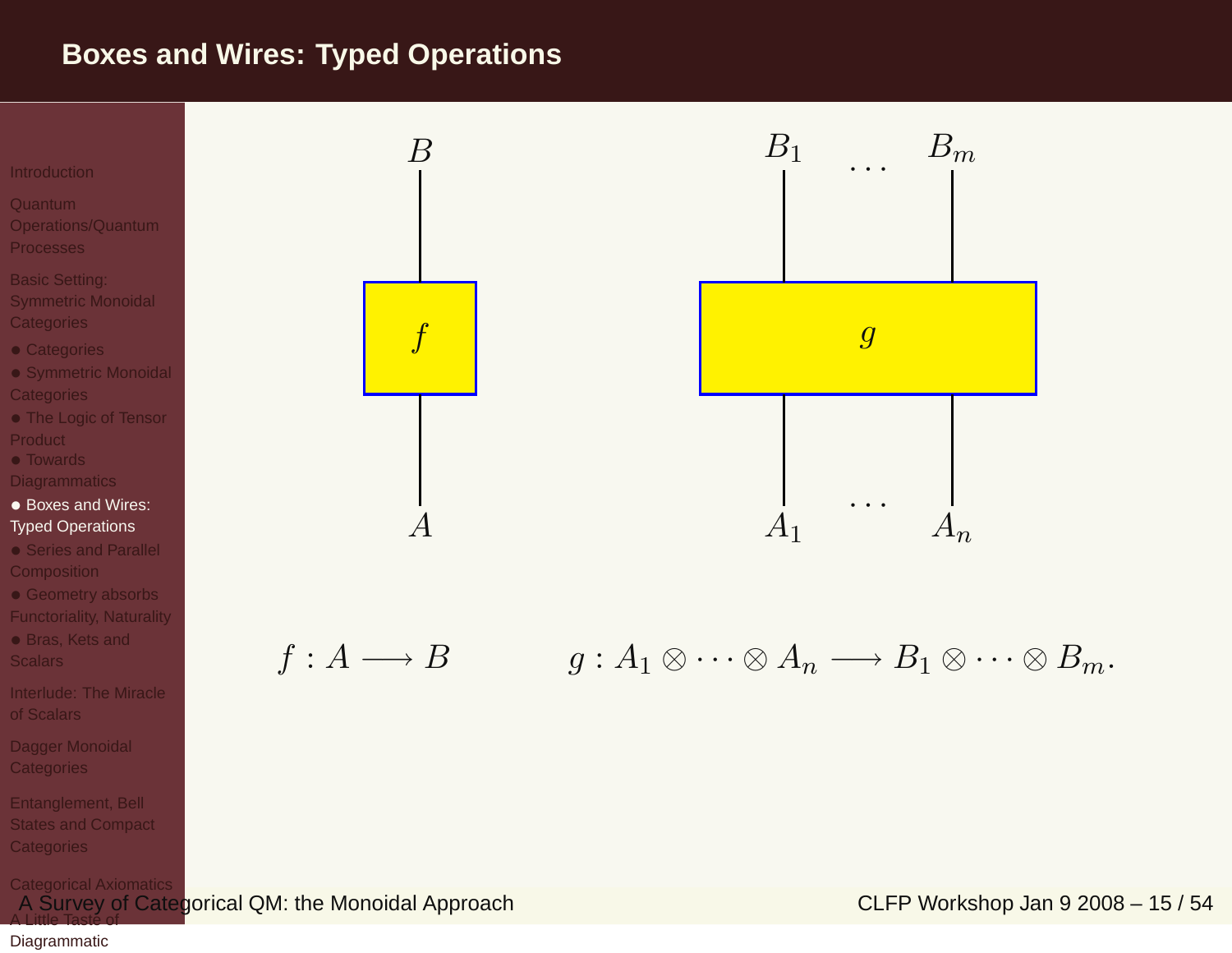### <span id="page-40-0"></span>**Series and Parallel Composition**

#### **[Introduction](#page-1-0)**

- Quantum
- [Operations/Quantum](#page-11-0)**Processes**
- Basic Setting: Symmetric Monoidal **[Categories](#page-30-0)**
- [Categories](#page-31-0)
- Symmetric Monoidal **[Categories](#page-32-0)**
- The Logic of Tensor **[Product](#page-33-0)**
- Towards
- **[Diagrammatics](#page-35-0)**
- Boxes and Wires: Typed [Operations](#page-39-0)
- Series and Parallel **[Composition](#page-40-0)**
- Geometry absorbs [Functoriality,](#page-41-0) Naturality
- Bras, Kets and
- [Interlude:](#page-44-0) The Miracleof Scalars
- Dagger Monoidal **[Categories](#page-48-0)**
- [Entanglement,](#page-54-0) Bell States and Compact **Categories**

[Categorical](#page-62-0) Axiomatics



 $g \circ f$ 



 $f \otimes h$ 

 A Survey of Categorical QM: the Monoidal Approach CLFP Workshop Jan 9 2008 – 16 / 54A Little Taste of

### [Diagrammatic](#page-75-0)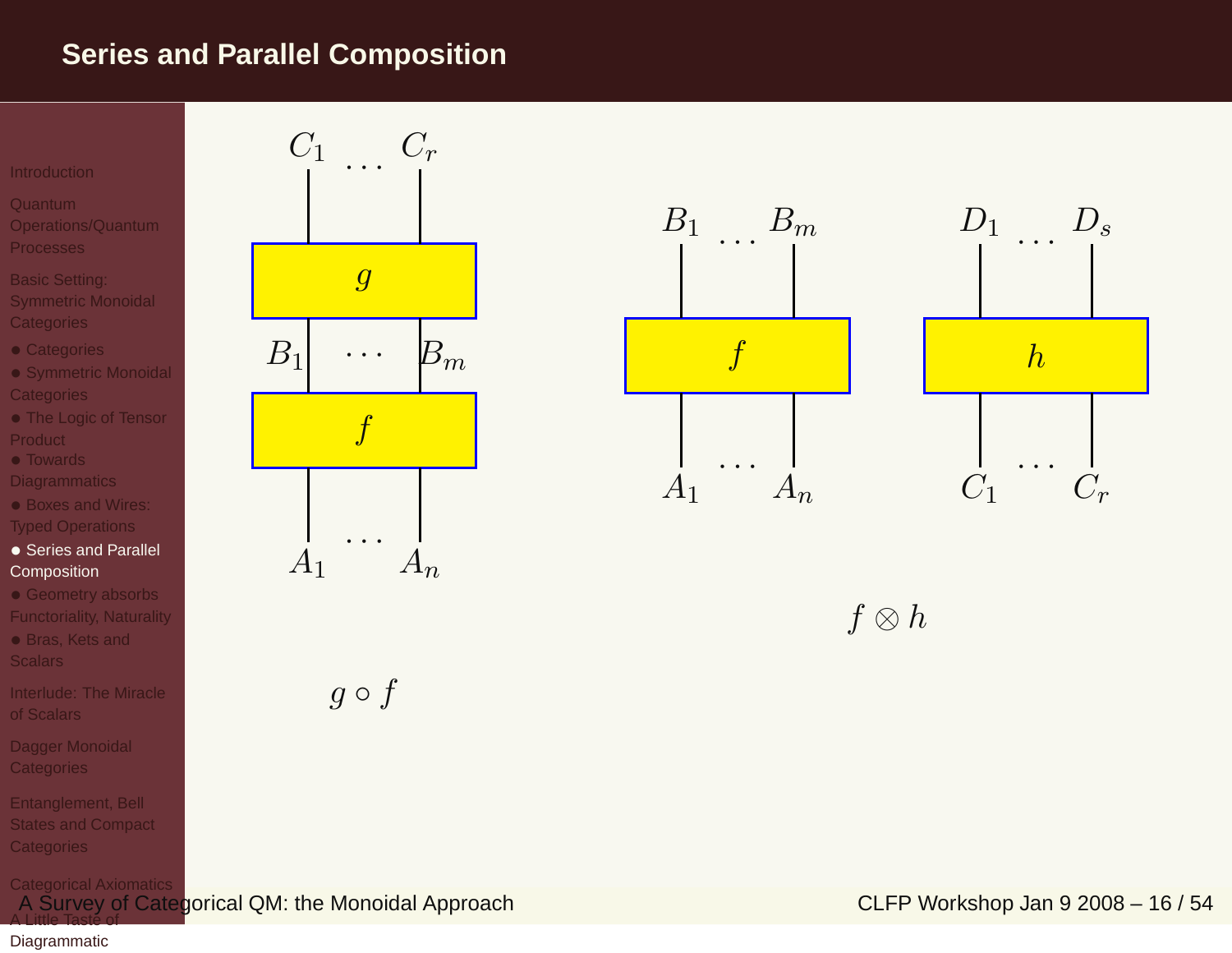### <span id="page-41-0"></span>**Geometry absorbs Functoriality, Naturality**



[Categorical](#page-62-0) Axiomatics A Survey of Categorical QM: the Monoidal Approach CLFP Workshop Jan 9 2008 – <sup>17</sup> / 54A Little Taste of

#### [Diagrammatic](#page-75-0)

**Categories** 

[Entanglement,](#page-54-0) Bell States and Compact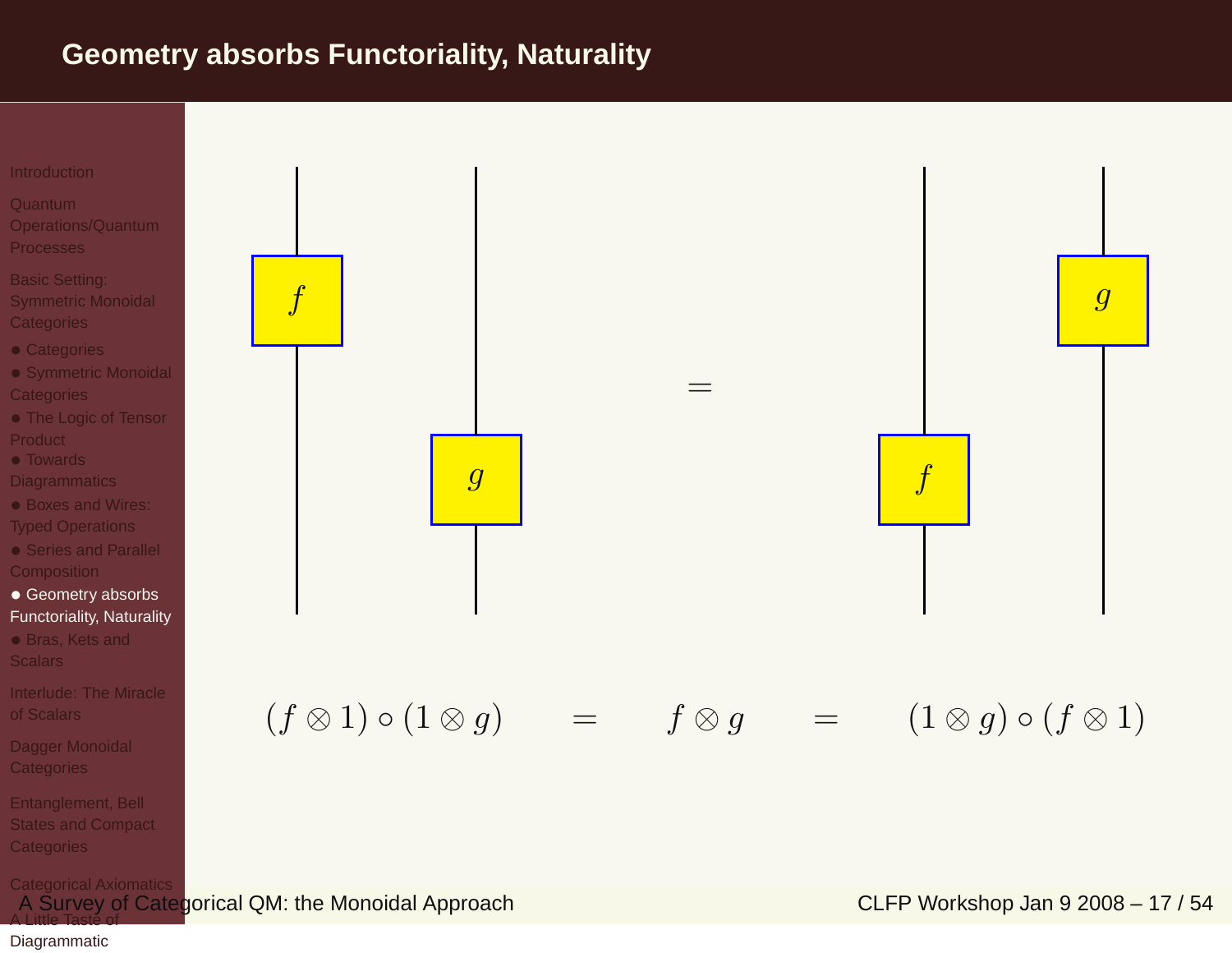### <span id="page-42-0"></span>**Bras, Kets and Scalars**



$$
\phi: A_1 \otimes \cdots \otimes A_n \longrightarrow I \qquad \psi: I \longrightarrow A_1 \otimes \cdots \otimes A_n \qquad s: I \longrightarrow I.
$$

- Bras: no outputs
- Kets: no inputs
- Scalars: no inputs or outputs.

A Survey of Categorical QM: the Monoidal Approach CLFP Workshop Jan 9 2008 - 18 / 54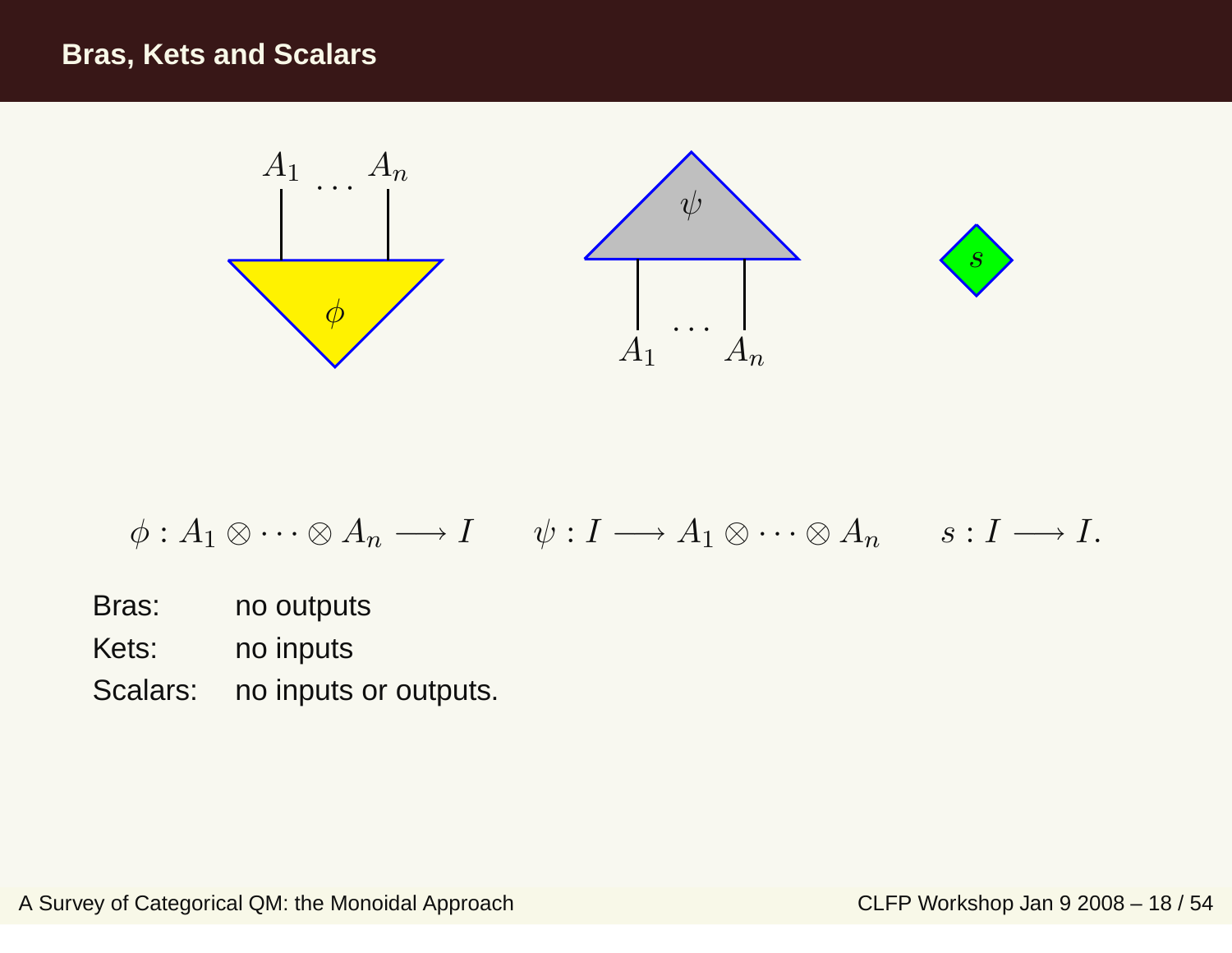

$$
\phi: A_1 \otimes \cdots \otimes A_n \longrightarrow I \qquad \psi: I \longrightarrow A_1 \otimes \cdots \otimes A_n \qquad s: I \longrightarrow I.
$$

- Bras: no outputs
- Kets: no inputs
- Scalars: no inputs or outputs.

Two-dimensional generalization of **Dirac notation**!

$$
\langle \phi | \qquad | \psi \rangle \qquad \langle \phi | \psi \rangle
$$

A Survey of Categorical QM: the Monoidal Approach CLFP Workshop Jan 9 2008 – 18 / 54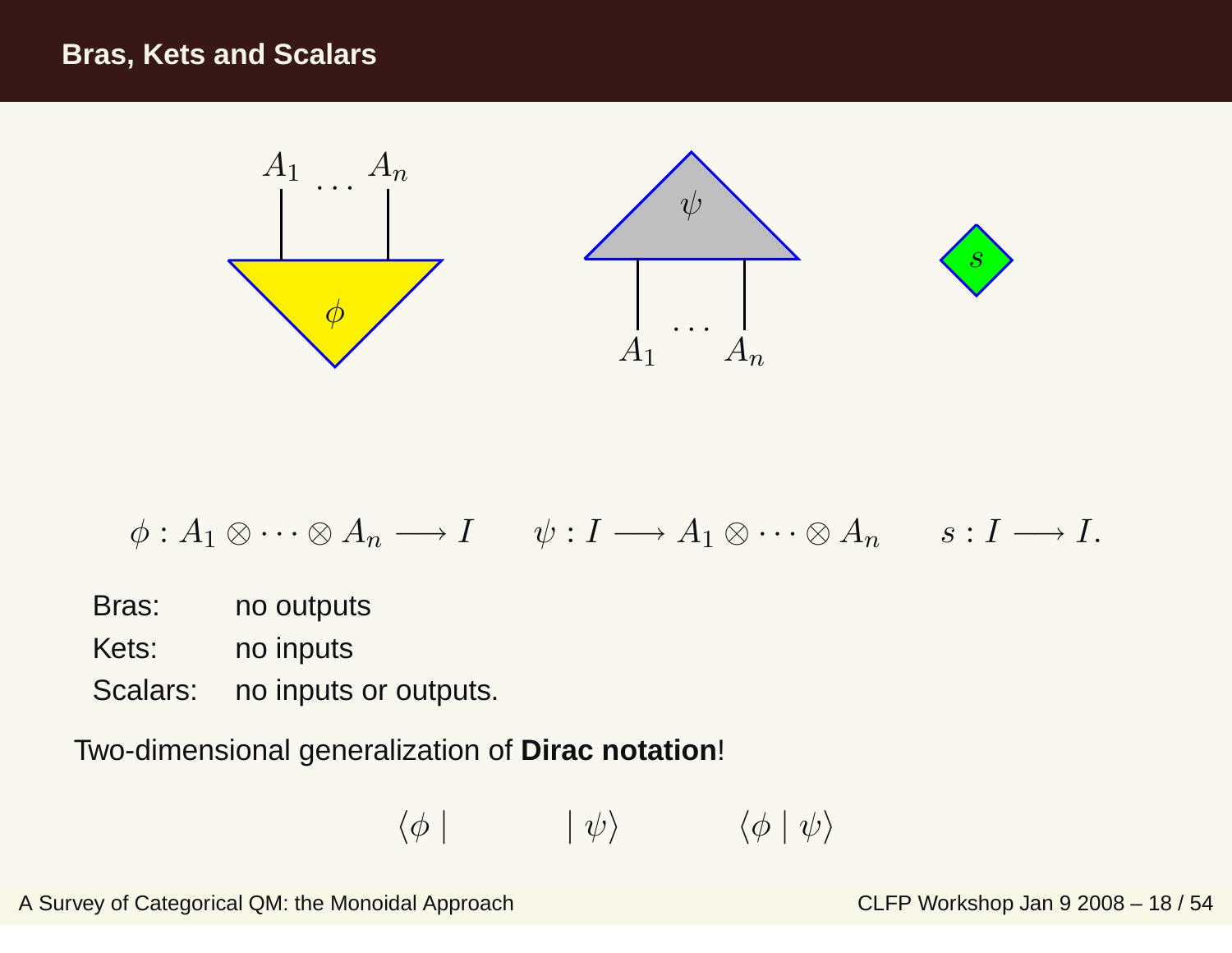<span id="page-44-0"></span>

| Introduction |  |  |
|--------------|--|--|
|              |  |  |

Quantum [Operations/Quantum](#page-11-0)Processes

Basic Setting: Symmetric Monoidal **[Categories](#page-30-0)** 

#### [Interlude:](#page-44-0) The Miracleof Scalars

 • Scalars in monoidal [categories](#page-45-0)

• Scalar [Product](#page-47-0)

Dagger Monoidal **[Categories](#page-48-0)** 

[Entanglement,](#page-54-0) Bell States and Compact **Categories** 

[Categorical](#page-62-0) Axiomatics

A Little Taste of **[Diagrammatic](#page-75-0)** Reasoning

[Illuminating](#page-81-0) Quantum Information Flow inEntangled Systems

[Measurements](#page-88-0) andClassical Information

# **Interlude: The Miracle of Scalars**

A Survey of Categorical QM: the Monoidal Approach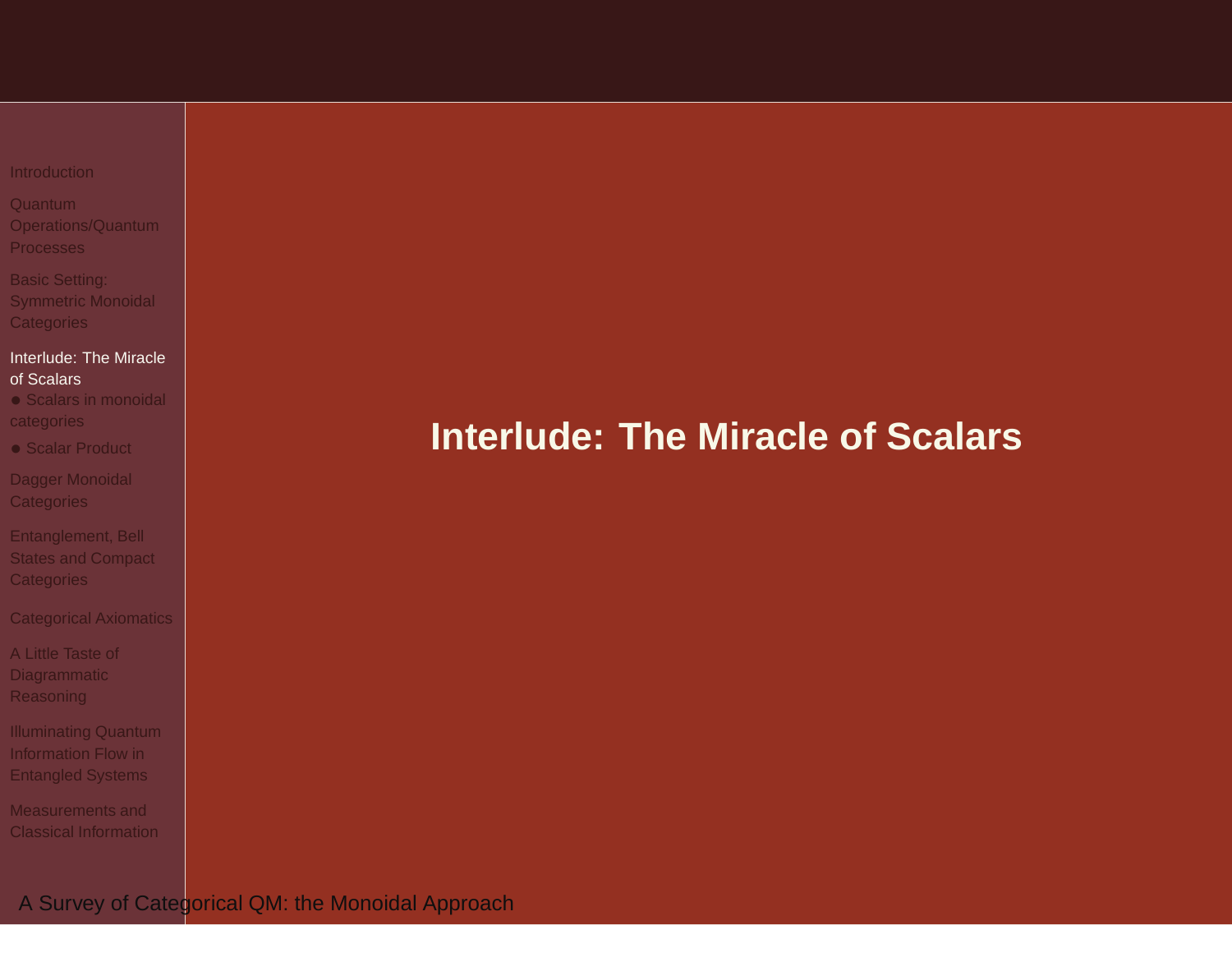#### <span id="page-45-0"></span>**[Introduction](#page-1-0)**

Quantum [Operations/Quantum](#page-11-0)**Processes** 

Basic Setting: Symmetric Monoidal **[Categories](#page-30-0)** 

[Interlude:](#page-44-0) The Miracleof Scalars

- Scalars in monoidal [categories](#page-45-0)
- Scalar [Product](#page-47-0)

Dagger Monoidal **[Categories](#page-48-0)** 

[Entanglement,](#page-54-0) Bell States and Compact **Categories** 

[Categorical](#page-62-0) Axiomatics

A Little Taste of **[Diagrammatic](#page-75-0)** Reasoning

[Illuminating](#page-81-0) Quantum Information Flow inEntangled Systems

[Measurements](#page-88-0) andClassical Information A **scalar** in a monoidal category is a morphism  $s:I\to I.$  Fyamples:  $(Fd\mathbf{V_{OC}}_{\mathbb{F}^r}\otimes)$   $(\mathbf{Rol}\times)$ Examples:  $(\mathbf{FdVec}_{\mathbb{K}},\otimes),(\mathbf{Rel},\times).$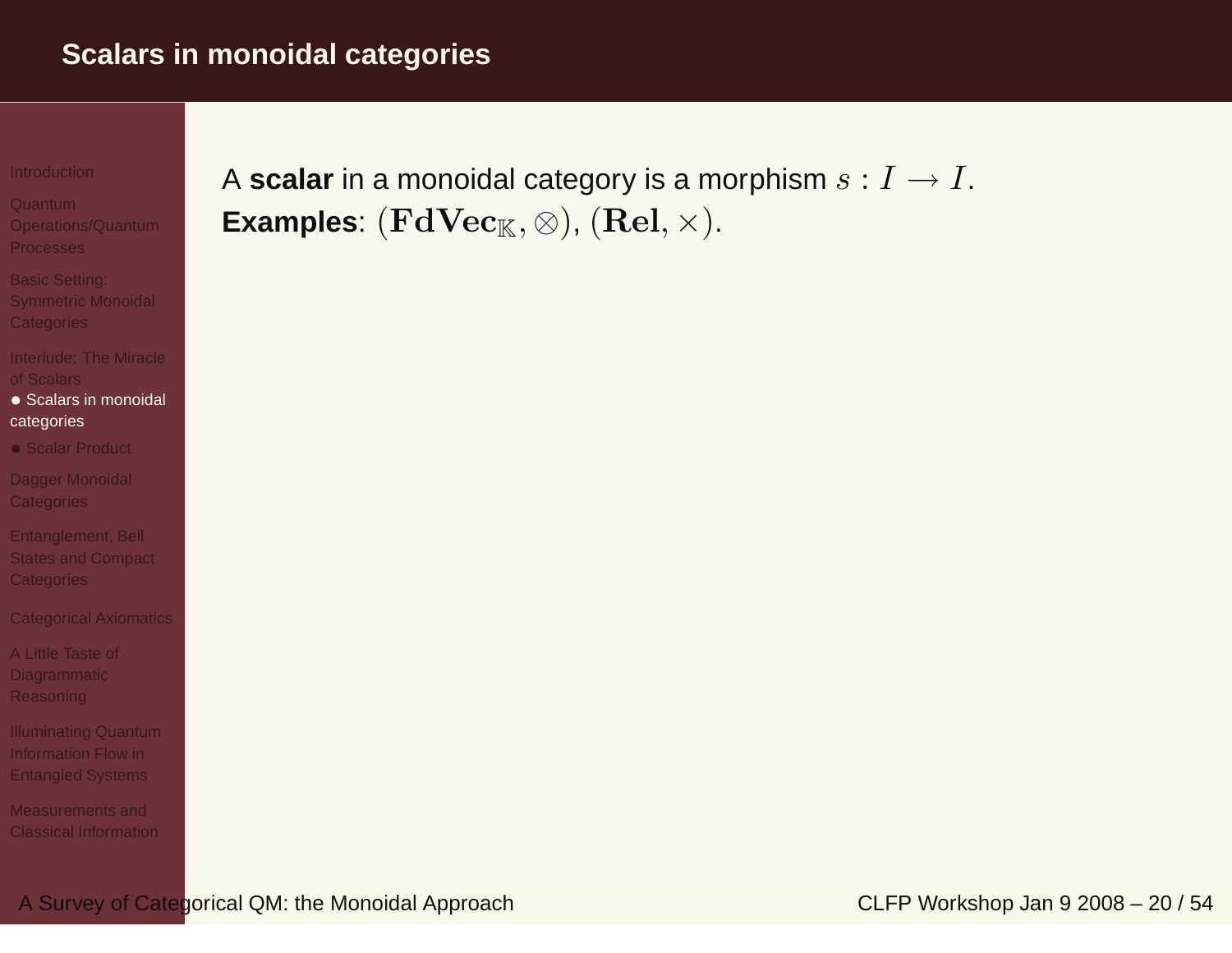#### **[Introduction](#page-1-0)**

- Quantum [Operations/Quantum](#page-11-0)**Processes**
- Basic Setting: Symmetric Monoidal **[Categories](#page-30-0)**
- [Interlude:](#page-44-0) The Miracleof Scalars
- Scalars in monoidal [categories](#page-45-0)
- Scalar [Product](#page-47-0)
- Dagger Monoidal [Categories](#page-48-0)
- [Entanglement,](#page-54-0) Bell **States and Compact** Categories
- [Categorical](#page-62-0) Axiomatics
- A Little Taste of [Diagrammatic](#page-75-0)Reasoning
- [Illuminating](#page-81-0) Quantum Information Flow inEntangled Systems
- [Measurements](#page-88-0) andClassical Information

A **scalar** in a monoidal category is a morphism  $s:I\to I.$  Fyamples:  $(Fd\mathbf{V_{OC}}_{\mathbb{F}^r}\otimes)$   $(\mathbf{Rol}\times)$ Examples:  $(\mathbf{FdVec}_{\mathbb{K}},\otimes),(\mathbf{Rel},\times).$ 

(1)  $\mathcal{C}(I,I)$  is a commutative monoid



using the coherence equation  $\lambda_I = \rho_I.$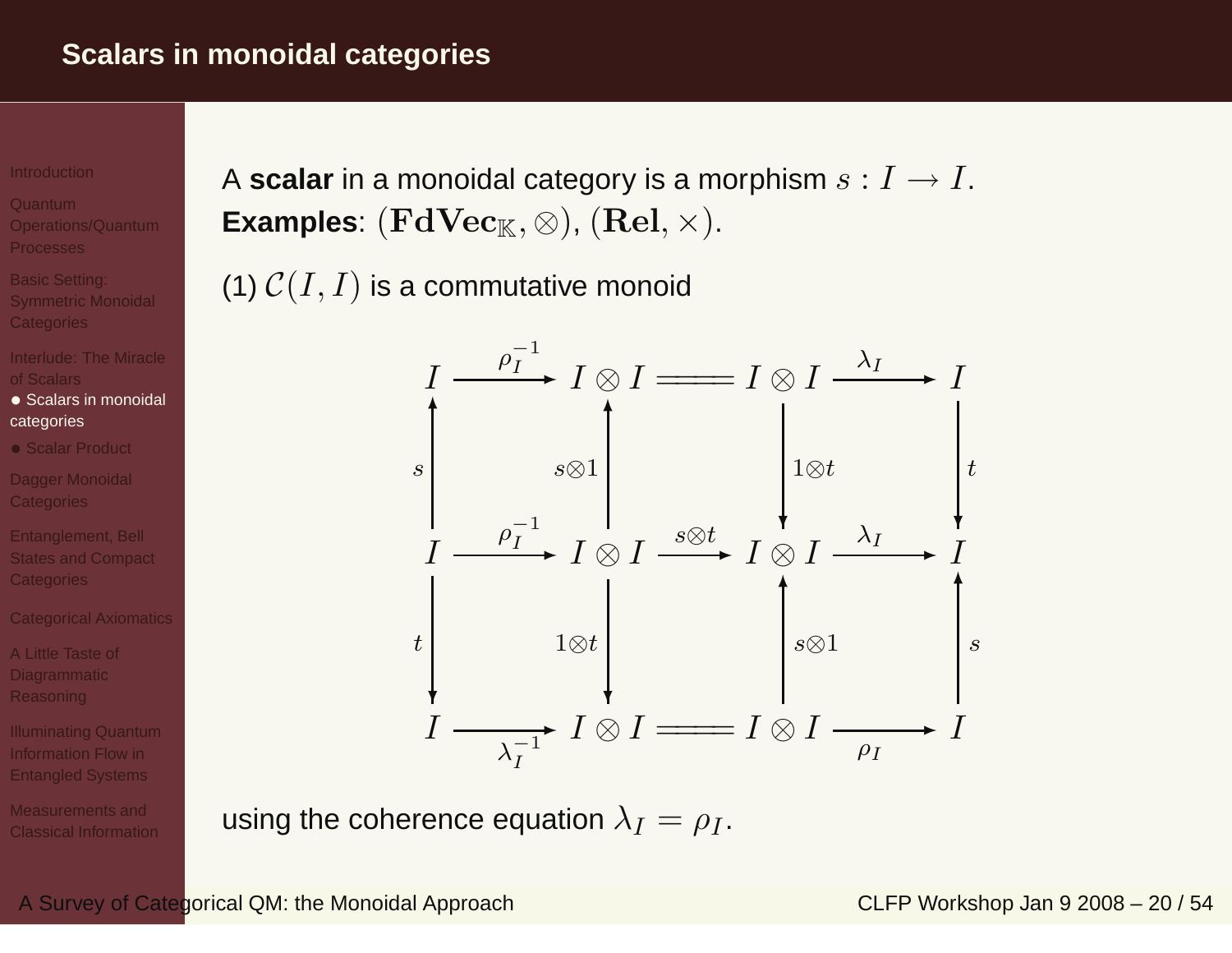### <span id="page-47-0"></span>**Scalar Product**

#### **[Introduction](#page-1-0)**

- Quantum [Operations/Quantum](#page-11-0)**Processes**
- Basic Setting: Symmetric Monoidal **[Categories](#page-30-0)**
- [Interlude:](#page-44-0) The Miracleof Scalars • Scalars in monoidal [categories](#page-45-0)
- Scalar [Product](#page-47-0)
- Dagger Monoidal [Categories](#page-48-0)
- [Entanglement,](#page-54-0) Bell States and Compact Categories
- [Categorical](#page-62-0) Axiomatics
- A Little Taste of **[Diagrammatic](#page-75-0)** Reasoning
- [Illuminating](#page-81-0) Quantum Information Flow inEntangled Systems
- [Measurements](#page-88-0) andClassical Information

(2) Each scalar  $s: I \rightarrow I$  induces a natural transformation

$$
s_A: A \xrightarrow{\simeq} I \otimes A \xrightarrow{s \otimes 1_A} I \otimes A \xrightarrow{\simeq} A.
$$



We write  $s \bullet f$  for  $f \circ s_A = s_B \circ f$ . Note that

$$
s \bullet (t \bullet f) = (s \circ t) \bullet f
$$
  
\n
$$
(s \bullet g) \circ (r \bullet f) = (s \circ r) \bullet (g \circ f)
$$
  
\n
$$
(s \bullet f) \otimes (t \bullet g) = (s \circ t) \bullet (f \otimes g)
$$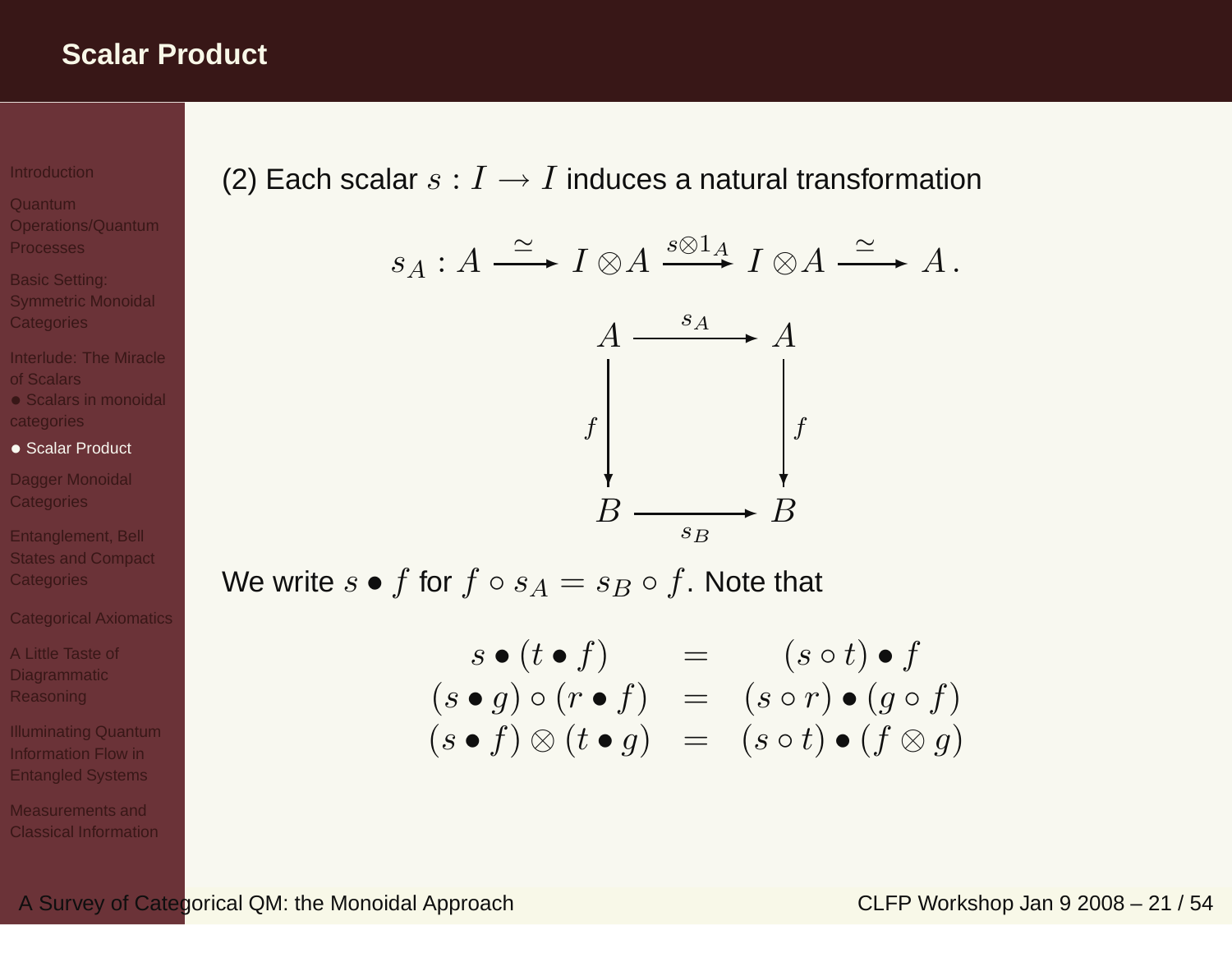<span id="page-48-0"></span>

| Introduction |  |  |  |  |
|--------------|--|--|--|--|
|              |  |  |  |  |

Quantum [Operations/Quantum](#page-11-0)Processes

Basic Setting: Symmetric Monoidal **[Categories](#page-30-0)** 

[Interlude:](#page-44-0) The Miracleof Scalars

### Dagger Monoidal **[Categories](#page-48-0)**

- Adjoint Arrows [reflection](#page-49-0) in the  $x$ -axis
- [Unitaries](#page-51-0)

[Entanglement,](#page-54-0) Bell States and Compact **Categories** 

[Categorical](#page-62-0) Axiomatics

A Little Taste of **[Diagrammatic](#page-75-0)** Reasoning

[Illuminating](#page-81-0) Quantum Information Flow inEntangled Systems

[Measurements](#page-88-0) andClassical Information

# **Dagger Monoidal Categories**

A Survey of Categorical QM: the Monoidal Approach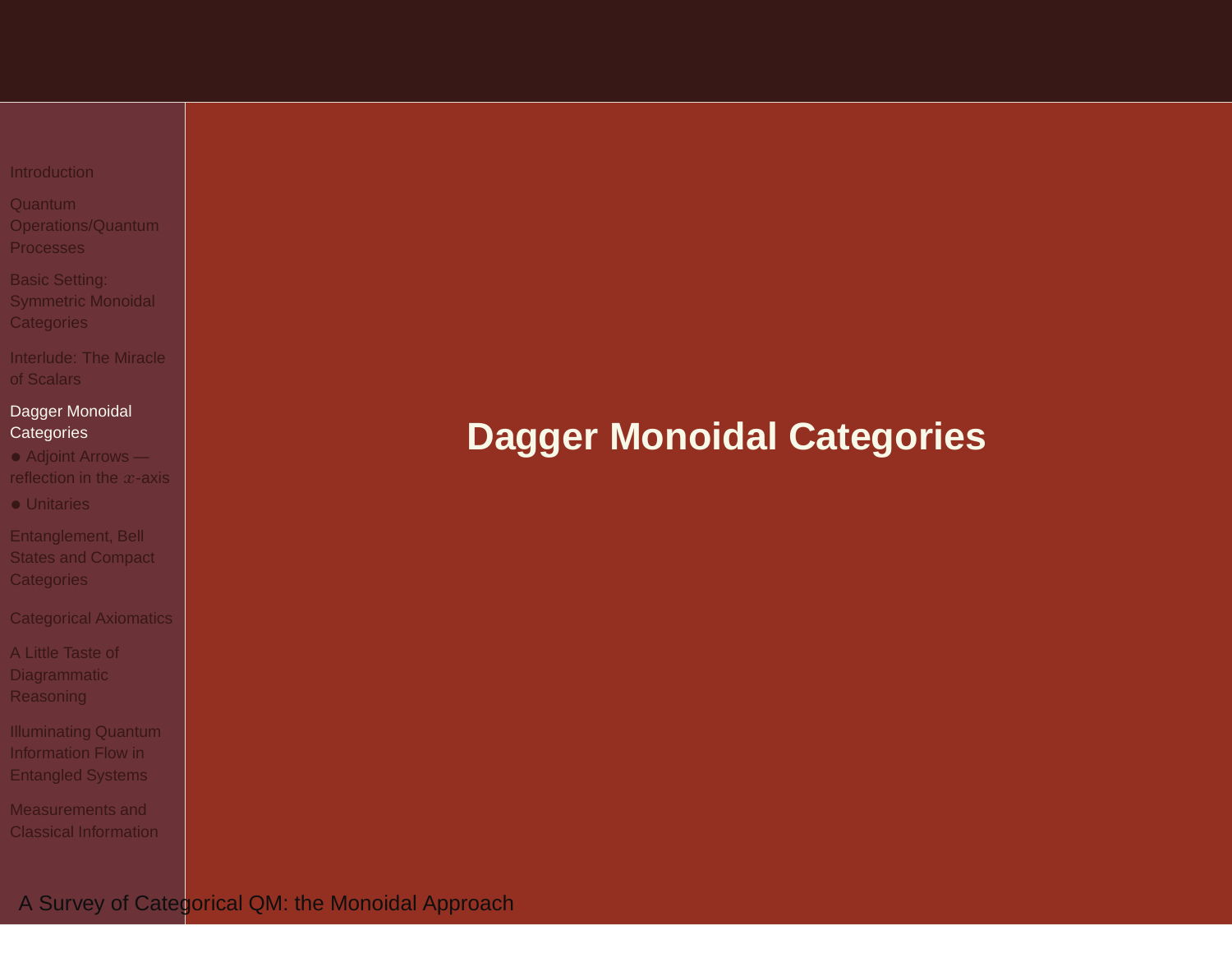### <span id="page-49-0"></span>**Adjoint Arrows — reflection in the**x**-axis**

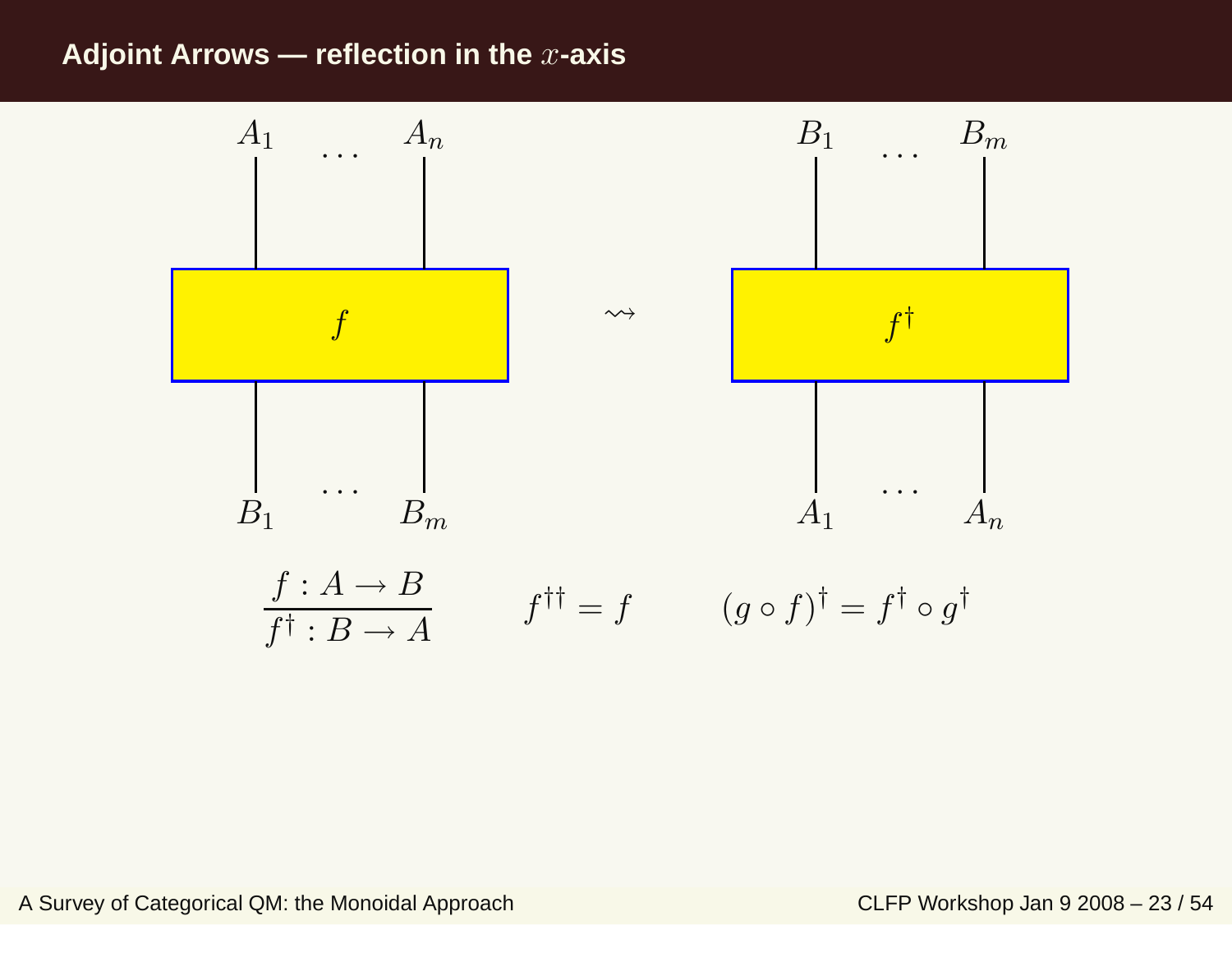### **Adjoint Arrows — reflection in the**x**-axis**



We can turn kets into bras and vice versa — full scale Dirac notation! Given $\phi, \psi: I \longrightarrow A$ ,

$$
\langle \phi | \psi \rangle = \phi^{\dagger} \circ \psi : I \longrightarrow I
$$

which is indeed <sup>a</sup> scalar!

A Survey of Categorical QM: the Monoidal Approach CLFP Workshop Jan 9 2008 – 23 / 54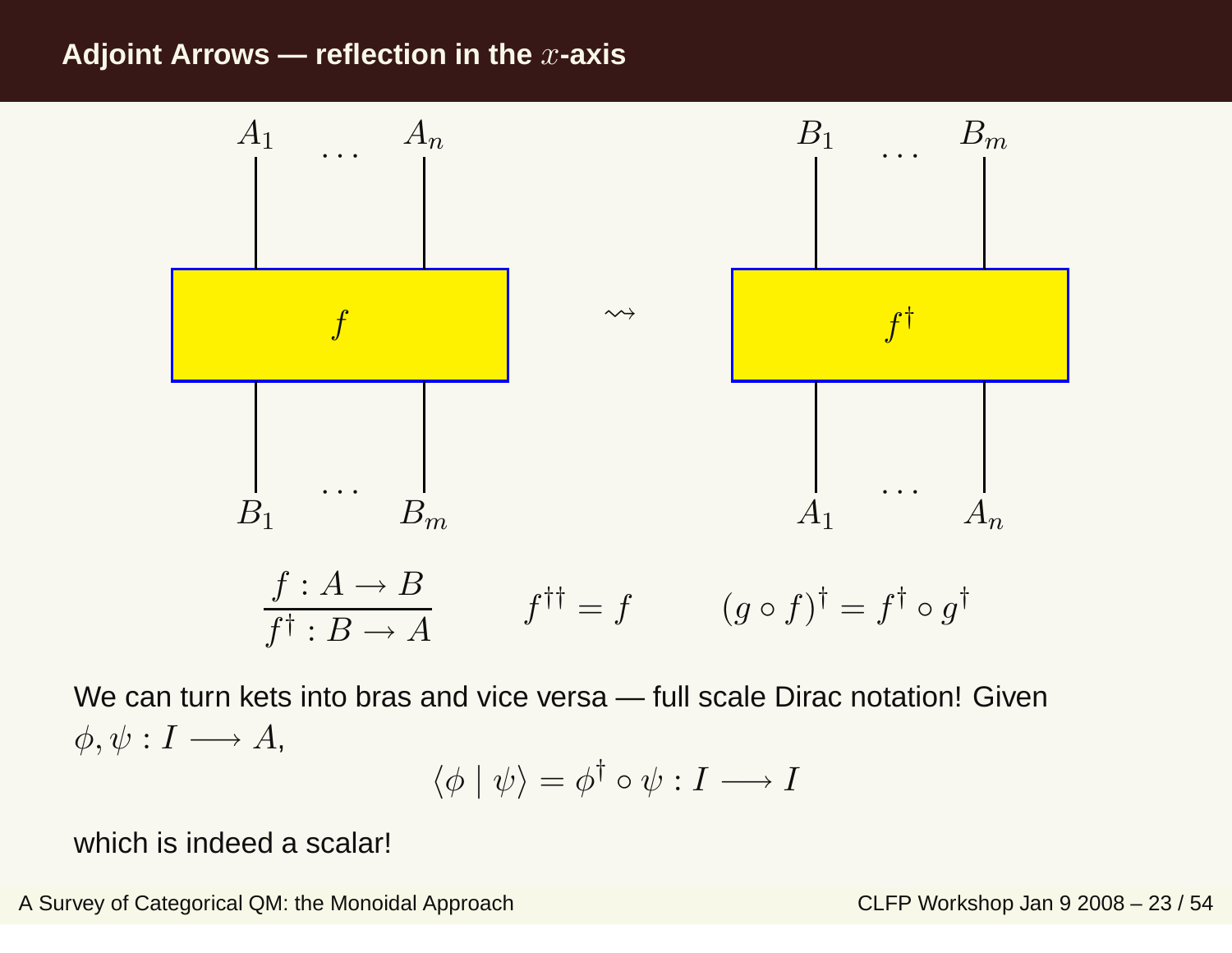### <span id="page-51-0"></span>**Unitaries**

#### **[Introduction](#page-1-0)**

Quantum [Operations/Quantum](#page-11-0)**Processes** 

Basic Setting: Symmetric Monoidal **[Categories](#page-30-0)** 

[Interlude:](#page-44-0) The Miracleof Scalars

Dagger Monoidal **[Categories](#page-48-0)** 

 • Adjoint Arrows [reflection](#page-49-0) in the  $x$ -axis

### • [Unitaries](#page-51-0)

[Entanglement,](#page-54-0) Bell States and Compact **Categories** 

[Categorical](#page-62-0) Axiomatics

A Little Taste of **[Diagrammatic](#page-75-0)** Reasoning

[Illuminating](#page-81-0) Quantum Information Flow inEntangled Systems

[Measurements](#page-88-0) andClassical Information We can also define **unitaries**. An isomorphism  $U : A \stackrel{\cong}{-}$ = $\stackrel{-}{\longrightarrow} B$  is unitary if  $U^{-1} = U^{\dagger}$ .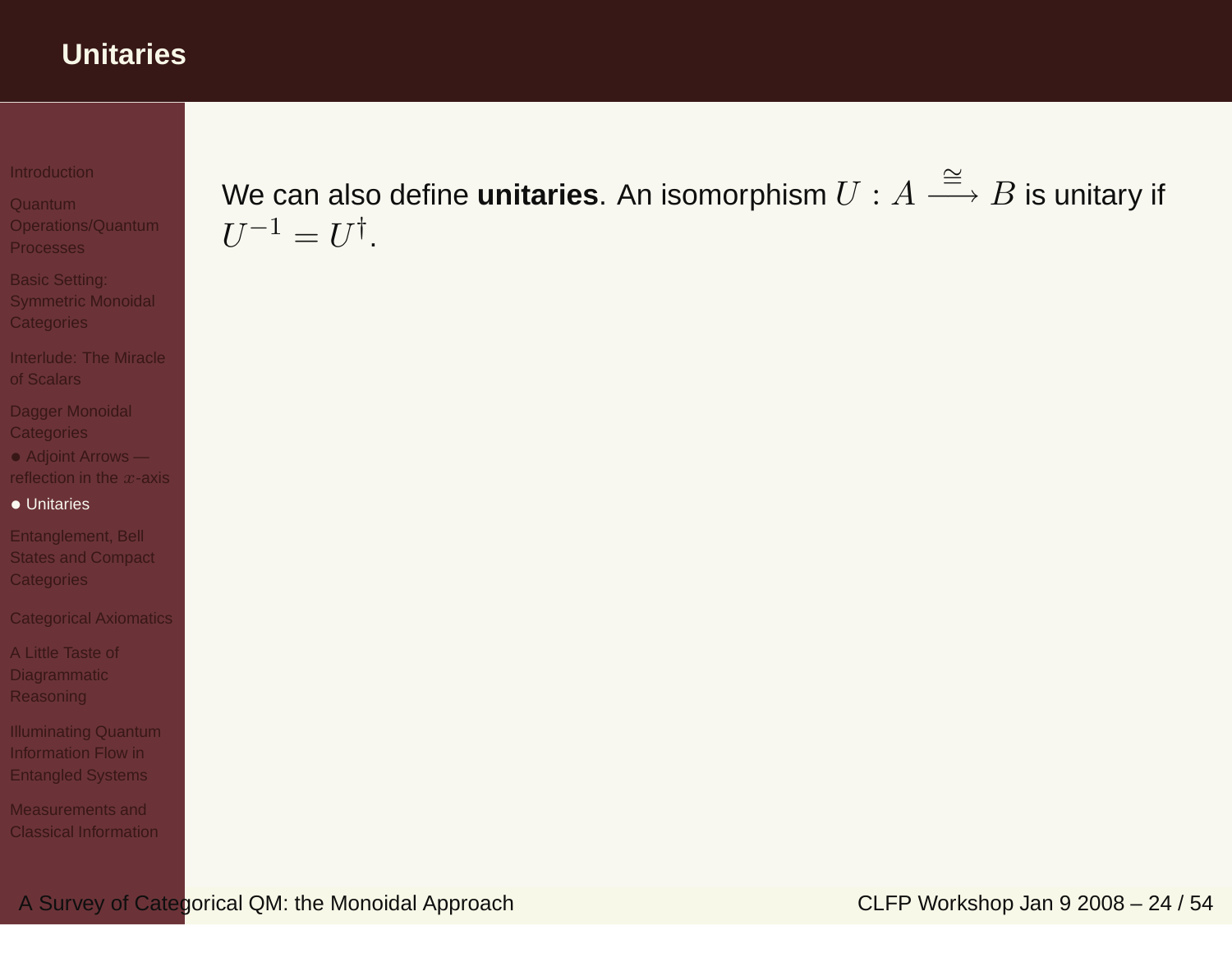### **Unitaries**

**[Introduction](#page-1-0)** 

Quantum [Operations/Quantum](#page-11-0)**Processes** 

Basic Setting: Symmetric Monoidal **[Categories](#page-30-0)** 

[Interlude:](#page-44-0) The Miracleof Scalars

Dagger Monoidal **[Categories](#page-48-0)** 

 • Adjoint Arrows [reflection](#page-49-0) in the  $x$ -axis

### • [Unitaries](#page-51-0)

[Entanglement,](#page-54-0) Bell States and Compact **Categories** 

[Categorical](#page-62-0) Axiomatics

A Little Taste of [Diagrammatic](#page-75-0)Reasoning

[Illuminating](#page-81-0) Quantum Information Flow inEntangled Systems

[Measurements](#page-88-0) andClassical Information We can also define **unitaries**. An isomorphism  $U : A \stackrel{\cong}{-}$ = $\stackrel{-}{\longrightarrow} B$  is unitary if  $U^{-1} = U^{\dagger}$ .

A dagger monoidal category is one in which the canonical isomorphismsfor the monoidal structure are unitary.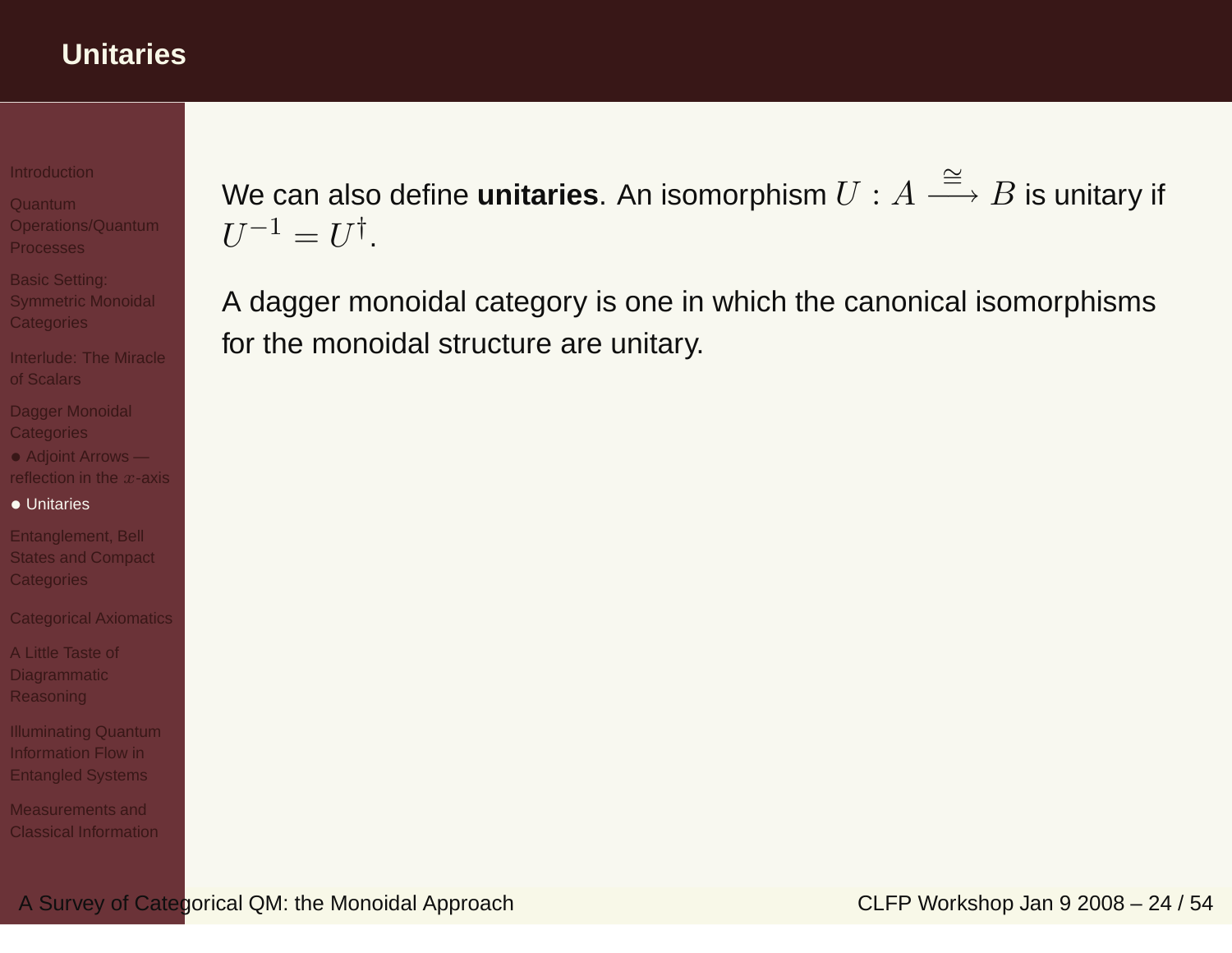### **Unitaries**

**[Introduction](#page-1-0)** 

- Quantum [Operations/Quantum](#page-11-0)**Processes**
- Basic Setting: Symmetric Monoidal **[Categories](#page-30-0)**
- [Interlude:](#page-44-0) The Miracleof Scalars
- Dagger Monoidal **[Categories](#page-48-0)**
- Adjoint Arrows [reflection](#page-49-0) in the  $x$ -axis
- [Unitaries](#page-51-0)
- [Entanglement,](#page-54-0) Bell States and Compact **Categories**

[Categorical](#page-62-0) Axiomatics

A Little Taste of [Diagrammatic](#page-75-0)Reasoning

[Illuminating](#page-81-0) Quantum Information Flow inEntangled Systems

[Measurements](#page-88-0) andClassical Information We can also define **unitaries**. An isomorphism  $U : A \stackrel{\cong}{-}$ = $\stackrel{-}{\longrightarrow} B$  is unitary if  $U^{-1} = U^{\dagger}$ .

A dagger monoidal category is one in which the canonical isomorphismsfor the monoidal structure are unitary.

Examples: **Hilb**, **Rel**.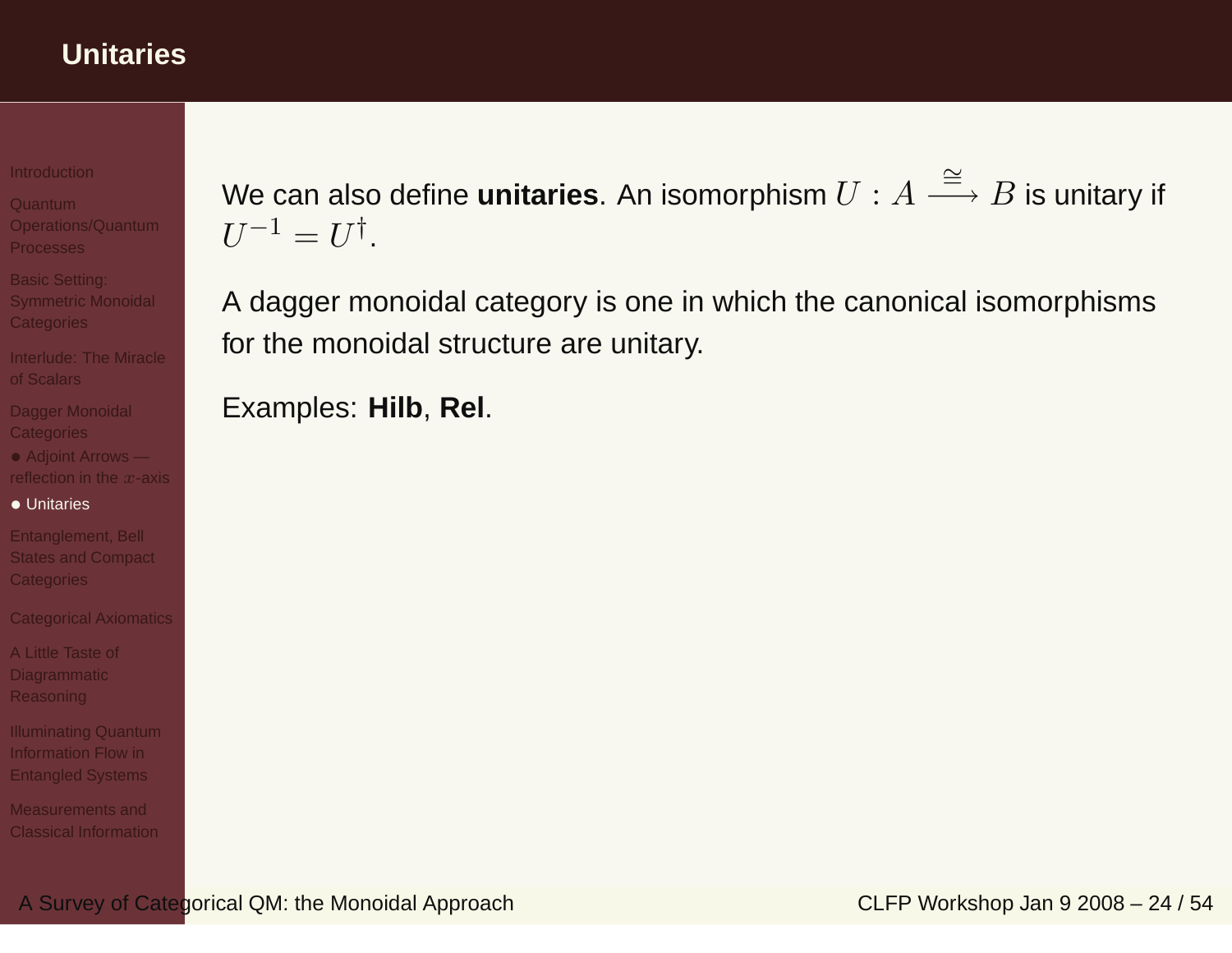#### <span id="page-54-0"></span>**[Introduction](#page-1-0)**

Quantum [Operations/Quantum](#page-11-0)Processes

Basic Setting: Symmetric Monoidal **[Categories](#page-30-0)** 

[Interlude:](#page-44-0) The Miracleof Scalars

Dagger Monoidal **[Categories](#page-48-0)** 

#### [Entanglement,](#page-54-0) Bell States and Compact **Categories**

• From 'paradox' to 'feature': [Teleportation](#page-55-0)

• [Entangled](#page-56-0) states as linear maps

• Some notation for [projectors](#page-57-0)

• On the trail of **[structure](#page-59-0)** 

• [Teleportation:](#page-60-0) basic

• [Teleportation:](#page-61-0) general case

[Categorical](#page-62-0) Axiomatics

A Little Taste of **[Diagrammatic](#page-75-0)** 

### Reasoning<br>A Survey of Categ<mark>orical QM: the Monoidal Approach</mark>

[Illuminating](#page-81-0) QuantumInformation Flow in

# **Entanglement, Bell States andCompact Categories**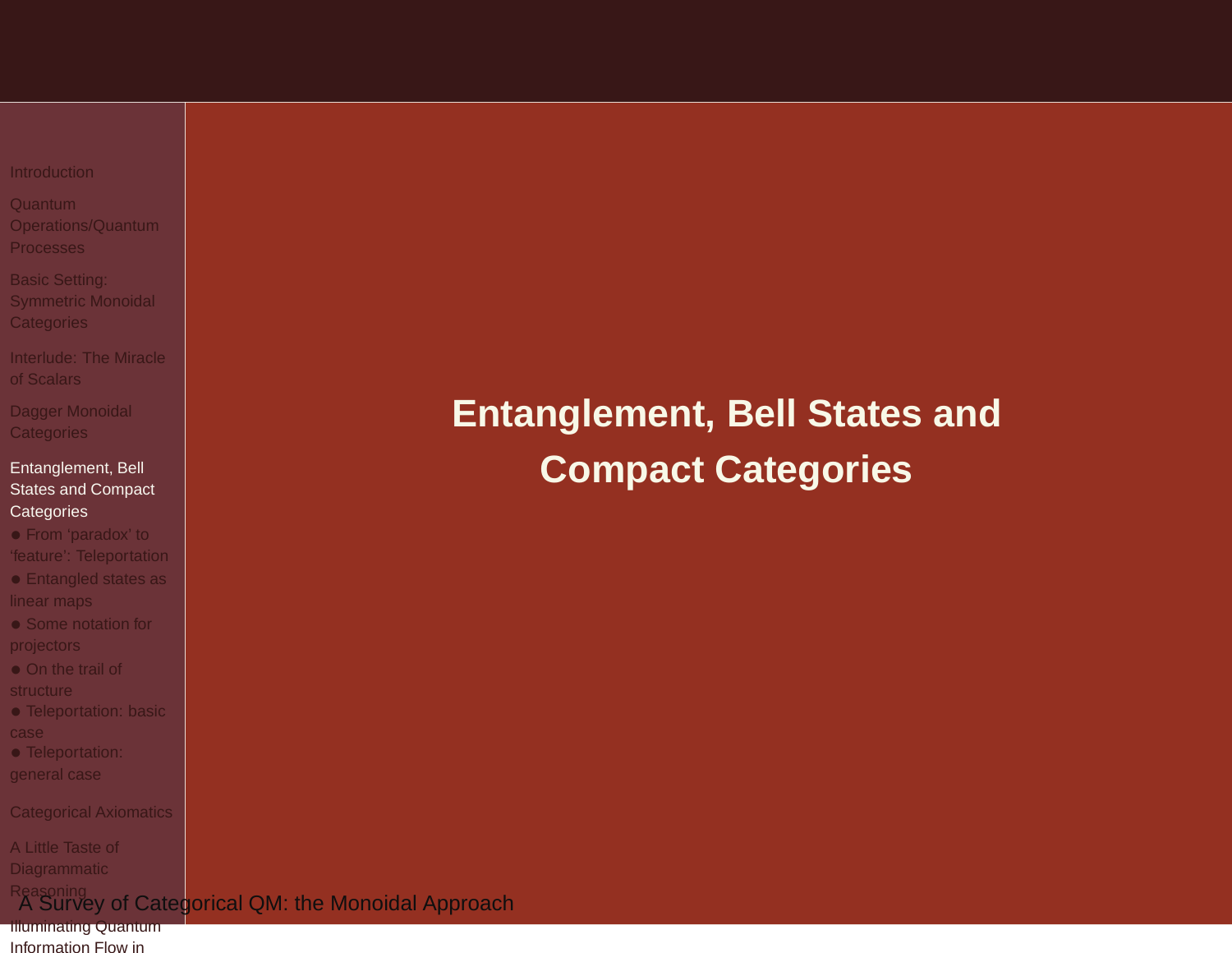### <span id="page-55-0"></span>**From 'paradox' to 'feature': Teleportation**



general case

[Categorical](#page-62-0) Axiomatics

A Little Taste of **[Diagrammatic](#page-75-0)** 

Reasoning<br>A Survey of Cate<mark>gorical QM: the Monoidal Approach</mark> CLFP Workshop Jan 9 2008 – 26 / 54

[Illuminating](#page-81-0) QuantumInformation Flow in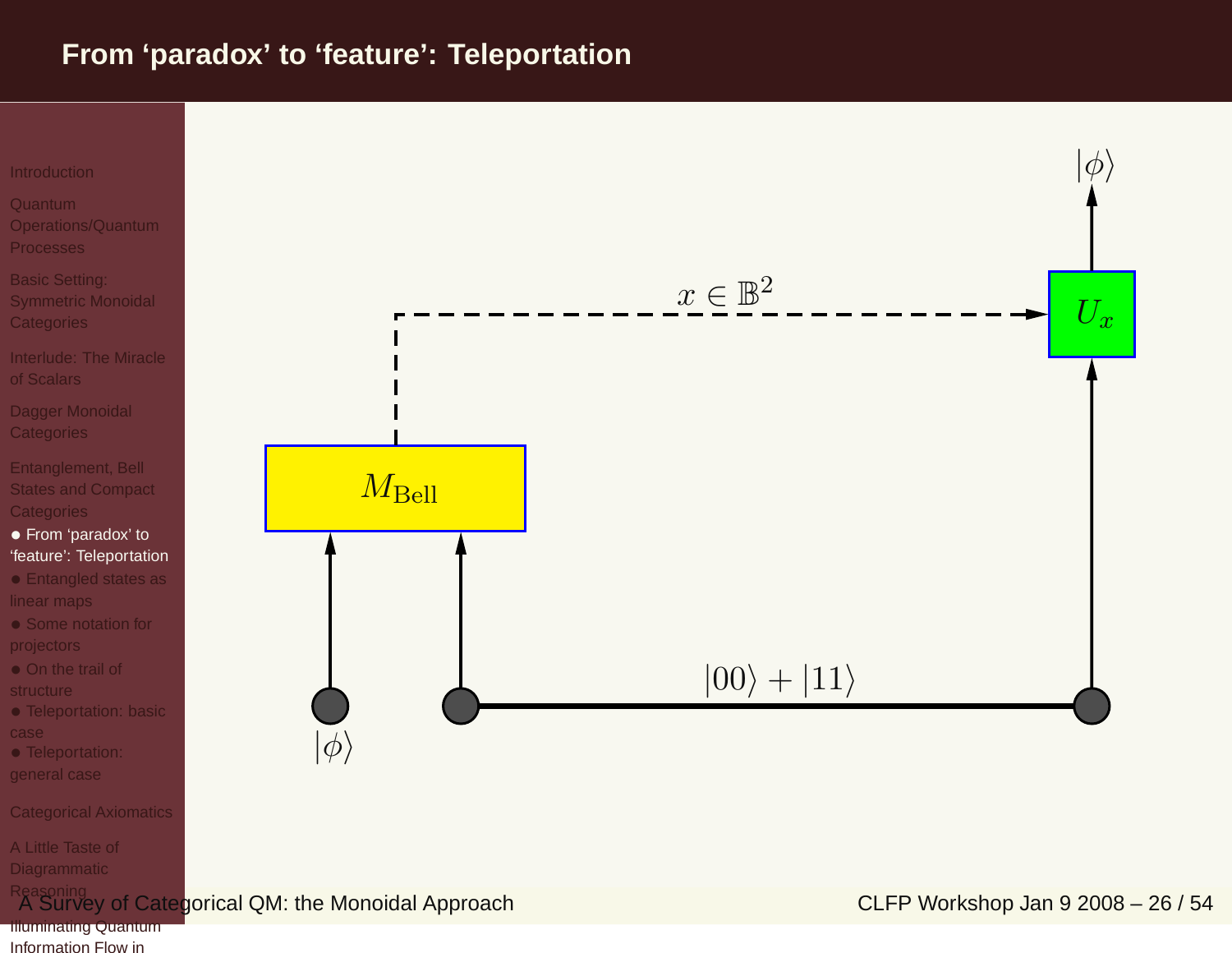<span id="page-56-0"></span>Indeed,  $\mathcal{H}_1\otimes\mathcal{H}_2$  is spanned by

$$
|11\rangle \cdots |1m\rangle
$$
  
\n
$$
\vdots \cdots |nm\rangle
$$
  
\n
$$
|n1\rangle \cdots |nm\rangle
$$

hence

$$
\sum_{i,j} \alpha_{ij} |ij\rangle \longleftrightarrow \begin{pmatrix} \alpha_{11} & \cdots & \alpha_{1m} \\ \vdots & \ddots & \vdots \\ \alpha_{n1} & \cdots & \alpha_{nm} \end{pmatrix} \longleftrightarrow |i\rangle \mapsto \sum_{j} \alpha_{ij} |j\rangle
$$

Pairs  $|\psi_1,\psi_2\rangle$  are a special case —  $|ij\rangle$  in a well-chosen basis.

This is **Map-State Duality**.

A Survey of Categorical QM: the Monoidal Approach CLFP Workshop Jan 9 2008 – <sup>27</sup> / 54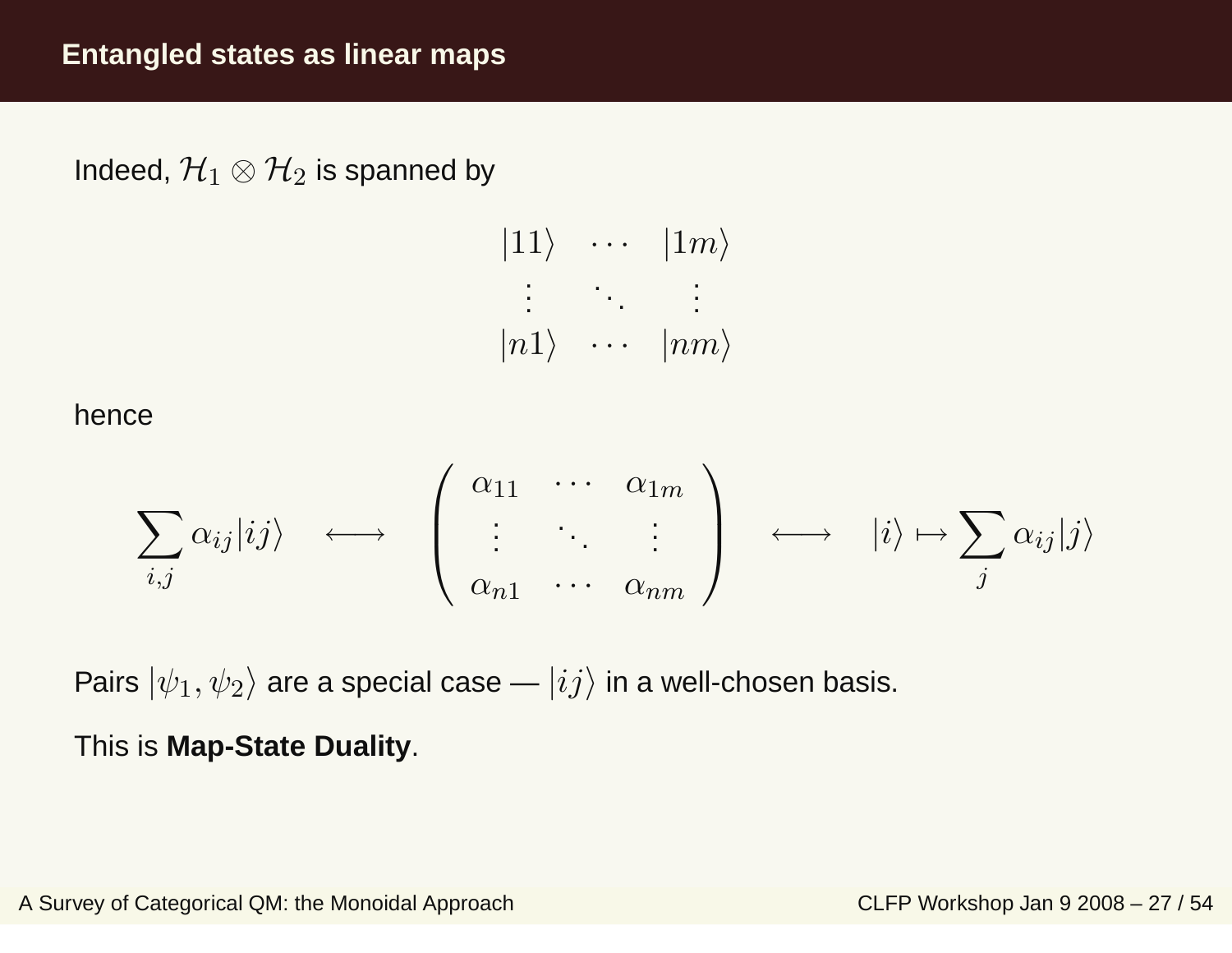#### <span id="page-57-0"></span>**[Introduction](#page-1-0)**

- Quantum [Operations/Quantum](#page-11-0)Processes
- Basic Setting: Symmetric Monoidal **[Categories](#page-30-0)**
- [Interlude:](#page-44-0) The Miracleof Scalars
- Dagger Monoidal **[Categories](#page-48-0)**
- [Entanglement,](#page-54-0) Bell States and Compact **Categories**
- From 'paradox' to 'feature': [Teleportation](#page-55-0)
- [Entangled](#page-56-0) states as linear maps
- Some notation for [projectors](#page-57-0)
- On the trail of
- **[structure](#page-59-0)**
- [Teleportation:](#page-60-0) basic
- [Teleportation:](#page-61-0)
- general case
- [Categorical](#page-62-0) Axiomatics

A Little Taste of [Diagrammatic](#page-75-0)

```
Reasoning<br>A Survey of Cate<mark>gorical QM: the Monoidal Approach</mark> CLFP Workshop Jan 9 2008 – 28 / 54
```
**[Illuminating](#page-81-0) Quantum** Information Flow in

A projector onto the 1-dimensional subspace spanned by a vector  $\ket{\psi}$  will be written  $\mathcal{P}_{\psi}.$  It is essentially (up to scalar multiples) a "partial constant map"

$$
\mathcal{P}_{\psi}:|\phi\rangle\mapsto|\psi\rangle.
$$

This will correspond e.g. to <sup>a</sup> branch of <sup>a</sup> (projective, non-degenerate)measurement, or to <sup>a</sup> preparation.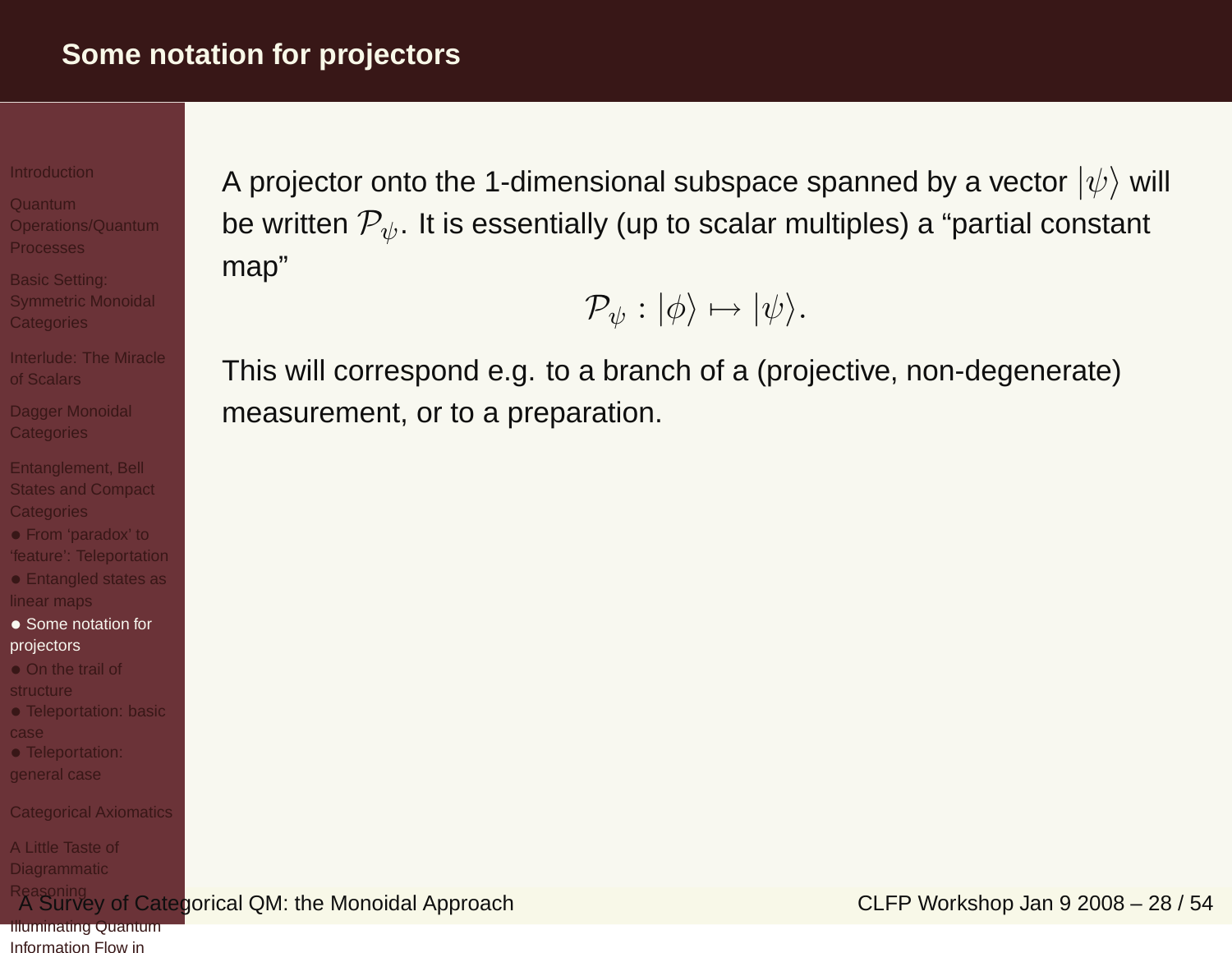#### **[Introduction](#page-1-0)**

- Quantum [Operations/Quantum](#page-11-0)**Processes**
- Basic Setting: Symmetric Monoidal **[Categories](#page-30-0)**
- [Interlude:](#page-44-0) The Miracleof Scalars
- Dagger Monoidal **[Categories](#page-48-0)**
- [Entanglement,](#page-54-0) Bell States and Compact **Categories**
- From 'paradox' to 'feature': [Teleportation](#page-55-0)
- [Entangled](#page-56-0) states as linear maps
- Some notation for [projectors](#page-57-0)
- On the trail of [structure](#page-59-0)
- [Teleportation:](#page-60-0) basic
- 
- [Teleportation:](#page-61-0) general case
- [Categorical](#page-62-0) Axiomatics

A Little Taste of [Diagrammatic](#page-75-0)

```
Reasoning<br>A Survey of Cate<mark>gorical QM: the Monoidal Approach</mark> CLFP Workshop Jan 9 2008 – 28 / 54
```
A projector onto the 1-dimensional subspace spanned by a vector  $\ket{\psi}$  will be written  $\mathcal{P}_{\psi}.$  It is essentially (up to scalar multiples) a "partial constant map"

$$
\mathcal{P}_{\psi}:|\phi\rangle\mapsto|\psi\rangle.
$$

This will correspond e.g. to <sup>a</sup> branch of <sup>a</sup> (projective, non-degenerate)measurement, or to <sup>a</sup> preparation.

We combine this notation with Map-State Duality: we write a projector  $\mathcal{P}_{\psi}$ on a tensor product space  $\mathcal{H}_1\otimes\mathcal{H}_2$  as  $\mathcal{P}_f$ , where  $f$  is the linear map  $\mathcal{H}_{1} \rightarrow \mathcal{H}_{2}$  associated to  $\psi$  under Map-State Duality.

**[Illuminating](#page-81-0) Quantum** Information Flow in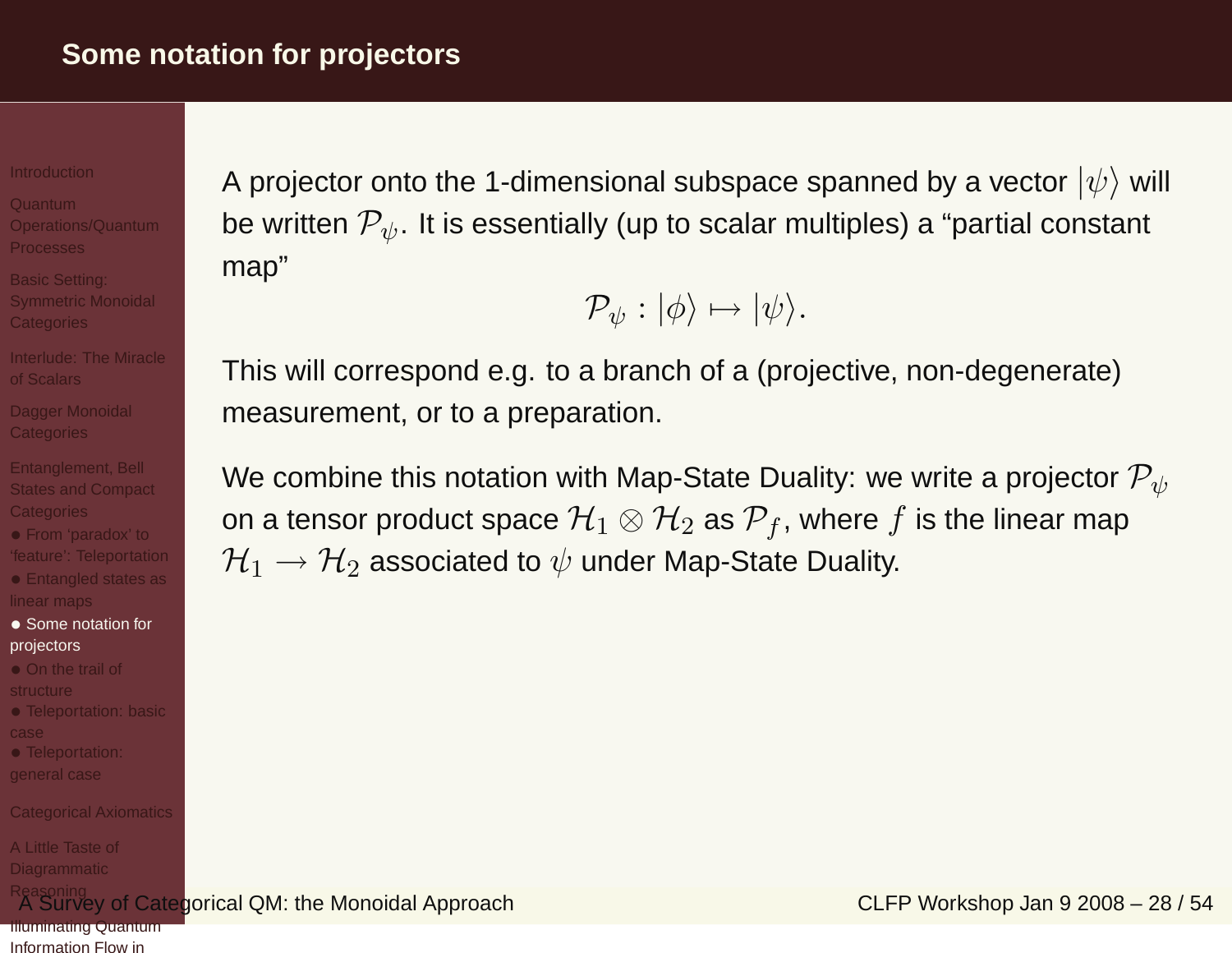<span id="page-59-0"></span>The identity map

$$
|id: Q \to Q \rangle \in Q \otimes Q \qquad |11\rangle + \cdots + |nn\rangle \iff |i\rangle \mapsto |i\rangle
$$

is the **Bell state**.

A measurement of  $Q \otimes Q$  has four outcomes

 $|f_1\rangle, |f_2\rangle, |f_3\rangle, |f_4\rangle \qquad (\mathsf{cf.}\ |00\rangle, |01\rangle, |10\rangle, |11\rangle)$ 

and corresponding projectors

$$
\mathcal{P}_f: Q \otimes Q \to Q \otimes Q :: |g\rangle \mapsto |f\rangle
$$

E.g. the Bell state is produced by

$$
\mathcal{P}_{\mathsf{id}}: Q \otimes Q \to Q \otimes Q :: |g\rangle \mapsto | \mathsf{id} \rangle
$$

# **Key Question: Do entangled states qua functions compose (somehow)?**

A Survey of Categorical QM: the Monoidal Approach CLFP Workshop Jan 9 2008 – 29 / 54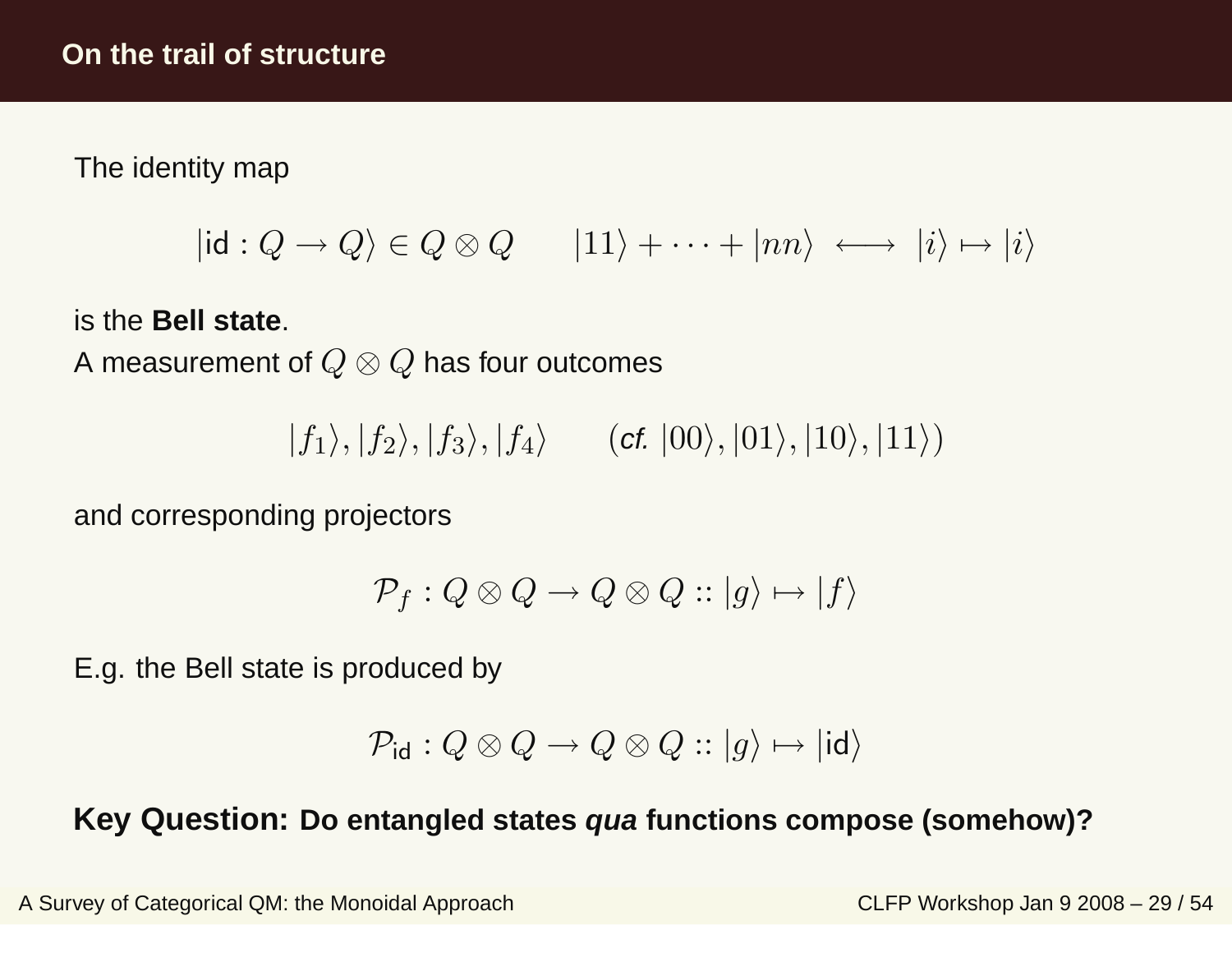### <span id="page-60-0"></span>**Teleportation: basic case**



[Illuminating](#page-81-0) QuantumInformation Flow in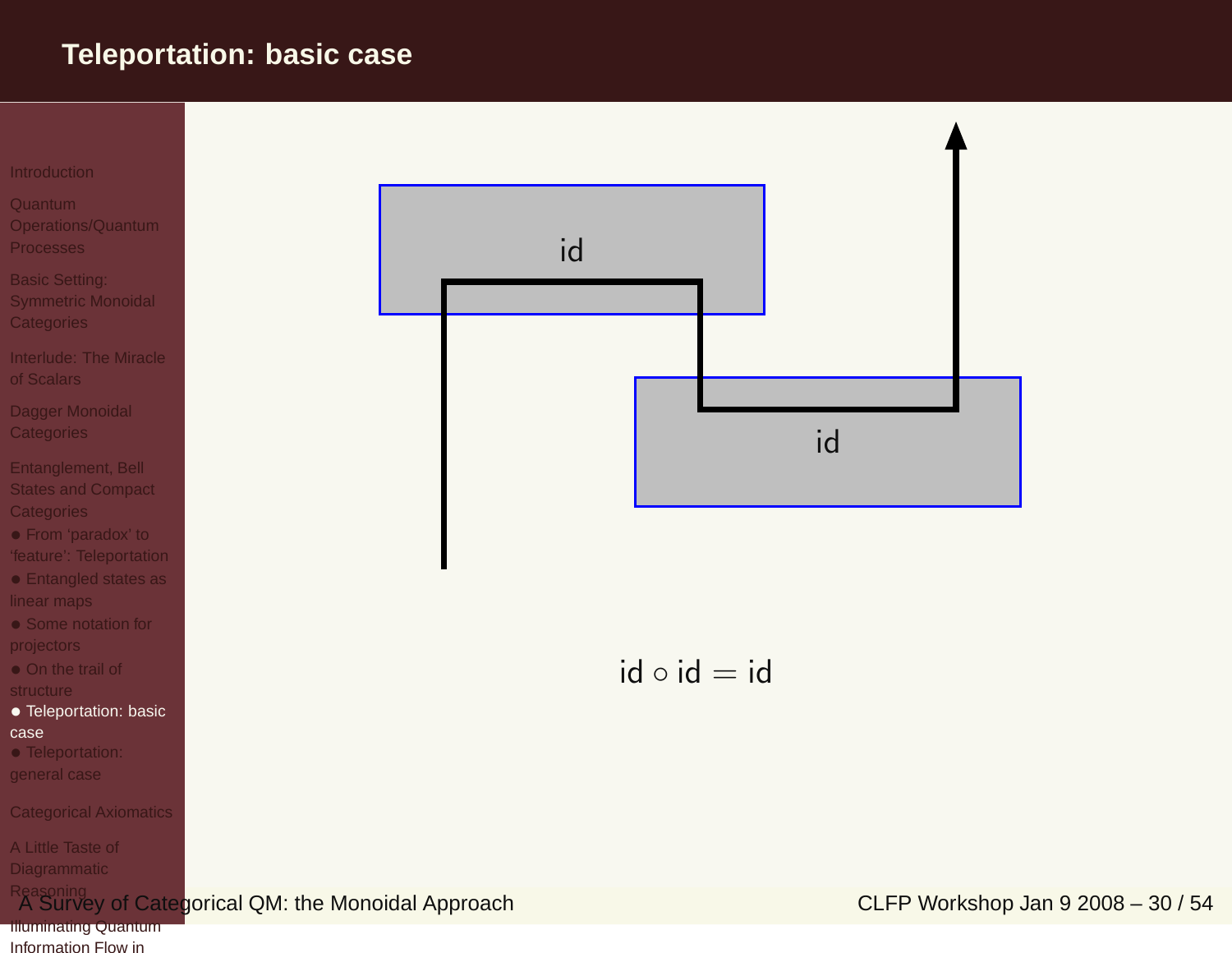### <span id="page-61-0"></span>**Teleportation: general case**



- **Quantum**  [Operations/Quantum](#page-11-0)Processes
- Basic Setting: Symmetric Monoidal **[Categories](#page-30-0)**
- [Interlude:](#page-44-0) The Miracleof Scalars
- Dagger Monoidal **[Categories](#page-48-0)**
- [Entanglement,](#page-54-0) Bell States and Compact **Categories**
- From 'paradox' to 'feature': [Teleportation](#page-55-0)
- [Entangled](#page-56-0) states as linear maps
- Some notation for [projectors](#page-57-0)
- On the trail of **[structure](#page-59-0)**
- [Teleportation:](#page-60-0) basic
- [Teleportation:](#page-61-0) general case

[Categorical](#page-62-0) Axiomatics

A Little Taste of **[Diagrammatic](#page-75-0)** 



[Illuminating](#page-81-0) QuantumInformation Flow in



$$
\beta_i^{-1} \circ \mathsf{id} \circ \beta_i = \mathsf{id}, \quad 1 \leq i \leq 4
$$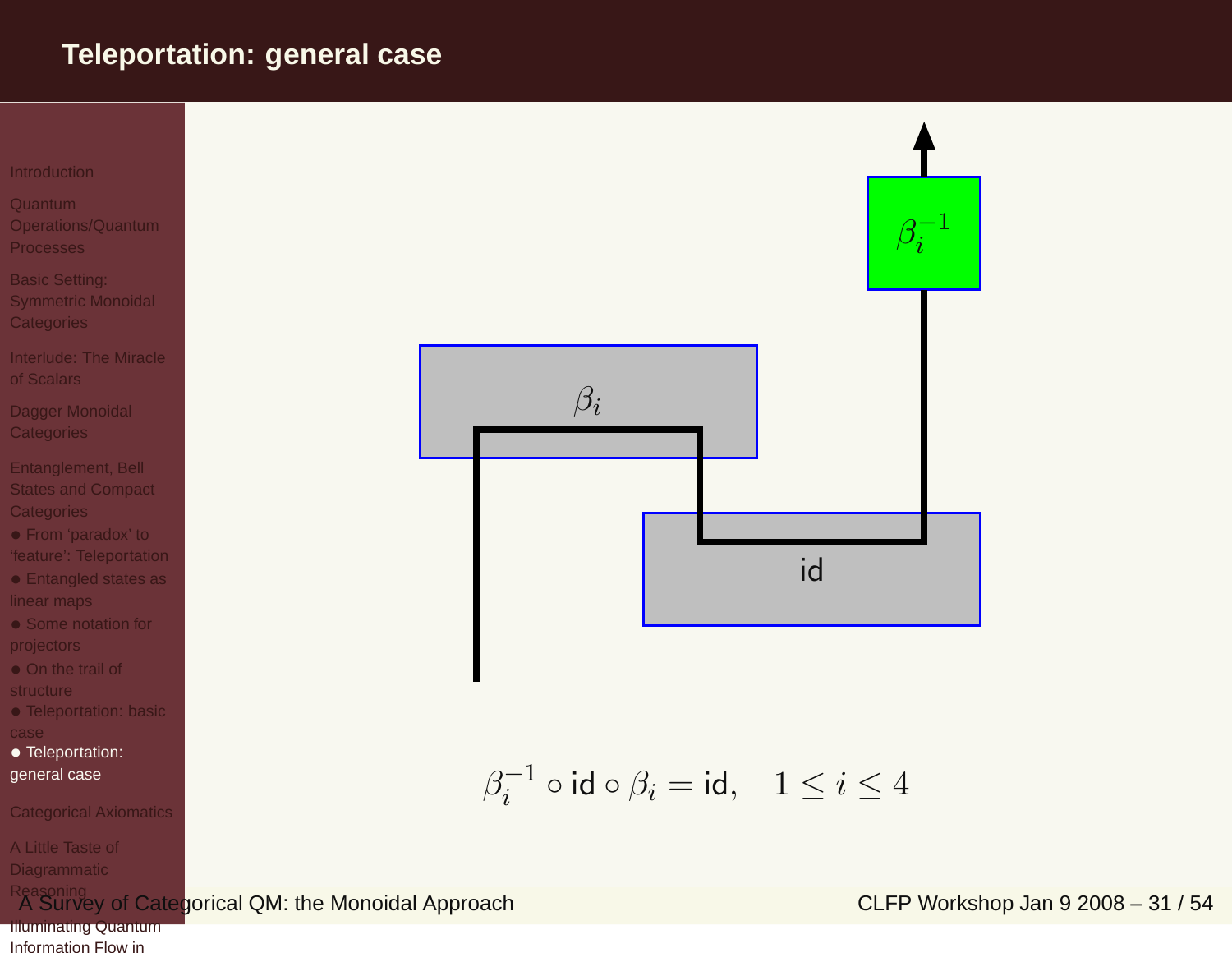#### <span id="page-62-0"></span>**[Introduction](#page-1-0)**

- Quantum [Operations/Quantum](#page-11-0)Processes
- Basic Setting: Symmetric Monoidal **[Categories](#page-30-0)**
- [Interlude:](#page-44-0) The Miracleof Scalars
- Dagger Monoidal **[Categories](#page-48-0)**
- [Entanglement,](#page-54-0) Bell States and Compact **Categories**

#### [Categorical](#page-62-0) Axiomatics

- [Axiomatizing](#page-63-0) Bell **States**
- [Cups](#page-71-0) and Caps
- [Graphical](#page-72-0) Calculus for Information Flow
- Names and Conames in the[Graphical](#page-73-0) Calculus
- [Definition](#page-74-0) of Duality
- A Little Taste of **[Diagrammatic](#page-75-0)** Reasoning

Illuminating Quantum

## Information Flow in<br>La [Survey](#page-81-0) of Categ<mark>orical QM: the Monoidal Approach</mark><br>Entangled Systems

#### [Measurements](#page-88-0) and

# **Categorical Axiomatics**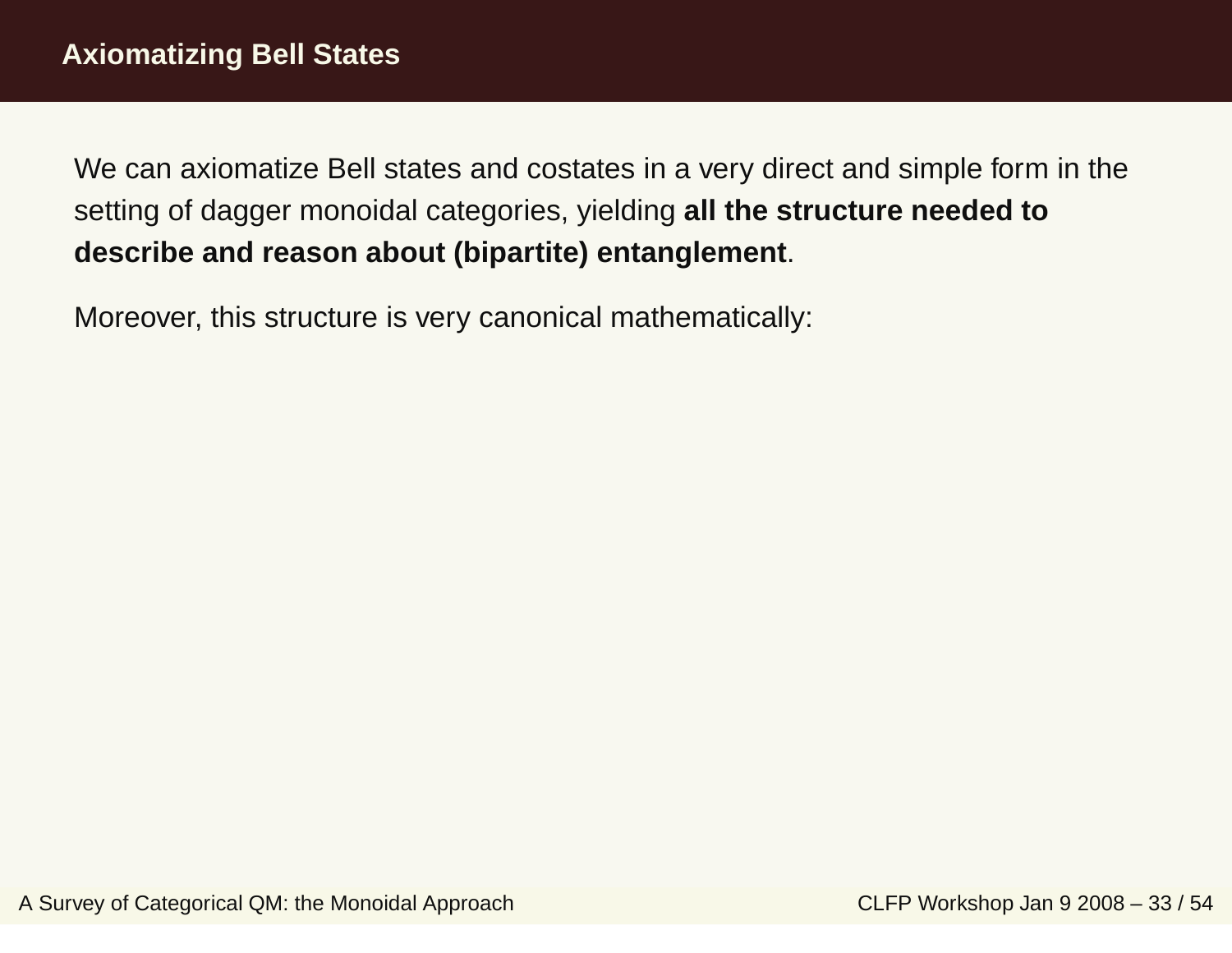Moreover, this structure is very canonical mathematically:

 $\bullet$  Algebraically, it gives exactly the structure of **compact categories**; the fundamental laws are the triangular identities for adjunctions.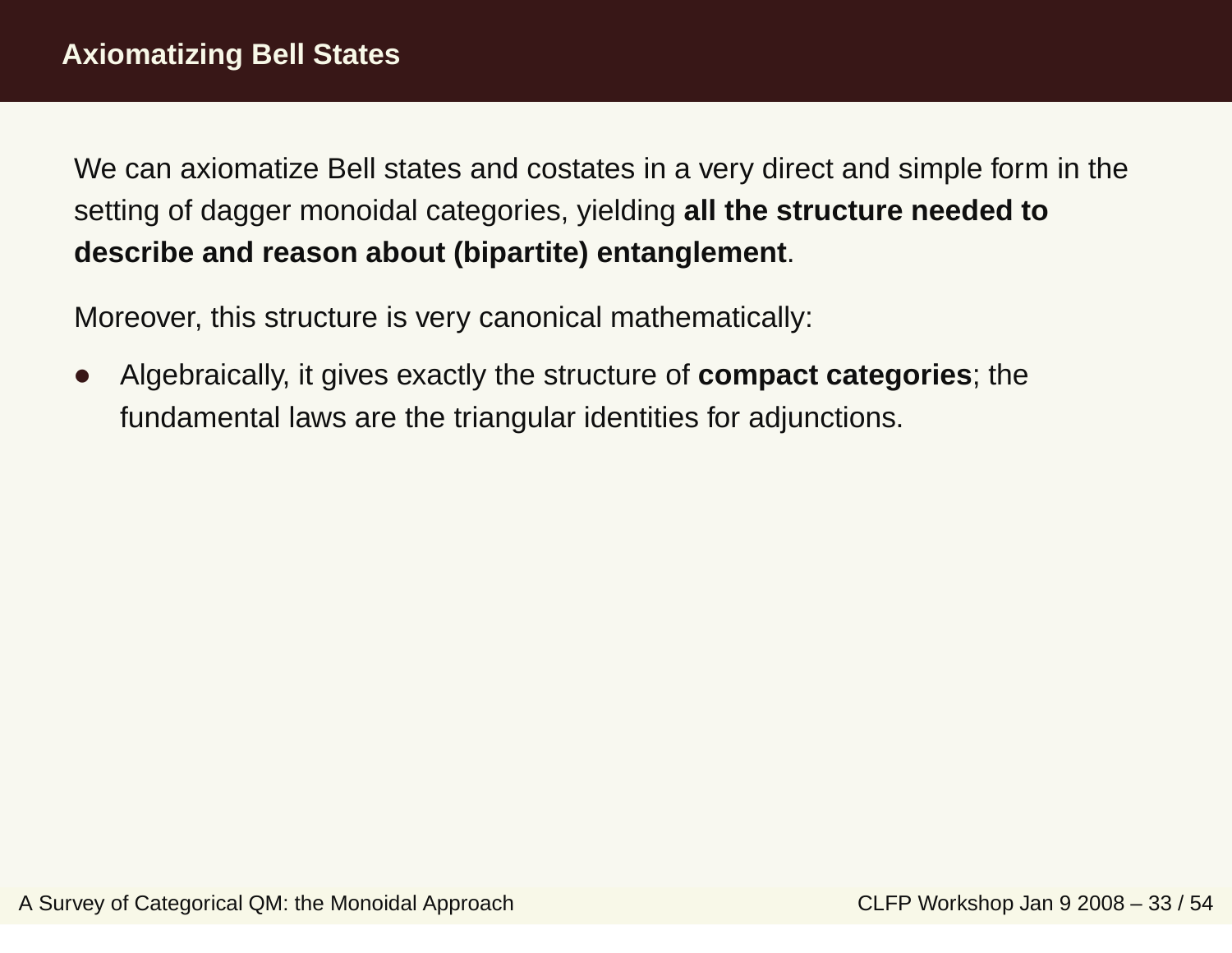- $\bullet$  Algebraically, it gives exactly the structure of **compact categories**; the fundamental laws are the triangular identities for adjunctions.
- $\bullet$  Logically, Bell states correspnd to **axiom links** and costates to **cut links**, and we can track entangled quantum information flows essentially by **Cut-elimination**.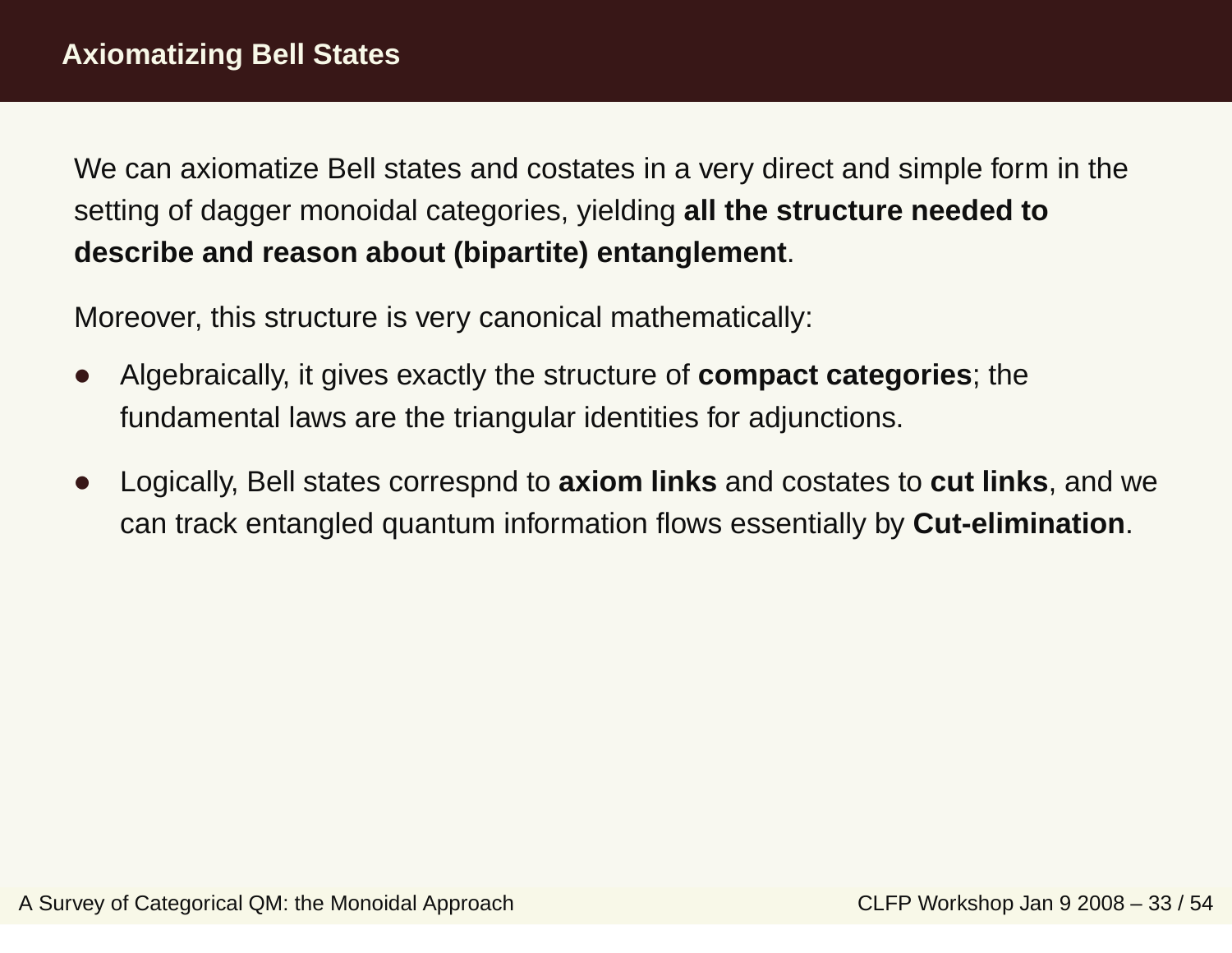- $\bullet$  Algebraically, it gives exactly the structure of **compact categories**; the fundamental laws are the triangular identities for adjunctions.
- $\bullet$  Logically, Bell states correspnd to **axiom links** and costates to **cut links**, and we can track entangled quantum information flows essentially by **Cut-elimination**.
- $\bullet$  Diagrammatically, these are basic geometric simplifications: planar versions yield the **Temperley-Lieb algebra**.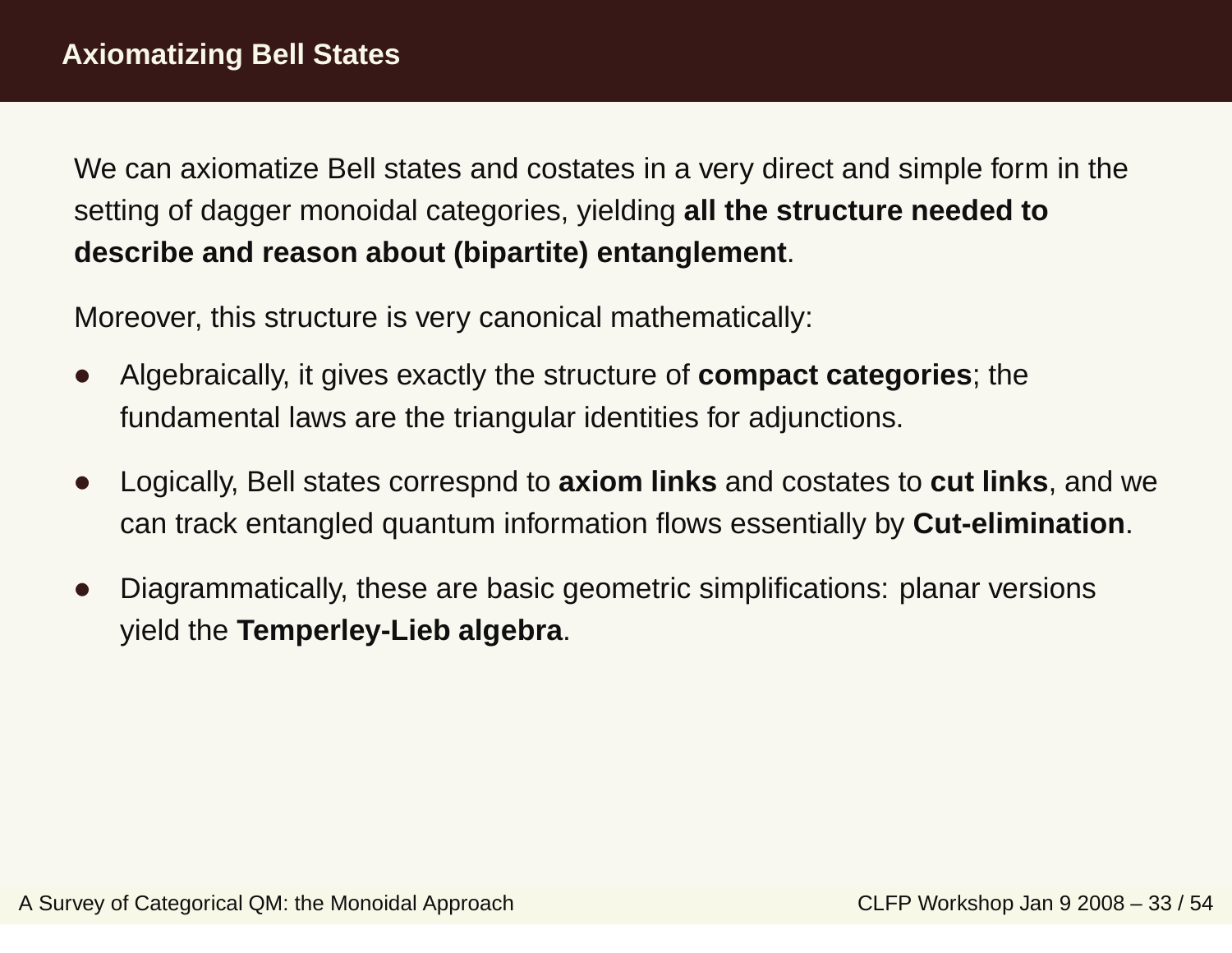- $\bullet$  Algebraically, it gives exactly the structure of **compact categories**; the fundamental laws are the triangular identities for adjunctions.
- $\bullet$  Logically, Bell states correspnd to **axiom links** and costates to **cut links**, and we can track entangled quantum information flows essentially by **Cut-elimination**.
- $\bullet$  Diagrammatically, these are basic geometric simplifications: planar versions yield the **Temperley-Lieb algebra**.
- $\bullet$  From this structure we can define the **trace** and **partial trace** with all the key algebraic properties.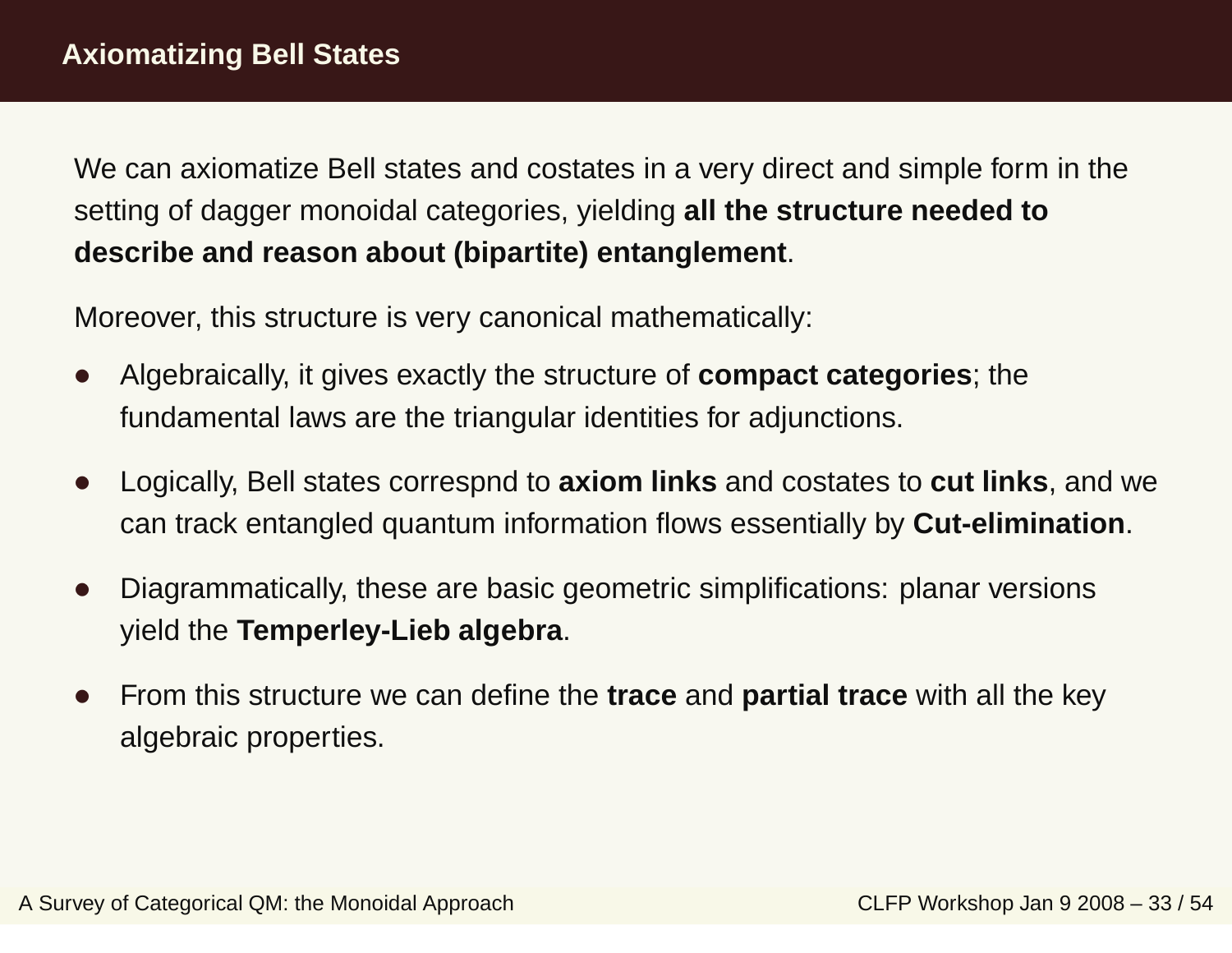Moreover, this structure is very canonical mathematically:

- $\bullet$  Algebraically, it gives exactly the structure of **compact categories**; the fundamental laws are the triangular identities for adjunctions.
- $\bullet$  Logically, Bell states correspnd to **axiom links** and costates to **cut links**, and we can track entangled quantum information flows essentially by **Cut-elimination**.
- $\bullet$  Diagrammatically, these are basic geometric simplifications: planar versions yield the **Temperley-Lieb algebra**.
- $\bullet$  From this structure we can define the **trace** and **partial trace** with all the key algebraic properties.
- $\bullet$  Diagrammatically, the (partial) trace closes (part of) the system; when we close the whole system we get **loops** — i.e. scalars!

A Survey of Categorical QM: the Monoidal Approach CLFP Workshop Jan 9 2008 – 33 / 54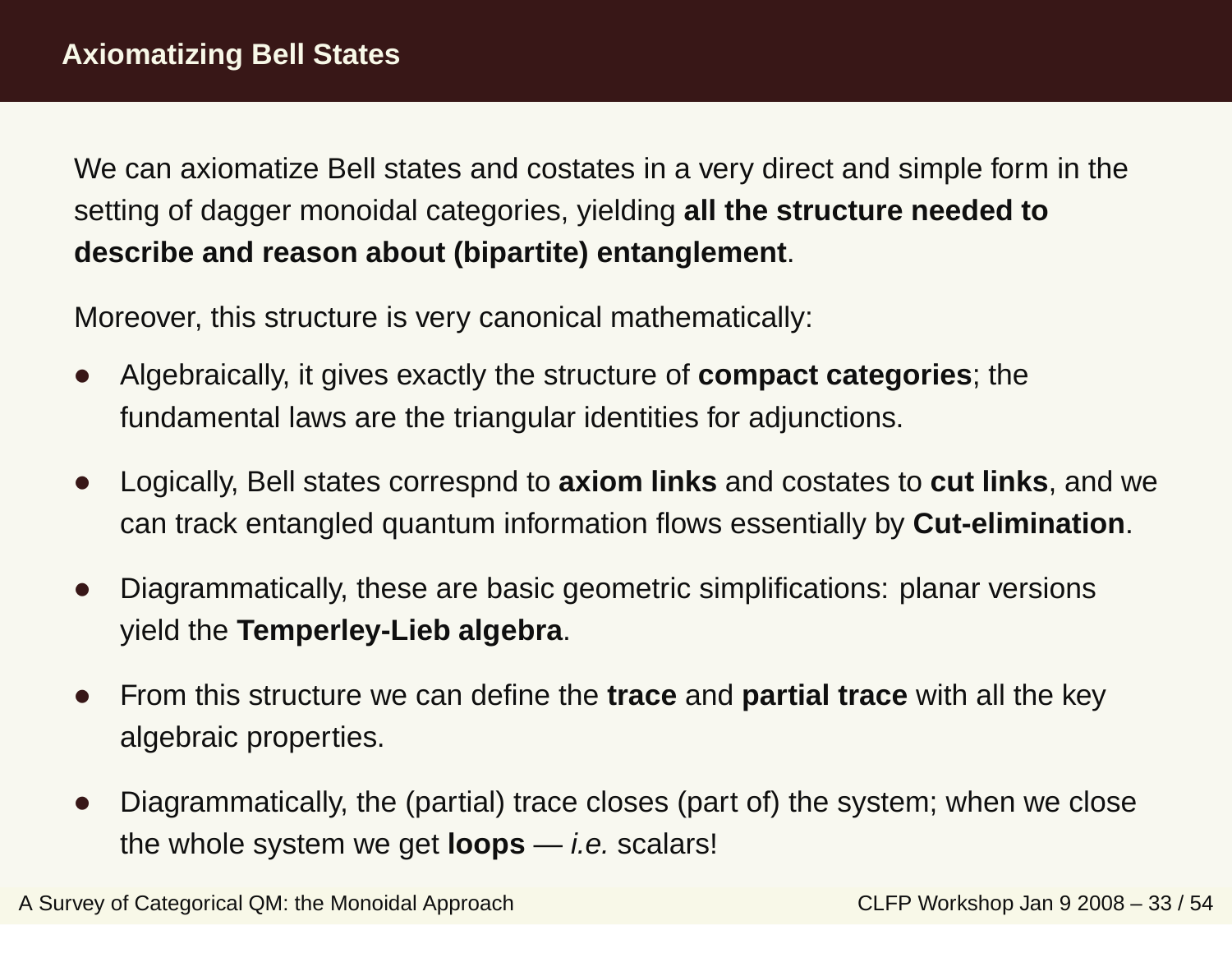### <span id="page-71-0"></span>**Cups and Caps**

#### [Introduction](#page-1-0)

- Quantum[Operations/Quantum](#page-11-0)
- Processes
- Basic Setting: Symmetric Monoidal **[Categories](#page-30-0)**
- [Interlude:](#page-44-0) The Miracleof Scalars
- Dagger Monoidal **[Categories](#page-48-0)**
- [Entanglement,](#page-54-0) Bell States and Compact **Categories**
- [Categorical](#page-62-0) Axiomatics• [Axiomatizing](#page-63-0) Bell **States**
- [Cups](#page-71-0) and Caps
- [Graphical](#page-72-0) Calculus for Information Flow
- Names and Conames in the[Graphical](#page-73-0) Calculus
- [Definition](#page-74-0) of Duality
- A Little Taste of **[Diagrammatic](#page-75-0)** Reasoning
- Illuminating Quantum





$$
\epsilon_A: A \otimes A^* \longrightarrow I \qquad \eta_A: I \longrightarrow A^* \otimes A.
$$

Caps <sup>=</sup> Bell States; Cups <sup>=</sup> Bell Tests.

Information Flow i<mark>n</mark> Flow in Flow in Electric CLFP Workshop Jan 9 2008 – 34 / 54<br>Entangled Systems at a glorical QM: the Monoidal Approach CLFP Workshop Jan 9 2008 – 34 / 54

#### [Measurements](#page-88-0) and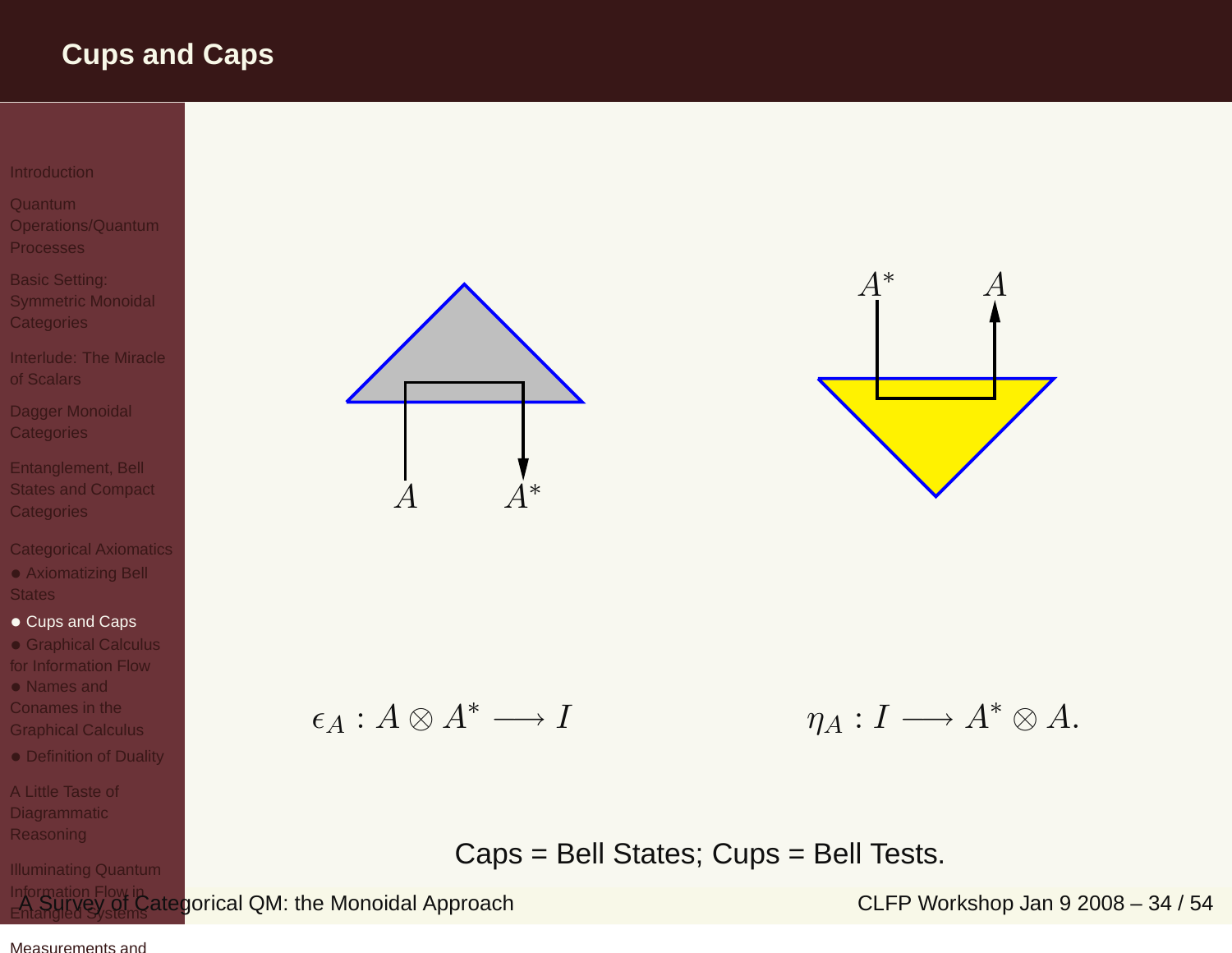<span id="page-72-0"></span>**Compact Closure**: The basic algebraic laws for units and counits.



 $(\epsilon_A\otimes 1_A)\circ (1_A\otimes \eta_A)=1_A$  $A$  (1)  $_A{}_*\otimes \epsilon_A) \circ (\eta_A\otimes 1_{A^*}$  $\ast) = 1_{A^*}$ 

For coherence with the dagger structure, we require that  $\epsilon_A=\eta$ † A.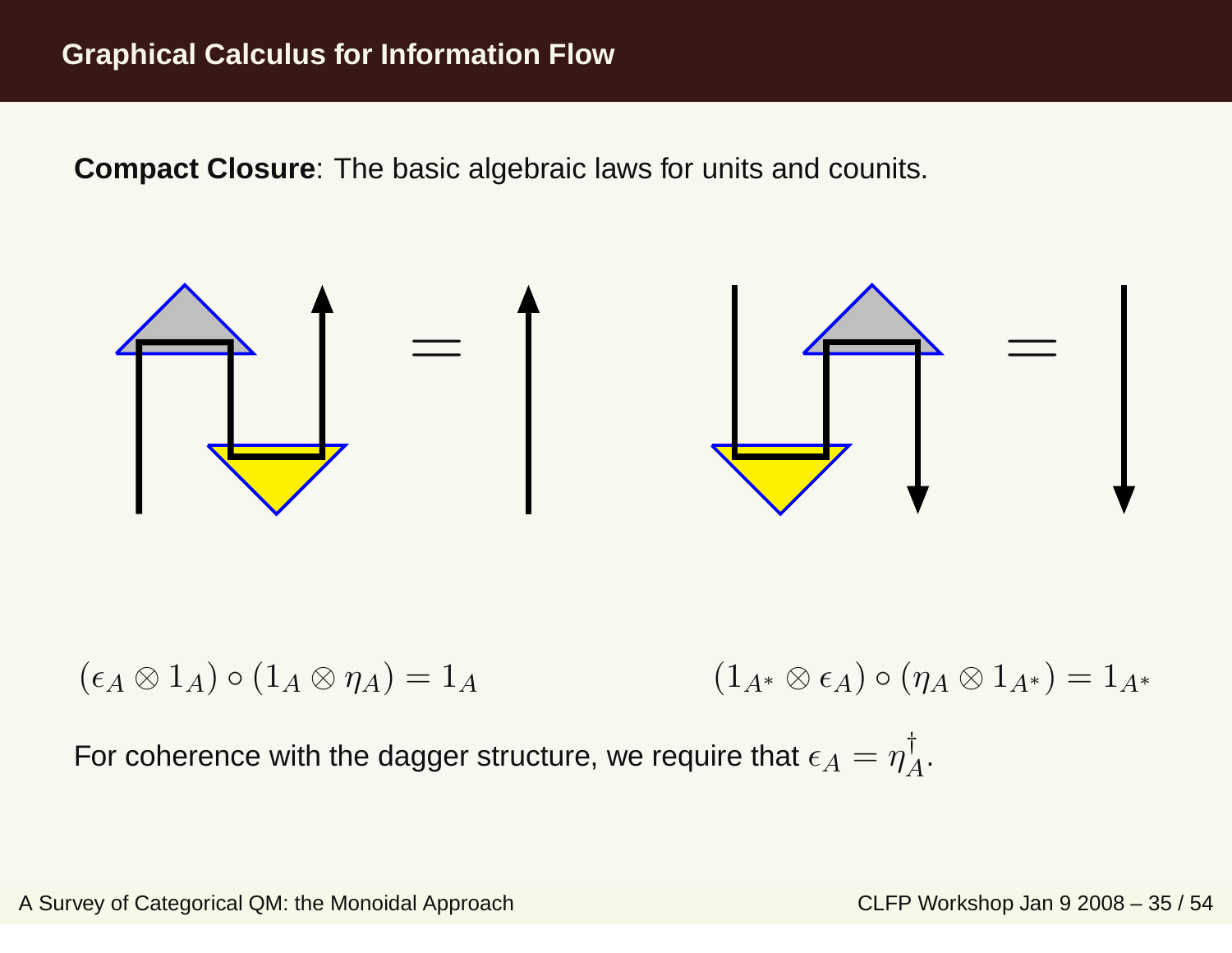### <span id="page-73-0"></span>**Names and Conames in the Graphical Calculus**

#### **[Introduction](#page-1-0)**

- Quantum [Operations/Quantum](#page-11-0)**Processes**
- Basic Setting: Symmetric Monoidal **[Categories](#page-30-0)**
- [Interlude:](#page-44-0) The Miracleof Scalars
- Dagger Monoidal **[Categories](#page-48-0)**
- [Entanglement,](#page-54-0) Bell States and Compact **Categories**
- [Categorical](#page-62-0) Axiomatics• [Axiomatizing](#page-63-0) Bell **States**
- [Cups](#page-71-0) and Caps
- [Graphical](#page-72-0) Calculus for Information Flow
- Names and Conames in the[Graphical](#page-73-0) Calculus
- [Definition](#page-74-0) of Duality

A Little Taste of **[Diagrammatic](#page-75-0) Reasoning** 

Illuminating Quantum





$$
\mathcal{L}f \mathcal{L}: A \otimes B^* \to I \qquad \qquad \ulcorner f \urcorner : I \to A^* \otimes B
$$

$$
\mathcal{C}(A\otimes B^*,I)\simeq \mathcal{C}(A,B)\simeq \mathcal{C}(I,A^*\otimes B).
$$

This is the general form of Map-State duality.

Information Flow i<mark>n</mark> Flow in Flow in Electric CLFP Workshop Jan 9 2008 – 36 / 54<br>Entangled Systems at a glorical QM: the Monoidal Approach CLFP Workshop Jan 9 2008 – 36 / 54

[Measurements](#page-88-0) and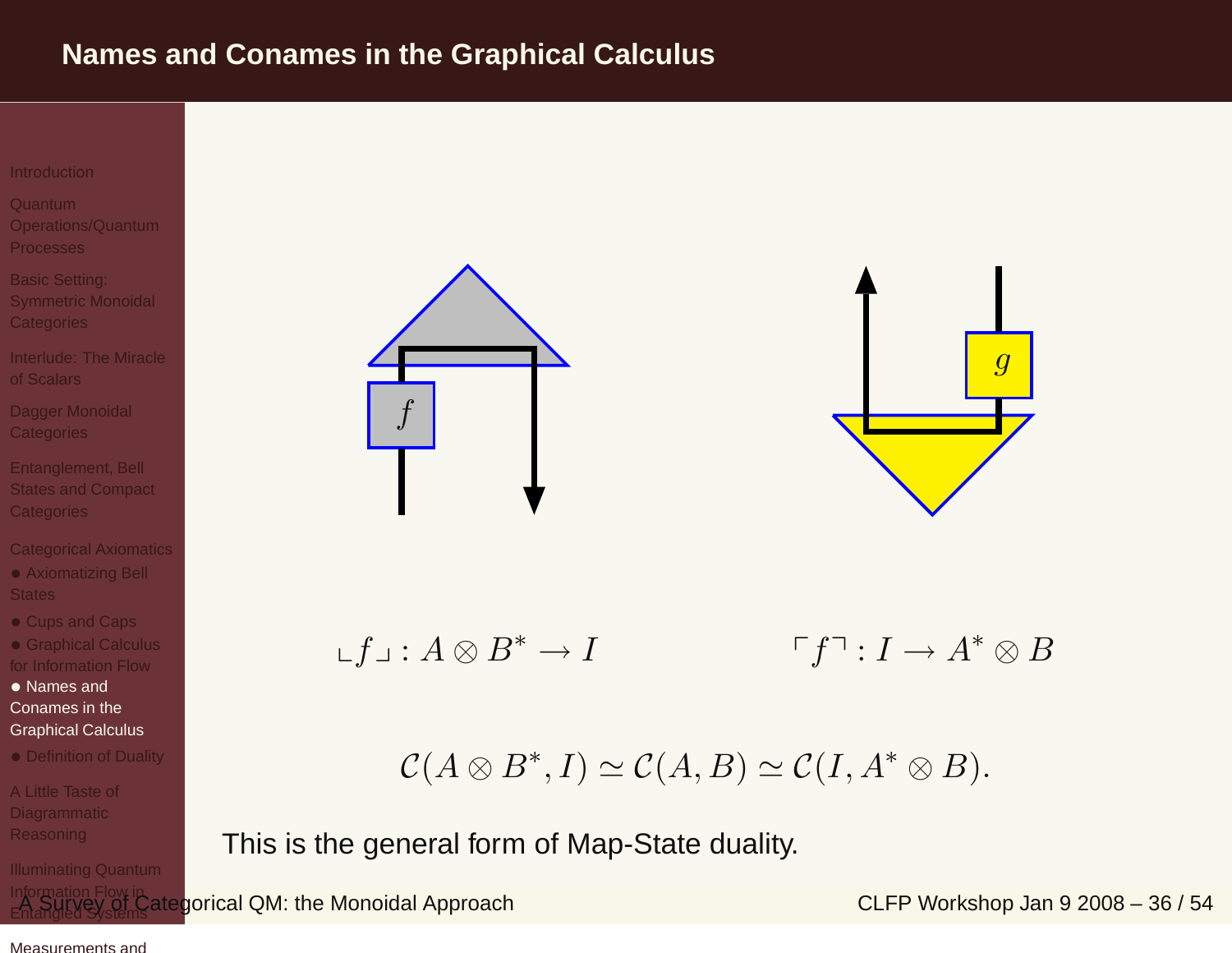### <span id="page-74-0"></span>**Definition of Duality**



 $f^* = (1 \otimes \epsilon_B) \circ (1 \otimes f \otimes 1) \circ (\eta_A \otimes 1).$ 

Information Flow i<mark>n</mark> Flow in Flow in Electrical QM: the Monoidal Approach CLER CLFP Workshop Jan 9 2008 – 37 / 54<br>Entangled Systems

#### [Measurements](#page-88-0) and

Conames in the[Graphical](#page-73-0) Calculus

A Little Taste of **[Diagrammatic](#page-75-0) Reasoning** 

• [Definition](#page-74-0) of Duality

Illuminating Quantum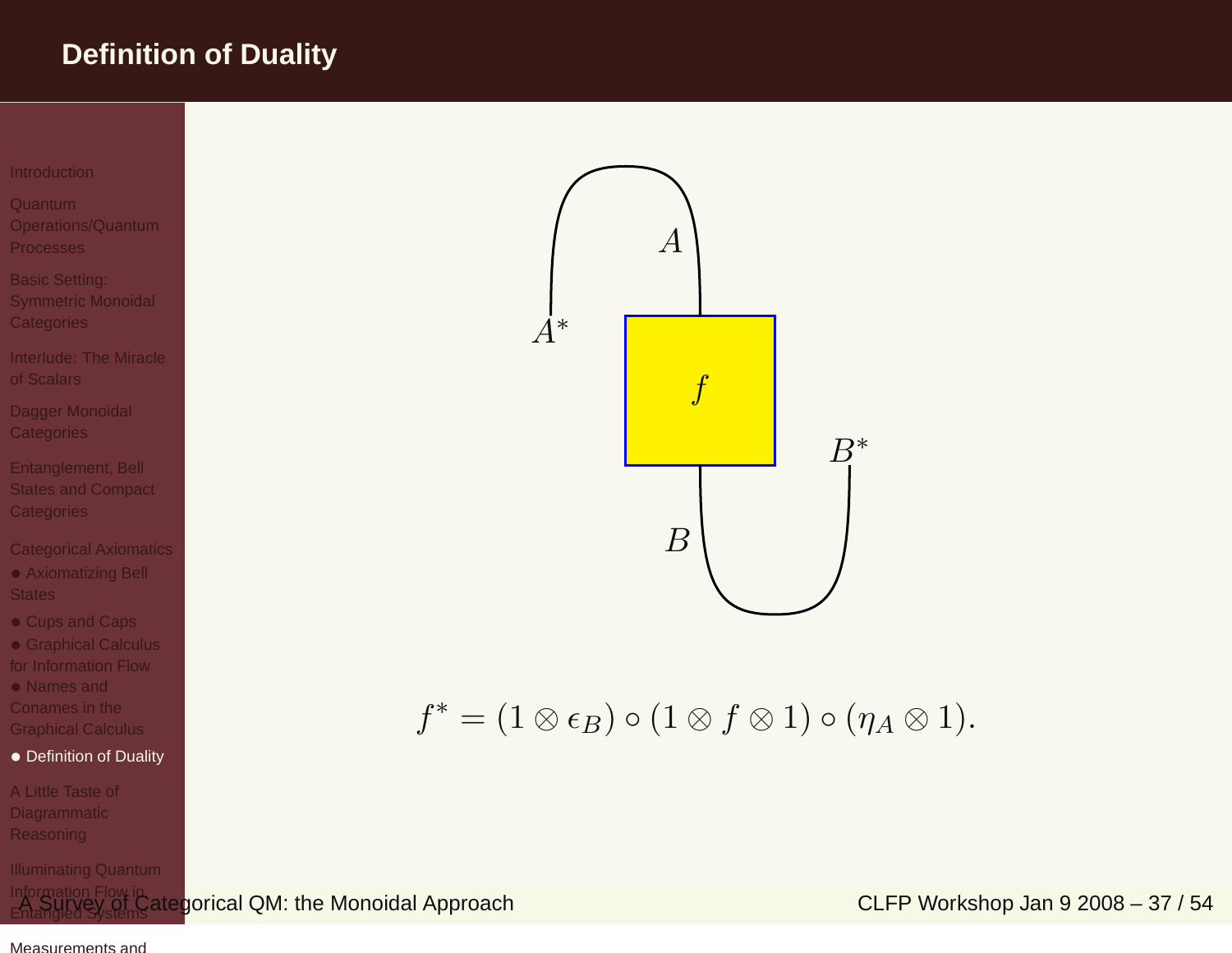<span id="page-75-0"></span>

|  | Introduction |  |  |  |  |  |
|--|--------------|--|--|--|--|--|
|  |              |  |  |  |  |  |

Quantum [Operations/Quantum](#page-11-0)**Processes** 

Basic Setting: Symmetric Monoidal **[Categories](#page-30-0)** 

[Interlude:](#page-44-0) The Miracleof Scalars

Dagger Monoidal **[Categories](#page-48-0)** 

[Entanglement,](#page-54-0) Bell States and Compact **Categories** 

[Categorical](#page-62-0) Axiomatics

#### A Little Taste of [Diagrammatic](#page-75-0)Reasoning

- Duality is [Involutive](#page-76-0)
- [Moving](#page-77-0) Boxes round Cups and Caps
- Feedback **[Dinaturality](#page-78-0)**
- [Application:](#page-79-0)
- Invariance of Trace
- Under Cyclic
- **Permutations**
- Graphical Proof of
- Feedback [Dinaturality](#page-80-0)

ııA Survey Qf Categ<mark>orical QM: the Monoidal Approach</mark>

Information Flow inEntangled Systems

# **A Little Taste of DiagrammaticReasoning**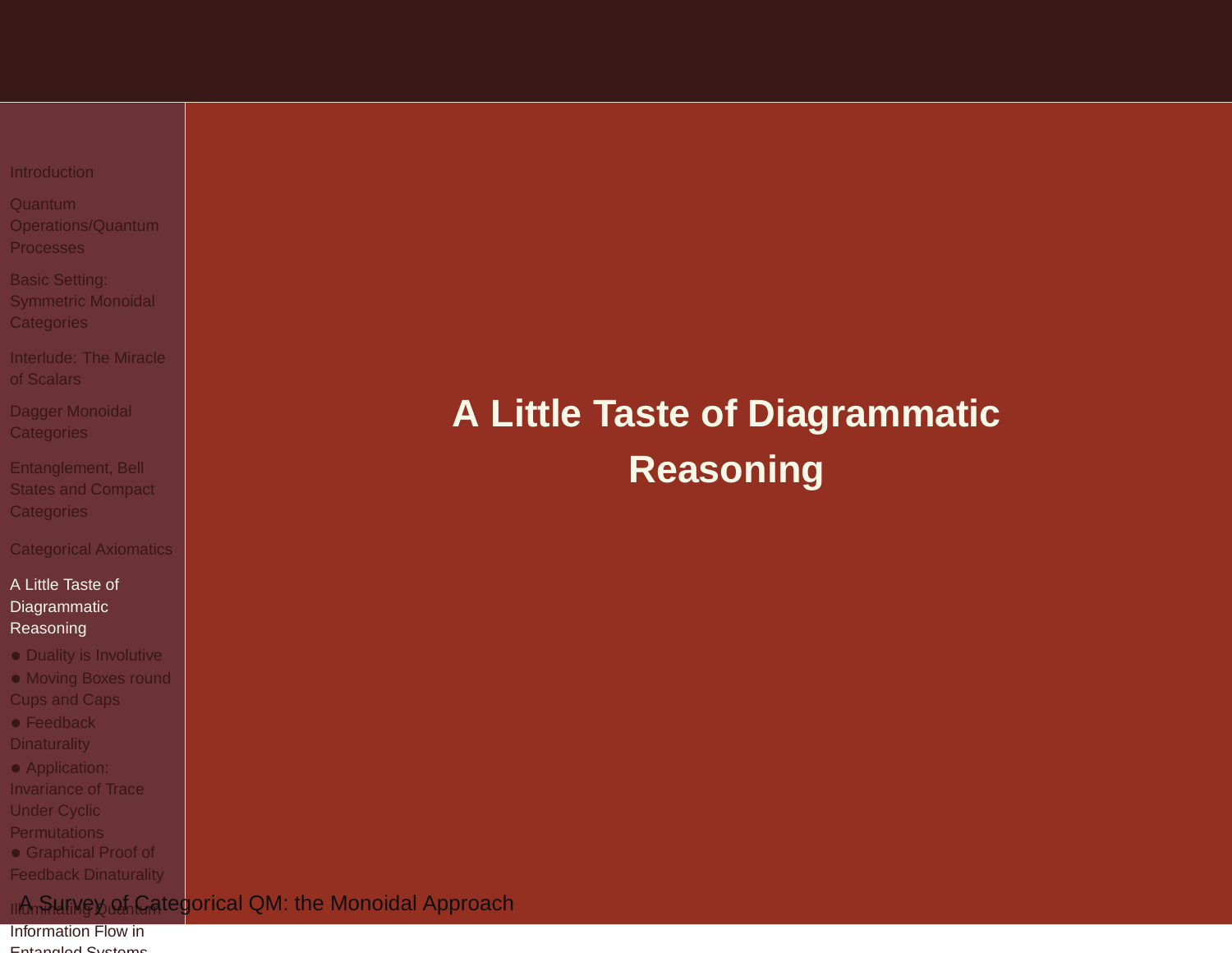### <span id="page-76-0"></span>**Duality is Involutive**

#### [Introduction](#page-1-0)

- **Quantum**  [Operations/Quantum](#page-11-0)Processes
- Basic Setting: Symmetric Monoidal **[Categories](#page-30-0)**
- [Interlude:](#page-44-0) The Miracleof Scalars
- Dagger Monoidal **[Categories](#page-48-0)**
- [Entanglement,](#page-54-0) Bell States and Compact **Categories**
- [Categorical](#page-62-0) Axiomatics
- A Little Taste of **[Diagrammatic](#page-75-0)** Reasoning
- Duality is [Involutive](#page-76-0)
- [Moving](#page-77-0) Boxes round Cups and Caps
- Feedback **[Dinaturality](#page-78-0)**
- [Application:](#page-79-0)
- Invariance of Trace
- Under Cyclic
- **Permutations**
- Graphical Proof of
- Feedback [Dinaturality](#page-80-0)





 $f^{**} = f.$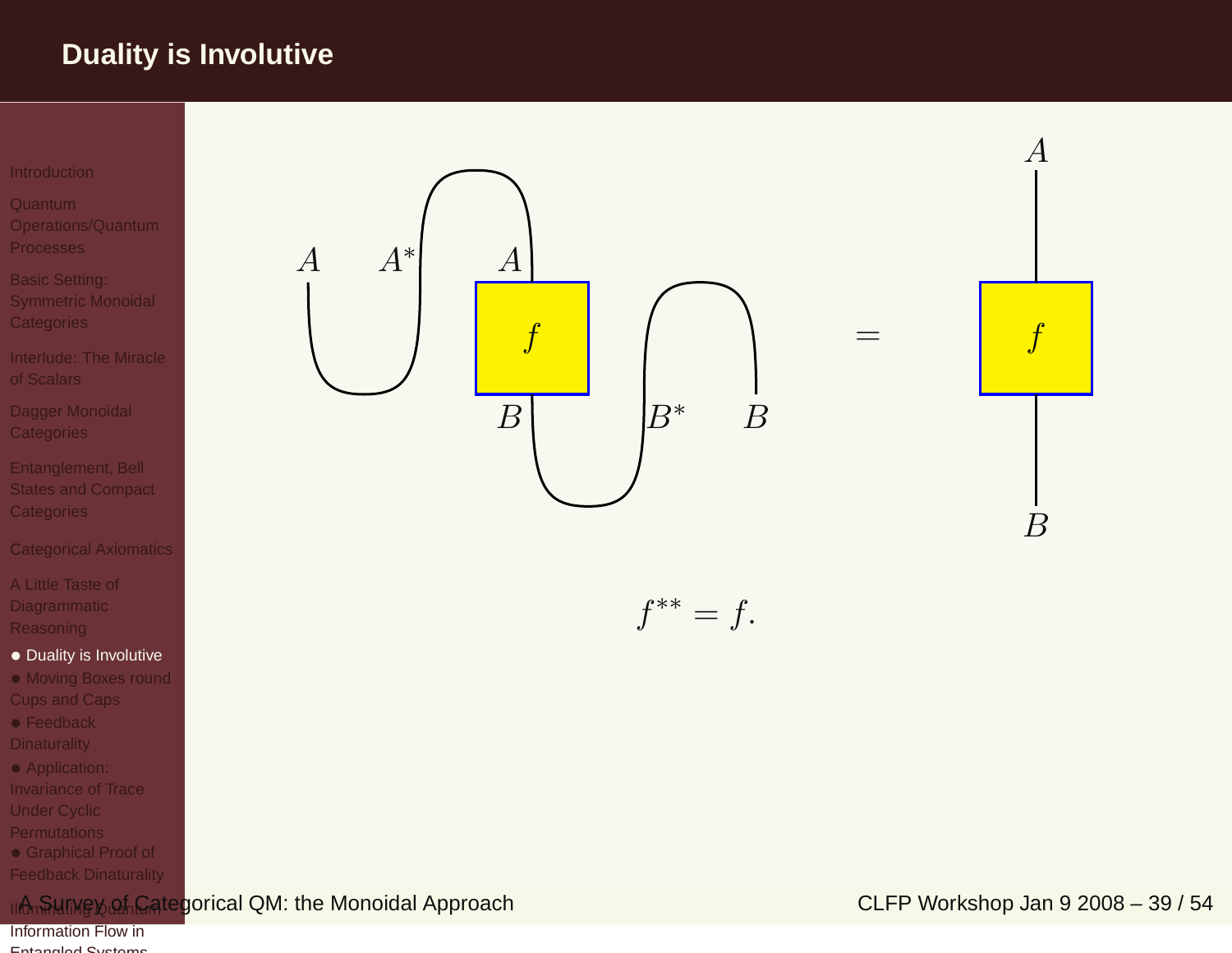### <span id="page-77-0"></span>**Moving Boxes round Cups and Caps**



**Diagrammatic Proof**

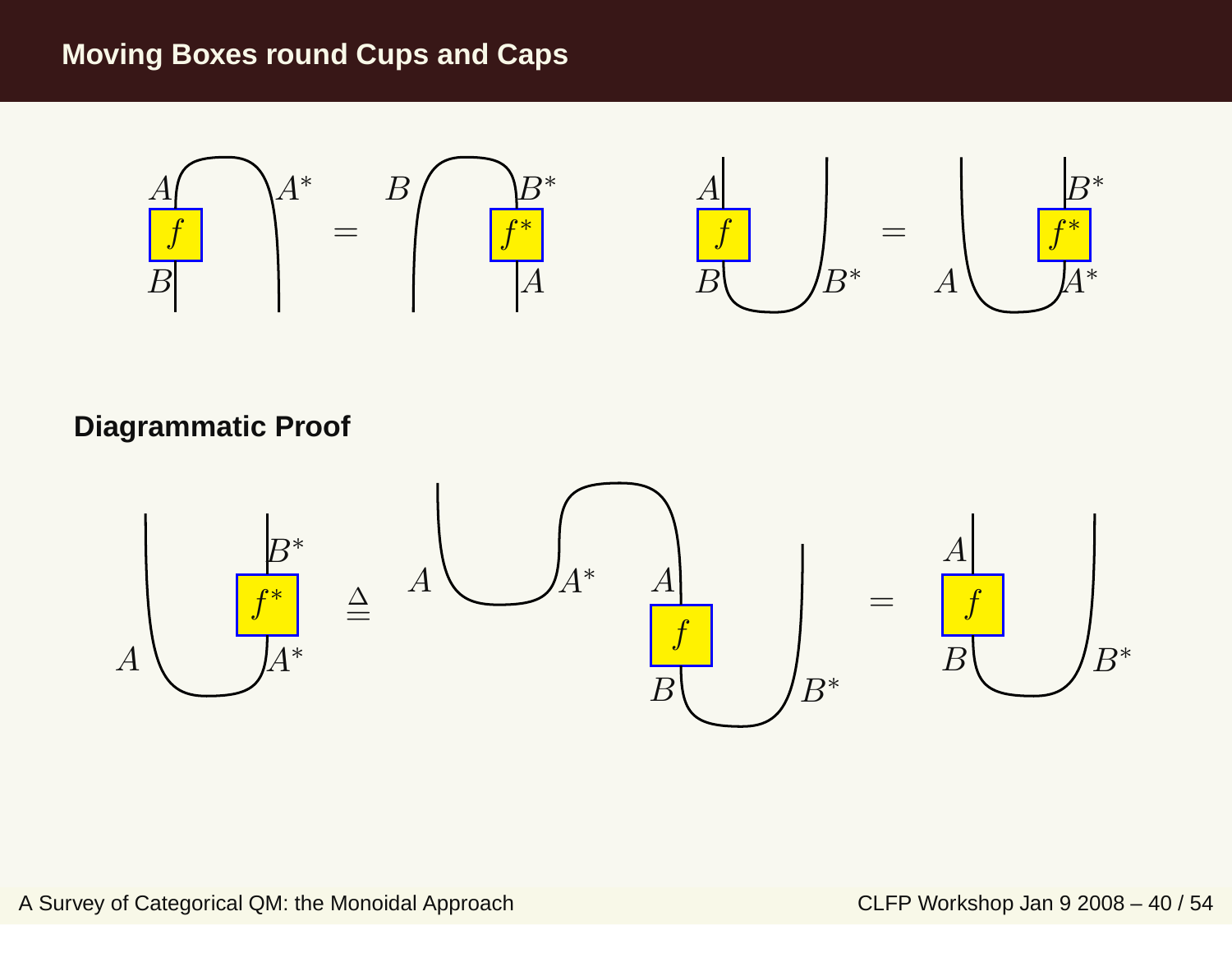## <span id="page-78-0"></span>**Feedback Dinaturality**



- Under Cyclic
- **Permutations**
- Graphical Proof of
- Feedback [Dinaturality](#page-80-0)

### [Illuminating](#page-81-0) QuantumA Survey of Categorical QM: the Monoidal Approach CLFP Workshop Jan 9 2008 – <sup>41</sup> / 54

Information Flow inEntangled Systems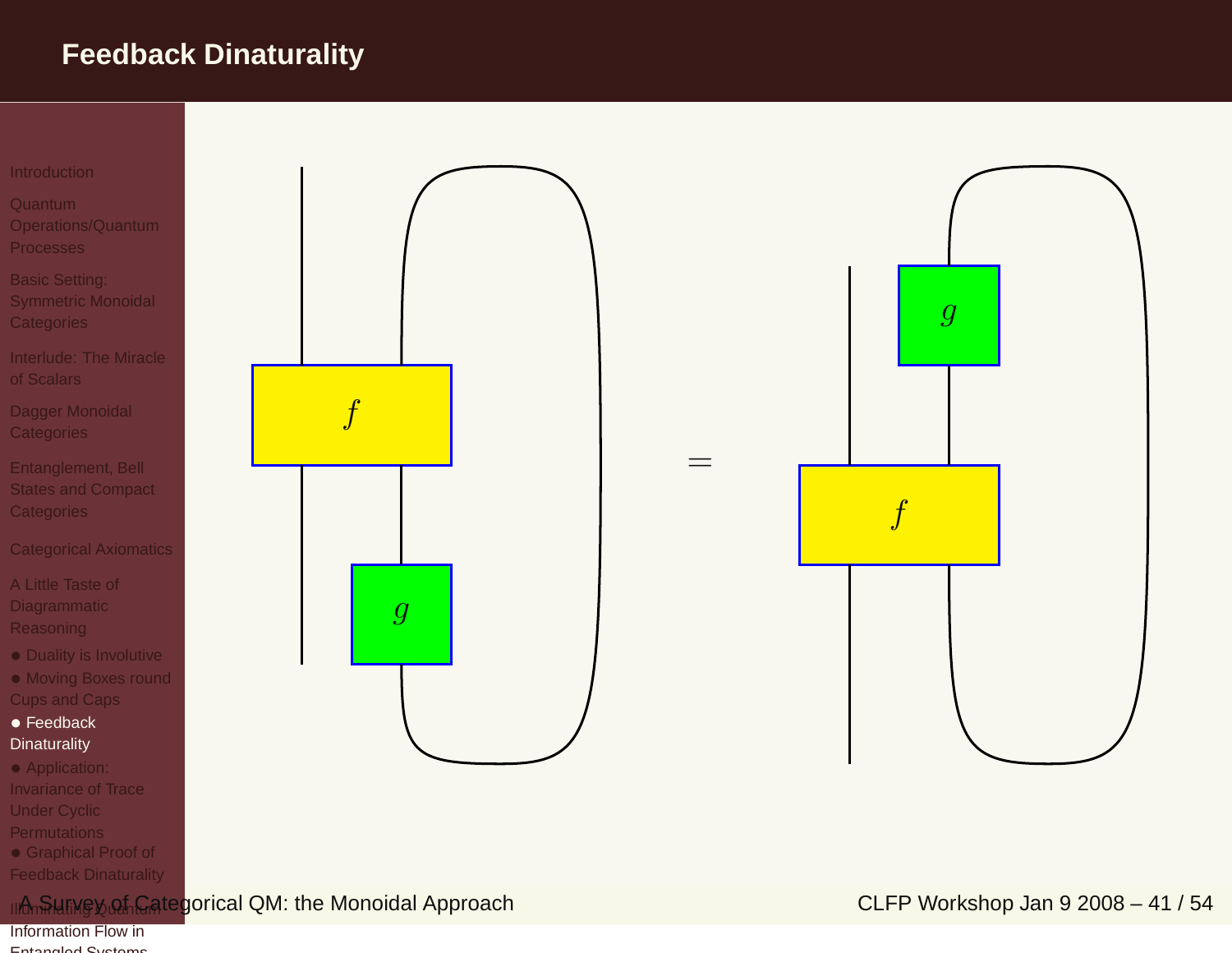## <span id="page-79-0"></span>**Application: Invariance of Trace Under Cyclic Permutations**



Quantum [Operations/Quantum](#page-11-0)Processes

Basic Setting: Symmetric Monoidal **[Categories](#page-30-0)** 

[Interlude:](#page-44-0) The Miracleof Scalars

Dagger Monoidal **[Categories](#page-48-0)** 

[Entanglement,](#page-54-0) Bell States and Compact **Categories** 

[Categorical](#page-62-0) Axiomatics

A Little Taste of **[Diagrammatic](#page-75-0) Reasoning** 

- Duality is [Involutive](#page-76-0)
- [Moving](#page-77-0) Boxes round Cups and Caps
- Feedback **[Dinaturality](#page-78-0)**

 • [Application:](#page-79-0) Invariance of TraceUnder Cyclic

Permutations

• Graphical Proof of

Feedback [Dinaturality](#page-80-0)

 $\|A_n\|$ ୟ $\|$ ନୁଧ $\|Q_n\|$ ନୁ $\|A_n\|$  Survey of CLFP Workshop Jan 9 2008 – 42 / 54

Information Flow inEntangled Systems

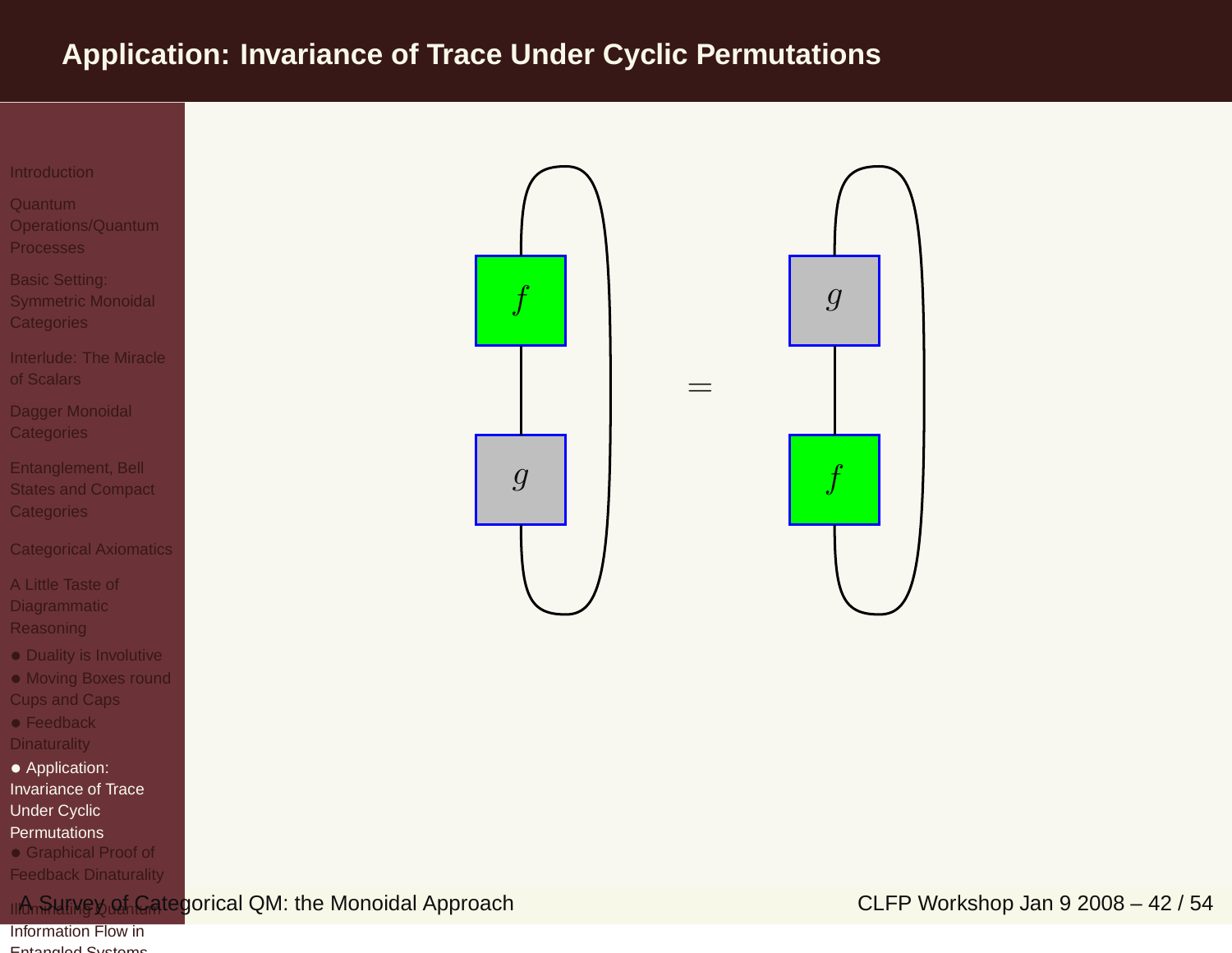### <span id="page-80-0"></span>**Graphical Proof of Feedback Dinaturality**



We use  $g^{\ast\ast}=g$  to conclude.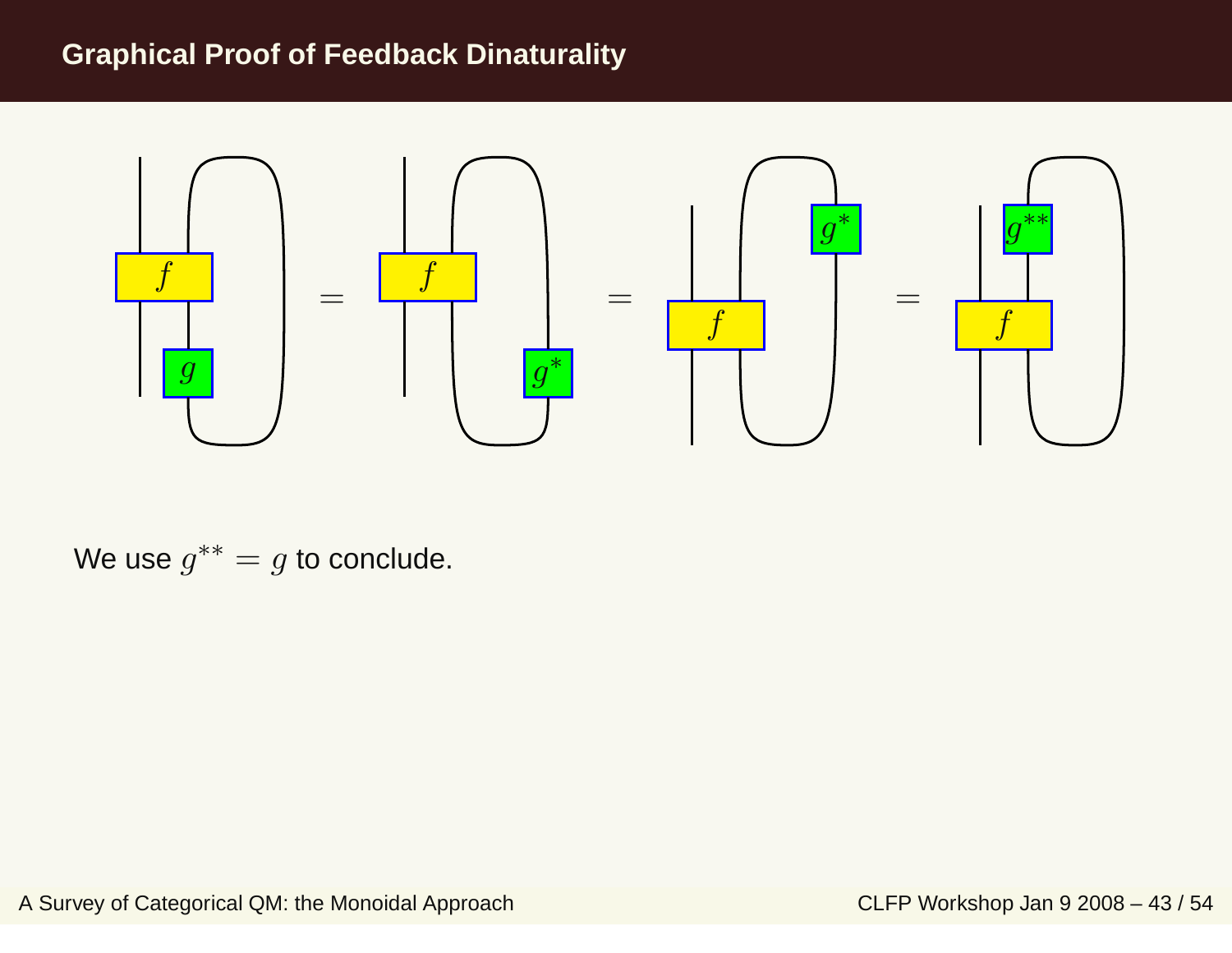#### <span id="page-81-0"></span>**[Introduction](#page-1-0)**

Quantum [Operations/Quantum](#page-11-0)**Processes** 

Basic Setting: Symmetric Monoidal **[Categories](#page-30-0)** 

[Interlude:](#page-44-0) The Miracleof Scalars

Dagger Monoidal **[Categories](#page-48-0)** 

[Entanglement,](#page-54-0) Bell States and Compact **Categories** 

[Categorical](#page-62-0) Axiomatics

A Little Taste of **[Diagrammatic](#page-75-0)** Reasoning

#### [Illuminating](#page-81-0) QuantumInformation Flow inEntangled Systems

- Bipartite [Projectors](#page-82-0)
- Projectors

**[Decomposed](#page-83-0)** 

- [Compositionality](#page-84-0)
- [Compositionality](#page-85-0) ctd
- [Compositionality](#page-86-0) ctd
- Teleportation

di**AgSurveyad∮ Categ<mark>o</mark>rical QM: the Monoidal Approach** 

#### [Measurements](#page-88-0) and

**Illuminating Quantum InformationFlow in Entangled Systems**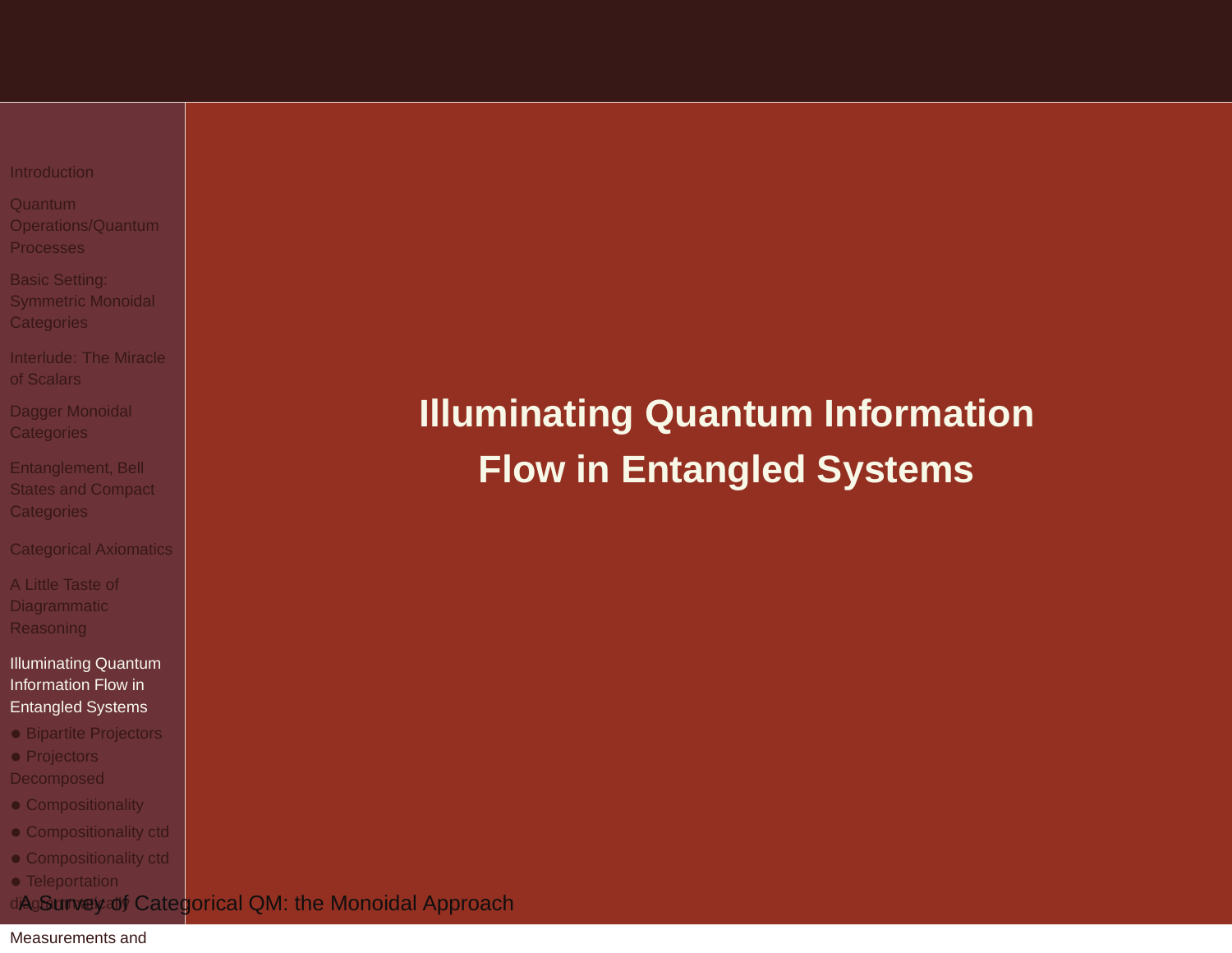## <span id="page-82-0"></span>**Bipartite Projectors**

#### **[Introduction](#page-1-0)**

- Quantum [Operations/Quantum](#page-11-0)**Processes**
- Basic Setting: Symmetric Monoidal **[Categories](#page-30-0)**
- [Interlude:](#page-44-0) The Miracleof Scalars
- Dagger Monoidal **[Categories](#page-48-0)**
- [Entanglement,](#page-54-0) Bell States and Compact **Categories**
- [Categorical](#page-62-0) Axiomatics
- A Little Taste of [Diagrammatic](#page-75-0)**Reasoning**
- [Illuminating](#page-81-0) Quantum Information Flow inEntangled Systems
- Bipartite [Projectors](#page-82-0)
- Projectors **[Decomposed](#page-83-0)**
- [Compositionality](#page-84-0)
- [Compositionality](#page-85-0) ctd
- [Compositionality](#page-86-0) ctd
- Teleportation
- [diagrammatically](#page-87-0)A Survey of Categorical QM: the Monoidal Approach CLFP Workshop Jan 9 2008 45 / 54

Information flow in entangled states can be captured mathematically bythe isomorphism

$$
\textbf{Hom}(A,B)\cong A^*\otimes B.
$$

This leads to <sup>a</sup> **decomposition** of bipartite projectors into "names" (preparations) and "conames" (measurements).

In graphical notation:



[Measurements](#page-88-0) and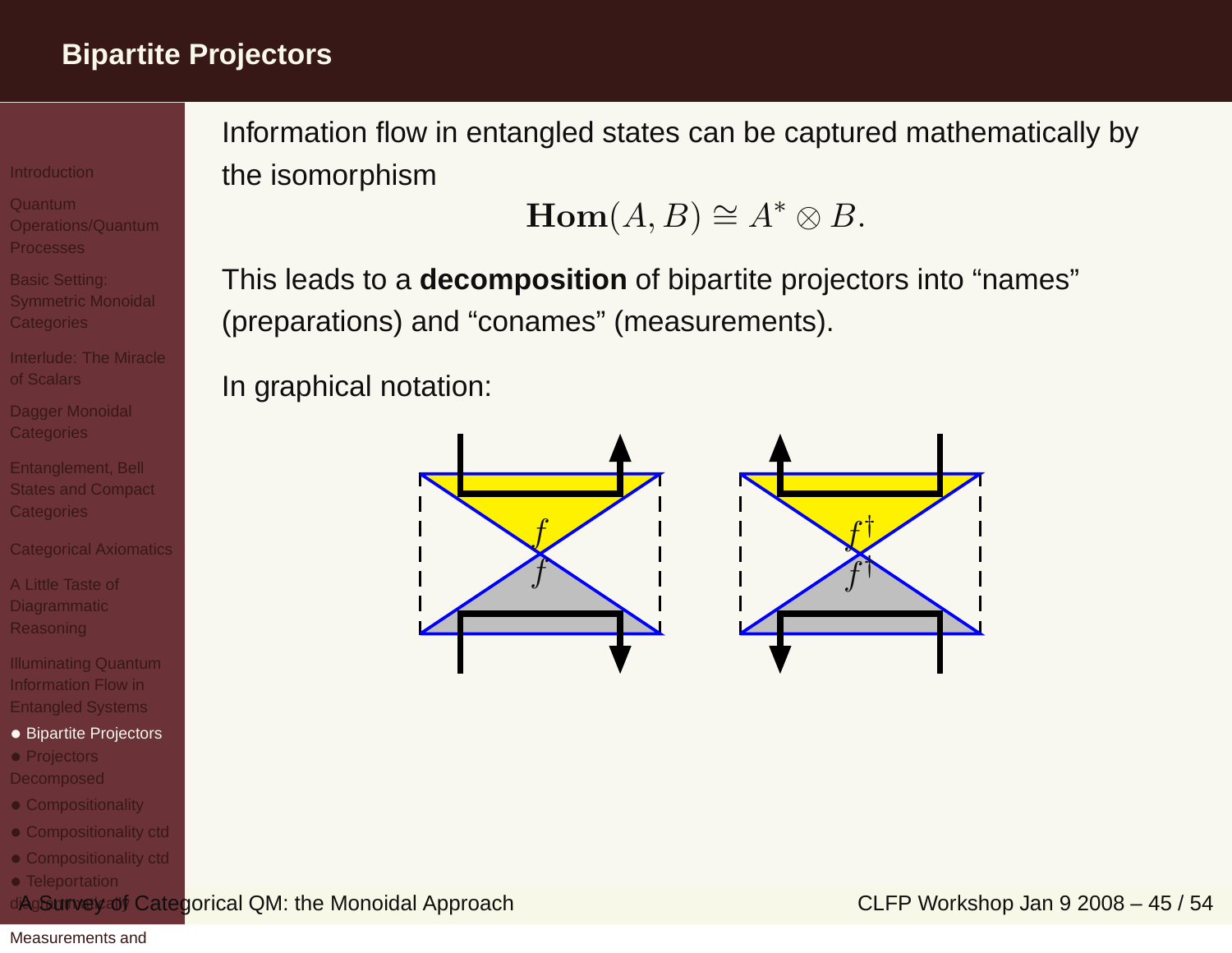### <span id="page-83-0"></span>**Projectors Decomposed**



Quantum [Operations/Quantum](#page-11-0)Processes

Basic Setting: Symmetric Monoidal **[Categories](#page-30-0)** 

[Interlude:](#page-44-0) The Miracleof Scalars

Dagger Monoidal **[Categories](#page-48-0)** 

[Entanglement,](#page-54-0) Bell States and Compact **Categories** 

[Categorical](#page-62-0) Axiomatics

A Little Taste of **[Diagrammatic](#page-75-0)** Reasoning

[Illuminating](#page-81-0) Quantum Information Flow inEntangled Systems

- Bipartite [Projectors](#page-82-0)
- Projectors **[Decomposed](#page-83-0)**
- [Compositionality](#page-84-0)
- [Compositionality](#page-85-0) ctd
- [Compositionality](#page-86-0) ctd
- Teleportation

diAgSurivey of Categorical QM: the Monoidal Approach CLFP Workshop Jan 9 2008 – 46 / 54



#### [Measurements](#page-88-0) and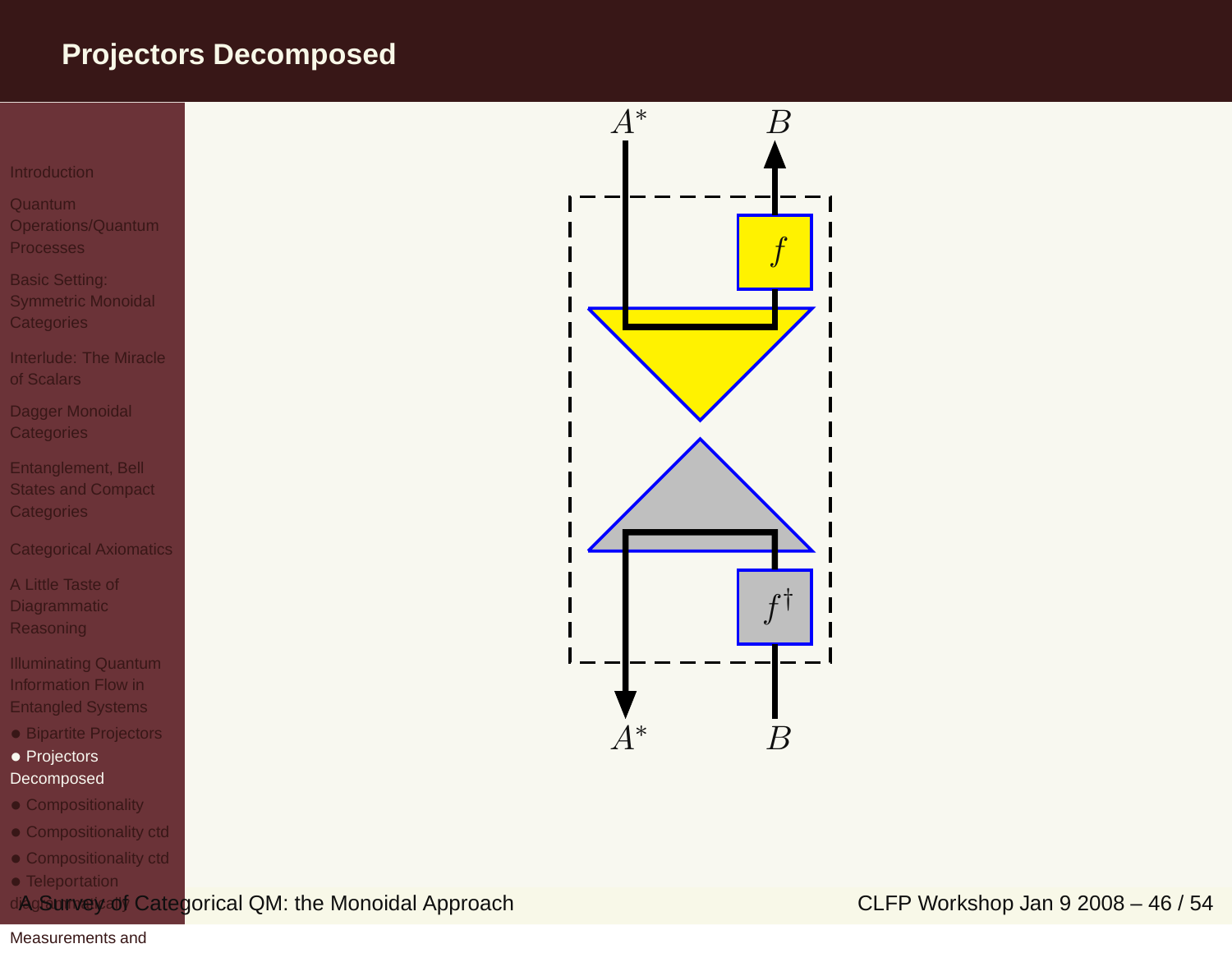## <span id="page-84-0"></span>**Compositionality**

**[Introduction](#page-1-0)** 

Quantum [Operations/Quantum](#page-11-0)Processes

Basic Setting: Symmetric Monoidal **[Categories](#page-30-0)** 

[Interlude:](#page-44-0) The Miracleof Scalars

Dagger Monoidal **[Categories](#page-48-0)** 

[Entanglement,](#page-54-0) Bell States and Compact **Categories** 

[Categorical](#page-62-0) Axiomatics

A Little Taste of **[Diagrammatic](#page-75-0) Reasoning** 

[Illuminating](#page-81-0) Quantum Information Flow inEntangled Systems

• Bipartite [Projectors](#page-82-0)

• Projectors

**[Decomposed](#page-83-0)** 

- [Compositionality](#page-84-0)
- [Compositionality](#page-85-0) ctd
- [Compositionality](#page-86-0) ctd
- Teleportation

[diagrammatically](#page-87-0)A Survey of Categorical QM: the Monoidal Approach CLFP Workshop Jan 9 2008 – <sup>47</sup> / 54

The key algebraic fact from which teleportation (and many otherprotocols) can be derived.

> f $\overline{g}$ =fg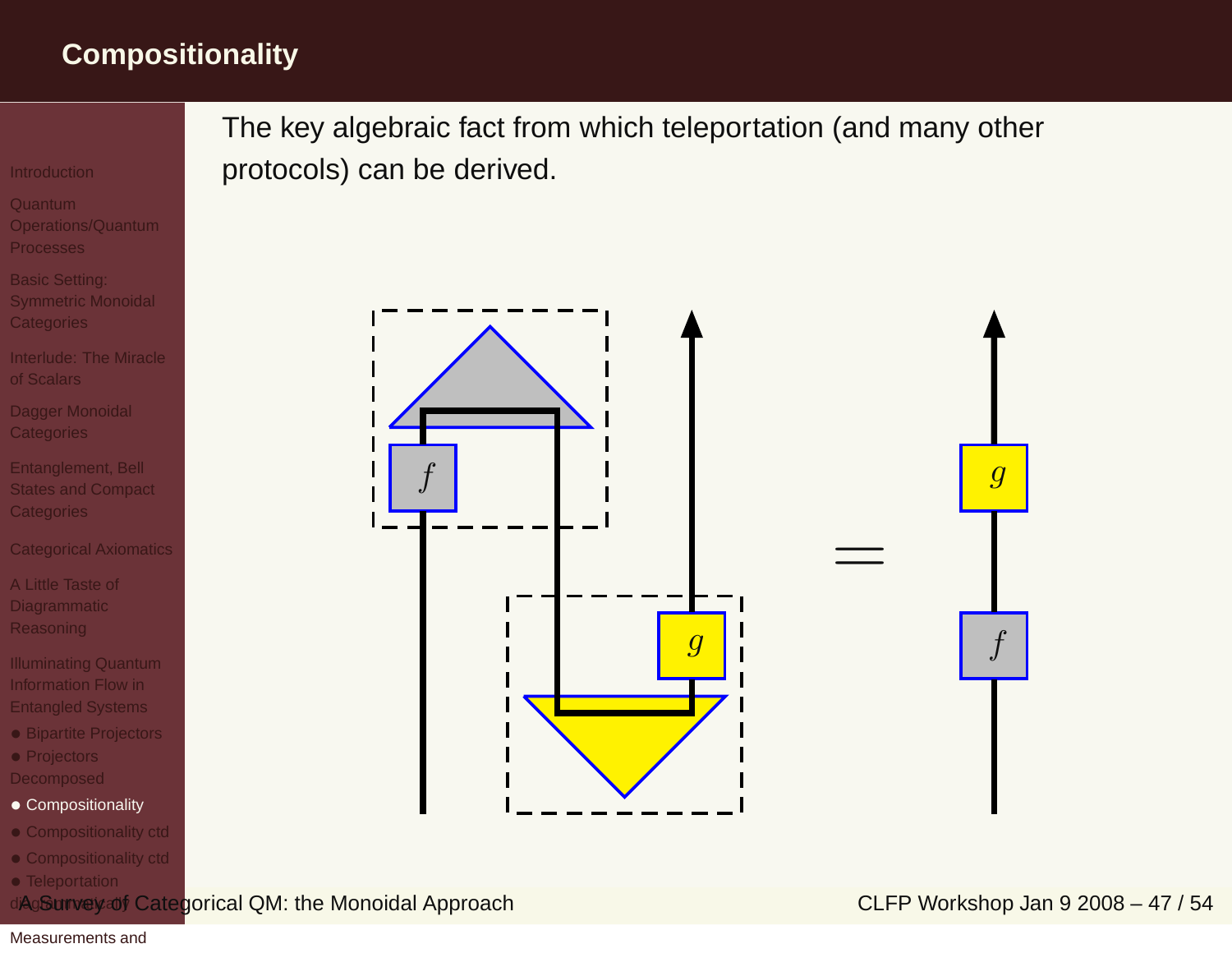## <span id="page-85-0"></span>**Compositionality ctd**

- Quantum [Operations/Quantum](#page-11-0)Processes
- Basic Setting: Symmetric Monoidal **[Categories](#page-30-0)**
- [Interlude:](#page-44-0) The Miracleof Scalars
- Dagger Monoidal **[Categories](#page-48-0)**
- [Entanglement,](#page-54-0) Bell States and Compact **Categories**
- [Categorical](#page-62-0) Axiomatics
- A Little Taste of **[Diagrammatic](#page-75-0)** Reasoning
- [Illuminating](#page-81-0) Quantum Information Flow inEntangled Systems
- Bipartite [Projectors](#page-82-0)
- Projectors
- **[Decomposed](#page-83-0)**
- [Compositionality](#page-84-0)
- [Compositionality](#page-85-0) ctd
- [Compositionality](#page-86-0) ctd
- Teleportation



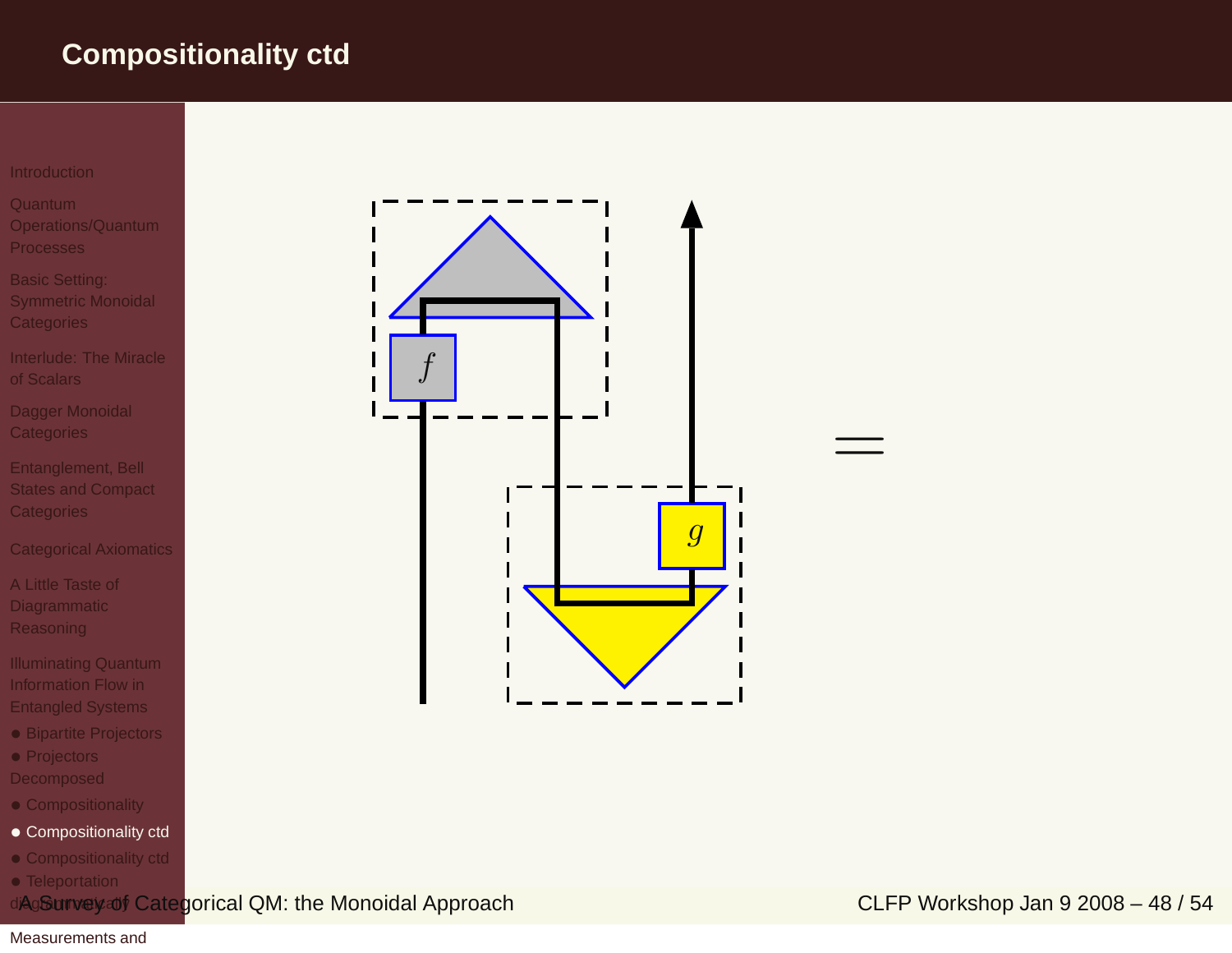## <span id="page-86-0"></span>**Compositionality ctd**

#### [Introduction](#page-1-0)

- **Quantum**  [Operations/Quantum](#page-11-0)Processes
- Basic Setting: Symmetric Monoidal **[Categories](#page-30-0)**
- [Interlude:](#page-44-0) The Miracleof Scalars
- Dagger Monoidal **[Categories](#page-48-0)**
- [Entanglement,](#page-54-0) Bell States and Compact **Categories**
- [Categorical](#page-62-0) Axiomatics
- A Little Taste of **[Diagrammatic](#page-75-0)** Reasoning
- [Illuminating](#page-81-0) Quantum Information Flow inEntangled Systems
- Bipartite [Projectors](#page-82-0)
- Projectors
- **[Decomposed](#page-83-0)**
- [Compositionality](#page-84-0)
- [Compositionality](#page-85-0) ctd
- [Compositionality](#page-86-0) ctd
- Teleportation
- diAgSurivey of Categorical QM: the Monoidal Approach CLFP Workshop Jan 9 2008 49 / 54



#### [Measurements](#page-88-0) and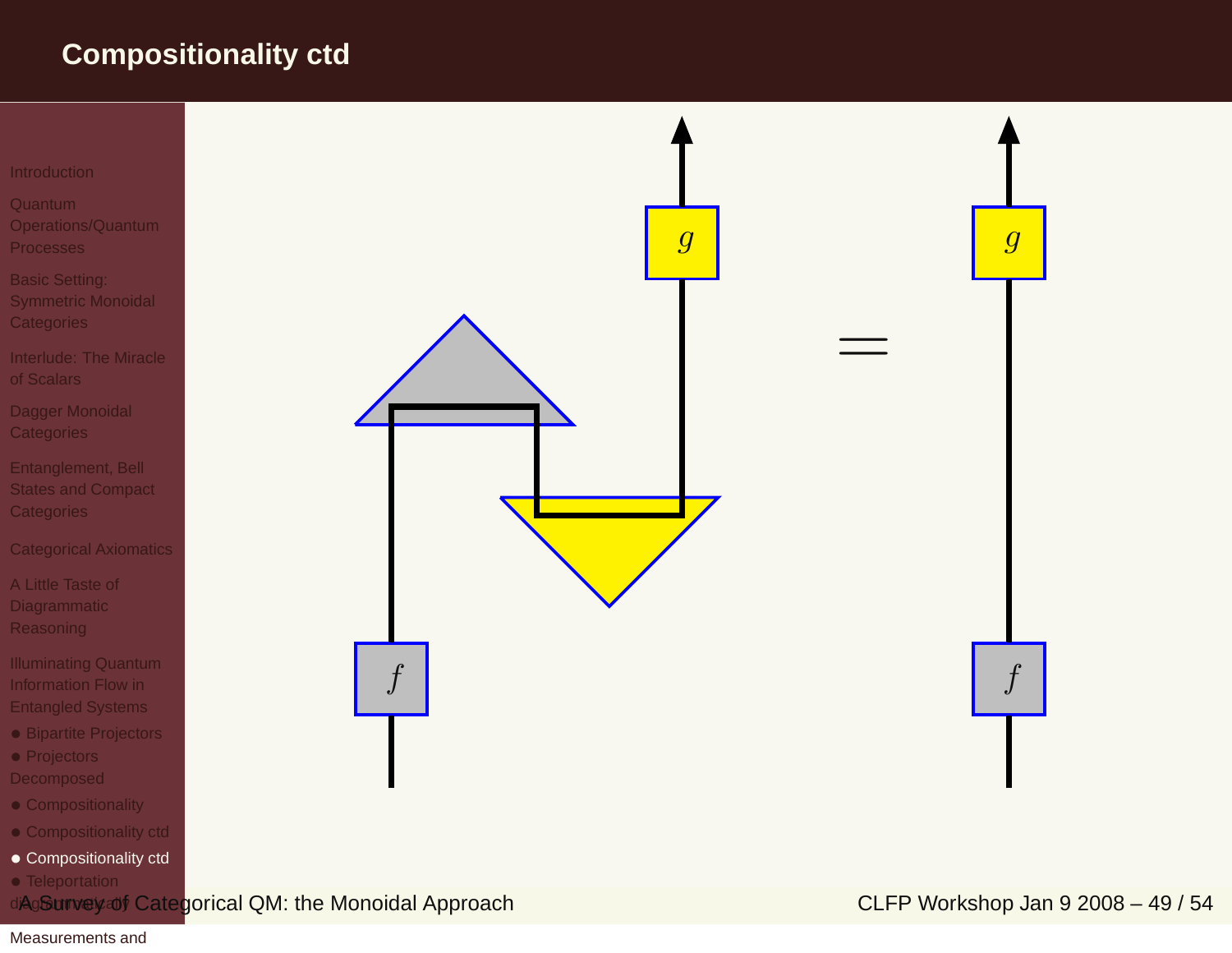### <span id="page-87-0"></span>**Teleportation diagrammatically**

#### [Introduction](#page-1-0)

- Quantum [Operations/Quantum](#page-11-0)Processes
- Basic Setting: Symmetric Monoidal **[Categories](#page-30-0)**
- [Interlude:](#page-44-0) The Miracle of Scalars
- Dagger Monoidal **[Categories](#page-48-0)**
- [Entanglement,](#page-54-0) Bell States and Compact **Categories**
- [Categorical](#page-62-0) Axiomatics
- A Little Taste of **[Diagrammatic](#page-75-0)** Reasoning
- [Illuminating](#page-81-0) Quantum Information Flow inEntangled Systems
- Bipartite [Projectors](#page-82-0)
- Projectors
- **[Decomposed](#page-83-0)**
- [Compositionality](#page-84-0)
- [Compositionality](#page-85-0) ctd
- [Compositionality](#page-86-0) ctd
- Teleportation





=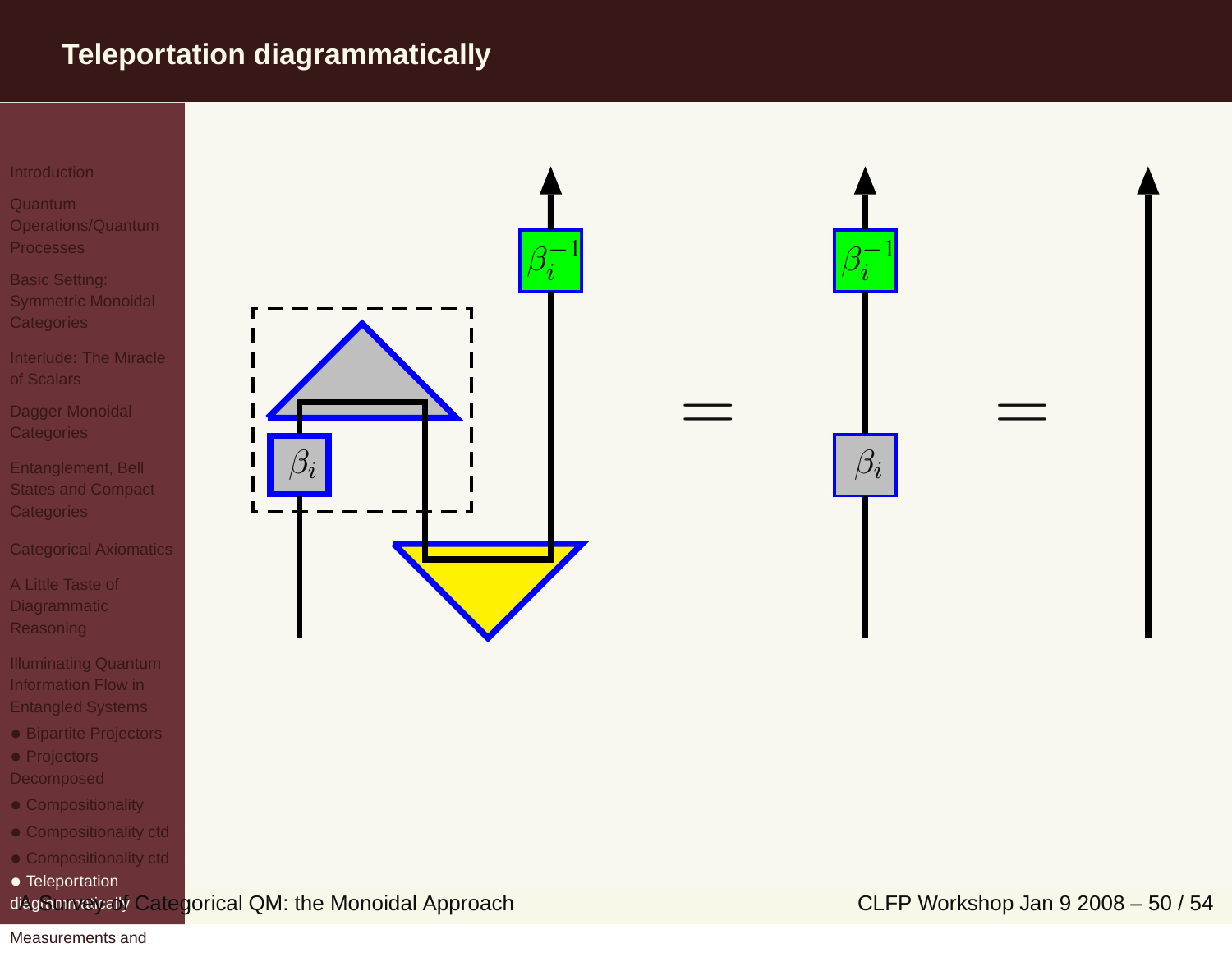<span id="page-88-0"></span>

|  |  | Introduction |  |  |  |  |  |  |
|--|--|--------------|--|--|--|--|--|--|
|  |  |              |  |  |  |  |  |  |

Quantum [Operations/Quantum](#page-11-0)Processes

Basic Setting: Symmetric Monoidal **[Categories](#page-30-0)** 

[Interlude:](#page-44-0) The Miracleof Scalars

Dagger Monoidal **[Categories](#page-48-0)** 

[Entanglement,](#page-54-0) Bell States and Compact **Categories** 

[Categorical](#page-62-0) Axiomatics

A Little Taste of **[Diagrammatic](#page-75-0)** Reasoning

[Illuminating](#page-81-0) Quantum Information Flow inEntangled Systems

#### [Measurements](#page-88-0) andClassical Information

• First Approach: **[Biproducts](#page-89-0)** 

• [Teleportation](#page-90-0) categorically

• Further [Topics](#page-92-0)

A Survey of Categorical QM: the Monoidal Approach

# **Measurements and Classical Information**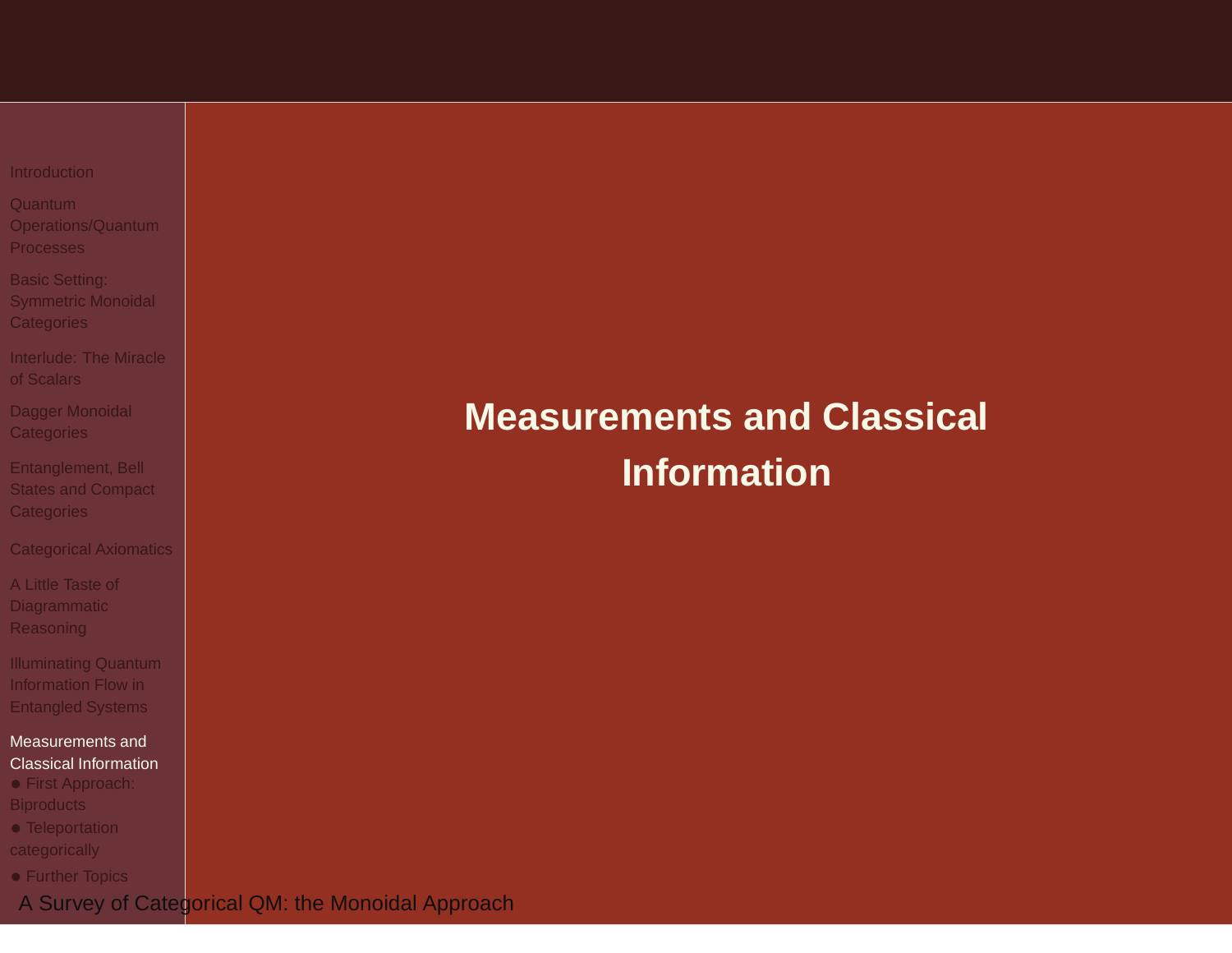#### <span id="page-89-0"></span>**[Introduction](#page-1-0)**

Quantum [Operations/Quantum](#page-11-0)Processes

Basic Setting: Symmetric Monoidal [Categories](#page-30-0)

[Interlude:](#page-44-0) The Miracleof Scalars

Dagger Monoidal **[Categories](#page-48-0)** 

[Entanglement,](#page-54-0) Bell States and Compact Categories

[Categorical](#page-62-0) Axiomatics

A Little Taste of [Diagrammatic](#page-75-0)Reasoning

[Illuminating](#page-81-0) Quantum Information Flow inEntangled Systems

[Measurements](#page-88-0) and Classical Information• First Approach:

### **[Biproducts](#page-89-0)**

• [Teleportation](#page-90-0) categorically

• Further [Topics](#page-92-0)

Suppose we assume biproducts (need only assume products: RobinHouston) in <sup>a</sup> dagger compact category. These can be used to represent **branching on measurementoutcomes**:

$$
A \xrightarrow{M} \bigoplus_{i=1}^{n} A_i \xrightarrow{\bigoplus_{i=1}^{n} U_i} \bigoplus_{i=1}^{n} B_i
$$

Propagation of the outcome of <sup>a</sup> measurement performed on one part of <sup>a</sup> compound system to other parts — "classical communication" — canbe expressed using **distributivity**:

 $(A_1 \oplus A_2) \otimes B \cong (A_1 \otimes B) \oplus (A_2 \otimes B).$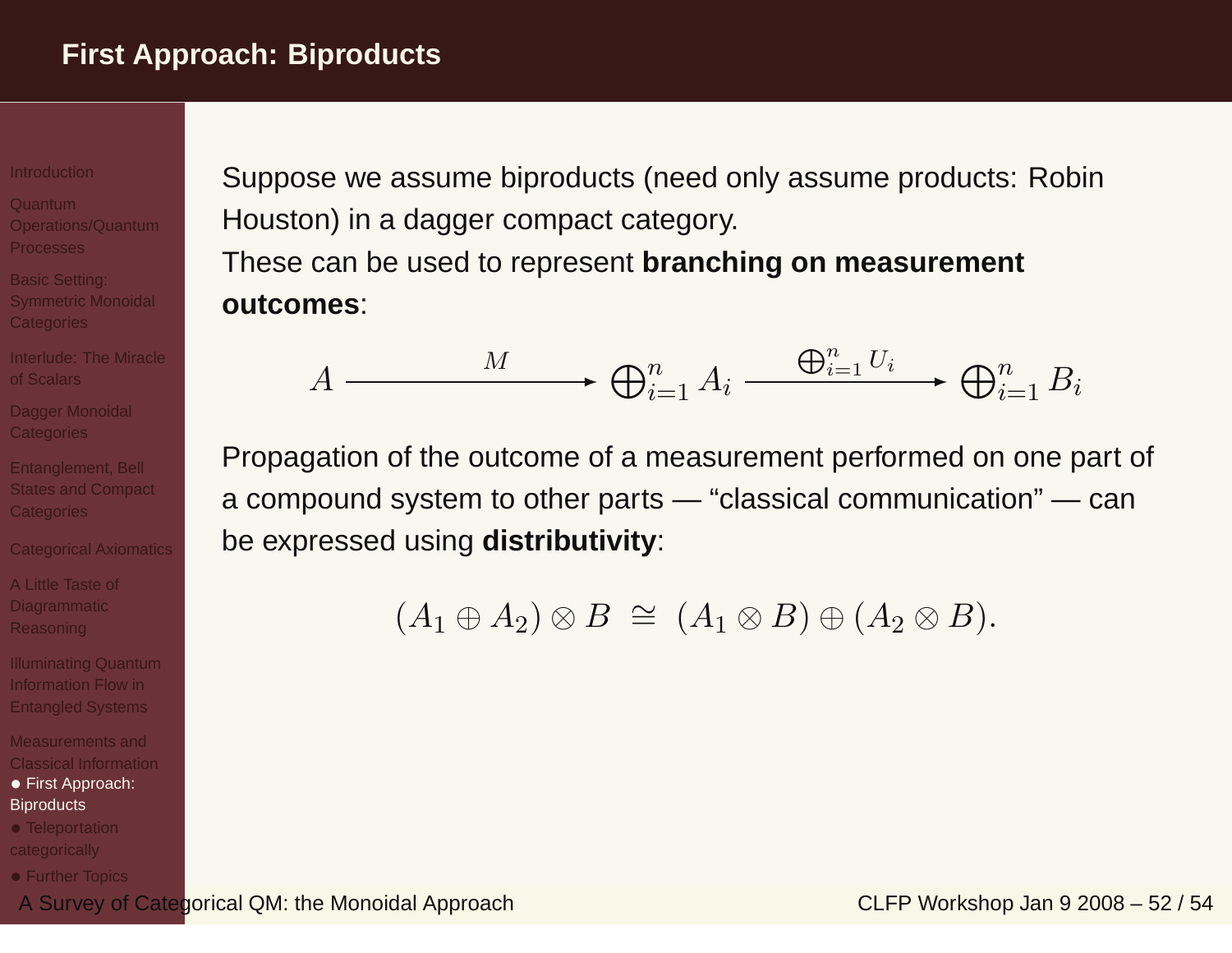<span id="page-90-0"></span>

- (1)**Produce EPR pair**
- (2)**Perform measurement in Bell-basis**
- (3)**Propagate classical information**
- (4)**Perform unitary correction**.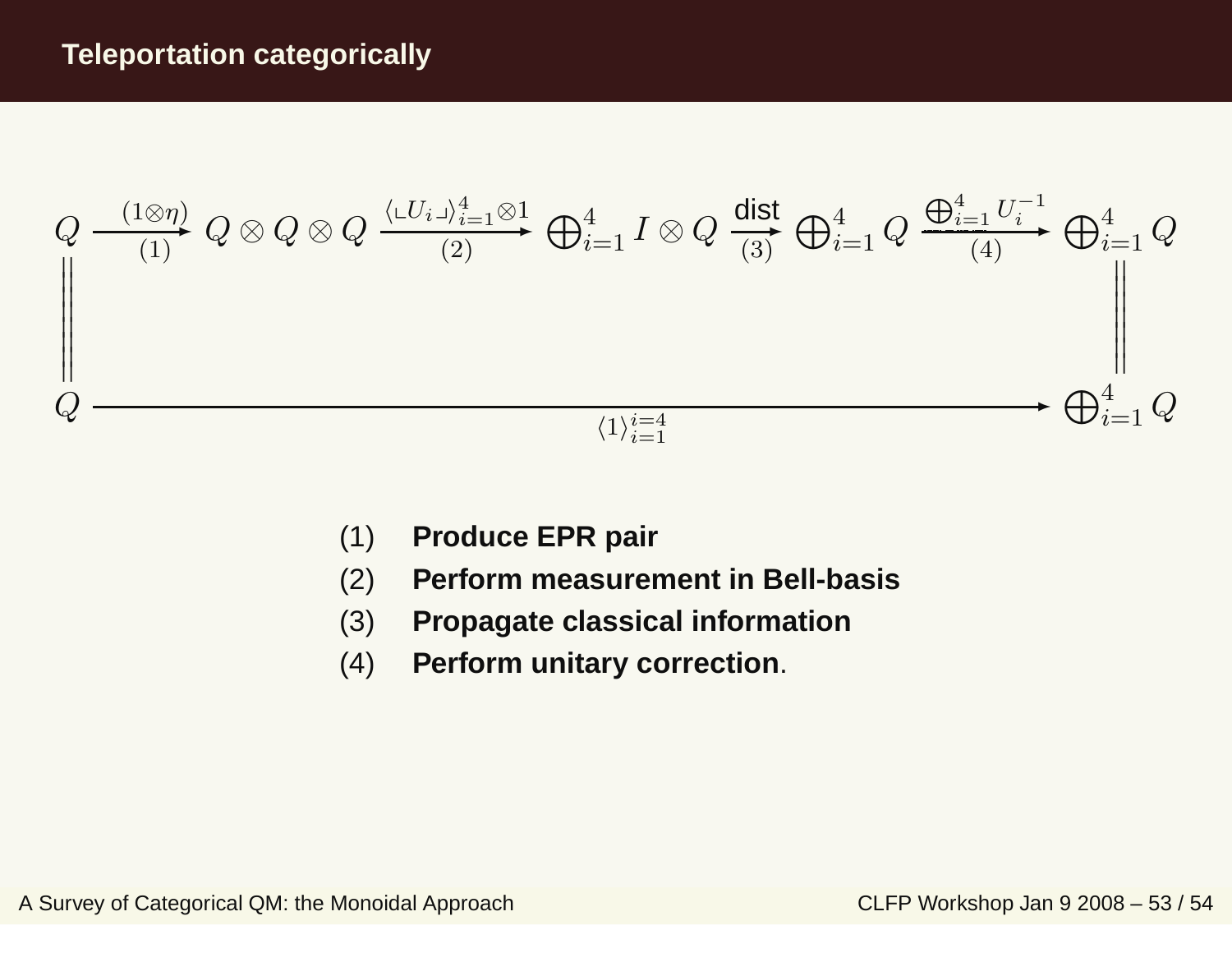

- (1)**Produce EPR pair**
- (2)**Perform measurement in Bell-basis**
- (3)**Propagate classical information**
- (4)**Perform unitary correction**.

N.B. Alternative approach (which brings important new structure to light): **classical structures** (Coecke and Pavlovic), i.e. Frobenius dagger-algebras.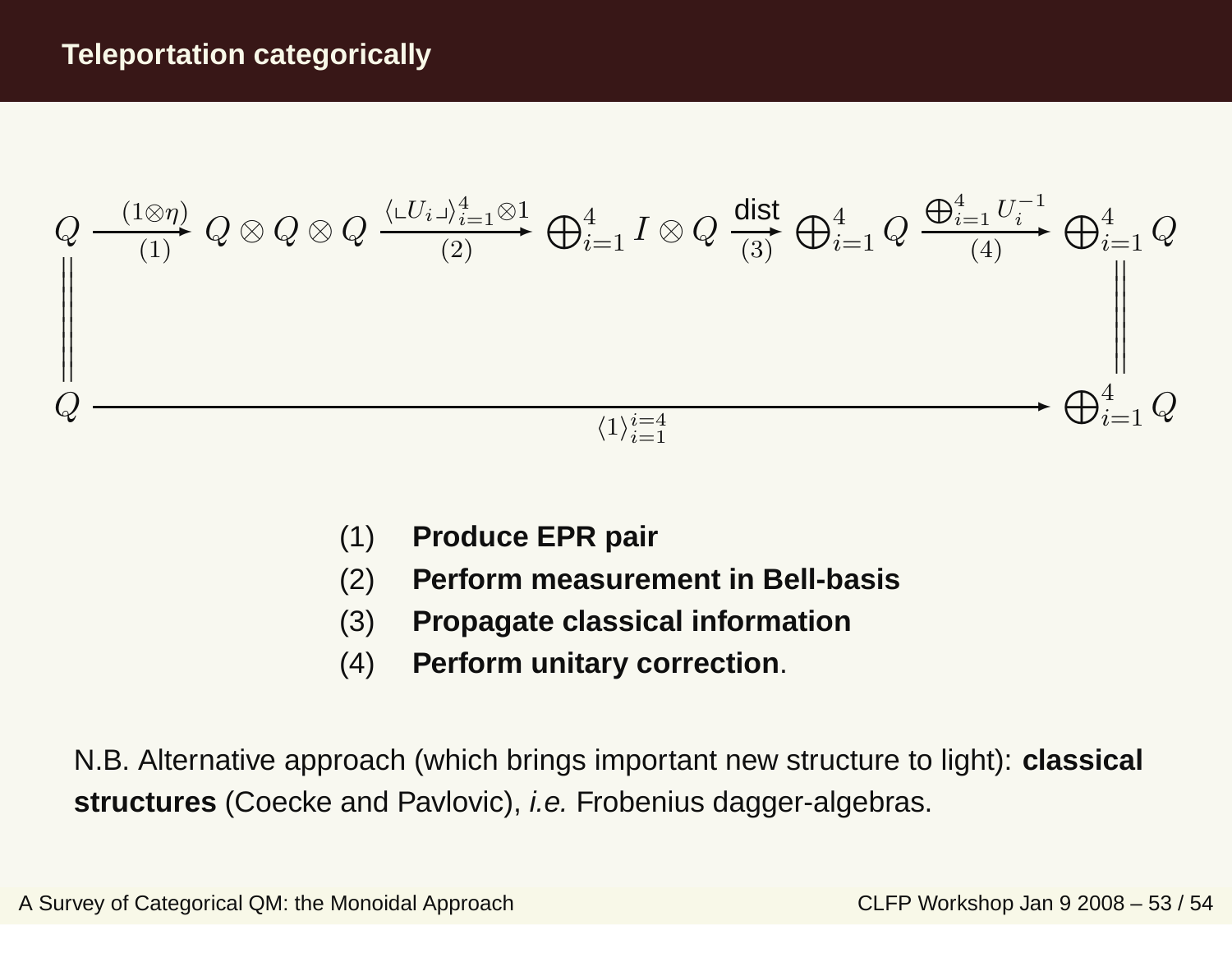- <span id="page-92-0"></span>**Quantum**  [Operations/Quantum](#page-11-0)Processes
- Basic Setting: Symmetric Monoidal **[Categories](#page-30-0)**
- [Interlude:](#page-44-0) The Miracleof Scalars
- Dagger Monoidal **[Categories](#page-48-0)**
- [Entanglement,](#page-54-0) Bell States and Compact **Categories**
- [Categorical](#page-62-0) Axiomatics
- A Little Taste of **[Diagrammatic](#page-75-0)** Reasoning
- [Illuminating](#page-81-0) Quantum Information Flow inEntangled Systems
- [Measurements](#page-88-0) and Classical Information• First Approach: **[Biproducts](#page-89-0)**
- [Teleportation](#page-90-0) categorically
- Further [Topics](#page-92-0)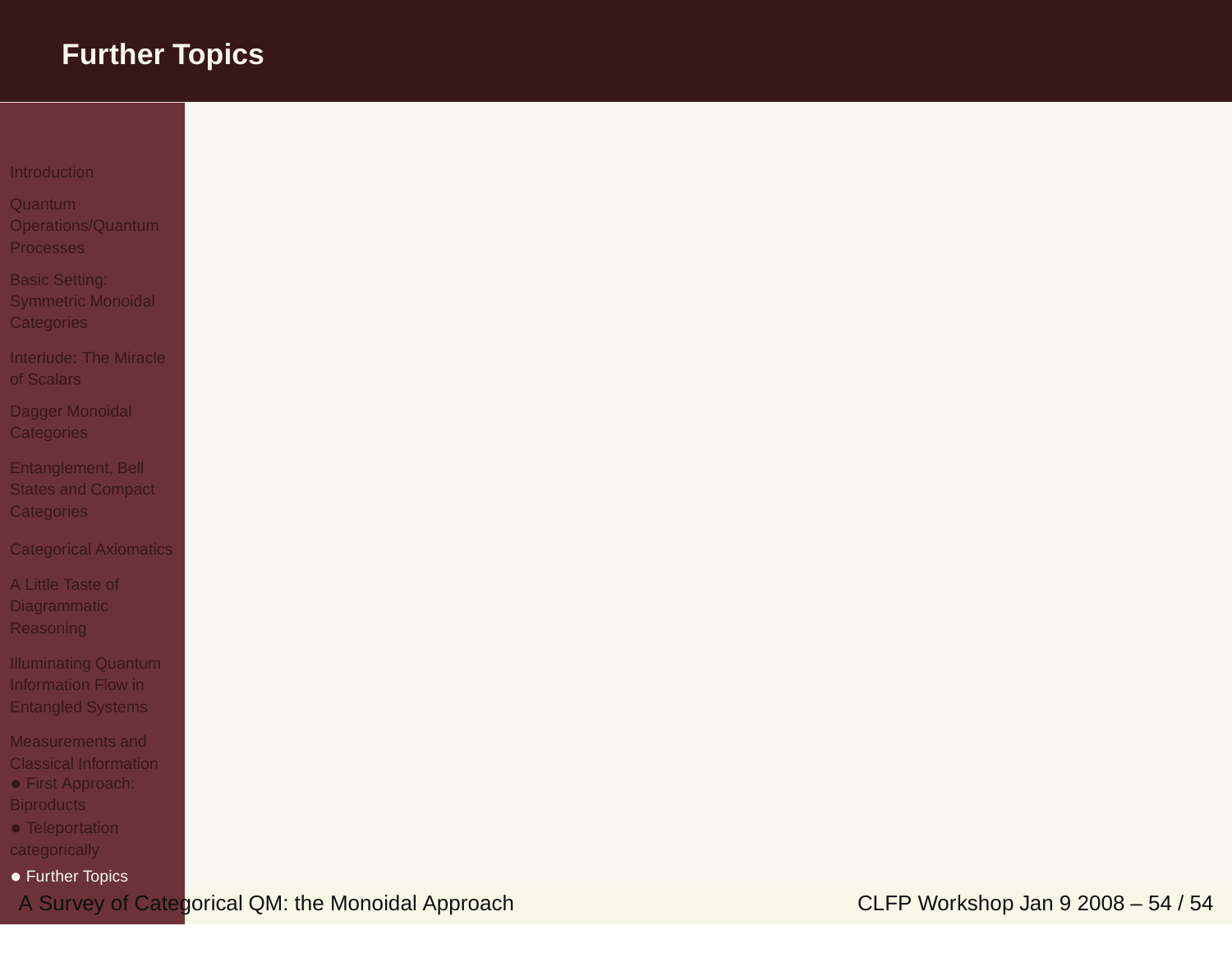•

#### **[Introduction](#page-1-0)**

Quantum [Operations/Quantum](#page-11-0)Processes

Basic Setting: Symmetric Monoidal **[Categories](#page-30-0)** 

[Interlude:](#page-44-0) The Miracleof Scalars

Dagger Monoidal **[Categories](#page-48-0)** 

[Entanglement,](#page-54-0) Bell States and Compact **Categories** 

[Categorical](#page-62-0) Axiomatics

A Little Taste of **[Diagrammatic](#page-75-0)** Reasoning

[Illuminating](#page-81-0) Quantum Information Flow inEntangled Systems

[Measurements](#page-88-0) and Classical Information• First Approach: **[Biproducts](#page-89-0)** 

• [Teleportation](#page-90-0) categorically

• Further [Topics](#page-92-0)

Classical Structures

A Survey of Categorical QM: the Monoidal Approach CLFP Workshop Jan 9 2008 – 54 / 54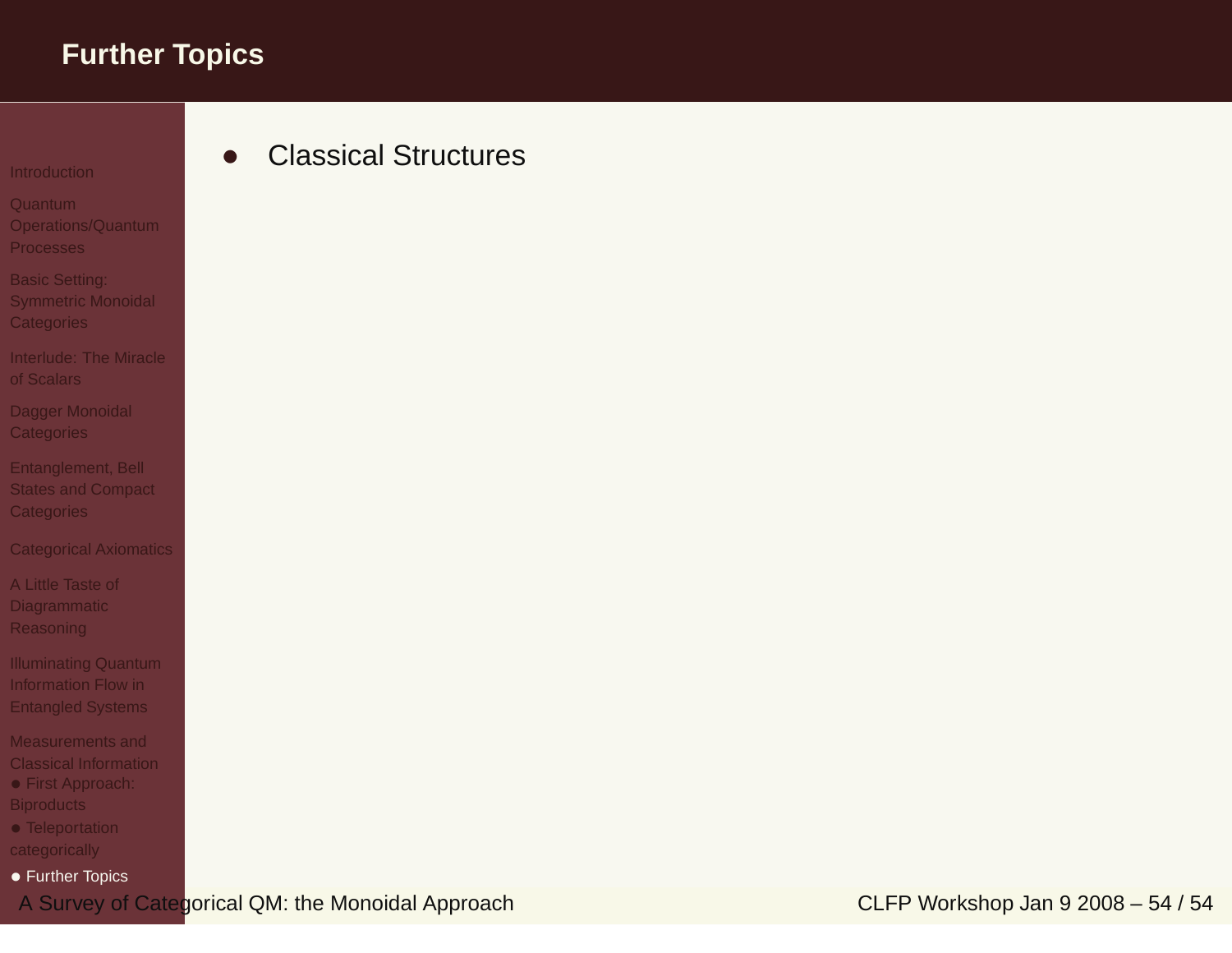#### **[Introduction](#page-1-0)**

- Quantum [Operations/Quantum](#page-11-0)**Processes**
- Basic Setting: Symmetric Monoidal **[Categories](#page-30-0)**
- [Interlude:](#page-44-0) The Miracleof Scalars
- Dagger Monoidal **[Categories](#page-48-0)**
- [Entanglement,](#page-54-0) Bell States and Compact **Categories**
- [Categorical](#page-62-0) Axiomatics
- A Little Taste of **[Diagrammatic](#page-75-0)** Reasoning
- [Illuminating](#page-81-0) Quantum Information Flow inEntangled Systems
- [Measurements](#page-88-0) and Classical Information• First Approach: **[Biproducts](#page-89-0)**
- [Teleportation](#page-90-0) categorically
- Further [Topics](#page-92-0)
- •Classical Structures
- •Axiomatics of No-Cloning and No-Deleting

A Survey of Categorical QM: the Monoidal Approach CLFP Workshop Jan 9 2008 – 54 / 54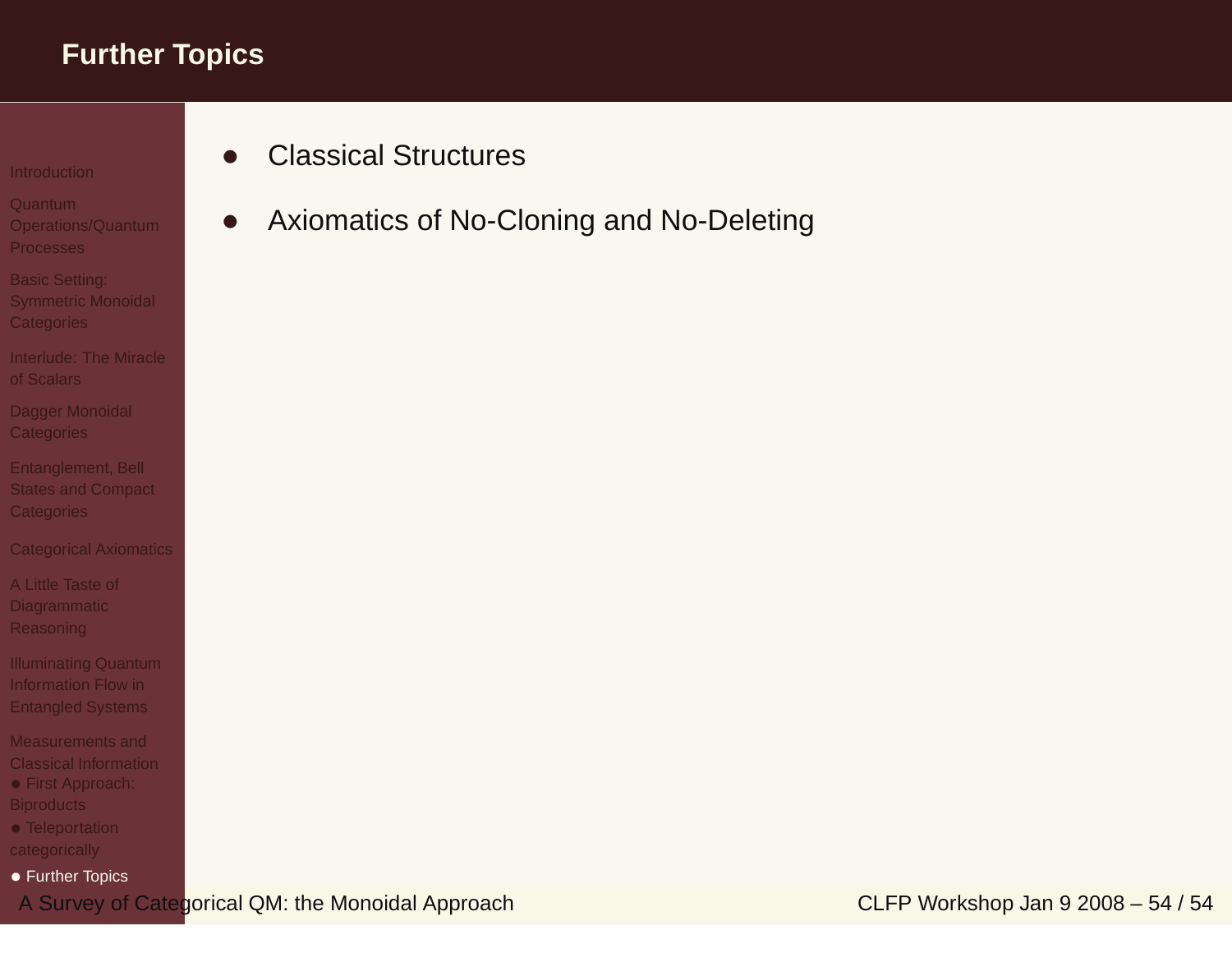- Quantum [Operations/Quantum](#page-11-0)Processes
- Basic Setting: Symmetric Monoidal **[Categories](#page-30-0)**
- [Interlude:](#page-44-0) The Miracleof Scalars
- Dagger Monoidal **[Categories](#page-48-0)**
- [Entanglement,](#page-54-0) Bell States and Compact **Categories**
- [Categorical](#page-62-0) Axiomatics
- A Little Taste of **[Diagrammatic](#page-75-0)** Reasoning
- [Illuminating](#page-81-0) Quantum Information Flow inEntangled Systems
- [Measurements](#page-88-0) and Classical Information• First Approach: **[Biproducts](#page-89-0)**
- [Teleportation](#page-90-0) categorically
- Further [Topics](#page-92-0)
- •Classical Structures
- •Axiomatics of No-Cloning and No-Deleting
- • CPM construction (Selinger): density operators and completely positive maps in the abstract setting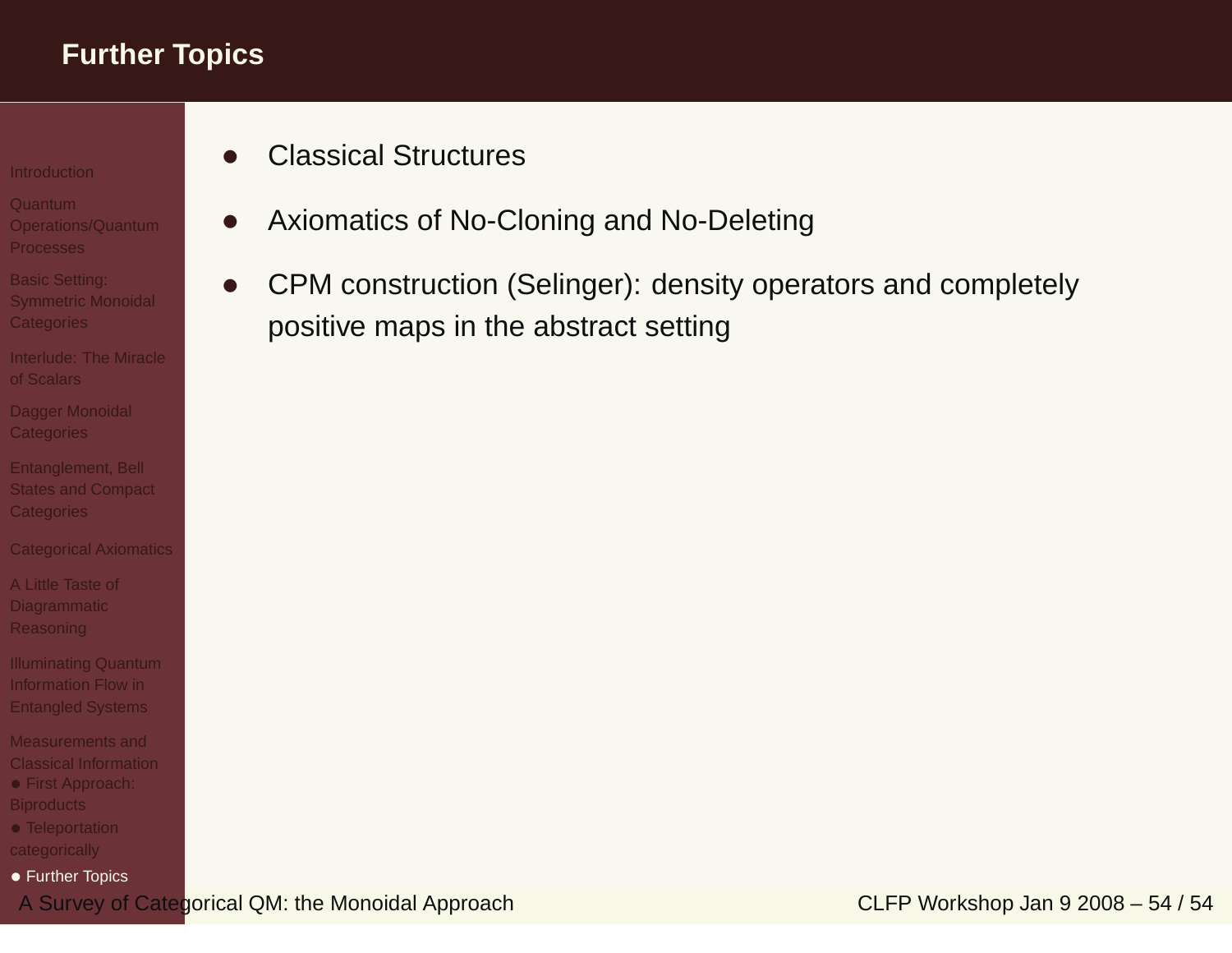- Quantum
- [Operations/Quantum](#page-11-0)Processes
- Basic Setting: Symmetric Monoidal **[Categories](#page-30-0)**
- [Interlude:](#page-44-0) The Miracleof Scalars
- Dagger Monoidal **[Categories](#page-48-0)**
- [Entanglement,](#page-54-0) Bell States and Compact **Categories**
- [Categorical](#page-62-0) Axiomatics
- A Little Taste of [Diagrammatic](#page-75-0)Reasoning
- [Illuminating](#page-81-0) Quantum Information Flow inEntangled Systems
- [Measurements](#page-88-0) and Classical Information• First Approach: **[Biproducts](#page-89-0)**
- [Teleportation](#page-90-0) categorically
- Further [Topics](#page-92-0)
- •Classical Structures
- •Axiomatics of No-Cloning and No-Deleting
- • CPM construction (Selinger): density operators and completely positive maps in the abstract setting
- •Connections to Temperley-Lieb algebra etc.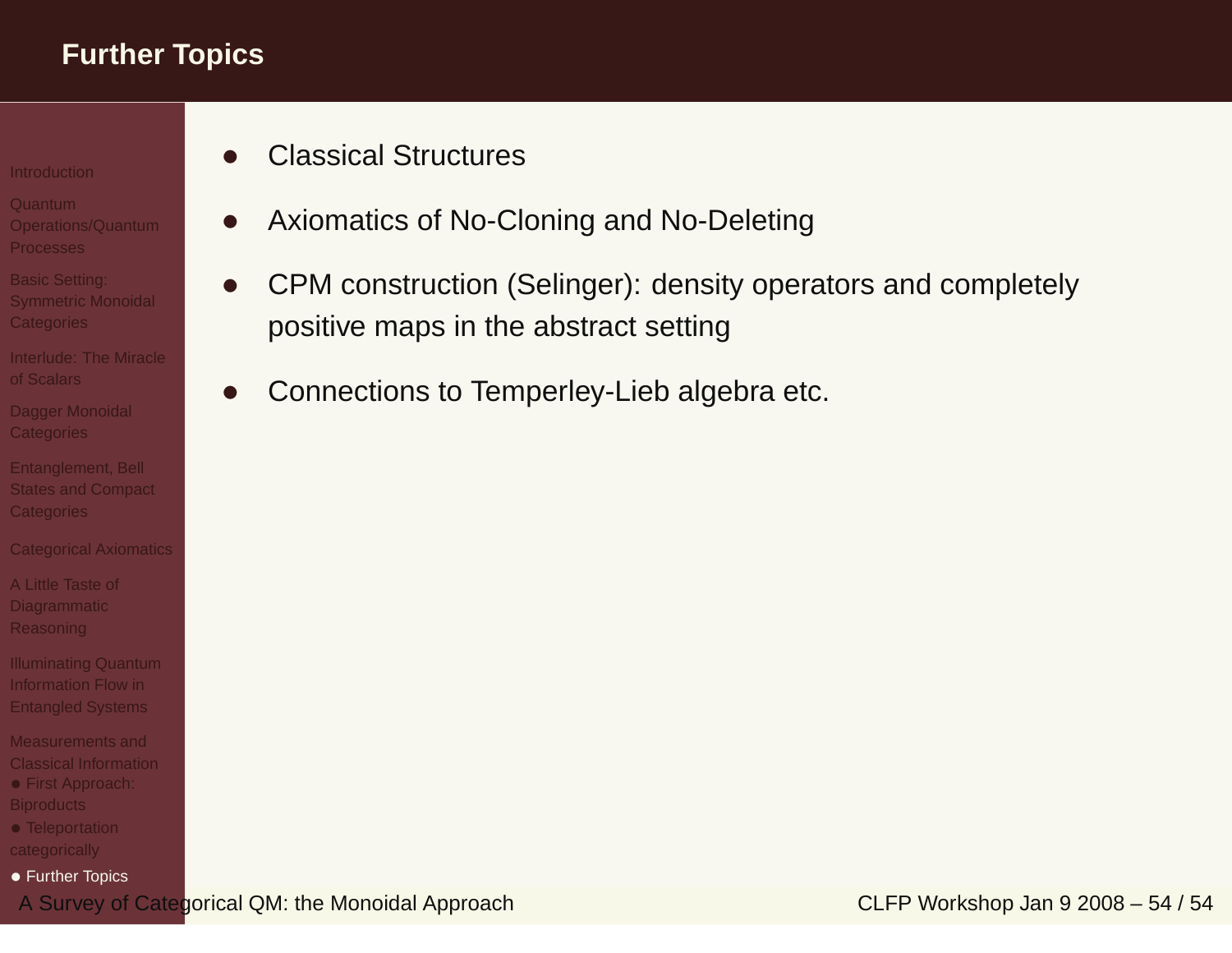- Quantum[Operations/Quantum](#page-11-0)
- Processes
- Basic Setting: Symmetric Monoidal **[Categories](#page-30-0)**
- [Interlude:](#page-44-0) The Miracleof Scalars
- Dagger Monoidal **[Categories](#page-48-0)**
- [Entanglement,](#page-54-0) Bell States and Compact Categories
- [Categorical](#page-62-0) Axiomatics
- A Little Taste of [Diagrammatic](#page-75-0)Reasoning
- [Illuminating](#page-81-0) Quantum Information Flow inEntangled Systems
- [Measurements](#page-88-0) and Classical Information• First Approach: **[Biproducts](#page-89-0)**
- [Teleportation](#page-90-0) categorically
- Further [Topics](#page-92-0)
- •Classical Structures
- •Axiomatics of No-Cloning and No-Deleting
- • CPM construction (Selinger): density operators and completely positive maps in the abstract setting
- •Connections to Temperley-Lieb algebra etc.
- •Categorical Quantum Logic (A and Duncan)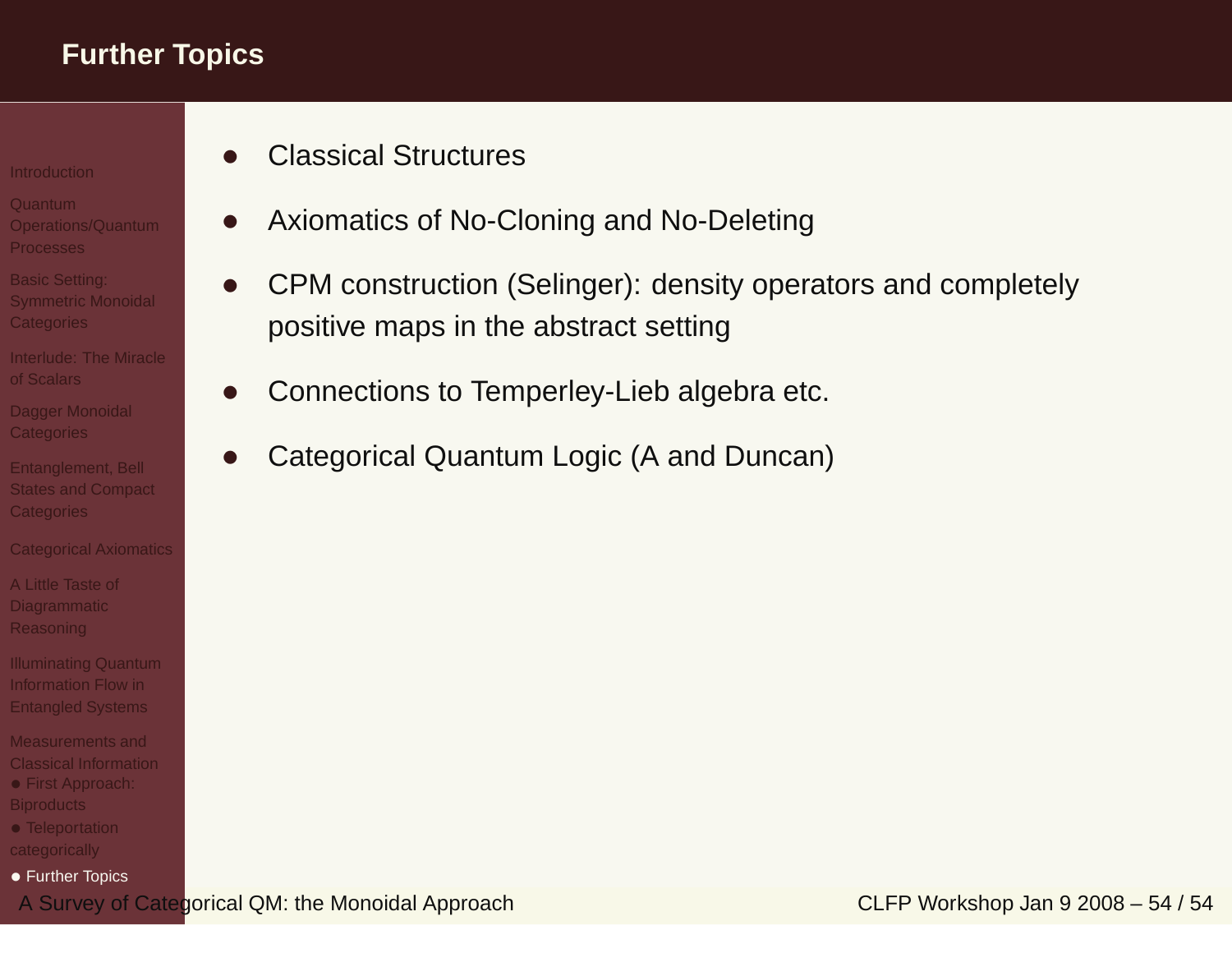- Quantum[Operations/Quantum](#page-11-0)
- Processes
- Basic Setting: Symmetric Monoidal [Categories](#page-30-0)
- [Interlude:](#page-44-0) The Miracleof Scalars
- Dagger Monoidal **[Categories](#page-48-0)**
- [Entanglement,](#page-54-0) Bell States and Compact Categories
- [Categorical](#page-62-0) Axiomatics
- A Little Taste of [Diagrammatic](#page-75-0)Reasoning
- [Illuminating](#page-81-0) Quantum Information Flow inEntangled Systems
- [Measurements](#page-88-0) and Classical Information• First Approach: **[Biproducts](#page-89-0)**
- [Teleportation](#page-90-0) categorically
- Further [Topics](#page-92-0)
- •Classical Structures
- •Axiomatics of No-Cloning and No-Deleting
- • CPM construction (Selinger): density operators and completely positive maps in the abstract setting
- •Connections to Temperley-Lieb algebra etc.
- •Categorical Quantum Logic (A and Duncan)
- •Fock space (Vicary)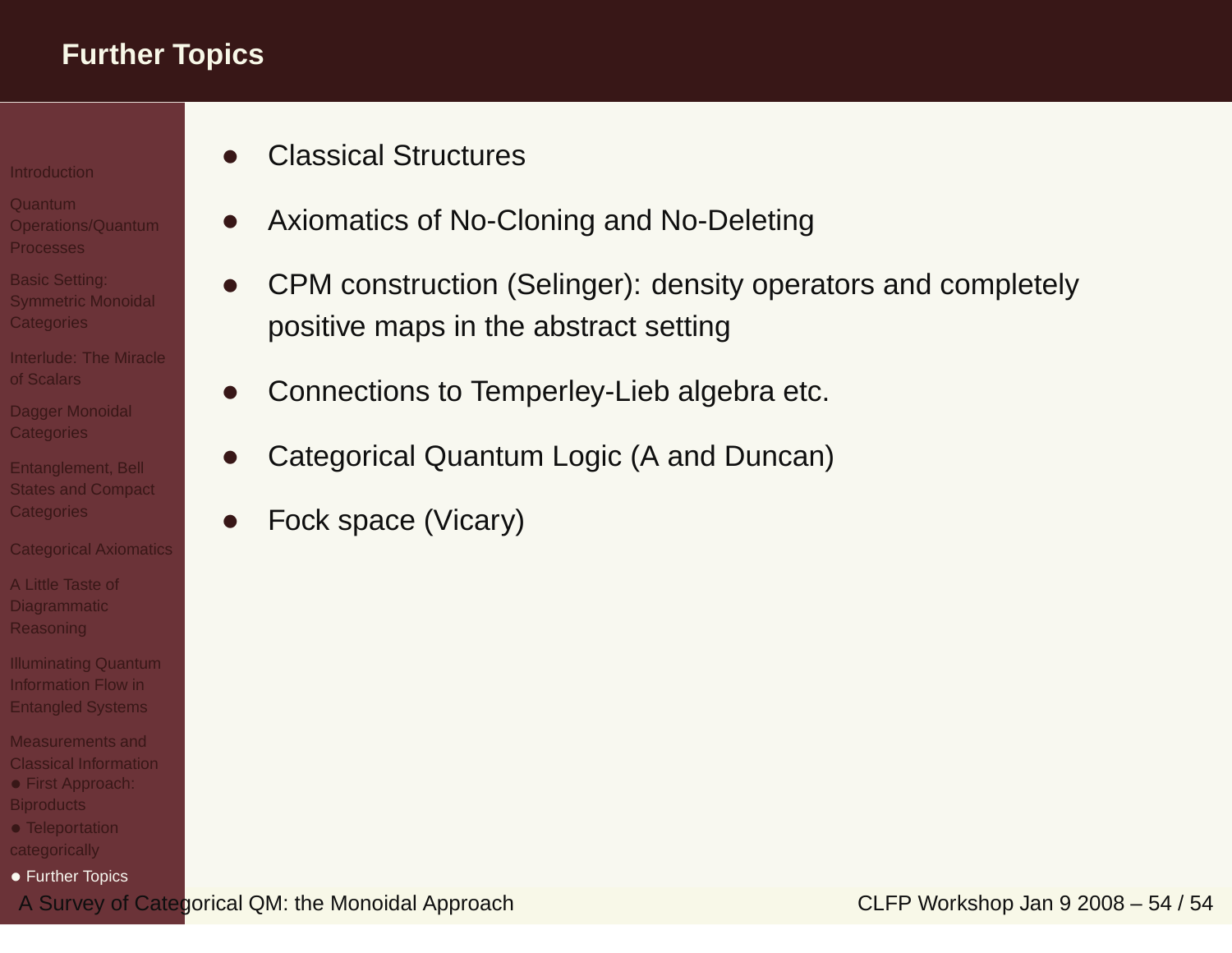- Quantum[Operations/Quantum](#page-11-0)
- Processes
- Basic Setting: Symmetric Monoidal **[Categories](#page-30-0)**
- [Interlude:](#page-44-0) The Miracleof Scalars
- Dagger Monoidal **[Categories](#page-48-0)**
- [Entanglement,](#page-54-0) Bell States and Compact Categories
- [Categorical](#page-62-0) Axiomatics
- A Little Taste of **[Diagrammatic](#page-75-0)** Reasoning
- [Illuminating](#page-81-0) Quantum Information Flow inEntangled Systems
- [Measurements](#page-88-0) and Classical Information• First Approach: **[Biproducts](#page-89-0)**
- [Teleportation](#page-90-0) categorically
- Further [Topics](#page-92-0)
- •Classical Structures
- •Axiomatics of No-Cloning and No-Deleting
- • CPM construction (Selinger): density operators and completely positive maps in the abstract setting
- •Connections to Temperley-Lieb algebra etc.
- •Categorical Quantum Logic (A and Duncan)
- •Fock space (Vicary)
- •Representation Theorems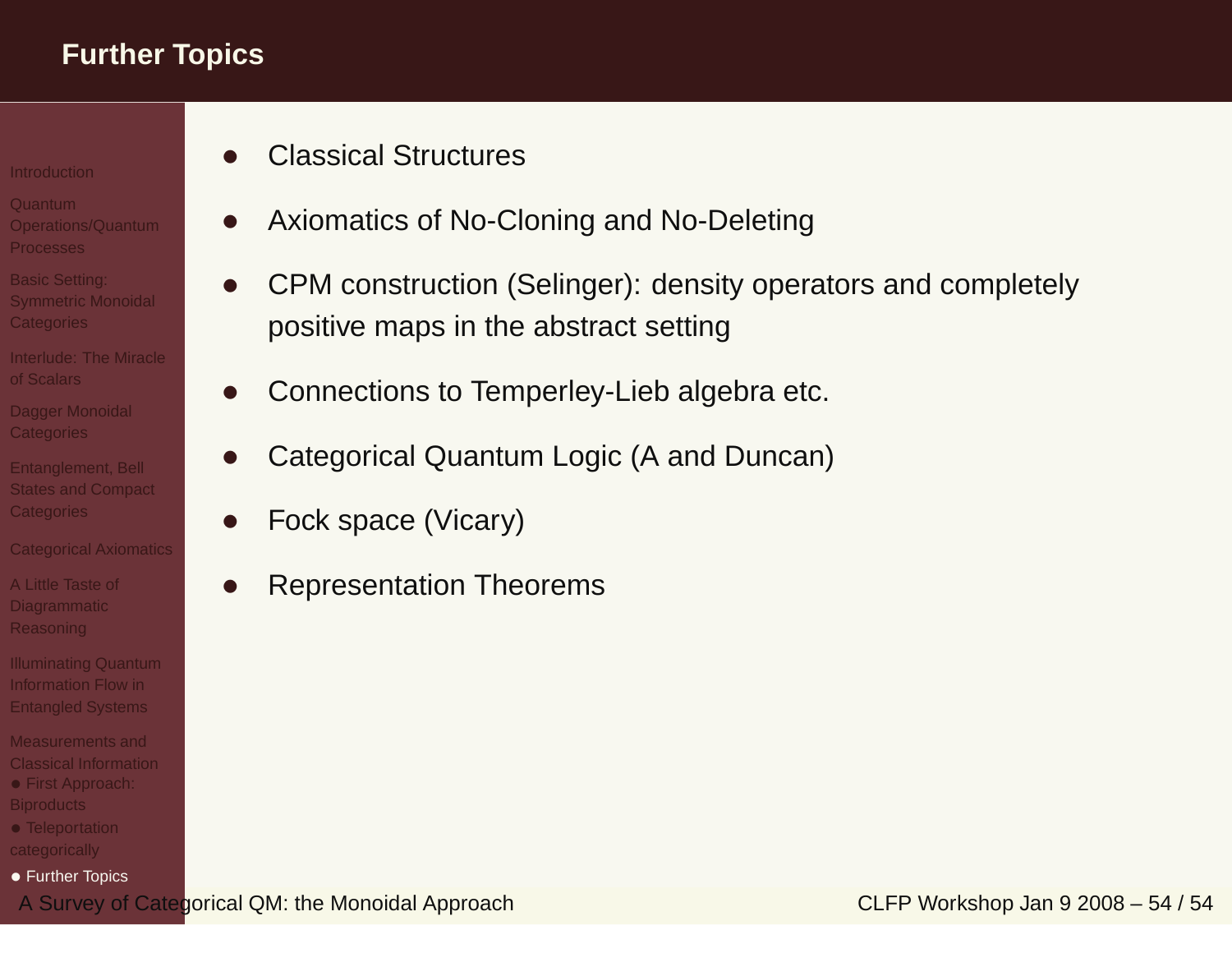- Quantum[Operations/Quantum](#page-11-0)
- Processes
- Basic Setting: Symmetric Monoidal **[Categories](#page-30-0)**
- [Interlude:](#page-44-0) The Miracleof Scalars
- Dagger Monoidal **[Categories](#page-48-0)**
- [Entanglement,](#page-54-0) Bell States and Compact Categories
- [Categorical](#page-62-0) Axiomatics
- A Little Taste of **[Diagrammatic](#page-75-0)** Reasoning
- [Illuminating](#page-81-0) Quantum Information Flow inEntangled Systems
- [Measurements](#page-88-0) and Classical Information• First Approach: **[Biproducts](#page-89-0)**
- [Teleportation](#page-90-0) categorically
- Further [Topics](#page-92-0)
- •Classical Structures
- $\bullet$ Axiomatics of No-Cloning and No-Deleting
- • CPM construction (Selinger): density operators and completely positive maps in the abstract setting
- •Connections to Temperley-Lieb algebra etc.
- •Categorical Quantum Logic (A and Duncan)
- •Fock space (Vicary)
- •Representation Theorems
- •Planarity, braiding, toplogical quantum computing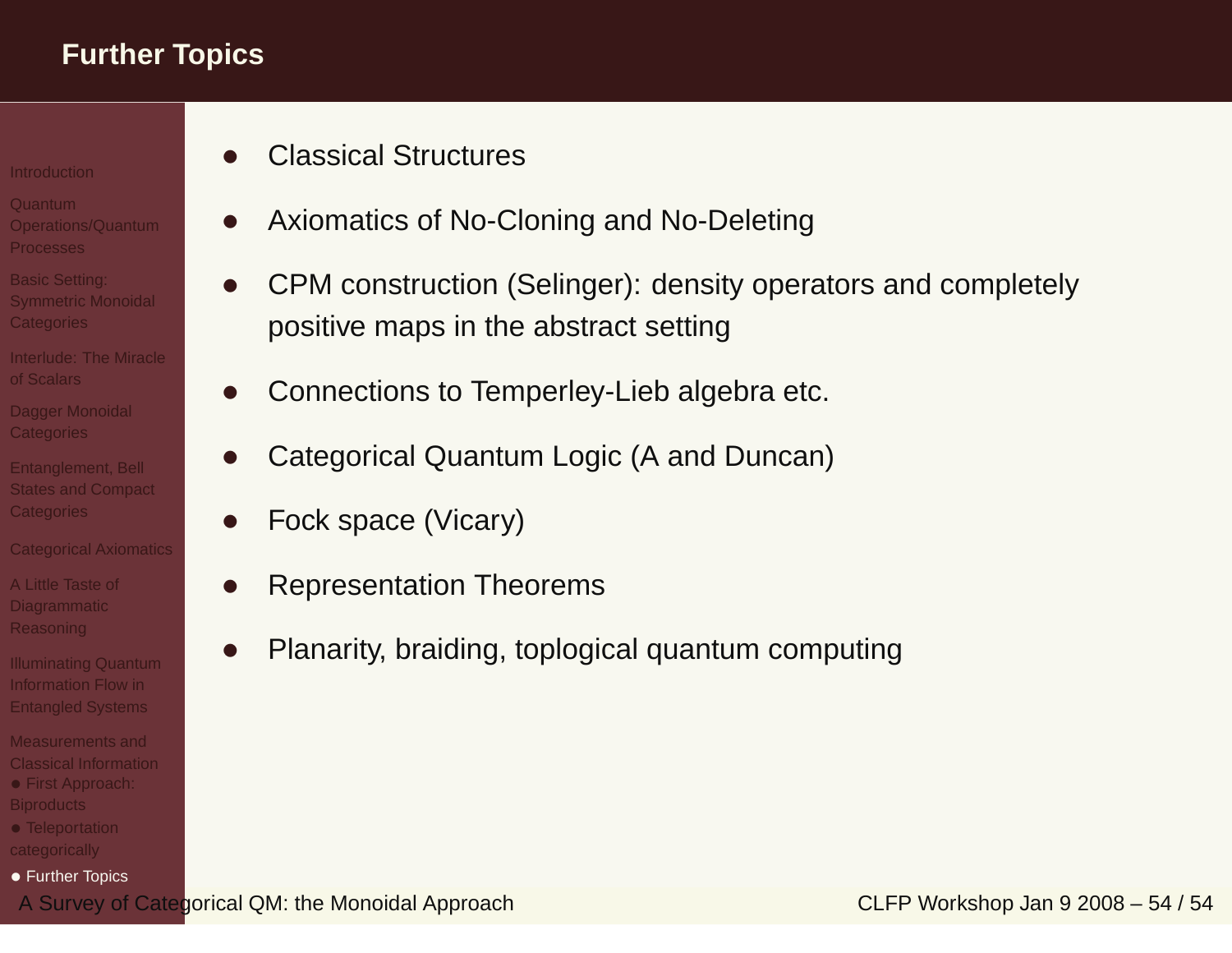- Quantum[Operations/Quantum](#page-11-0)
- Processes
- Basic Setting: Symmetric Monoidal **[Categories](#page-30-0)**
- [Interlude:](#page-44-0) The Miracleof Scalars
- Dagger Monoidal **[Categories](#page-48-0)**
- [Entanglement,](#page-54-0) Bell States and Compact Categories
- [Categorical](#page-62-0) Axiomatics
- A Little Taste of **[Diagrammatic](#page-75-0)** Reasoning
- [Illuminating](#page-81-0) Quantum Information Flow inEntangled Systems
- [Measurements](#page-88-0) and Classical Information• First Approach: **[Biproducts](#page-89-0)**
- [Teleportation](#page-90-0) categorically
- Further [Topics](#page-92-0)
- •Classical Structures
- $\bullet$ Axiomatics of No-Cloning and No-Deleting
- • CPM construction (Selinger): density operators and completely positive maps in the abstract setting
- •Connections to Temperley-Lieb algebra etc.
- •Categorical Quantum Logic (A and Duncan)
- •Fock space (Vicary)
- •Representation Theorems
- •Planarity, braiding, toplogical quantum computing
- •Differential Categories?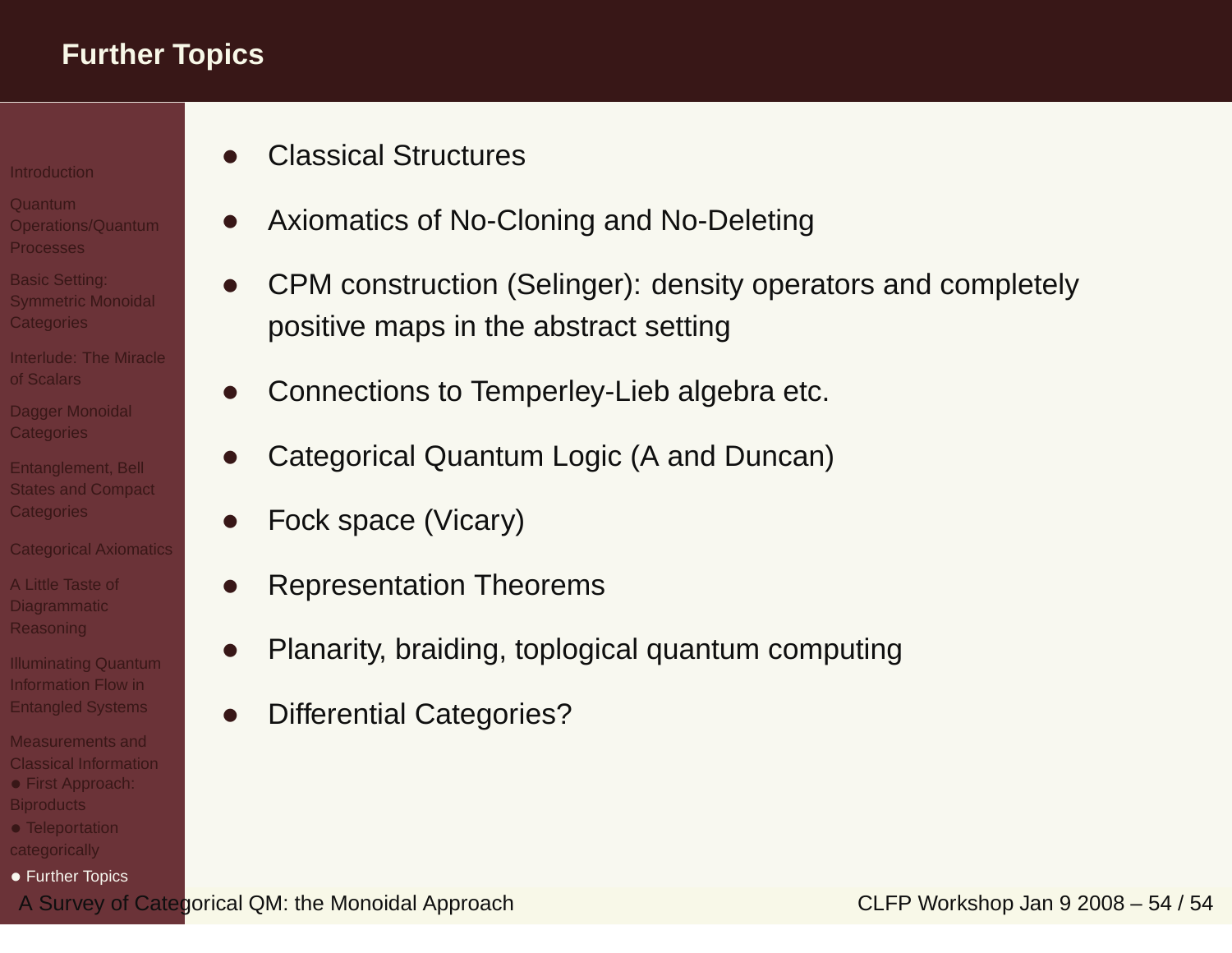- Quantum[Operations/Quantum](#page-11-0)
- Processes
- Basic Setting: Symmetric Monoidal **[Categories](#page-30-0)**
- [Interlude:](#page-44-0) The Miracleof Scalars
- Dagger Monoidal **[Categories](#page-48-0)**
- [Entanglement,](#page-54-0) Bell States and Compact Categories
- [Categorical](#page-62-0) Axiomatics
- A Little Taste of **[Diagrammatic](#page-75-0)** Reasoning
- [Illuminating](#page-81-0) Quantum Information Flow inEntangled Systems
- [Measurements](#page-88-0) and Classical Information• First Approach: **[Biproducts](#page-89-0)**
- [Teleportation](#page-90-0) categorically
- Further [Topics](#page-92-0)
- •Classical Structures
- $\bullet$ Axiomatics of No-Cloning and No-Deleting
- • CPM construction (Selinger): density operators and completely positive maps in the abstract setting
- •Connections to Temperley-Lieb algebra etc.
- •Categorical Quantum Logic (A and Duncan)
- •Fock space (Vicary)
- •Representation Theorems
- •Planarity, braiding, toplogical quantum computing
- •Differential Categories?
- •Types, polarities, LL?